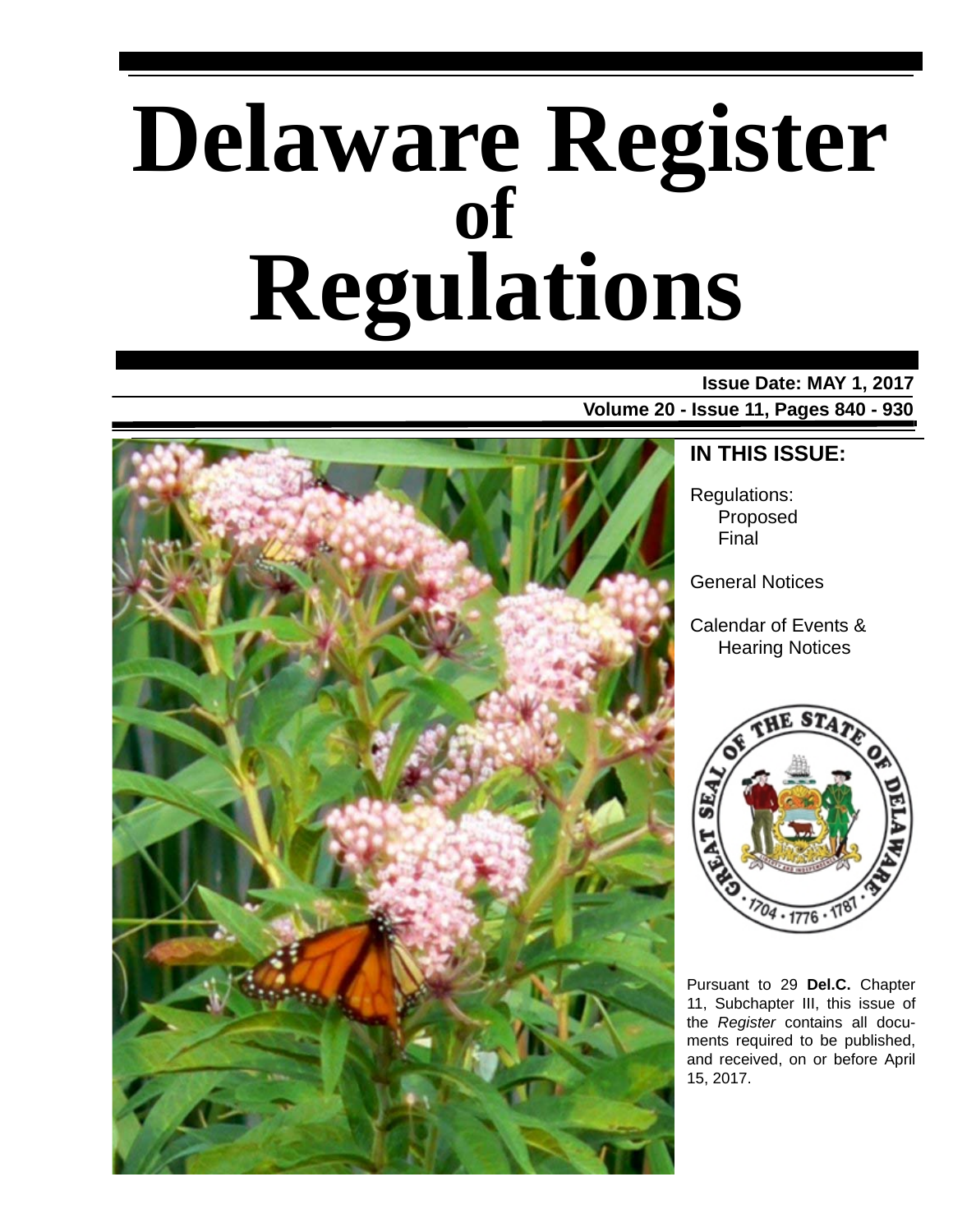### **INFORMATION ABOUT THE DELAWARE REGISTER OF REGULATIONS**

### **DELAWARE REGISTER OF REGULATIONS**

The *Delaware Register of Regulations* is an official State publication established by authority of 69 *Del. Laws*, c. 107 and is published on the first of each month throughout the year.

The *Delaware Register* will publish any regulations that are proposed to be adopted, amended or repealed and any emergency regulations promulgated.

The *Register* will also publish some or all of the following information:

- Governor's Executive Orders
- Governor's Appointments
- Agency Hearing and Meeting Notices
- Other documents considered to be in the public interest.

### **CITATION TO THE DELAWARE REGISTER**

The *Delaware Register of Regulations* is cited by volume, issue, page number and date. An example would be:

19 **DE Reg.** 1100 (06/01/16)

Refers to Volume 19, page 1100 of the *Delaware Register* issued on June 1, 2016.

### **SUBSCRIPTION INFORMATION**

The cost of a yearly subscription (12 issues) for the *Delaware Register of Regulations* is \$135.00. Single copies are available at a cost of \$12.00 per issue, including postage. For more information contact the Division of Research at 302-744-4114 or 1-800-282-8545 in Delaware.

### **CITIZEN PARTICIPATION IN THE REGULATORY PROCESS**

Delaware citizens and other interested parties may participate in the process by which administrative regulations are adopted, amended or repealed, and may initiate the process by which the validity and applicability of regulations is determined.

Under 29 **Del.C.** §10115 whenever an agency proposes to formulate, adopt, amend or repeal a regulation, it shall file notice and full text of such proposals, together with copies of the existing regulation being adopted, amended or repealed, with the Registrar for publication in the *Register of Regulations* pursuant to §1134 of this title. The notice shall describe the nature of the proceedings including a brief synopsis of the subject, substance, issues, possible terms of the agency action, a reference to the legal authority of the agency to act, and reference to any other regulations that may be impacted or affected by the proposal, and shall state the manner in which persons may present their views; if in writing, of the place to which and the final date by which such views may be submitted; or if at a public hearing, the date, time and place of the hearing. If a public hearing is to be held, such public hearing shall not be scheduled less than 20 days following publication of notice of the proposal in the *Register of Regulations*. If a public hearing will be held on the proposal, notice of the time, date, place and a summary of the nature of the proposal shall also be published in at least 2 Delaware newspapers of general circulation. The notice shall also be mailed to all persons who have made timely written requests of the agency for advance notice of its regulation-making proceedings.

**DELAWARE REGISTER OF REGULATIONS, VOL. 20, ISSUE 11, MONDAY, MAY 1, 2017**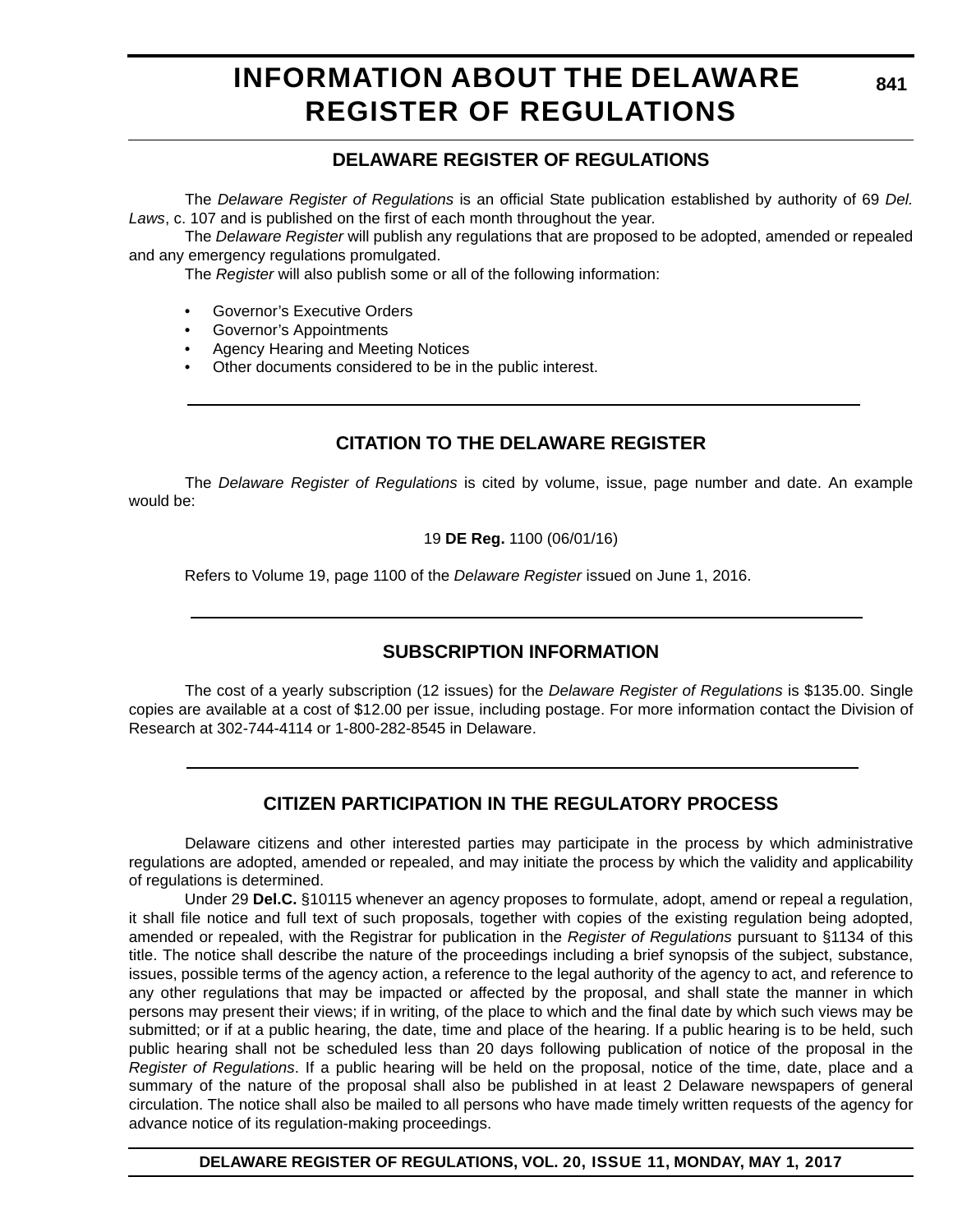**842**

### **INFORMATION ABOUT THE DELAWARE REGISTER OF REGULATIONS**

The opportunity for public comment shall be held open for a minimum of 30 days after the proposal is published in the *Register of Regulations*. At the conclusion of all hearings and after receipt, within the time allowed, of all written materials, upon all the testimonial and written evidence and information submitted, together with summaries of the evidence and information by subordinates, the agency shall determine whether a regulation should be adopted, amended or repealed and shall issue its conclusion in an order which shall include: (1) A brief summary of the evidence and information submitted; (2) A brief summary of its findings of fact with respect to the evidence and information, except where a rule of procedure is being adopted or amended; (3) A decision to adopt, amend or repeal a regulation or to take no action and the decision shall be supported by its findings on the evidence and information received; (4) The exact text and citation of such regulation adopted, amended or repealed; (5) The effective date of the order; (6) Any other findings or conclusions required by the law under which the agency has authority to act; and (7) The signature of at least a quorum of the agency members.

The effective date of an order which adopts, amends or repeals a regulation shall be not less than 10 days from the date the order adopting, amending or repealing a regulation has been published in its final form in the *Register of Regulations*, unless such adoption, amendment or repeal qualifies as an emergency under §10119.

Any person aggrieved by and claiming the unlawfulness of any regulation may bring an action in the Court for declaratory relief.

No action of an agency with respect to the making or consideration of a proposed adoption, amendment or repeal of a regulation shall be subject to review until final agency action on the proposal has been taken.

When any regulation is the subject of an enforcement action in the Court, the lawfulness of such regulation may be reviewed by the Court as a defense in the action.

Except as provided in the preceding section, no judicial review of a regulation is available unless a complaint therefor is filed in the Court within 30 days of the day the agency order with respect to the regulation was published in the *Register of Regulations*.

### **CLOSING DATES AND ISSUE DATES FOR THE DELAWARE REGISTER OF REGULATIONS**

| <b>ISSUE DATE</b> | <b>CLOSING DATE</b> | <b>CLOSING TIME</b> |
|-------------------|---------------------|---------------------|
| June 1            | May 15              | 4:30 p.m.           |
| July 1            | June 15             | 4:30 p.m.           |
| August 1          | July 17             | 4:30 p.m.           |
| September 1       | August 15           | 4:30 p.m.           |
| October 1         | September 15        | 4:30 p.m.           |
|                   |                     |                     |

### **DIVISION OF RESEARCH STAFF**

**Lori Christiansen**, Director; **Mark J. Cutrona**, Deputy Director; **Julia Dumas-Wilks**, Administrative Specialist II; **Julie Fedele**, Joint Sunset Research Analyst; **Bethany Fiske**, Assistant Registrar of Regulations; **Deborah Gottschalk**, Legislative Attorney; **Robert Lupo**, Graphics and Printing Technician IV; **Kathleen Morris**, Human Resources/Financial Manager; **Victoria Schultes,** Administrative Specialist II; **Don Sellers,** Print Shop Supervisor; **Yvette W. Smallwood**, Registrar of Regulations; **Holly Vaughn Wagner**, Legislative Attorney; **Natalie White**, Administrative Specialist II; **Rochelle Yerkes**, Office Manager; **Sara Zimmerman**, Legislative Librarian.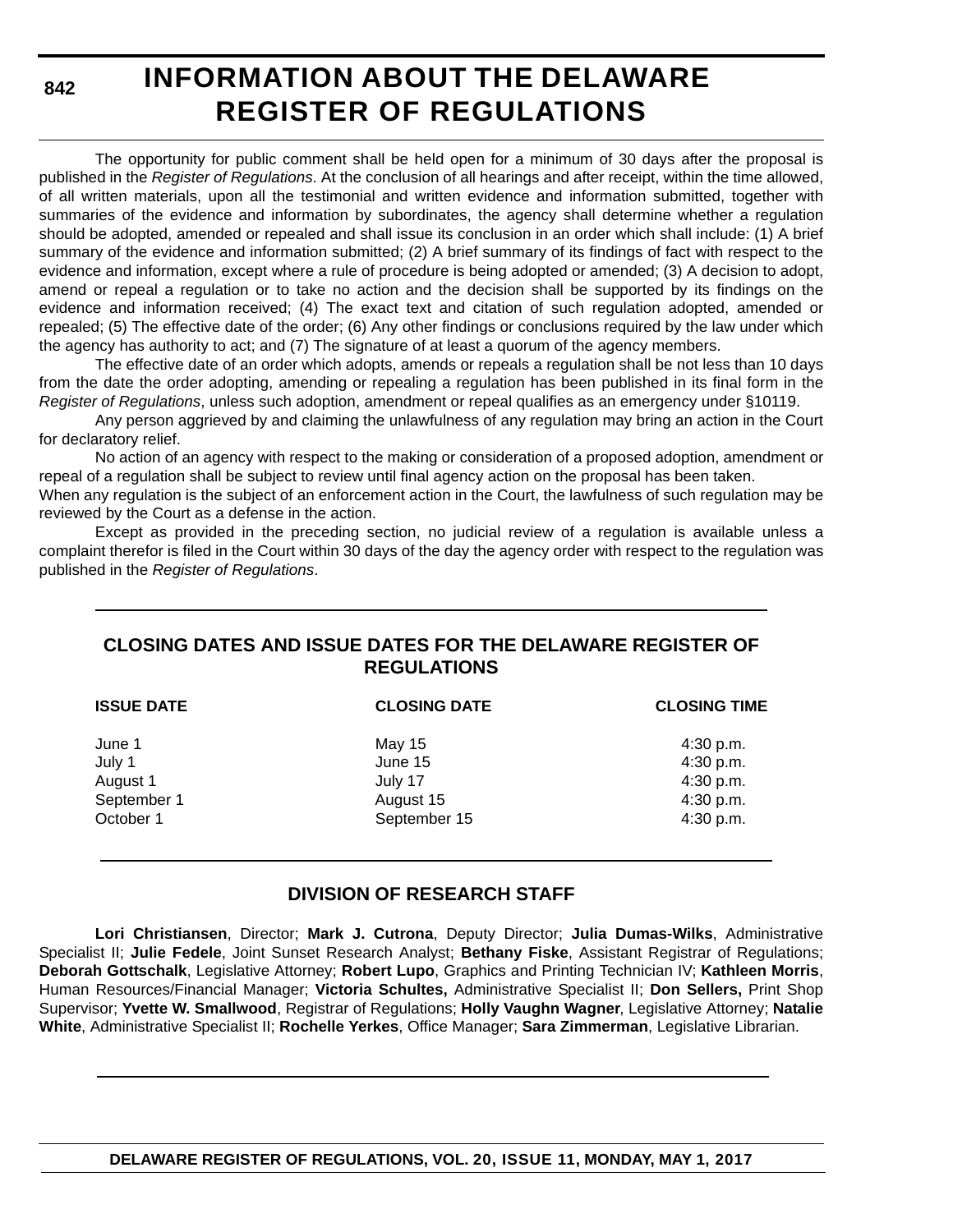## **TABLE OF CONTENTS**

**843**

<span id="page-3-0"></span>

| 845. |
|------|

### **PROPOSED**

| <b>DEPARTMENT OF AGRICULTURE</b>                                                             |     |
|----------------------------------------------------------------------------------------------|-----|
| <b>Harness Racing Commission</b>                                                             |     |
|                                                                                              | 852 |
|                                                                                              |     |
| <b>DEPARTMENT OF EDUCATION</b>                                                               |     |
| <b>Office of the Secretary</b>                                                               |     |
| 106A Teacher Appraisal Process Delaware Performance Appraisal System (DPAS II) Revised       | 853 |
| 107A Specialist Appraisal Process Delaware Performance Appraisal System (DPAS II) Revised    | 858 |
| 108A Administrator Appraisal Process Delaware Performance Appraisal System (DPAS II) Revised | 863 |
|                                                                                              | 867 |
| <b>Professional Standards Board</b>                                                          |     |
|                                                                                              | 872 |
|                                                                                              | 877 |
|                                                                                              |     |
| DEPARTMENT OF NATURAL RESOURCES AND ENVIRONMENTAL CONTROL                                    |     |
| <b>Division of Water</b>                                                                     |     |
|                                                                                              | 879 |
| <b>Division of Watershed Stewardship</b>                                                     |     |
|                                                                                              | 880 |
|                                                                                              |     |
| <b>DEPARTMENT OF STATE</b>                                                                   |     |
| <b>Division of Professional Regulation</b>                                                   |     |
|                                                                                              | 883 |
|                                                                                              | 885 |
| 3700 Board of Speech/Language Pathologists, Audiologists and Hearing Aid Dispensers          | 885 |
|                                                                                              |     |
|                                                                                              |     |
| <b>FINAL</b>                                                                                 |     |
|                                                                                              |     |
| <b>DEPARTMENT OF AGRICULURE</b>                                                              |     |
| <b>Thoroughbred Racing Commission</b>                                                        |     |
|                                                                                              | 889 |
|                                                                                              | 890 |
|                                                                                              |     |
| <b>DEPARTMENT OF EDUCATION</b>                                                               |     |
| <b>Office of the Secretary</b>                                                               |     |
|                                                                                              | 892 |
|                                                                                              | 894 |
| <b>Professional Standards Board</b>                                                          |     |
|                                                                                              | 897 |
|                                                                                              |     |
| <b>DEPARTMENT OF HEALTH AND SOCIAL SERVICES</b>                                              |     |
| <b>Division of Long Term Care Residents Protection</b>                                       |     |
| 3220 Training and Qualifications for Nursing Assistants and Certified Nursing Assistants     | 901 |
| <b>Division of Medicaid and Medical Assistance</b>                                           |     |
|                                                                                              | 903 |
|                                                                                              | 908 |
|                                                                                              |     |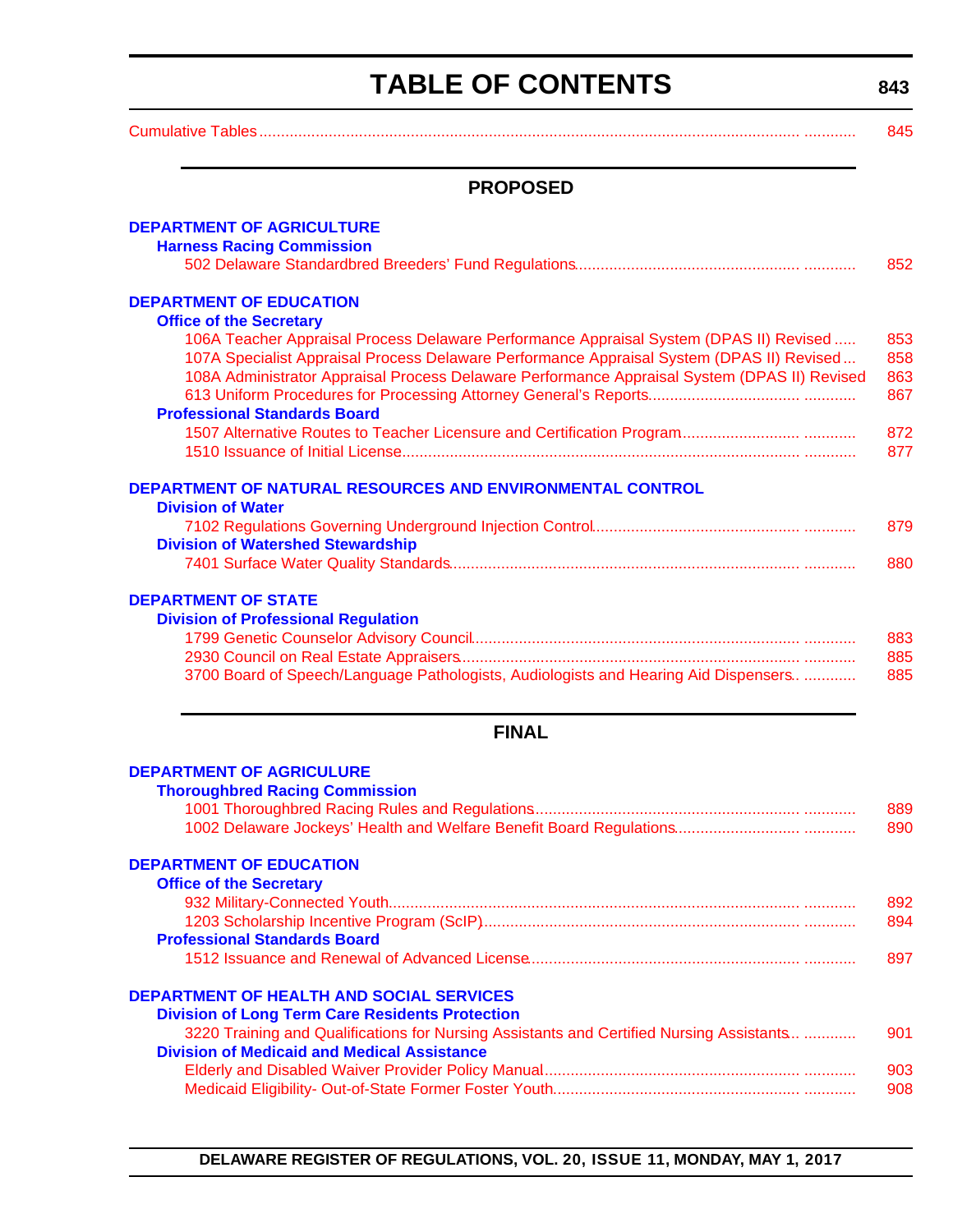### **TABLE OF CONTENTS**

### **DEPARTMENT OF STATE [Division of Professional Regulation](http://dpr.delaware.gov/)** [1400 Board of Electrical Examiners...................................................................................... ............ 911](#page-71-0) [2600 Examining Board of Physical Therapists and Athletic Trainers.................................... ............ 913](#page-73-0) [2700 Board of Registration for Professional Land Surveyors................................................ ............ 915](#page-75-0) [5100 Board of Cosmetology and Barbering.......................................................................... ............ 916](#page-76-0)

### **GENERAL NOTICES**

#### **[DEPARTMENT OF NATURAL RESOURCES AND ENVIRONMENTAL CONTROL](http://www.dnrec.delaware.gov/dwhs/Pages/default.aspx) Division of Waste and Hazardous Substances** 1370 Regulations Governing the Location of Hazardous Waste Storage, Treatment, and Disposal [Facilities.......................................................................................................................... ............ 918](#page-78-0)

### **CALENDAR OF EVENTS/HEARING NOTICES**

| Dept. of Agriculture, Harness Racing Commission, Notice of Public Comment Period                     | 928 |
|------------------------------------------------------------------------------------------------------|-----|
|                                                                                                      | 928 |
| Dept. of Natural Resources and Environmental Control, Div. of Water; Div. of Watershed Stewardship,  |     |
|                                                                                                      | 928 |
| Dept. of State, Div. of Professional Regulation, Genetic Counselor Advisory Council; Council on Real |     |
| Estate Appraisers; Board of Speech/Language Pathologists, Audiologists and Hearing Aid Dispensers;   |     |
| $929 - 930$                                                                                          |     |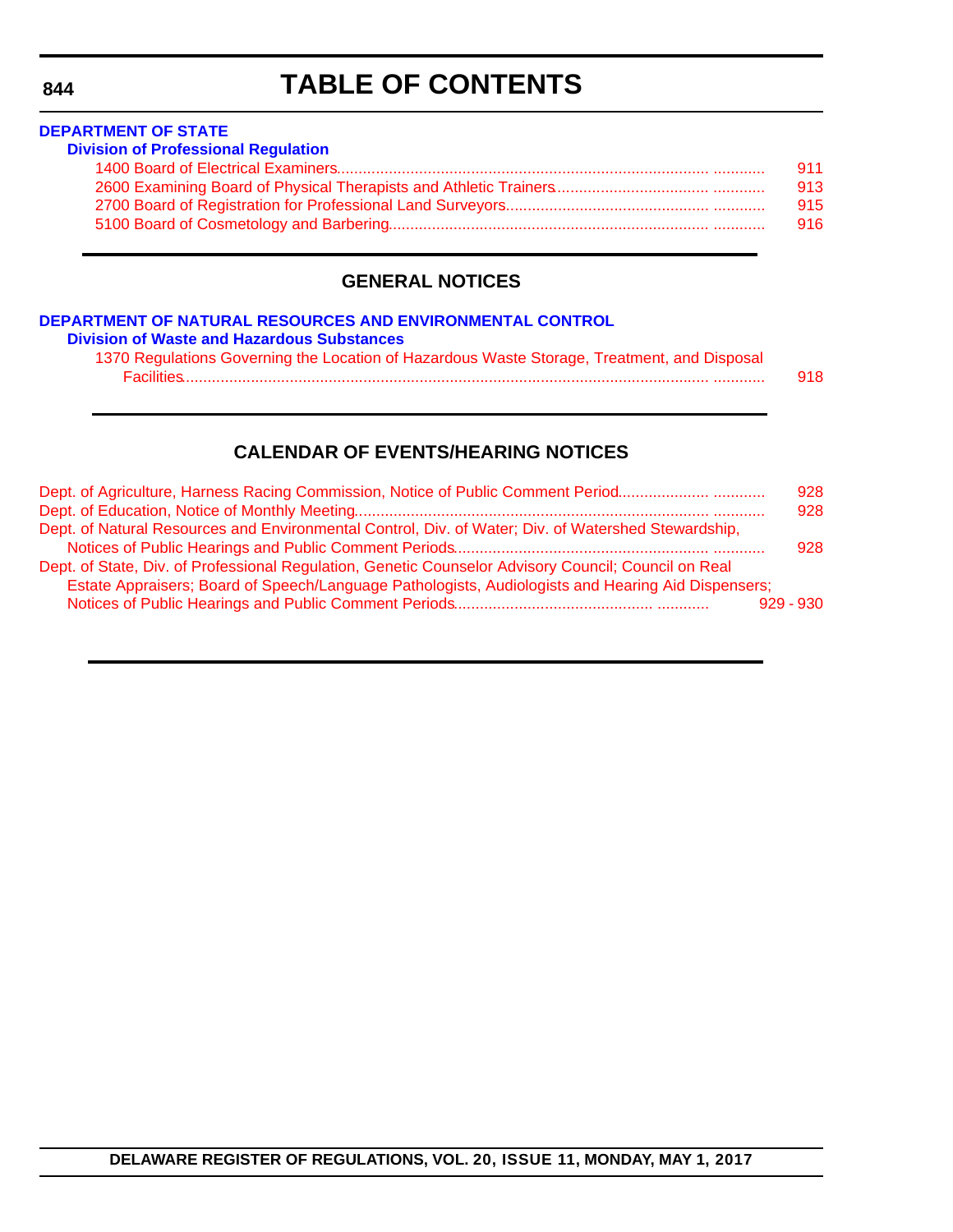<span id="page-5-0"></span>The table printed below lists the regulations that have been proposed, adopted, amended or repealed in the preceding issues of the current volume of the *Delaware Register of Regulations*.

The regulations are listed alphabetically by the promulgating agency, followed by a citation to that issue of the *Register* in which the regulation was published. Proposed regulations are designated with (Prop.); Final regulations are designated with (Final); Emergency regulations are designated with (Emer.); and regulations that have been repealed are designated with (Rep.).

### **DELAWARE RIVER BASIN COMMISSION** Amendments to the Rules of Practice and Procedure Concerning Regulatory Program Fees and to the Basin Regulations – Water Supply Charges Concerning Rates.............................................................................................. 20 **DE Reg.** 627 (Final) **DEPARTMENT OF AGRICULTURE Harness Racing Commission** 502 Delaware Standardbred Breeders' Fund Regulations................................ 20 **DE Reg.** 219 (Prop.) **Thoroughbred Racing Commission** 1001 Thoroughbred Racing Rules and Regulations.......................................... 20 **DE Reg.** 681 (Prop.) 1002 Delaware Jockeys' Health and Welfare Benefit Board Regulations......... 20 **DE Reg.** 682 (Prop.) **DEPARTMENT OF EDUCATION Office of the Secretary** 255 Definition of Public School, Private School and Nonpublic School............. 20 **DE Reg.** 9 (Prop.) 20 **DE Reg.** 338 (Prop.) 20 **DE Reg.** 547 (Final) 260 General Administrative Review Procedures for the Child and Adult Care Food Programs of the United States Department of Agriculture CACFP/USDA............................................................................................. 20 **DE Reg.** 396 (Prop.) 20 **DE Reg.** 632 (Final) 262 General Administrative Appeal Procedures for National School Lunch Programs (NSLP), the School Breakfast Program (SBP) and the After School Snack Program (ASSP) of the United States Department of Agriculture (USDA) Fiscal Action................................................................ 20 **DE Reg.** 399 (Prop.) 20 **DE Reg.** 633 (Final) 264 General Administrative Appeal Procedures for the Summer Food Service Programs of the United States Department of Agriculture CACFP/USDA.. 20 **DE Reg.** 402 (Prop.) 20 **DE Reg.** 634 (Final) 286 Application Fee for Educator Licensure...................................................... 20 **DE Reg.** 220 (Prop.) 20 **DE Reg.** 435 (Final) 503 Instructional Program Requirements.......................................................... 20 **DE Reg.** 752 (Prop.) 612 Possession, Use or Distribution of Drugs and Alcohol............................... 20 **DE Reg.** 223 (Prop.) 20 **DE Reg.** 436 (Final) 616 Uniform Due Process Procedures for Alternative Placement Meetings and Expulsion Hearings.............................................................................. 20 **DE Reg.** 277 (Final) 701 Unit Count................................................................................................... 20 **DE Reg.** 602 (Prop.) 20 **DE Reg.** 799 (Final) 706 Credit for Experience for Full Time Active Duty Service in the Armed Forces of the United States......................................................................... 20 **DE Reg.** 89 (Prop.) 20 **DE Reg.** 281 (Final) 710 Public School Employees Workday (Repeal)............................................. 20 **DE Reg.** 755 (Prop.) 712 Employee Leave......................................................................................... 20 **DE Reg.** 517 (Prop.) 20 **DE Reg.** 716 (Final) 716 Maintenance of Local School District and Charter School Personnel Records....................................................................................................... 20 **DE Reg.** 603 (Prop.) 20 **DE Reg.** 801 (Final)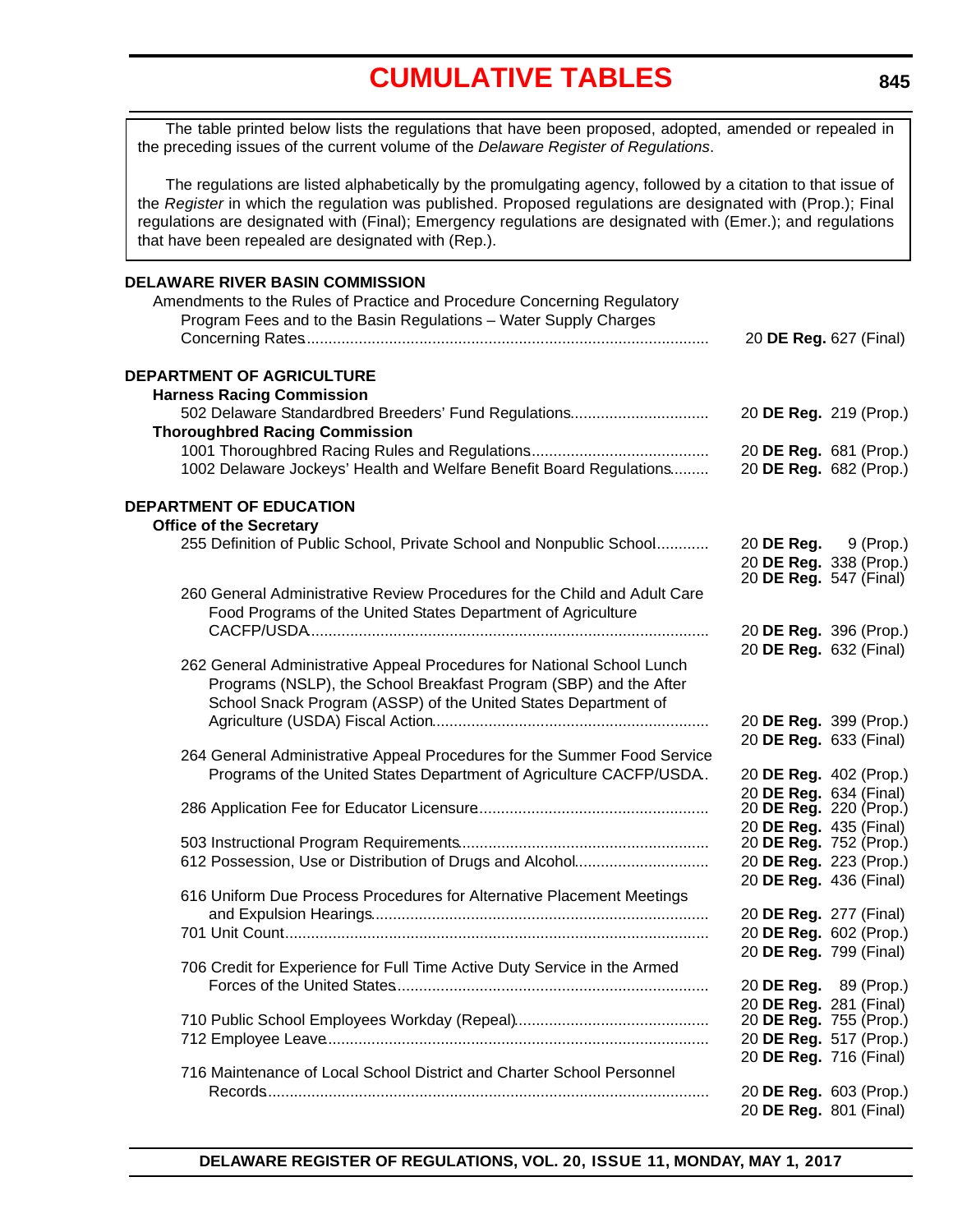|                                                                                   | 20 DE Reg. 605 (Prop.)                           |            |
|-----------------------------------------------------------------------------------|--------------------------------------------------|------------|
|                                                                                   | 20 DE Reg. 803 (Final)<br>20 DE Reg. 519 (Prop.) |            |
|                                                                                   | 20 DE Reg. 717 (Final)                           |            |
| 750 Support Personnel Salary Supplements for Additional Training                  | 20 DE Reg. 607 (Prop.)                           |            |
|                                                                                   | 20 DE Reg. 804 (Final)                           |            |
|                                                                                   | 20 DE Reg. 227 (Prop.)                           |            |
|                                                                                   | 20 DE Reg. 441 (Final)<br>20 DE Reg. 231 (Prop.) |            |
|                                                                                   | 20 DE Reg. 445 (Final)                           |            |
|                                                                                   | 20 <b>DE Reg.</b> 405 (Prop.)                    |            |
|                                                                                   | 20 DE Reg. 635 (Final)                           |            |
| 885 Safe Management and Disposal of Chemicals in the Delaware Public              | 20 DE Reg. 757 (Prop.)                           |            |
| 922 Children with Disabilities Subpart A, Purposes and Definitions                | 20 DE Reg. 116 (Final)                           |            |
| 925 Children with Disabilities Subpart D, Evaluations, Eligibility Determination, |                                                  |            |
|                                                                                   | 20 DE Reg. 172 (Final)                           |            |
|                                                                                   | 20 DE Reg. 233 (Prop.)                           |            |
| 926 Children with Disabilities Subpart E Procedural Safeguards for Parents        | 20 <b>DE Reg.</b> 549 (Final)                    |            |
|                                                                                   | 20 DE Reg. 234 (Prop.)                           |            |
|                                                                                   | 20 DE Reg. 550 (Final)                           |            |
|                                                                                   | 20 DE Reg. 684 (Prop.)                           |            |
|                                                                                   | 20 DE Reg. 762 (Prop.)                           |            |
| 1105 Standards for School Buses Placed in Production on or after January          |                                                  |            |
|                                                                                   | 20 DE Reg. 141 (Prop.)<br>20 DE Reg. 365 (Final) |            |
|                                                                                   | 20 DE Reg. 237 (Prop.)                           |            |
|                                                                                   | 20 DE Reg. 446 (Final)                           |            |
| <b>Professional Standards Board</b>                                               | 20 DE Reg. 685 (Prop.)                           |            |
|                                                                                   | 20 DE Reg. 520 (Prop.)                           |            |
|                                                                                   | 20 DE Reg. 718 (Final)                           |            |
|                                                                                   | 20 DE Reg. 174 (Final)                           |            |
|                                                                                   | 20 DE Reg. 522 (Prop.)                           |            |
|                                                                                   | 20 DE Reg. 688 (Prop.)                           |            |
|                                                                                   | 20 DE Reg. 690 (Prop.)<br>20 DE Reg.             | 42 (Final) |
|                                                                                   | 20 <b>DE Reg.</b> 45 (Final)                     |            |
|                                                                                   | 20 DE Reg. 240 (Prop.)                           |            |
|                                                                                   | 20 DE Reg. 447 (Final)                           |            |
| 1562 English to Speakers of Other Languages (ESOL) Teacher                        | 20 DE Reg. 142 (Prop.)                           |            |
|                                                                                   | 20 DE Reg. 366 (Final)<br>20 DE Reg. 244 (Prop.) |            |
|                                                                                   | 20 DE Reg. 448 (Final)                           |            |
|                                                                                   | 20 DE Reg.                                       | 49 (Final) |
| <b>DEPARTMENT OF FINANCE</b>                                                      |                                                  |            |
| <b>Office of the State Lottery</b>                                                |                                                  |            |
|                                                                                   | 20 <b>DE Reg.</b> 370 (Final)                    |            |
| Office of Unclaimed Property, State Escheator                                     |                                                  |            |
| 100 Regulation on Practices and Procedures for Appeals of Determinations          |                                                  |            |
|                                                                                   | 20 DE Reg. 764 (Prop.)                           |            |
| 101 Regulation on Practice and Procedure for Establishing Running of the          |                                                  |            |
| Full Period of Dormancy for Certain Securities and Related Property               |                                                  |            |
|                                                                                   | 20 DE Reg. 764 (Prop.)                           |            |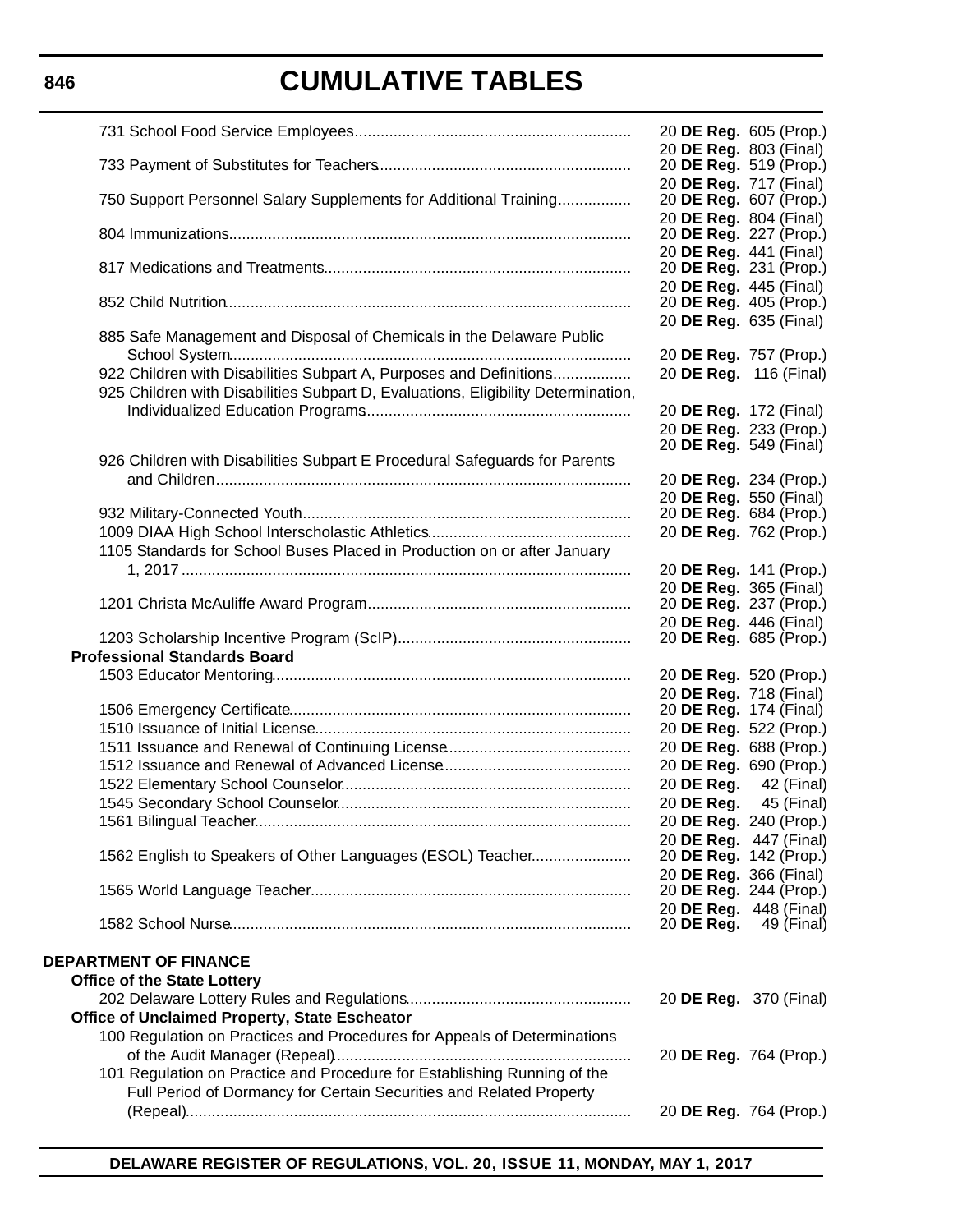| 102 Regulation on Practices and Procedures for Records Examinations by                                    | 20 DE Reg. 764 (Prop.)                           |  |
|-----------------------------------------------------------------------------------------------------------|--------------------------------------------------|--|
| 103 Abandoned or Unclaimed Property Examination Guidelines (Repeal)                                       | 20 DE Reg. 764 (Prop.)                           |  |
| Department of Finance Abandoned or Unclaimed Property Reporting and                                       |                                                  |  |
|                                                                                                           | 20 DE Reg. 765 (Prop.)                           |  |
|                                                                                                           |                                                  |  |
| <b>DEPARTMENT OF HEALTH AND SOCIAL SERVICES</b><br><b>Division of Long Term Care Residents Protection</b> |                                                  |  |
| 3220 Training and Qualifications for Nursing Assistants and Certified Nursing                             |                                                  |  |
|                                                                                                           | 20 DE Reg. 693 (Prop.)                           |  |
| 3310 Neighborhood Homes for Persons with Developmental Disabilities                                       | 20 DE Reg. 766 (Prop.)                           |  |
| <b>Division of Medicaid and Medical Assistance</b>                                                        |                                                  |  |
|                                                                                                           | 20 DE Reg. 407 (Prop.)                           |  |
|                                                                                                           | 20 DE Reg. 636 (Final)                           |  |
| Covered Outpatient Drugs for the Categorically Needy - Nonprescription Drug                               |                                                  |  |
|                                                                                                           | 20 DE Reg. 83 (Emer.)                            |  |
|                                                                                                           | 20 DE Reg. 91 (Prop.)                            |  |
| Delaware Healthy Children Program State Plan - Health Services Initiative:                                |                                                  |  |
|                                                                                                           | 20 DE Reg. 610 (Prop.)<br>20 DE Reg. 805 (Final) |  |
|                                                                                                           | 20 DE Reg. 612 (Prop.)                           |  |
| Federally Qualified Health Centers - Long-Acting Reversible Contraceptives                                | 20 DE Reg. 523 (Prop.)                           |  |
|                                                                                                           | 20 DE Reg. 723 (Final)                           |  |
| Financial Institution Accounts - Delaware Achieving a Better Life Experience                              |                                                  |  |
|                                                                                                           | 20 DE Reg. 283 (Final)                           |  |
|                                                                                                           | 20 DE Reg. 767 (Prop.)                           |  |
| Long-Term Care Eligibility; Spousal Impoverishment Undue Hardship                                         | 20 DE Reg. 52 (Final)                            |  |
| Long-Term Care Facilities-Eligibility Determinations and Post-Eligibility Treat-                          |                                                  |  |
|                                                                                                           | 20 DE Reg. 117 (Final)                           |  |
|                                                                                                           | 20 DE Reg. 694 (Prop.)                           |  |
|                                                                                                           | 20 DE Reg. 526 (Prop.)                           |  |
| Patient Pay Calculation for Division of Developmental Disabilities Services                               | 20 DE Reg. 726 (Final)                           |  |
|                                                                                                           | 20 DE Reg. 340 (Prop.)                           |  |
|                                                                                                           | 20 DE Reg. 552 (Final)                           |  |
| Pharmaceutical Services - Reimbursement of Covered Outpatient Drugs                                       | 20 DE Reg. 342 (Prop.)                           |  |
|                                                                                                           | 20 DE Reg. 720 (Final)                           |  |
|                                                                                                           | 20 DE Reg. 412 (Prop.)                           |  |
| Target Case Management Services for Individuals with Intellectual and                                     |                                                  |  |
|                                                                                                           | 20 DE Reg. 247 (Prop.)                           |  |
| Target Case Management Services for Individuals with Intellectual and                                     |                                                  |  |
|                                                                                                           | 20 DE Reg. 452 (Final)                           |  |
| Title XIX Medicaid State Plan: Medical Care and Other Types of Remedial                                   |                                                  |  |
| Care - Behavioral Interventions to Treat Autism Spectrum Disorder                                         | 20 DE Reg. 11 (Prop.)                            |  |
| Title XXI Delaware Healthy Children Program State Plan - Premium                                          | 20 DE Reg. 291 (Final)                           |  |
|                                                                                                           | 20 DE Reg. 416 (Prop.)                           |  |
|                                                                                                           | 20 DE Reg. 639 (Final)                           |  |
| <b>Division of Public Health</b>                                                                          |                                                  |  |
|                                                                                                           | 20 DE Reg. 528 (Prop.)                           |  |
|                                                                                                           | 20 DE Reg. 346 (Prop.)                           |  |
|                                                                                                           | 20 DE Reg. 641 (Final)                           |  |
| 4304 Delaware Medical Orders for Scope of Treatment (DMOST)                                               | 20 DE Reg. 770 (Prop.)                           |  |
|                                                                                                           | 20 DE Reg. 176 (Final)                           |  |
|                                                                                                           | 20 DE Reg. 697 (Prop.)                           |  |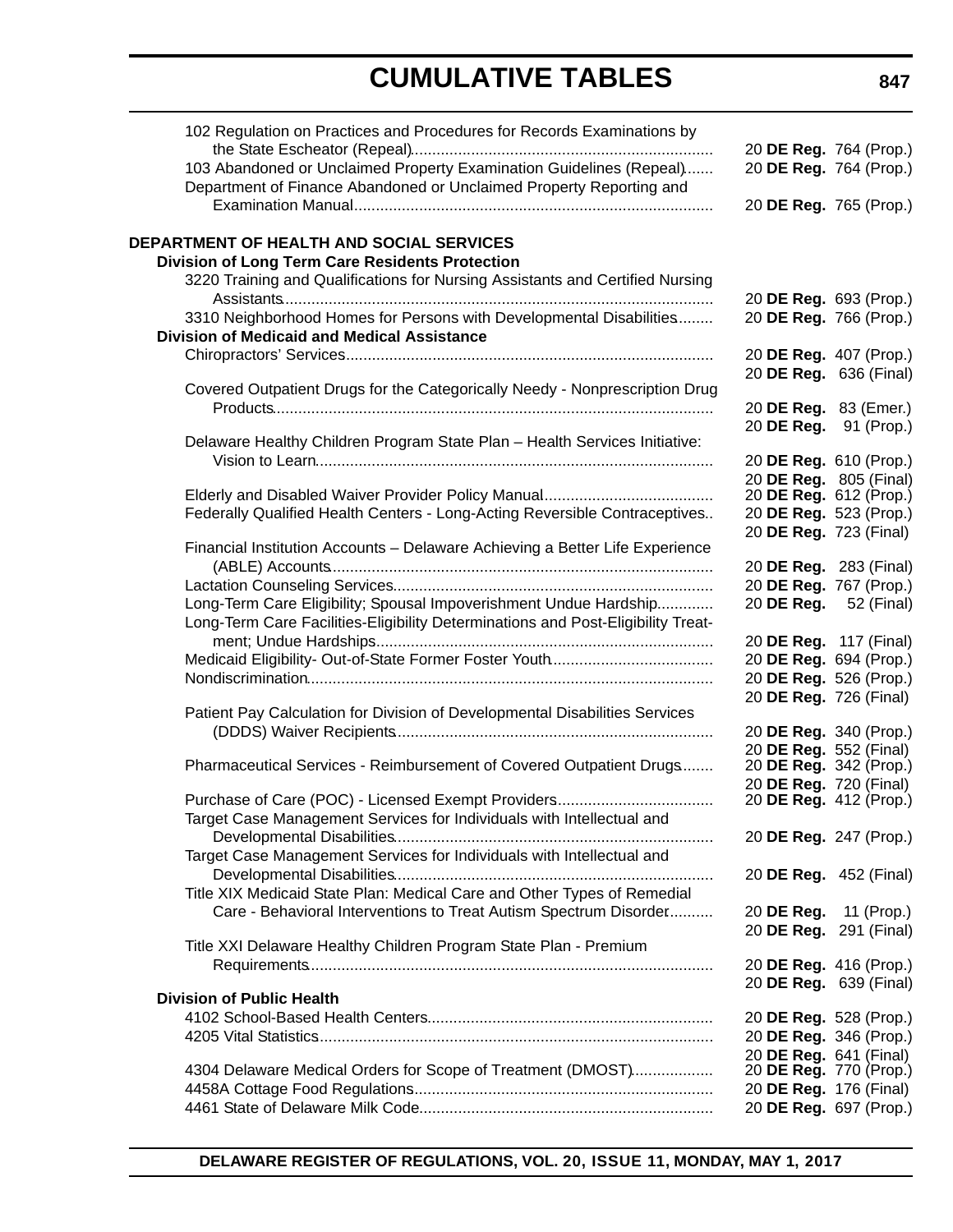**848**

|                                                                                                                                                     | 20 DE Reg. 249 (Prop.)<br>20 DE Reg. 555 (Final)<br>20 DE Reg. 808 (Final) |
|-----------------------------------------------------------------------------------------------------------------------------------------------------|----------------------------------------------------------------------------|
| 4463 Licensing and Registration of Operators of Public Water Supply Systems<br><b>Division of Social Services</b>                                   | 20 DE Reg. 531 (Prop.)                                                     |
| <b>Health Care Commission</b>                                                                                                                       | 20 DE Reg. 614 (Prop.)<br>20 DE Reg. 810 (Final)                           |
|                                                                                                                                                     | 20 DE Reg. 347 (Prop.)<br>20 DE Reg. 395 (Errata)                          |
| <b>DEPARTMENT OF INSURANCE</b><br><b>Office of the Commissioner</b>                                                                                 |                                                                            |
| 304 Standards and Commissioner's Authority for Companies Deemed to be                                                                               |                                                                            |
|                                                                                                                                                     | 20 DE Reg. 146 (Prop.)<br>20 DE Reg. 371 (Final)                           |
|                                                                                                                                                     | 20 DE Reg. 149 (Prop.)<br>20 DE Reg. 456 (Final)                           |
| 1313 Arbitration of Health Insurance Disputes Between Carriers and Providers                                                                        | 20 DE Reg. 150 (Prop.)                                                     |
|                                                                                                                                                     | 20 DE Reg. 372 (Final)<br>20 DE Reg. 457 (Final)                           |
|                                                                                                                                                     | 20 DE Reg. 155 (Prop.)<br>20 DE Reg. 420 (Prop.)                           |
|                                                                                                                                                     | 20 <b>DE Reg.</b> 645 (Final)                                              |
| <b>DEPARTMENT OF JUSTICE</b>                                                                                                                        |                                                                            |
| <b>Fraud and Consumer Protection Division</b><br>104 Privacy Policies For Commercial Online Sites, Services and Applications.                       | 20 <b>DE Reg.</b> 55 (Final)                                               |
|                                                                                                                                                     | 20 DE Reg. 348 (Prop.)                                                     |
|                                                                                                                                                     | 20 DE Reg. 728 (Final)                                                     |
| DEPARTMENT OF NATURAL RESOURCES AND ENVIRONMENTAL CONTROL<br><b>Division of Air Quality</b>                                                         |                                                                            |
|                                                                                                                                                     | 20 DE Reg. 458 (Final)                                                     |
| 1104 Particulate Emissions from Fuel Burning Equipment                                                                                              | 20 DE Reg. 512 (Errata)<br>20 DE Reg. 250 (Prop.)                          |
| 1105 Particulate Emissions from Industrial Process Operations                                                                                       | 20 DE Reg. 556 (Final)<br>20 DE Reg. 251 (Prop.)                           |
| 1120 New Source Performance Standards                                                                                                               | 20 DE Reg. 556 (Final)<br>20 DE Reg. 771 (Prop.)                           |
|                                                                                                                                                     | 20 DE Reg. 256 (Prop.)                                                     |
|                                                                                                                                                     | 20 DE Reg. 556 (Final)<br>20 DE Reg. 257 (Prop.)                           |
| 1141 Limiting Emissions of Volatile Organic Compounds from Consumer and                                                                             | 20 DE Reg. 461 (Final)                                                     |
|                                                                                                                                                     | 20 DE Reg. 21 (Prop.)                                                      |
|                                                                                                                                                     | 20 DE Reg. 465 (Final)<br>20 DE Reg. 258 (Prop.)<br>20 DE Reg. 556 (Final) |
| Final Revisions to Delaware's State Implementation Plan ("SIP") to address<br>the Start-up, Shutdown, and Malfunction SIP Call of the United States |                                                                            |
| <b>Division of Energy and Climate</b>                                                                                                               | 20 DE Reg. 678(Errata)                                                     |
| 2102 Implementation of Renewable Energy Portfolio Standards Cost Cap                                                                                | 20 DE Reg. 698 (Prop.)                                                     |
| 2105 Evaluation, Measurement and Verification Procedures and Standards                                                                              | 20 DE Reg.<br>95 (Prop.)<br>20 DE Reg. 558 (Final)                         |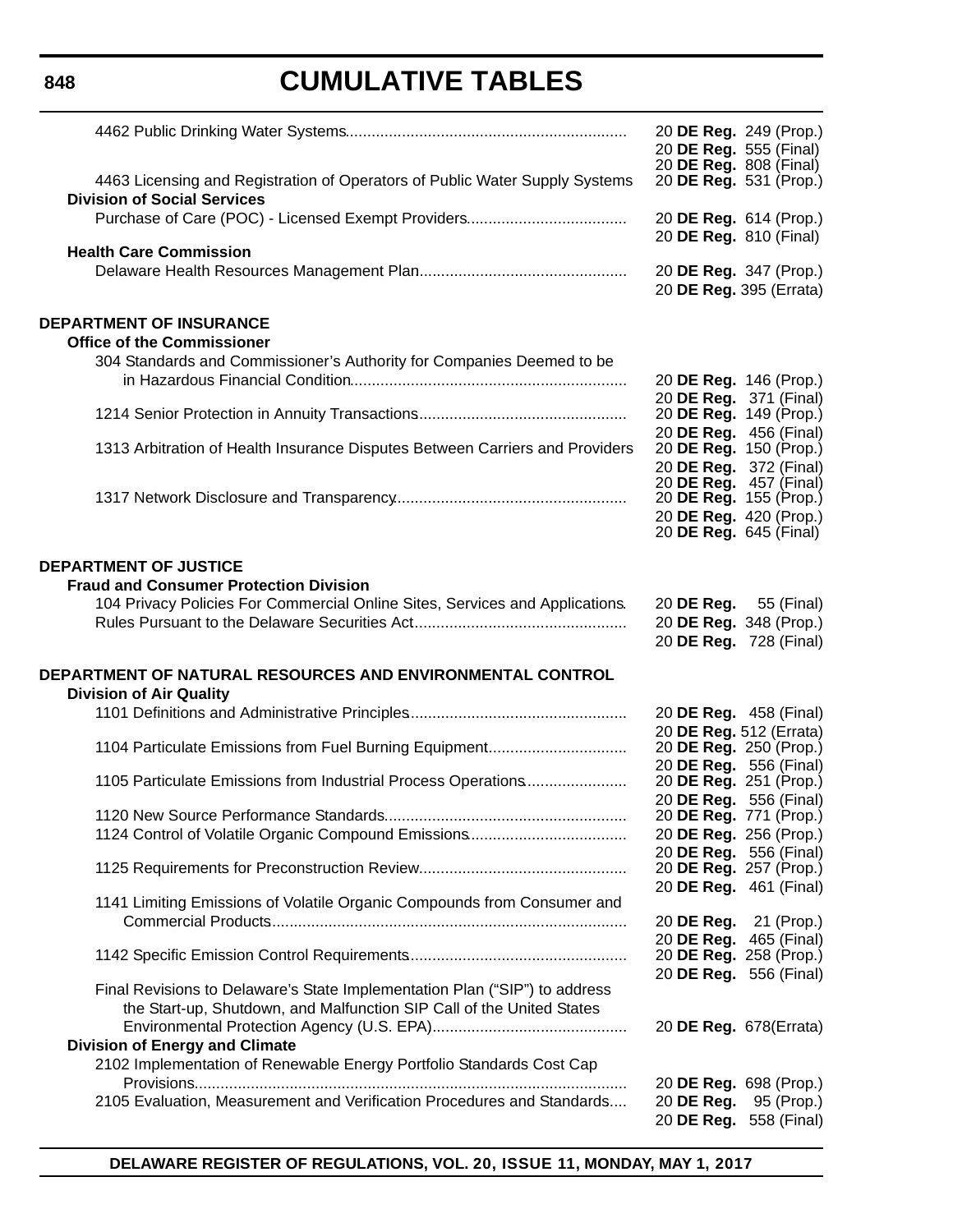| <b>Division of Fish and Wildlife</b>                                          |                                                  |           |
|-------------------------------------------------------------------------------|--------------------------------------------------|-----------|
| 3503 Striped Bass Recreational Fishing Seasons; Methods of Take; Creel        |                                                  |           |
|                                                                               | 20 DE Reg. 265 (Prop.)                           |           |
|                                                                               | 20 DE Reg. 467 (Final)                           |           |
|                                                                               | 20 DE Reg.                                       | 6 (Emer.) |
|                                                                               | 20 DE Reg. 216 (Emer.)<br>20 DE Reg. 265 (Prop.) |           |
|                                                                               | 20 <b>DE Reg.</b> 467 (Final)                    |           |
| 3505 Striped Bass Commercial Fishing Seasons; Quotas; Tagging and             |                                                  |           |
|                                                                               | 20 DE Reg. 265 (Prop.)                           |           |
|                                                                               | 20 DE Reg. 467 (Final)                           |           |
| 3511 Summer Flounder Size Limits; Possession Limits; Season                   | 20 DE Reg. 749 (Emer.)                           |           |
|                                                                               | 20 DE Reg. 58 (Final)                            |           |
| <b>Division of Waste and Hazardous Substances</b>                             |                                                  |           |
|                                                                               | 20 DE Reg. 82 (Errata)                           |           |
|                                                                               | 20 DE Reg. 296 (Final)<br>20 DE Reg. 353 (Prop.) |           |
|                                                                               | 20 DE Reg. 648 (Final)                           |           |
| 1352 Regulations Governing Aboveground Storage Tanks                          | 20 DE Reg. 355 (Prop.)                           |           |
|                                                                               | 20 DE Reg. 617 (Prop.)                           |           |
|                                                                               | 20 DE Reg. 815 (Final)                           |           |
| <b>Division of Water</b>                                                      |                                                  |           |
| 7301 Regulations Governing the Construction and Use of Wells                  | 20 DE Reg. 180 (Final)                           |           |
| <b>Division of Watershed Stewardship</b>                                      | 20 DE Reg. 374 (Final)                           |           |
|                                                                               | 20 DE Reg. 87 (Emer.)                            |           |
| 5102 Regulation Governing Beach Protection and the Use of Beaches             | 20 DE Reg. 120 (Final)                           |           |
|                                                                               | 20 DE Reg. 818 (Final)                           |           |
|                                                                               | 20 DE Reg. 533 (Prop.)                           |           |
|                                                                               | 20 DE Reg. 183 (Final)                           |           |
| <b>Office of the Secretary</b>                                                |                                                  |           |
| 109 Regulations Governing the Guidelines to Evaluate Land Being Considered    |                                                  |           |
|                                                                               | 20 DE Reg. 702 (Prop.)                           |           |
|                                                                               |                                                  |           |
| DEPARTMENT OF SAFETY AND HOMELAND SECURITY                                    |                                                  |           |
| <b>Division of State Police</b>                                               |                                                  |           |
| 1300 Board of Examiners of Private Investigators & Private Security Agencies, |                                                  |           |
|                                                                               | 20 DE Reg. 159 (Prop.)                           |           |
|                                                                               | 20 DE Reg. 470 (Final)<br>20 DE Reg. 618 (Prop.) |           |
|                                                                               | 20 DE Reg. 162 (Prop.)                           |           |
|                                                                               | 20 DE Reg. 472 (Final)                           |           |
|                                                                               | 20 DE Reg. 774 (Prop.)                           |           |
|                                                                               | 20 DE Reg. 61 (Final)                            |           |
|                                                                               | 20 DE Reg. 166 (Prop.)                           |           |
|                                                                               | 20 DE Reg. 473 (Final)                           |           |
|                                                                               | 20 <b>DE Reg.</b> 22 (Prop.)                     |           |
|                                                                               | 20 DE Reg. 299 (Final)<br>20 DE Reg. 421 (Prop.) |           |
|                                                                               | 20 DE Reg. 819 (Final)                           |           |
|                                                                               |                                                  |           |
| DEPARTMENT OF SERVICES FOR CHILDREN, YOUTH AND THEIR FAMILIES                 |                                                  |           |
| <b>Division of Family Services</b>                                            |                                                  |           |
|                                                                               | 20 DE Reg. 270 (Prop.)                           |           |
|                                                                               | 20 DE Reg. 474 (Final)                           |           |
| 103 Regulations for Family and Large Family Child Care Homes                  | 20 <b>DE Reg.</b> 775 (Prop.)                    |           |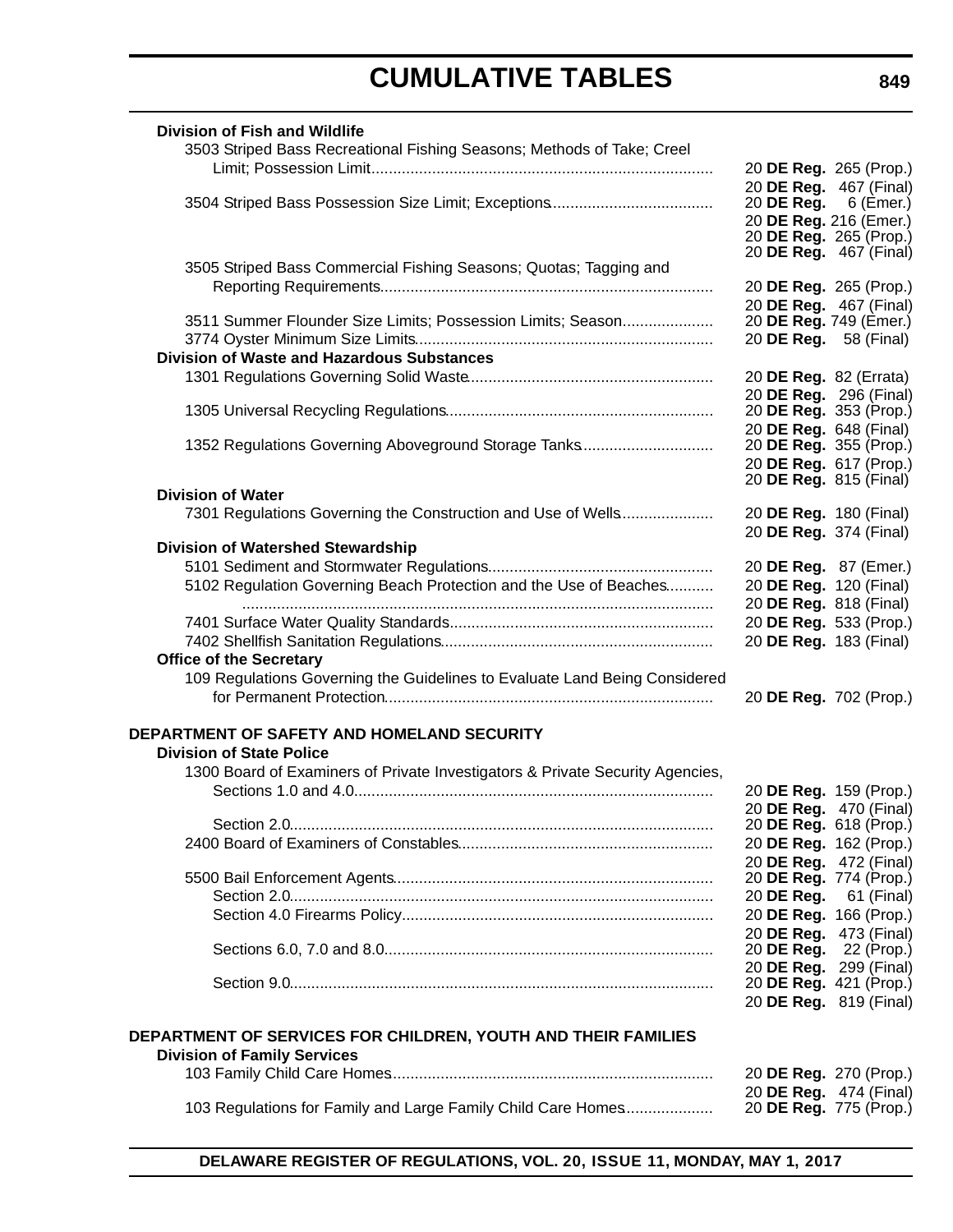|                                                                          | 20 DE Reg. 271 (Prop.)                           |                                      |
|--------------------------------------------------------------------------|--------------------------------------------------|--------------------------------------|
|                                                                          | 20 DE Reg. 484 (Final)                           | 20 <b>DE Reg.</b> 271 (Prop.)        |
|                                                                          |                                                  | 20 DE Reg. 485 (Final)               |
|                                                                          |                                                  |                                      |
| <b>DEPARTMENT OF STATE</b>                                               |                                                  |                                      |
| Abandoned or Unclaimed Property Voluntary Disclosure Agreement Program   |                                                  |                                      |
| Department of State Abandoned or Unclaimed Property Voluntary Disclosure |                                                  |                                      |
| Agreement Program Regulations Relating to Estimation                     | 20 DE Reg. 776 (Prop.)                           |                                      |
| <b>Division of Professional Regulation</b>                               |                                                  |                                      |
|                                                                          | 20 DE Reg. 422 (Prop.)                           |                                      |
|                                                                          |                                                  | 20 DE Reg. 820 (Final)               |
|                                                                          | 20 DE Reg. 619 (Prop.)                           |                                      |
| 103 Regulations Governing Charitable Gambling Other Than Raffles         | 20 DE Reg. 123 (Final)                           |                                      |
|                                                                          | 20 DE Reg. 375 (Final)                           |                                      |
|                                                                          | 20 DE Reg. 780 (Prop.)<br>20 DE Reg. 782 (Prop.) |                                      |
|                                                                          | 20 DE Reg. 186 (Final)                           |                                      |
|                                                                          | 20 DE Reg. 300 (Final)                           |                                      |
|                                                                          | 20 DE Reg. 23 (Prop.)                            |                                      |
|                                                                          | 20 DE Reg. 621 (Prop.)                           |                                      |
|                                                                          | 20 <b>DE Reg.</b> 651 (Prop.)                    |                                      |
|                                                                          | 20 DE Reg. 621 (Prop.)                           |                                      |
|                                                                          | 20 DE Reg. 356 (Prop.)                           |                                      |
|                                                                          |                                                  | 20 DE Reg. 187 (Final)               |
|                                                                          |                                                  | 20 DE Reg. 62 (Final)                |
|                                                                          | 20 DE Reg. 190 (Final)                           | 20 DE Reg. 301 (Final)               |
|                                                                          |                                                  | 20 DE Reg. 423 (Prop.)               |
|                                                                          | 20 DE Reg. 821 (Final)                           |                                      |
|                                                                          | 20 DE Reg. 791 (Prop.)                           |                                      |
|                                                                          | 20 DE Reg. 822 (Final)                           |                                      |
|                                                                          | 20 DE Reg. 705 (Prop.)                           |                                      |
| 2600 Examining Board of Physical Therapists and Athletic Trainers        | 20 DE Reg. 535 (Prop.)                           |                                      |
| 2700 Board of Registration for Professional Land Surveyors               | 20 DE Reg. 536 (Prop.)                           |                                      |
|                                                                          |                                                  | 20 DE Reg. 357 (Prop.)               |
|                                                                          | 20 DE Reg.                                       | 20 DE Reg. 653 (Final)<br>65 (Final) |
| 3000 Board of Professional Counselors of Mental Health and Chemical      |                                                  |                                      |
|                                                                          |                                                  | 20 <b>DE Reg.</b> 25 (Prop.)         |
|                                                                          | 20 DE Reg. 376 (Final)                           |                                      |
|                                                                          | 20 DE Reg. 540 (Prop.)                           |                                      |
|                                                                          | 20 DE Reg. 168 (Prop.)                           |                                      |
|                                                                          | 20 DE Reg. 562 (Final)                           |                                      |
|                                                                          | 20 <b>DE Reg.</b> 543 (Prop.)                    |                                      |
| 3700 Board of Speech/Language Pathologists, Audiologists and Hearing Aid | 20 DE Reg. 824 (Final)                           |                                      |
|                                                                          | 20 DE Reg. 107 (Prop.)                           |                                      |
|                                                                          | 20 DE Reg. 169 (Prop.)                           |                                      |
|                                                                          | 20 DE Reg. 490 (Final)                           |                                      |
|                                                                          |                                                  | 20 <b>DE Reg.</b> 710 (Prop.)        |
|                                                                          | 20 DE Reg. 624 (Prop.)                           |                                      |
|                                                                          | 20 DE Reg. 545 (Prop.)                           |                                      |
|                                                                          | 20 DE Reg. 825 (Final)                           |                                      |
|                                                                          | 20 DE Reg. 31 (Prop.)                            |                                      |
|                                                                          |                                                  | 20 DE Reg. 124 (Final)               |

**DELAWARE REGISTER OF REGULATIONS, VOL. 20, ISSUE 11, MONDAY, MAY 1, 2017**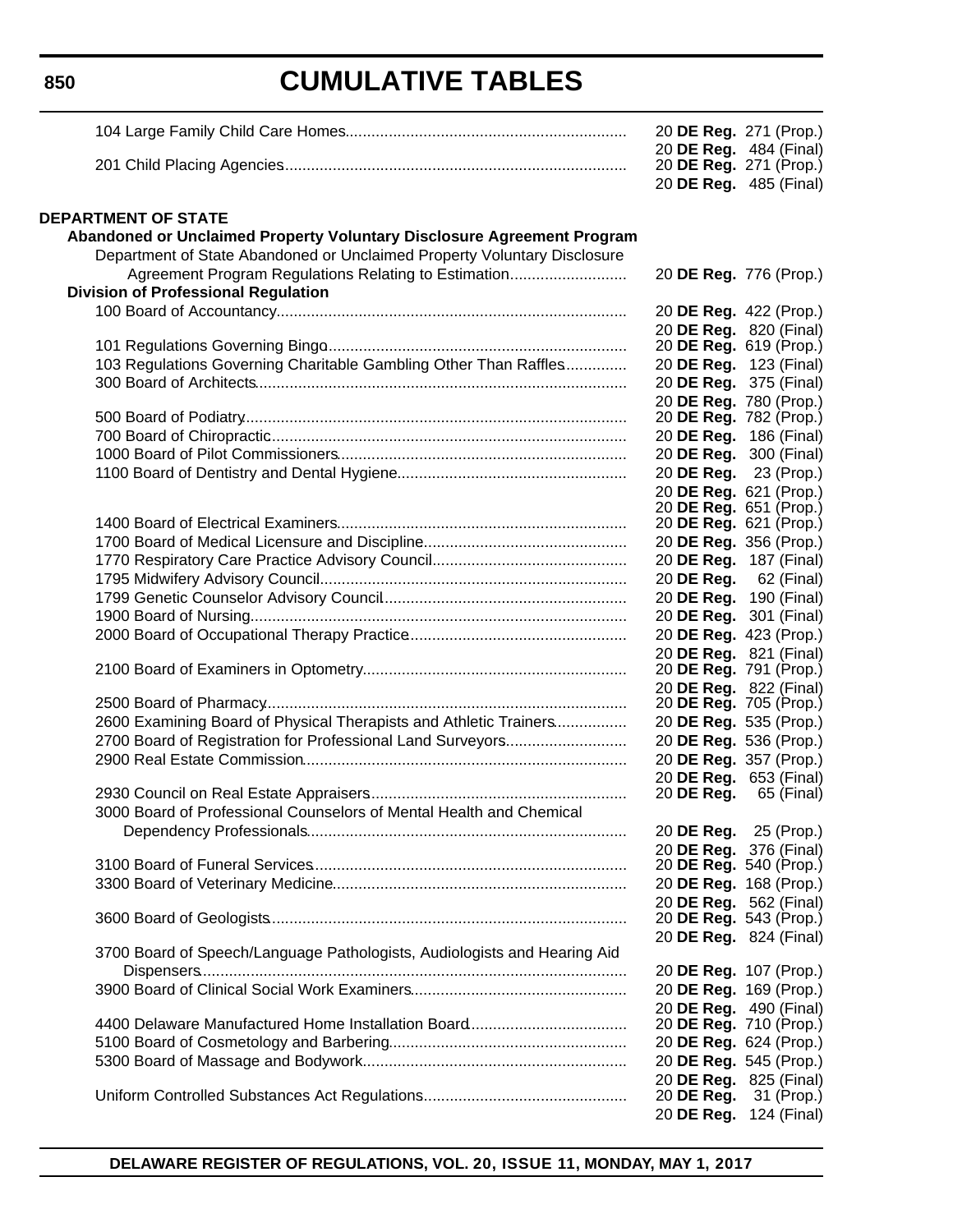|                                                                              | 20 DE Reg. 513 (Emer.)        | 20 DE Reg. 564 (Final)<br>20 DE Reg. 624 (Prop.)<br>20 <b>DE Reg.</b> 826 (Final) |
|------------------------------------------------------------------------------|-------------------------------|-----------------------------------------------------------------------------------|
| <b>Office of the State Bank Commissioner</b>                                 |                               |                                                                                   |
|                                                                              | 20 DE Reg. 304 (Final)        |                                                                                   |
|                                                                              | 20 DE Reg. 308 (Final)        |                                                                                   |
|                                                                              | 20 DE Reg. 309 (Final)        |                                                                                   |
|                                                                              | 20 DE Reg. 310 (Final)        |                                                                                   |
| Amendments to Regulations 1103, 1104, 1105, 1106, 1107, 1108, 1109, 1110,    |                               |                                                                                   |
|                                                                              |                               | 20 DE Reg. 423 (Prop.)                                                            |
|                                                                              | 20 DE Reg. 654 (Final)        |                                                                                   |
| <b>Public Service Commission</b>                                             |                               |                                                                                   |
| 3001 Rules for Certification and Regulation of Electric Suppliers            |                               | 20 DE Reg. 272 (Prop.)                                                            |
|                                                                              |                               | 20 DE Reg. 425 (Prop.)                                                            |
|                                                                              | 20 <b>DE Reg.</b> 827 (Final) |                                                                                   |
| 3008 Rules and Procedures to Implement the Renewable Energy Portfolio        |                               |                                                                                   |
|                                                                              | 20 DE Reg. 713 (Prop.)        |                                                                                   |
|                                                                              |                               |                                                                                   |
| DEPARTMENT OF TRANSPORTATION                                                 |                               |                                                                                   |
| <b>Division of Motor Vehicles</b>                                            |                               |                                                                                   |
| 2217 Driver License and Identification Card Application Procedures for       |                               |                                                                                   |
| Delaware Compliant and Delaware Non-Compliant Identification                 |                               |                                                                                   |
|                                                                              |                               | 20 DE Reg. 546 (Prop.)                                                            |
|                                                                              |                               | 20 DE Reg. 830 (Final)                                                            |
| 2224 Defensive Driving Course, Providers, and Instructors                    | 20 DE Reg.                    | 125 (Final)                                                                       |
|                                                                              | 20 DE Reg.                    | 66 (Final)                                                                        |
| <b>Division of Transportation Solutions</b>                                  |                               |                                                                                   |
| 2405 Oversize/Overweight Hauling Permit Policy and Procedures Manual         | 20 DE Reg.                    | 41 (Prop.)                                                                        |
|                                                                              |                               | 20 DE Reg. 194 (Final)                                                            |
|                                                                              |                               | 20 <b>DE Reg.</b> 213(Errata)                                                     |
|                                                                              |                               |                                                                                   |
| <b>EXECUTIVE DEPARTMENT</b>                                                  |                               |                                                                                   |
| <b>Delaware Economic Development Authority</b>                               |                               |                                                                                   |
| 401 Procedures Regarding Non-State Guaranteed Bonds                          |                               | 20 DE Reg. 362 (Prop.)                                                            |
|                                                                              |                               | 20 DE Reg. 655 (Final)                                                            |
|                                                                              | 20 DE Reg. 364 (Prop.)        |                                                                                   |
|                                                                              |                               | 20 DE Reg. 657 (Final)                                                            |
| 477 Information Technology Training Grant Program Regulation                 |                               | 20 DE Reg. 364 (Prop.)                                                            |
|                                                                              |                               | 20 <b>DE Reg.</b> 658 (Final)                                                     |
| 478 Neighborhood Assistance Act Tax Credit Program Regulation                |                               | 20 DE Reg. 364 (Prop.)                                                            |
|                                                                              |                               | 20 DE Reg. 659 (Final)                                                            |
| <b>Office of Management and Budget</b>                                       |                               |                                                                                   |
| <b>Statewide Benefits Office</b>                                             |                               |                                                                                   |
| 2007 Disability Insurance Program Rules and Regulations                      | 20 DE Reg.                    | 70 (Final)                                                                        |
|                                                                              |                               | 20 DE Reg. 660 (Final)                                                            |
| <b>OFFICE OF THE STATE TREASURER</b>                                         |                               |                                                                                   |
| <b>Investments and Cash Management</b>                                       |                               |                                                                                   |
| 1201 Objectives and Guidelines for the Investment of State of Delaware Funds |                               | 20 DE Reg. 275 (Prop.)                                                            |
|                                                                              |                               | 20 DE Reg. 491 (Final)                                                            |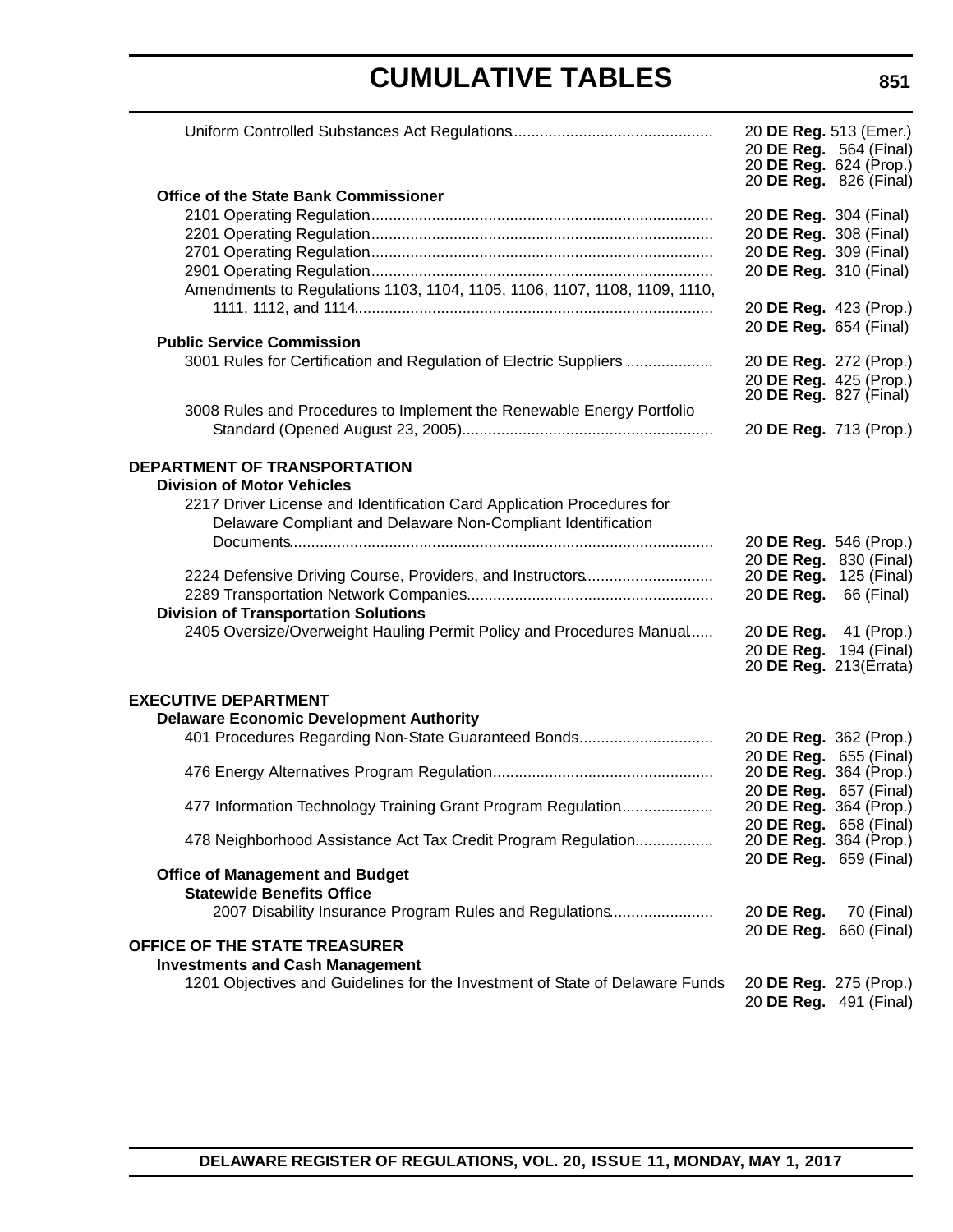<span id="page-12-0"></span>**852**

### **PROPOSED REGULATIONS**

### **Symbol Key**

Arial type indicates the text existing prior to the regulation being promulgated. Underlined text indicates new text. Language which is stricken through indicates text being deleted.

### **Proposed Regulations**

Under 29 **Del.C.** §10115 whenever an agency proposes to formulate, adopt, amend or repeal a regulation, it shall file notice and full text of such proposals, together with copies of the existing regulation being adopted, amended or repealed, with the Registrar for publication in the *Register of Regulations* pursuant to §1134 of this title. The notice shall describe the nature of the proceedings including a brief synopsis of the subject, substance, issues, possible terms of the agency action, a reference to the legal authority of the agency to act, and reference to any other regulations that may be impacted or affected by the proposal, and shall state the manner in which persons may present their views; if in writing, of the place to which and the final date by which such views may be submitted; or if at a public hearing, the date, time and place of the hearing. If a public hearing is to be held, such public hearing shall not be scheduled less than 20 days following publication of notice of the proposal in the *Register of Regulations*. If a public hearing will be held on the proposal, notice of the time, date, place and a summary of the nature of the proposal shall also be published in at least 2 Delaware newspapers of general circulation. The notice shall also be mailed to all persons who have made timely written requests of the agency for advance notice of its regulation-making proceedings.

### **[DEPARTMENT OF AGRICULTURE](http://dda.delaware.gov/) [HARNESS RACING COMMISSION](http://dda.delaware.gov/harness/index.shtml)**

**[DELAWARE STANDARDBRED BREEDERS' FUND](http://desbf.delaware.gov/)**

Statutory Authority: 29 Delaware Code, Section 4815(b)(4)b.2 (29 **Del.C.** §4815(b)(4)b.2) 3 **DE Admin. Code** 502

### **PUBLIC NOTICE**

### **502 Delaware [Standardbred Breeders' Fund Regulations](#page-3-0)**

The State of Delaware, Department of Agriculture's Standardbred Breeders' Fund ("the Fund") hereby gives notice of its intention to adopt an amended regulation pursuant to the General Assembly's delegation of authority to do so found at 29 **Del.C.** §4815(b)(4)b.2 and in compliance with Delaware's Administrative Procedures Act at 29 **Del.C.** §10115. The proposed amended regulation under 13.7 addresses the national horse shortage and is consistent with the DHRC regulation concerning qualifying requirements.

The Fund solicits, and will consider, timely filed written comments from interested individuals and groups concerning these proposed amended regulations. The deadline for the filing of such written comments will be thirty days (30) after these proposed amended regulations are promulgated in the Delaware *Register of Regulations*. Any such submissions should be mailed or hand-delivered to Ms. Judy Davis-Wilson, Administrator, Delaware Standardbred Breeders' Fund Program whose address is State of Delaware, Department of Agriculture, 2320 South duPont Highway, Dover, Delaware 19901 by June 1, 2017.

**\*Please Note: The Regulatory Flexibility Analysis and Impact Statement for this regulation, as required by 29 Del.C. Ch. 104, is available at:**

**<http://regulations.delaware.gov/register/may2017/proposed/20 DE Reg 852RFA 05-01-17.pdf>**

**502 Delaware Standardbred Breeders' Fund Regulations** *(Break in Continuity of Sections)*

**13.0 Races**

*(Break in Continuity Within Section)*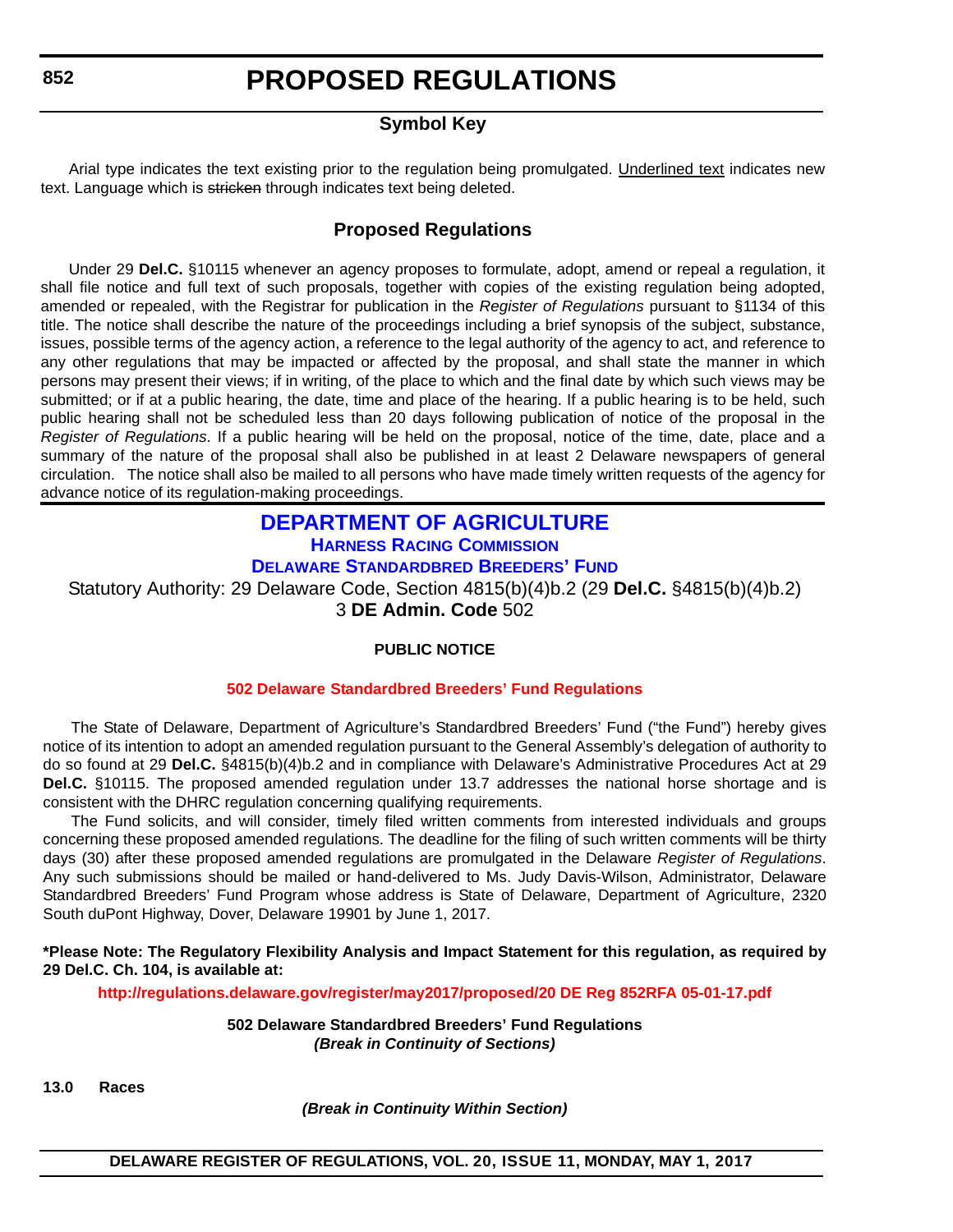<span id="page-13-0"></span>13.7 No horse is eligible to declare unless it has at least one charted satisfactory performance line within 30 60 days of declaration and must meet the following qualifying standards:

**\*Please Note: As the rest of the sections were not amended, they are not being published. A copy of the regulation is available at:**

**502 Delaware [Standardbred Breeders' Fund Regulations](http://regulations.delaware.gov/register/may2017/proposed/20 DE Reg 852 05-01-17.htm)**

### **[DEPARTMENT OF EDUCATION](http://www.doe.k12.de.us/)**

### **OFFICE OF [THE SECRETARY](https://pubapps.doe.k12.de.us/EducationalDirectoryPublic/pages/DDOE/Branches.aspx?page=branches&BID=1)**

Statutory Authority: 14 Delaware Code, Section 122(b) (14 **Del.C.** §122(b)) 14 **DE Admin. Code** 106A

**PUBLIC NOTICE**

**Education Impact Analysis Pursuant To 14 Del.C. Section 122(d)**

**[106A Teacher Appraisal Process Delaware Performance Appraisal System \(DPAS II\) Revised](#page-3-0)**

### **A. Type of Regulatory Action Required**

Amendment to Existing Regulation

### **B. Synopsis of Subject Matter of the Regulation**

The Secretary of Education seeks the consent of the State Board of Education to amend 14 **DE Admin. Code** 106A Teacher Appraisal Process Delaware Performance Appraisal System (DPAS II) Revised. This regulation is being amended to align with changes made during the second session of the 148<sup>th</sup> General Assembly by House Bill 399 as amended by House Amendment 1 and Senate Amendments 1 and 2, and by Senate Bill 199, as well as other process changes identified through implementation. These amendments include: 1) providing for equal weighting of the DPAS II components; 2) eliminating a required annual assessment; and 3) adding language related to new provisional license.

Persons wishing to present their views regarding this matter may do so in writing by the close of business on or before June 7, 2017 to Tina Shockley, Education Associate, Department of Education, Regulatory Review, at 401 Federal Street, Suite 2, Dover, Delaware 19901. A copy of this regulation may be viewed online at the Register of Regulation's website, [http://regulations.delaware.gov/services/current\\_issue.shtml,](http://regulations.delaware.gov/services/current_issue.shtml) or obtained at the Department of Education, Finance Office located at the address listed above.

### **C. Impact Criteria**

1. Will the amended regulation help improve student achievement as measured against state achievement standards? The amended regulation is intended to continue to help student achievement as measured against state achievement standards through changes to the teacher evaluation process.

2. Will the amended regulation help ensure that all students receive an equitable education? The amended regulation is intended to continue to ensure all students receive an equitable education.

3. Will the amended regulation help to ensure that all students' health and safety are adequately protected? The amendments do not specifically address students' health and safety.

4. Will the amended regulation help to ensure that all students' legal rights are respected? The amended regulation continues to help ensure that all student's legal rights are respected.

5. Will the amended regulation preserve the necessary authority and flexibility of decision making at the local board and school level? The amended regulation does not substantively change the decision making at the local board and school level.

6. Will the amended regulation place unnecessary reporting or administrative requirements or mandates upon decision makers at the local board and school levels? The amended regulation does not place any unnecessary reporting or administrative requirements on decision makers.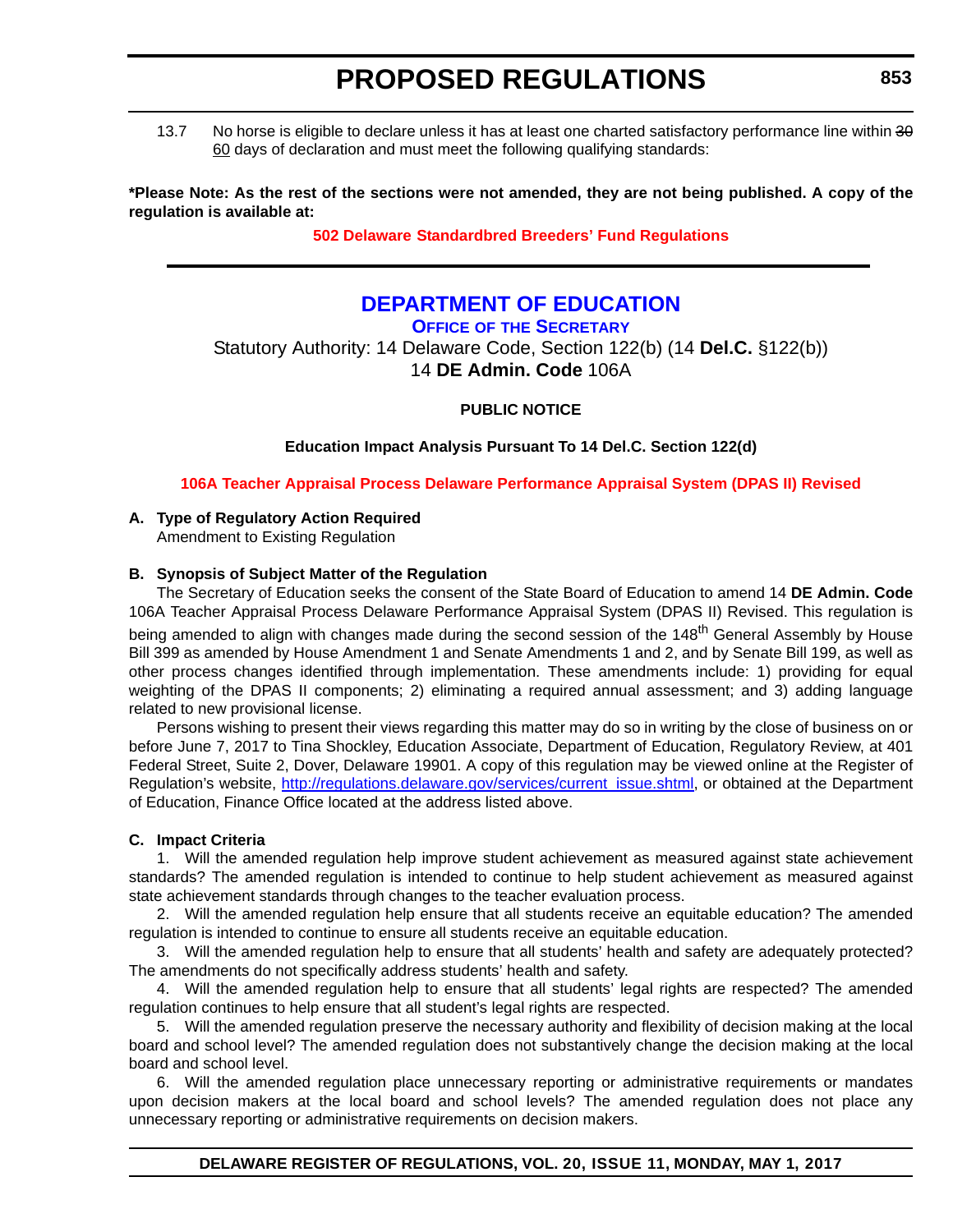**854**

### **PROPOSED REGULATIONS**

7. Will the decision making authority and accountability for addressing the subject to be regulated be placed in the same entity? The decision making authority and accountability for addressing the subject to be regulated does not change because of the amendment.

8. Will the amended regulation be consistent with and not an impediment to the implementation of other state educational policies, in particular to state educational policies addressing achievement in the core academic subjects of mathematics, science, language arts and social studies? The amendment is consistent with and not an impediment to the implementation of other state educational policies.

9. Is there a less burdensome method for addressing the purpose of the regulation? There is not a less burdensome method for addressing the purpose of the regulation.

10. What is the cost to the State and to the local school boards of compliance with the regulation? There is no expected cost to implementing this amended regulation.

### **\*Please Note: The Regulatory Flexibility Analysis and Impact Statement for this regulation, as required by 29 Del.C. Ch. 104, is available at:**

**<http://regulations.delaware.gov/register/may2017/proposed/20 DE Reg 853RFA 05-01-17.pdf>**

### **106A Teacher Appraisal Process Delaware Performance Appraisal System (DPAS II) Revised**

### **1.0 Effective Date**

The Teacher Appraisal Process, Delaware Performance Appraisal System (DPAS II) Revised shall be effective for all school districts and charter schools beginning with the 2015-2016 2017-2018 school year, unless another teacher appraisal system has been approved by the Department pursuant to Chapter 12 of Title 14 of the Delaware Code.

### **2.0 Definitions**

The following definitions shall be applied for purposes of this regulation: In this regulation, the following words and terms shall have the following meaning unless the context clearly indicates otherwise:

"**Announced Observation**" means an observation form and conference with the by a Credentialed Observer, an observation by the Credentialed Observer at an agreed upon a date and time that has been previously arranged, using the associated formative conferences and reports, which may include the use of an observation form. The observation shall be of sufficient length, at least thirty (30) minutes, to analyze the lesson and assess teacher performance.

"**Board**" means a local board of education or charter school board of directors.

"**Credentialed Observer**" means an individual, not always the supervisor of the teacher, who has successfully completed DPAS II credentialing in accordance with Section 10.0. Credentialed Observer denotes any individual who may conduct observations as part of a teacher's appraisal process. The term Credentialed Observer encompasses those administrators who are Evaluators.

### *(Break in Continuity Within Section)*

"**Group 1 Teacher**" means any Novice Teacher or Experienced Teacher providing instruction in reading  $ELA$  and/or mathematics to a student enrolled in any grade three  $(3)$  through ten  $(10)$  four  $(4)$ through eight (8) as verified by the State's pupil accounting system.

"**Improvement Plan**" means the plan that a teacher and Evaluator mutually develop in accordance with Section 8.0.

"**Non-Group 1 Teacher**" means any Novice Teacher or Experienced Teacher that does not meet the definition of Group 1 Teacher as defined herein and explained in the Guide.

"**Novice Teacher**" means a teacher who holds a valid and current Provisional or Initial License issued pursuant to Chapter 12 of Title 14 of the **Delaware Code**.

### *(Break in Continuity Within Section)*

"**Student Achievement**" means:

*(Break in Continuity Within Section)*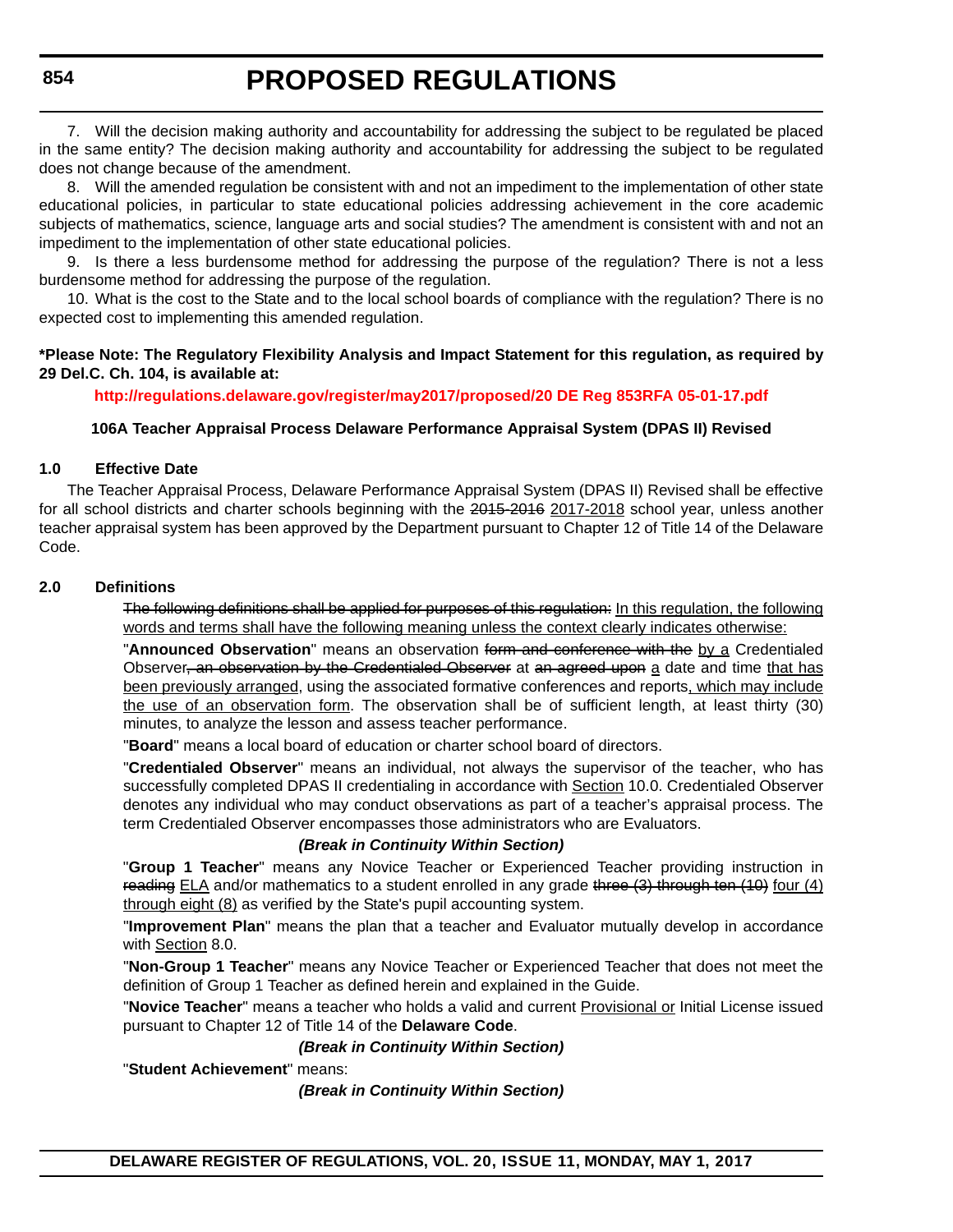(c) For the 2014-15 school year only, student scores on the Smarter English Language Arts and Smarter Mathematics statewide assessments shall not be incorporated into any teacher's 2014-15 performance appraisal. This may be extended by the Department for the 2015-16 school year.

### *(Break in Continuity Within Section)*

"**Summative Evaluation**" or "**Evaluation**" means the comprehensive, end-of-cycle appraisal and shall incorporate the results of the minimum required observations, any additional observations, and required component-level data. At the discretion of the Evaluator, it may also include additional Announced, Unannounced or Short observation data, beyond the required observation data, provided by other Credentialed Observers.

#### *(Break in Continuity Within Section)*

#### **3.0 Appraisal Cycle**

- 3.1 Experienced Teachers who have earned a rating of "Highly Effective" or "Effective" on their most recent Summative Evaluation shall receive a minimum of one (1) Announced or Unannounced Observation each year with a Summative Evaluation at least once every two (2) years. The Student Improvement component for Highly Effective teachers shall be evaluated each year, regardless of whether or not a Summative Evaluation is conducted. If a Highly Effective teacher does not achieve a Satisfactory rating on the Student Improvement Component, the teacher shall receive a Summative Evaluation the following year, regardless of whether the teacher would otherwise be due for a Summative Evaluation pursuant to this section.
- 3.2 Experienced Teachers who have earned a rating of "Effective" and have earned "Satisfactory" ratings on at least four (4) of the components found in 5.0, including Student Improvement, on his or her most recent Summative Evaluation shall receive a minimum of one (1) Announced or Unannounced Observation each year with a Summative Evaluation at least once every two (2) years. The Student Improvement component for Effective teachers shall be evaluated each year, regardless of whether or not a Summative Evaluation is conducted. If an Effective teacher does not achieve a Satisfactory rating on the Student Improvement Component, the teacher shall receive a Summative Evaluation the following year, regardless of whether the teacher would otherwise be due for a Summative Evaluation pursuant to this section.
- 3.32 Experienced Teachers who are not otherwise included in subsection 3.1 or 3.2 shall receive a minimum of one (1) Announced Observation and one (1) Unannounced Observation with a Summative Evaluation at the end of the one (1) year period. These teachers shall have an Improvement Plan which may require additional observations and other types of monitoring as outlined in the DPAS II Revised Guide for Teachers.
- 3.43 Novice Teachers shall receive a minimum of one (1) Announced Observation and two (2) Unannounced Observations with a Summative Evaluation every year. Novice teachers who have earned a rating of "Needs Improvement" or "Ineffective" on their most recent Summative Evaluation shall have an Improvement Plan which may require additional observations or other types of monitoring as outlined in the DPAS II Revised Guide for Teachers.
- 3.4 Novice Teachers who have earned a minimum of three (3) consecutive "Highly Effective" or "Effective" ratings on their most recent Summative Evaluations may receive a minimum of one (1) Announced or Unannounced Observation each year with a Summative Evaluation at least once every two (2) years.
- 3.5 Beginning in the 2017-2018 school year, all Teachers shall receive an annual appraisal subject to the following conditions:
	- 3.5.1 Experienced Teachers who have earned a rating of "Highly Effective" or "Effective" on their most recent Summative Evaluation shall receive a minimum of one (1) Announced or Unannounced Observation with a Summative Evaluation each year.
	- 3.5.2 Experienced Teachers who have received a rating of "Needs Improvement" or "Ineffective" on their most recent Summative Evaluation shall receive a minimum of one (1) Announced Observation and one (1) Unannounced Observation with a Summative Evaluation each year.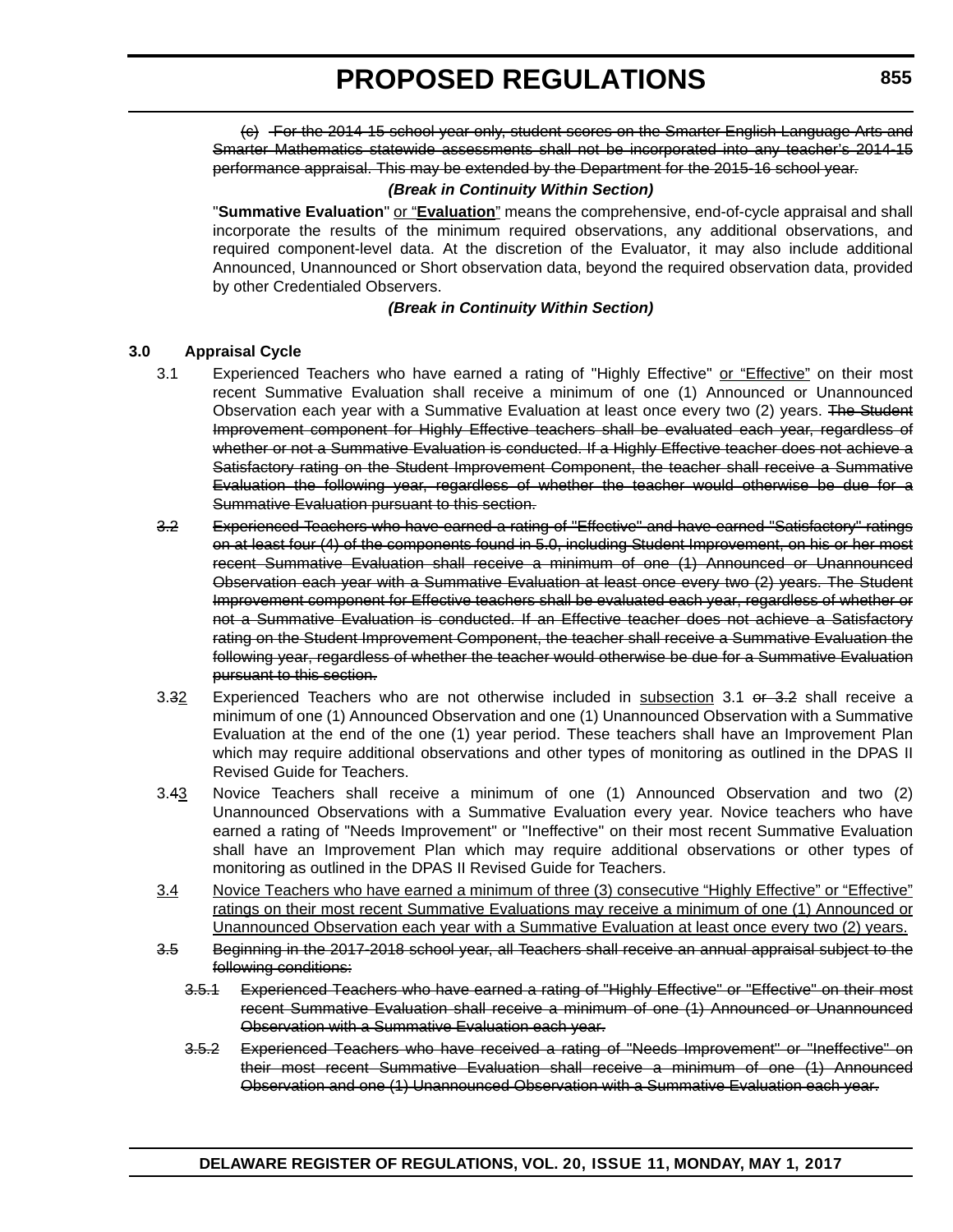**856**

### **PROPOSED REGULATIONS**

3.5.3 Novice Teachers shall receive a minimum of one (1) Announced Observation and two (2) Unannounced Observations with a Summative Evaluation each year.

### **4.0 DPAS II Guide for Teachers**

### *(Break in Continuity Within Section)*

- 4.2 The manual shall contain, at a minimum, the following:
	- 4.2.1 Specific details about each of the five (5) components listed in subsection 5.1.

### *(Break in Continuity Within Section)*

### **5.0 Appraisal Components and Appraisal Criteria**

5.1 The following five (5) Appraisal Components, including any Appraisal Criteria specified for each, shall be the basis upon which the performance of a teacher shall be determined. In each academic year, for each of the first four (4) Appraisal Components, a school district or charter school may waive one (1) criterion identified as optional below. In addition, for the Professional Responsibilities Component (subsection 5.1.4), a school district or charter school may substitute a locally determined alternative Appraisal Component, which must be approved by the Department no later than the last day of July of each year. Final notification of any such waiver or substitution shall be provided to all teachers in a school district or charter school and the Department of Education by the last day in August of each year:

### *(Break in Continuity Within Section)*

### **6.0 Summative Evaluation Ratings**

- 6.1 Each of the first four (4) five (5) Appraisal Components (Component(s)) shall be equally weighted and assigned a rating of "Highly Effective," "Effective," "Needs Improvement" or "Ineffective" on the Summative Evaluation. The rating for the Student Improvement Component shall be assigned a rating of "Exceeds," "Satisfactory" or "Unsatisfactory" on the Summative Evaluation. The rating for each of the five (5) Appraisal Components shall reflect the standards as described in the DPAS II Revised Guide for Teachers.
	- 6.1.1 A "Highly Effective" or "Effective" rating for each of the first four Appraisal Components shall mean the teacher has no more than one unacceptable rating on the Appraisal Criteria specified in each of the components. Appraisal Criteria observed shall be rated on each observation conducted and Appraisal Criteria also shall be assigned an overall rating in a teacher's Summative Evaluation. Each Component rating shall be equal to an assigned point value. A "Highly Effective" Component rating shall earn four (4) points, an "Effective" Component rating shall earn three (3) points, a "Needs Improvement" Component rating shall earn two (2) points, and an "Ineffective" Component rating shall earn one (1) point. No partial points shall be awarded.
	- 6.1.2 A satisfactory rating for the Student Improvement component shall mean that the teacher has demonstrated acceptable performance by meeting the standards set by the Secretary pursuant to 5.1.5.1. Once all Component ratings are assigned, a Summative Evaluation rating is determined by the sum of all five (5) Components.
- 6.2 The Summative Evaluation rating shall also include one of four overall ratings: "Highly Effective", "Effective", "Needs Improvement", or "Ineffective".
	- 6.2.1  $A$  "Highly Effective" Summative Evaluation rating shall mean that the teacher has earned an "Effective" or "Highly Effective" rating in the first four (4) Appraisal Components and an "Exceeds" rating in the Student Improvement Component a sum of 19 or 20 Component rating points.
	- 6.2.2 An "Effective" Summative Evaluation rating shall mean that the teacher has earned an "Effective" or "Highly Effective" rating in at least three (3) of the first four (4) Appraisal Components with zero (0) "Ineffective" ratings and a "Satisfactory" or "Exceeds" rating in the Student Improvement Component a sum of 14 to 18 Component rating points.
		- 6.2.2.1 "Effective" may also mean, in accordance with procedures outlined in the DPAS II Guide for Teachers, that the teacher has earned a "Highly Effective" rating in at least two (2) of

### **DELAWARE REGISTER OF REGULATIONS, VOL. 20, ISSUE 11, MONDAY, MAY 1, 2017**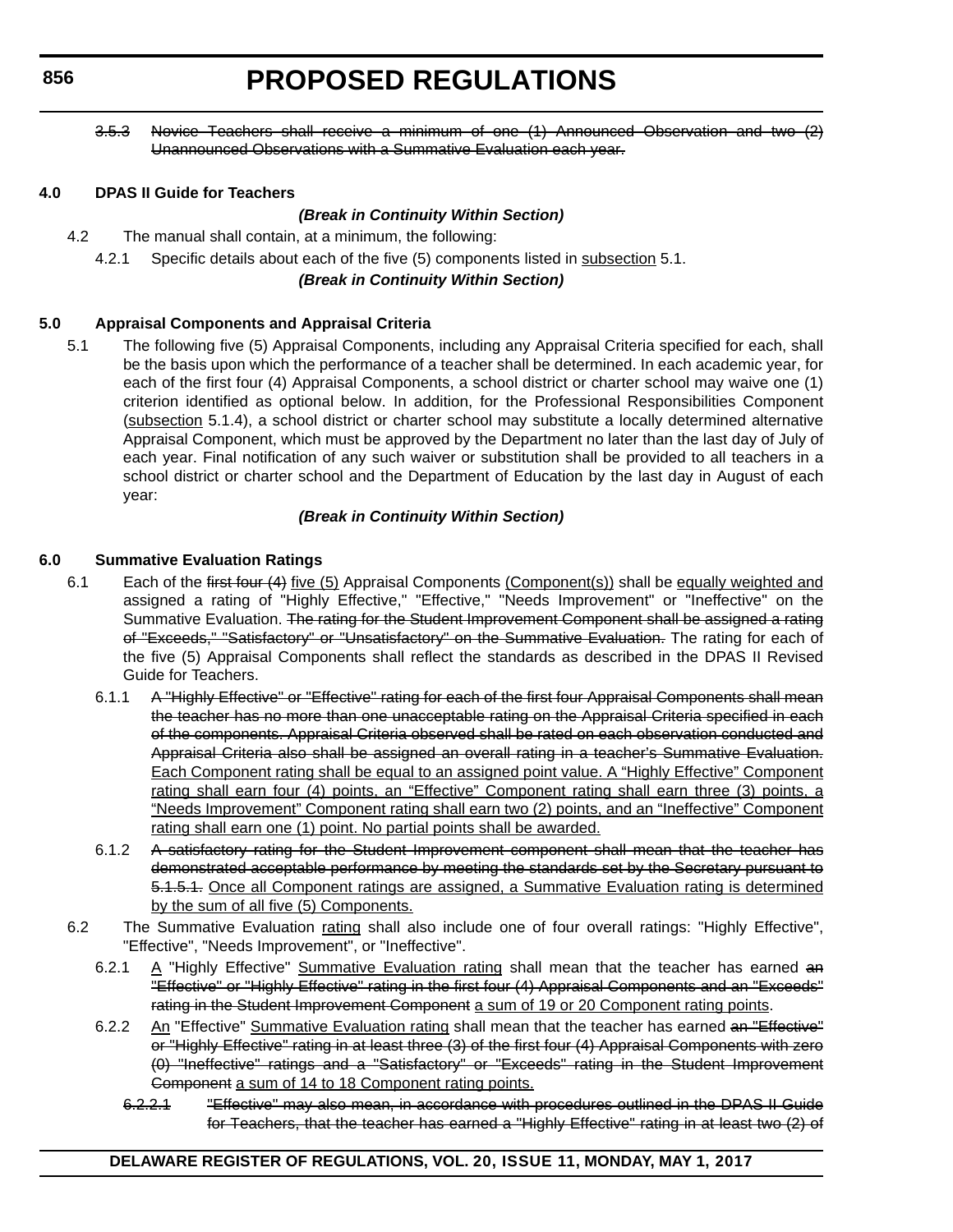the first four (4) Appraisal Components with zero (0) "Ineffective" ratings and an "Unsatisfactory" rating in the Student Improvement Component.

- 6.2.3  $\land$  "Needs Improvement" Summative Evaluation rating shall mean that: the teacher has earned a sum of 9 to 13 Component rating points.
	- 6.2.3.1 The teacher has earned "Effective" or "Highly Effective" ratings in one (1) or two (2) of the first four (4) Appraisal Components with zero (0), one (1) or two (2) "Ineffective" ratings and a "Satisfactory" or "Exceeds" rating in the Student Improvement Component; or
	- 6.2.3.2 The teacher has earned "Effective" or "Highly Effective" ratings in three (3) or four (4) of the first four (4) Appraisal Components and an "Unsatisfactory" rating in the Student Improvement Component; or
	- 6.2.3.3 The teacher has earned three (3) "Effective" or "Highly Effective" and one (1) "Ineffective" rating on the first four Appraisal Components, and a "Satisfactory" or "Exceeds" rating in the Student Improvement Component.
- 6.2.4 An "Ineffective" Summative Evaluation rating shall mean that: the teacher has earned a sum of 5 to 8 Component rating points.
	- 6.2.4.1 The teacher has earned "Effective" or "Highly Effective" ratings in zero (0), one (1), or two (2) of the first four (4) Appraisal Components and an "Unsatisfactory" rating in the Student Improvement Component; or
	- 6.2.4.2 The teacher has earned "Effective" or "Highly Effective" ratings in zero (0) of the first four (4) Appraisal Components and "Satisfactory" or "Exceeds" rating in the Student Improvement Component; or
	- 6.2.4.3 The teacher has earned "Ineffective" ratings in three (3) or four (4) of the first four (4) Appraisal Components.
- 6.2.5 Experienced Teachers receiving a Summative Evaluation every two years in accordance with subsection 3.1 above shall earn an overall Student Improvement Component rating on the Summative Evaluation in accordance with the following chart:

| Year 1 or 2    | Year 1 or 2    | Rating                  |
|----------------|----------------|-------------------------|
| <b>Exceeds</b> | <b>Exceeds</b> | <b>Highly Effective</b> |
| <b>Exceeds</b> | Satisfactory   | Effective               |
| <b>Exceeds</b> | Unsatisfactory | Effective               |
| Satisfactory   | Satisfactory   | Effective               |
| Satisfactory   | Unsatisfactory | Needs Improvement       |
| Unsatisfactory | Unsatisfactory | Ineffective             |

The first two columns above indicate the rating combinations earned in a two year Summative Evaluation cycle, regardless of the order in which they were earned.

6.2.56 If a teacher's overall Summative Evaluation rating is determined to be "Needs Improvement" for the third consecutive year, the teacher's rating shall be re-categorized as "Ineffective."

### *(Break in Continuity of Sections)*

### **8.0 Improvement Plan**

8.1 An Improvement Plan shall be developed for a teacher who receives an overall rating of "Needs Improvement" or "Ineffective" on the Summative Evaluation or a rating of "Needs Improvement" or "Ineffective" on any Appraisal Component in Section 5.0 on the Summative Evaluation regardless of the overall rating.

### *(Break in Continuity Within Section)*

8.5 The Improvement Plan shall be developed cooperatively by the teacher and Evaluator. If the plan cannot be cooperatively developed, the Evaluator shall have the authority and responsibility to determine the plan as specified in subsections 8.1 and 8.2 above.

### *(Break in Continuity of Sections)*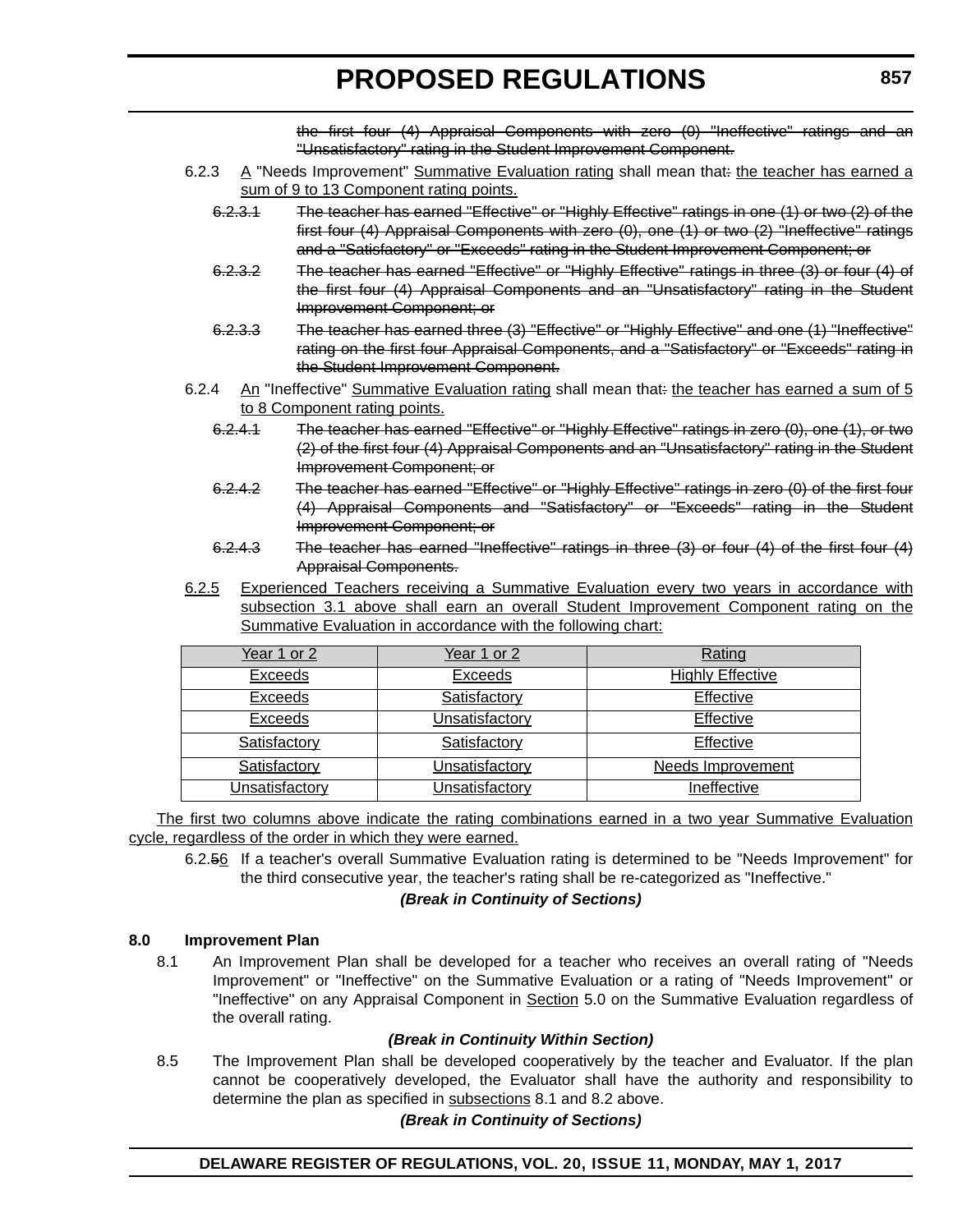### <span id="page-18-0"></span>**11.0 Evaluation of Process**

The Department of Education shall conduct a biennial evaluation of the teacher appraisal process. The evaluation shall, at a minimum, include a survey of teachers and Evaluators and interviews with a sampling of teachers and Evaluators. Data from the evaluation and proposed changes to DPAS II Revised shall be presented to the State Board of Education for review on an annual a biennial basis.

### **12.0 DPAS II Monitoring**

The Department of Education shall annually monitor implementation of DPAS II for teachers and specialists.

**\*Please Note: As the rest of the sections were not amended, they are not being published. A copy of the regulation is available at:**

**[106A Teacher Appraisal Process Delaware Performance Appraisal System \(DPAS II\) Revised](http://regulations.delaware.gov/register/may2017/proposed/20 DE Reg 853 05-01-17.htm)** 

### **OFFICE OF [THE SECRETARY](https://pubapps.doe.k12.de.us/EducationalDirectoryPublic/pages/DDOE/Branches.aspx?page=branches&BID=1)**

Statutory Authority: 14 Delaware Code, Section 122(b) (14 **Del.C.** §122(b)) 14 **DE Admin. Code** 107A

### **PUBLIC NOTICE**

### **Education Impact Analysis Pursuant To 14 Del.C. Section 122(d)**

**[107A Specialist Appraisal Process Delaware Performance Appraisal System \(DPAS II\) Revised](#page-3-0)**

### **A. Type of Regulatory Action Required**

Amendment to Existing Regulation

### **B. Synopsis of Subject Matter of the Regulation**

The Secretary of Education seeks the consent of the State Board of Education to amend 14 **DE Admin. Code** 107A Specialist Appraisal Process Delaware Performance Appraisal System (DPAS II) Revised. This regulation is being amended to align with changes made during the second session of the 148<sup>th</sup> General Assembly by House Bill 399 as amended by House Amendment 1 and Senate Amendments 1 and 2, and by Senate Bill 199, as well as other process changes identified through implementation. These amendments include: 1) providing for equal weighting of the DPAS II components; 2) eliminating required annual assessment; and 3) adding language related to new provisional license.

Persons wishing to present their views regarding this matter may do so in writing by the close of business on or before June 7, 2017 to Tina Shockley, Education Associate, Department of Education, Regulatory Review, at 401 Federal Street, Suite 2, Dover, Delaware 19901. A copy of this regulation may be viewed online at the Register of Regulation's website, [http://regulations.delaware.gov/services/current\\_issue.shtml](http://regulations.delaware.gov/services/current_issue.shtml), or obtained at the Department of Education, Finance Office located at the address listed above.

### **C. Impact Criteria**

1. Will the amended regulation help improve student achievement as measured against state achievement standards? The amended regulation is intended to continue to help student achievement as measured against state achievement standards through changes to the specialist evaluation process.

2. Will the amended regulation help ensure that all students receive an equitable education? The amended regulation is intended to continue to ensure all students receive an equitable education.

3. Will the amended regulation help to ensure that all students' health and safety are adequately protected? The amendments do not specifically address students' health and safety.

4. Will the amended regulation help to ensure that all students' legal rights are respected? The amended regulation continues to help ensure that all student's legal rights are respected.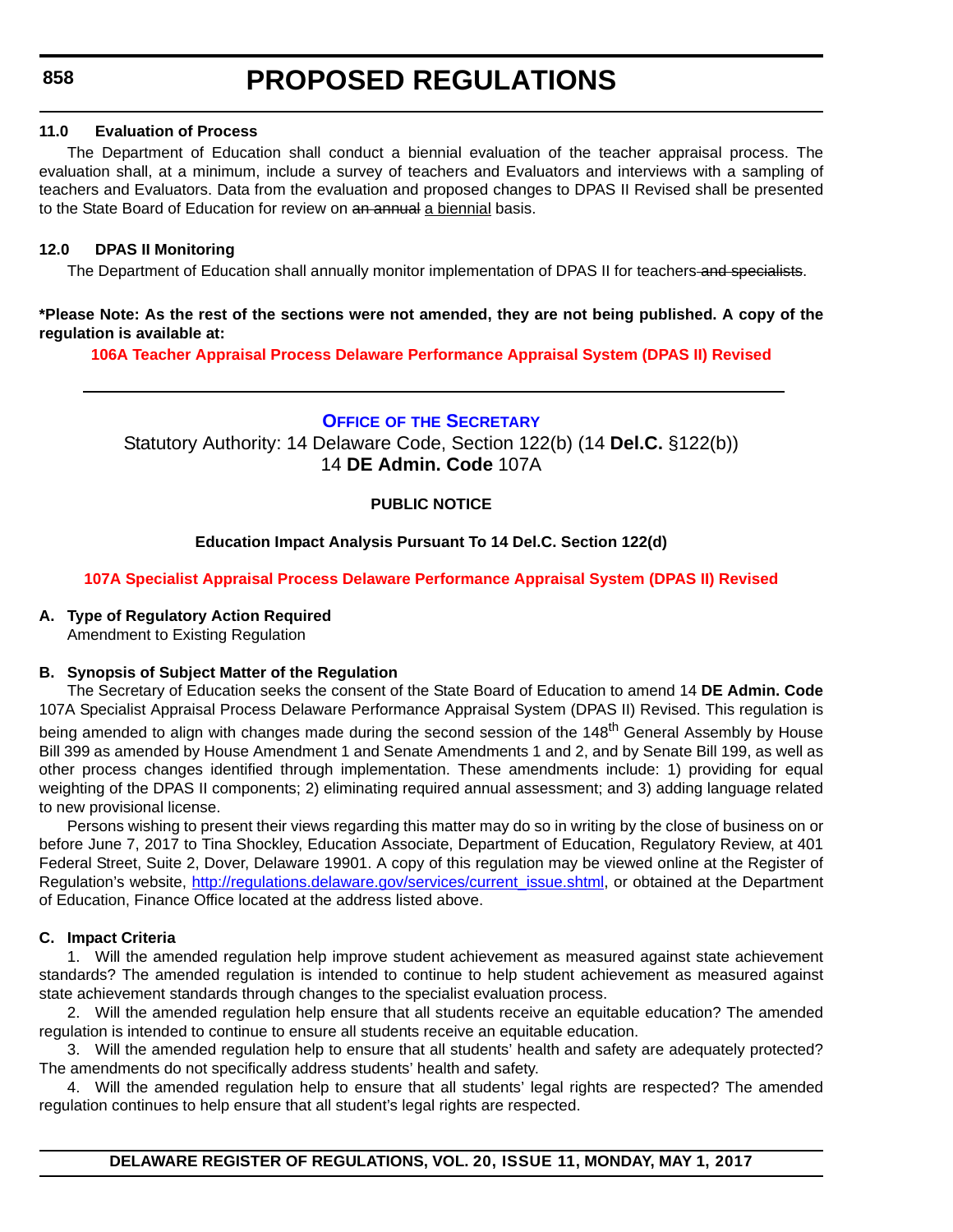5. Will the amended regulation preserve the necessary authority and flexibility of decision making at the local board and school level? The amended regulation does not substantively change the decision making at the local board and school level.

6. Will the amended regulation place unnecessary reporting or administrative requirements or mandates upon decision makers at the local board and school levels? The amended regulation does not place any unnecessary reporting or administrative requirements on decision makers.

7. Will the decision making authority and accountability for addressing the subject to be regulated be placed in the same entity? The decision making authority and accountability for addressing the subject to be regulated does not change because of the amendment.

8. Will the amended regulation be consistent with and not an impediment to the implementation of other state educational policies, in particular to state educational policies addressing achievement in the core academic subjects of mathematics, science, language arts and social studies? The amendment is consistent with and not an impediment to the implementation of other state educational policies.

9. Is there a less burdensome method for addressing the purpose of the regulation? There is not a less burdensome method for addressing the purpose of the regulation.

10. What is the cost to the State and to the local school boards of compliance with the regulation? There is no expected cost to implementing this amended regulation.

**\*Please Note: The Regulatory Flexibility Analysis and Impact Statement for this regulation, as required by 29 Del.C. Ch. 104, is available at:**

**<http://regulations.delaware.gov/register/may2017/proposed/20 DE Reg 858RFA 05-01-17.pdf>**

### **107A Specialist Appraisal Process Delaware Performance Appraisal System (DPAS II) Revised**

#### **1.0 Effective Date**

The Specialist Appraisal Process, Delaware Performance Appraisal System (DPAS II) Revised shall be effective for all school districts and charter schools beginning with the 2015-2016 2017-2018 school year, unless another specialist appraisal system has been approved by the Department pursuant to Chapter 12 of Title 14 of the Delaware Code.

#### **2.0 Definitions**

The following definitions shall be applied for purposes of this regulation: In this regulation, the following words and terms shall have the following meaning unless the context clearly indicates otherwise:

**"Announced Observation"** means the an observation form and conference with the by a Credentialed Observer<del>, an observation by the Credentialed Observer</del> at an agreed upon a date and time that has been previously arranged, using the associated formative conferences and reports, which may include the use of an observation form. The observation for the specialist may be a collection of data over a specified period of time, up to four (4) weeks, or it may be an observation shall be of sufficient length, at least thirty (30) minutes, to gather appropriate data analyze the lesson and assess specialist performance.

**"Board"** means a local board of education or a charter school board of directors.

"**Credentialed Observer**" means an individual, not always the supervisor of the specialist, who has successfully completed DPAS II credentialing in accordance with Section 10.0. Credentialed Observer denotes any individual who may conduct observations as part of a specialist's appraisal process. The term Credentialed Observer encompasses those administrators who are Evaluators.

### *(Break in Continuity Within Section)*

**"Improvement Plan"** means the plan that a specialist and Evaluator mutually develop in accordance with Section 8.0.

**"Novice Specialist"** means a specialist who holds a valid and current Provisional or Initial License issued pursuant to Chapter 12 of Title 14 of the *Delaware Code* or holds a valid and current license from his or her respective licensure body.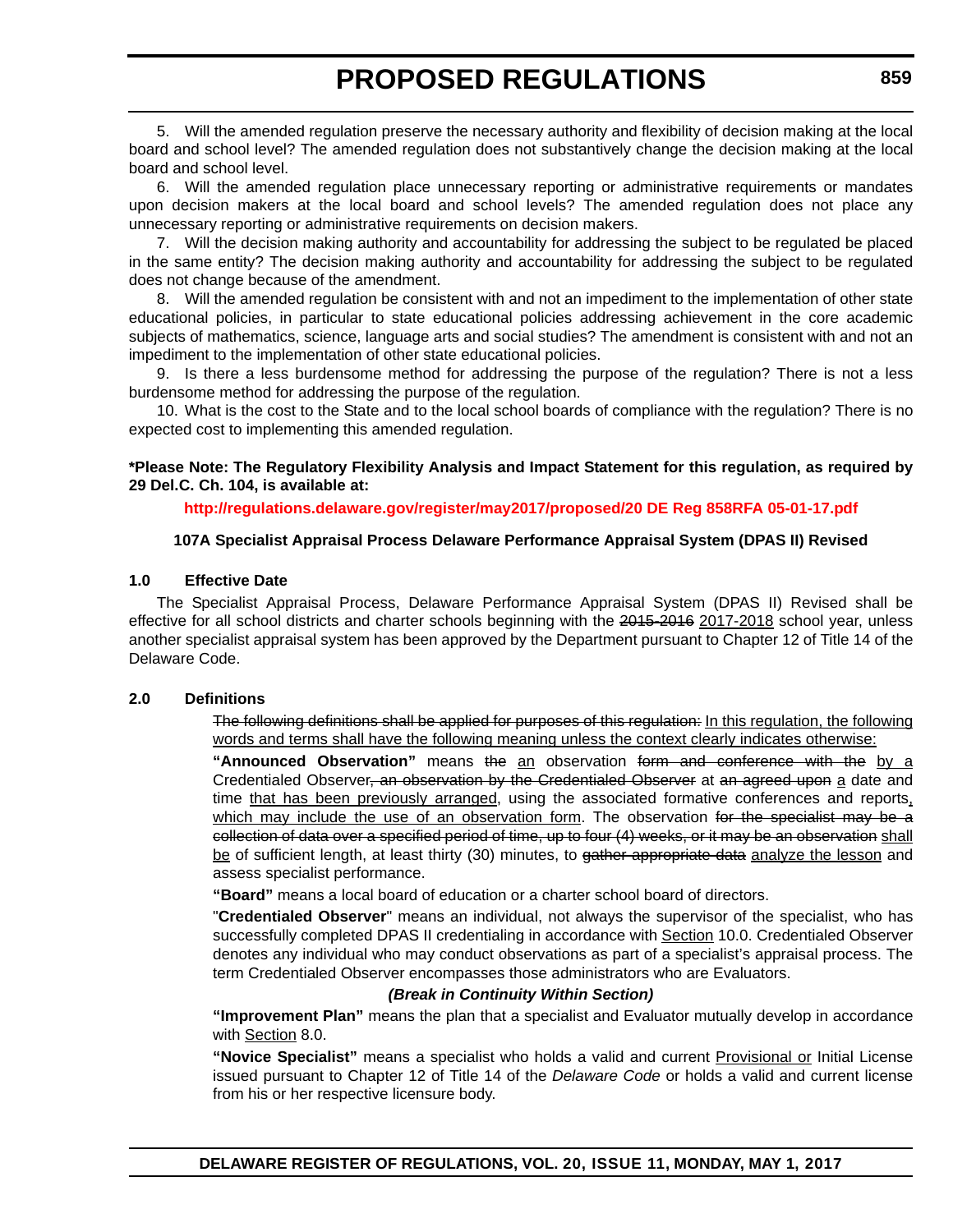**"Satisfactory Evaluation"** shall be equivalent to the overall "Highly Effective" or "Effective" rating on the Summative Evaluation and shall be used to qualify for a continuing license.

### *(Break in Continuity Within Section)*

#### **"Student Achievement"** means:

#### *(Break in Continuity Within Section)*

(c) For the 2014-15 school year only, student scores on the Smarter English Language Arts and Smarter Mathematics statewide assessments shall not be incorporated into any specialist's 2014-15 performance appraisal. This may be extended by the Department for the 2015-16 school year.

#### *(Break in Continuity Within Section)*

**"Summative Evaluation"** or "**Evaluation**" means the comprehensive, end-of-cycle appraisal and shall incorporate the results of the minimum required observations and required component-level data. At the discretion of the Evaluator, it may also include additional Announced or Unannounced observation data, beyond the required observation data, provided by other Credentialed Observers.

**"Unannounced Observation"** means an observation by a Credentialed Observer at a date and time that has not been previously arranged, using the associated formative conferences and reports, and which may include the use of the observation form. The observation shall be of sufficient length, at least thirty (30) minutes, to gather appropriate data and assess specialist performance.

*(Break in Continuity Within Section)*

#### **3.0 Appraisal Cycles**

- 3.1 Experienced Specialists who have earned a rating of "Highly Effective" or "Effective" on their most recent Summative Evaluation shall receive a minimum of one (1) Announced or Unannounced Observation each year with a Summative Evaluation at least once every two (2) years. The Student Improvement component for Highly Effective specialists shall be evaluated each year, regardless of whether or not a Summative Evaluation is conducted. If a Highly Effective specialist does not achieve a Satisfactory rating on the Student Improvement Component, the specialist shall receive a Summative Evaluation the following year, regardless of whether the specialist would otherwise be due for a Summative Evaluation pursuant to this section.
- 3.2 Experienced Specialists who have earned a rating of Effective and have earned Satisfactory ratings on at least four (4) of the Appraisal Components found in 5.0, including Student Improvement, on his or her most recent Summative Evaluation shall receive a minimum of one (1) Announced or Unannounced Observation each year with a Summative Evaluation at least once every two (2) years. The Student Improvement component for Effective specialists shall be evaluated each year, regardless of whether or not a Summative Evaluation is conducted. If an Effective specialist does not achieve a Satisfactory rating on the Student Improvement Component, the specialist shall receive a Summative Evaluation the following year, regardless of whether the specialist would otherwise be due for a Summative Evaluation pursuant to this section.
- 3.32 Experienced Specialists who are not otherwise included in subsection 3.1 or 3.2 shall receive a minimum of one (1) Announced Observation and one (1) Unannounced Observation with a Summative evaluation at the end of the one (1) year period. These specialists shall have an Improvement Plan which may require additional observations and other types of monitoring as outlined in the DPAS II Revised Guide for Specialists.
- 3.43 Novice Specialists shall receive a minimum of one (1) Announced Observation and one (1) Unannounced Observation with a Summative Evaluation at the end of the one year period. Novice specialists who have earned a rating of Needs Improvement or Ineffective on their most recent Summative Evaluation shall have an Improvement Plan which may require additional observations or other types of monitoring as outlined in the *DPAS II Revised Guide for Specialists*.
- 3.4 Novice Specialists who have earned a minimum of three (3) consecutive "Highly Effective" or "Effective" ratings on their most recent Summative Evaluations may receive a minimum of one (1)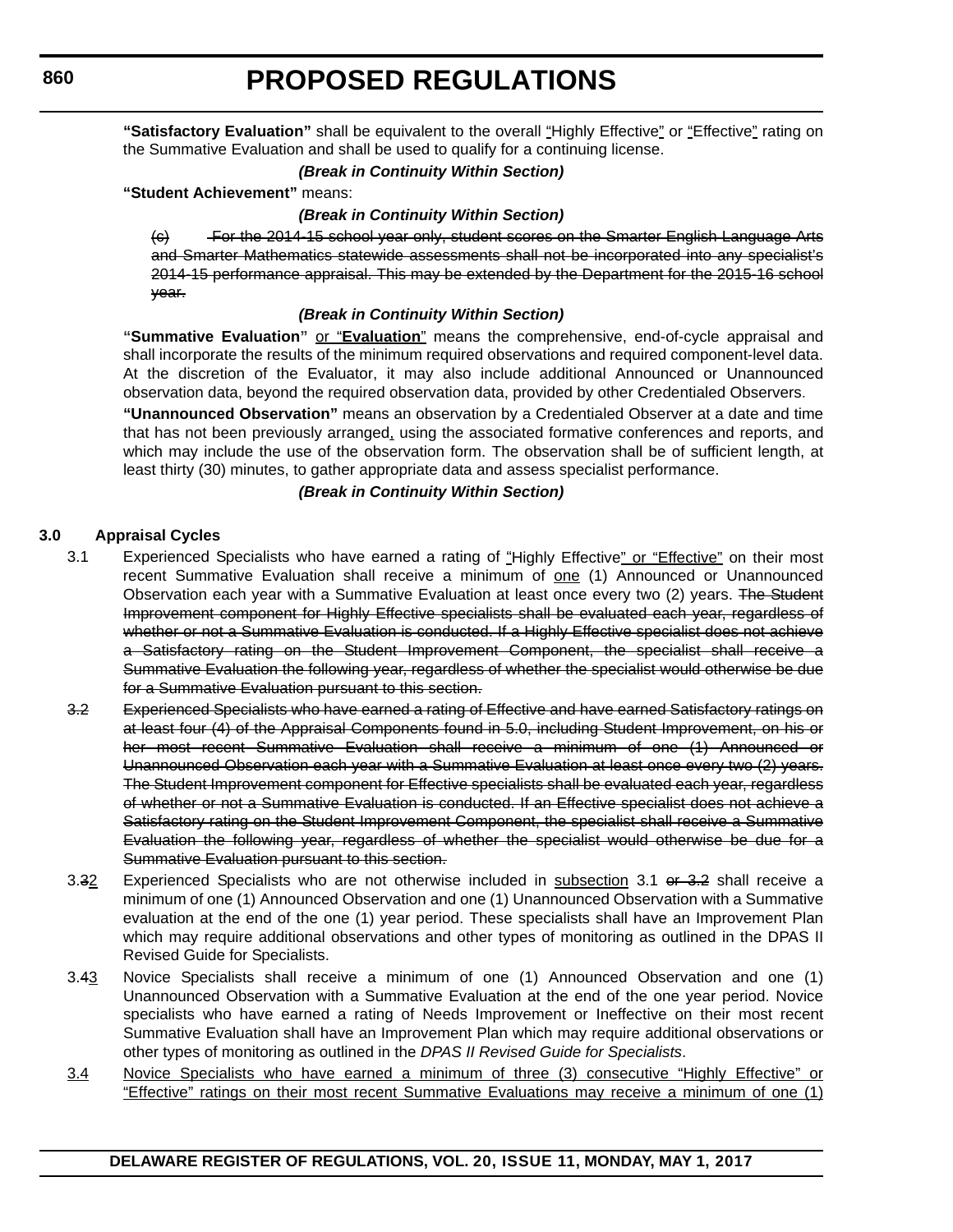Announced or Unannounced Observation each year with a Summative Evaluation at least once every two (2) years.

- 3.5 Beginning in the 2017-2018 school year, all Specialists shall receive an Annual Appraisal subject to the following conditions:
	- 3.5.1 Experienced Specialists who have earned a rating of "Highly Effective" or "Effective" on their most recent Summative Evaluation shall receive a minimum of one (1) Announced or Unannounced Observation with a Summative Evaluation each year.
	- 3.5.2 Experienced Specialists who have received a rating of "Needs Improvement" or "Ineffective" on their most recent Summative Evaluation shall receive a minimum of one (1) Announced Observation and one (1) Unannounced Observation with a Summative Evaluation each year.
	- 3.5.3 Novice Specialists shall receive a minimum of one (1) Announced Observation and one (1) Unannounced Observation with a Summative Evaluation each year.

### *4.0 DPAS II Guide for Specialists*

### *(Break in Continuity Within Section)*

- 4.2 The manual shall contain, at a minimum, the following:
	- 4.2.1 Specific details about each of the five (5) Appraisal Components listed in subsection 5.1.

### *(Break in Continuity Within Section)*

### **5.0 Appraisal Components and Appraisal Criteria**

5.1 The following five (5) Appraisal Components, including any Appraisal Criteria specified for each, shall be the basis upon which the performance of a specialist shall be determined. In each academic year, for each of the first four (4) Appraisal Components, a school district or charter school may waive one (1) criterion identified as optional below. In addition, for the Professional Responsibilities Component (subsection 5.1.4), a school district or charter school may substitute a locally determined alternative Appraisal Component, which must be approved by the Department no later than the last day of July of each year. Final notification of any such waiver or substitution shall be provided to all specialists in a school district or charter school and the Department of Education by the last day in August of each year:

### *(Break in Continuity Within Section)*

### **6.0 Summative Evaluation Ratings**

- 6.1 Each of the first four (4) five (5) Appraisal Components (Component(s)) shall be equally weighted and assigned a rating of "Highly Effective," "Effective," "Needs Improvement" or "Ineffective" on the Summative Evaluation. The rating for the Student Improvement Component shall be assigned a rating of "Exceeds," "Satisfactory" or "Unsatisfactory" on the Summative Evaluation. The rating for each of the five (5) Appraisal Components shall reflect the standards as described in the DPAS II Revised Guides for Specialists.
	- 6.1.1 A "Highly Effective" or "Effective" rating for each of the first four Appraisal Components shall mean the specialist has no more than one unacceptable rating on the Appraisal Criteria specified in each of the components. Appraisal Criteria observed shall be rated on each observation conducted and Appraisal Criteria also shall be assigned an overall rating in a specialist's Summative Evaluation. Each Component rating shall be equal to an assigned point value. A "Highly Effective" Component rating shall earn four (4) points, an "Effective" Component rating shall earn three (3) points, a "Needs Improvement" Component rating shall earn two (2) points, and an "Ineffective" Component rating shall earn one (1) point. No partial points shall be awarded.
	- 6.1.2 A satisfactory rating for the Student Improvement Component shall mean that the specialist demonstrates acceptable performance by meeting the standards set by the Secretary pursuant to 5.1.5.1. Once all Component ratings are assigned, a Summative Evaluation rating is determined by the sum of all five (5) Components.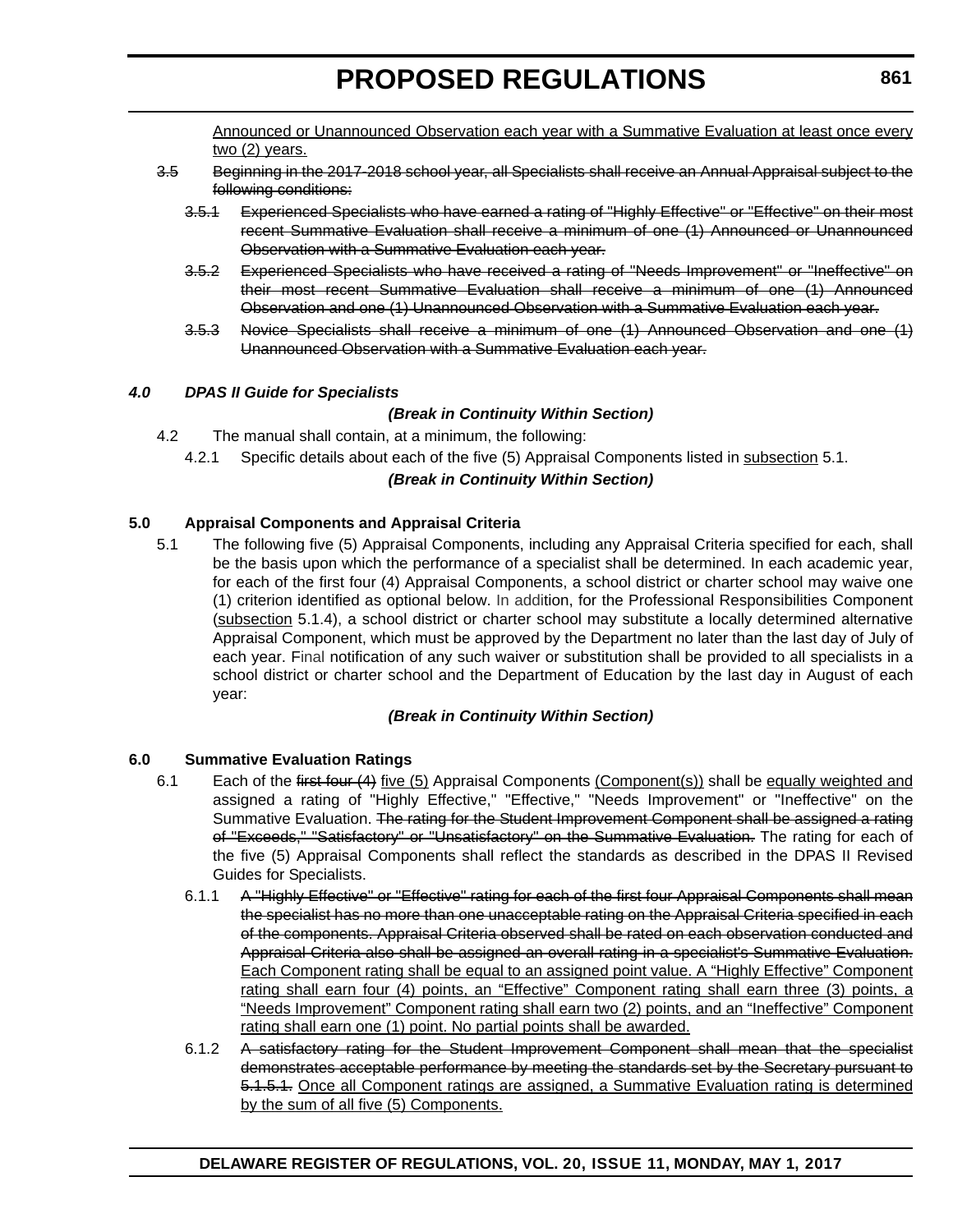- 6.2 The Summative Evaluation rating shall also include one of four overall ratings: "Highly Effective", "Effective", "Needs Improvement" or "Ineffective".
	- 6.2.1  $\Delta$  "Highly Effective" Summative Evaluation rating shall mean that the specialist has earned an "Effective" or "Highly Effective" rating in the first four (4) Appraisal Components and an Exceeds rating in the Student Improvement Component a sum of 19 or 20 Component rating points.
	- 6.2.2 An "Effective" Summative Evaluation rating shall mean that the specialist has earned an "Effective" or "Highly Effective" rating in at least three (3) of the first four (4) Appraisal Components with zero (0) Ineffective ratings and a "Satisfactory" or "Exceeds" rating in the Student Improvement Component a sum of 14 to 18 Component rating points.
		- 6.2.2.1 "Effective" may also mean, in accordance with procedures outlined in the DPAS II Guide for Specialists, that the specialist has earned a "Highly Effective" rating in two of the first (four) Appraisal Components with zero (0) "Ineffective" ratings and an "Unsatisfactory" rating in the Student Improvement Component.
	- 6.2.3  $A$  "Needs Improvement" Summative Evaluation rating shall mean that: the specialist has earned a sum of 9 to 13 Component rating points.
		- 6.2.3.1 The specialist has earned "Effective" or "Highly Effective" ratings in one (1) or two (2) of the first four (4) Appraisal Components with zero (0), one (1) or two (2) "Ineffective" ratings and a "Satisfactory" or "Exceeds" rating in the Student Improvement Component; or
		- 6.2.3.2 The specialist has earned "Effective" or "Highly Effective" ratings in three (3) or four (4) of the first four (4) Appraisal Components and an Unsatisfactory rating in the Student Improvement Component; or
		- 6.2.3.3 The specialist has earned three "Effective" or "Highly Effective" ratings and one (1) "Ineffective" rating on the first four Appraisal Components and a "Satisfactory" or "Exceeds" rating in the Student Improvement Component.
	- 6.2.4 An "Ineffective" Summative Evaluation rating shall mean that: the specialist has earned a sum of 5 to 8 Component rating points.
		- 6.2.4.1 The specialist has earned "Effective" or "Highly Effective" ratings in zero (0), one (1), or two (2) of the first four (4) Appraisal Components and an "Unsatisfactory" rating in the Student Improvement Component; or
		- 6.2.4.2 The specialist has earned "Effective" or "Highly Effective" ratings in zero (0) of the first four (4) Appraisal Components and "Satisfactory" or "Exceeds" rating in the Student Improvement Component; or
		- 6.2.4.3 The specialist has earned Ineffective ratings in three (3) or four (4) of the first four (4) Appraisal Components
	- 6.2.5 Experienced Specialists receiving a Summative Evaluation every two years in accordance with subsection 3.1 above shall earn an overall Student Improvement Component rating on the Summative Evaluation in accordance with the following chart:

| Year 1 or 2    | Year 1 or 2           | Rating                   |
|----------------|-----------------------|--------------------------|
| Exceeds        | Exceeds               | <b>Highly Effective</b>  |
| Exceeds        | Satisfactory          | Effective                |
| Exceeds        | <b>Unsatisfactory</b> | Effective                |
| Satisfactory   | Satisfactory          | Effective                |
| Satisfactory   | <b>Unsatisfactory</b> | <b>Needs Improvement</b> |
| Unsatisfactory | Jnsatisfactory        | Ineffective              |

The first two columns above indicate the rating combinations earned in a two year Summative Evaluation cycle, regardless of the order in which they were earned.

6.2.56 If a specialist's overall Summative Evaluation rating is determined to be "Needs Improvement" for the third consecutive year, the rating shall be re-categorized as "Ineffective".

*(Break in Continuity of Sections)*

### **DELAWARE REGISTER OF REGULATIONS, VOL. 20, ISSUE 11, MONDAY, MAY 1, 2017**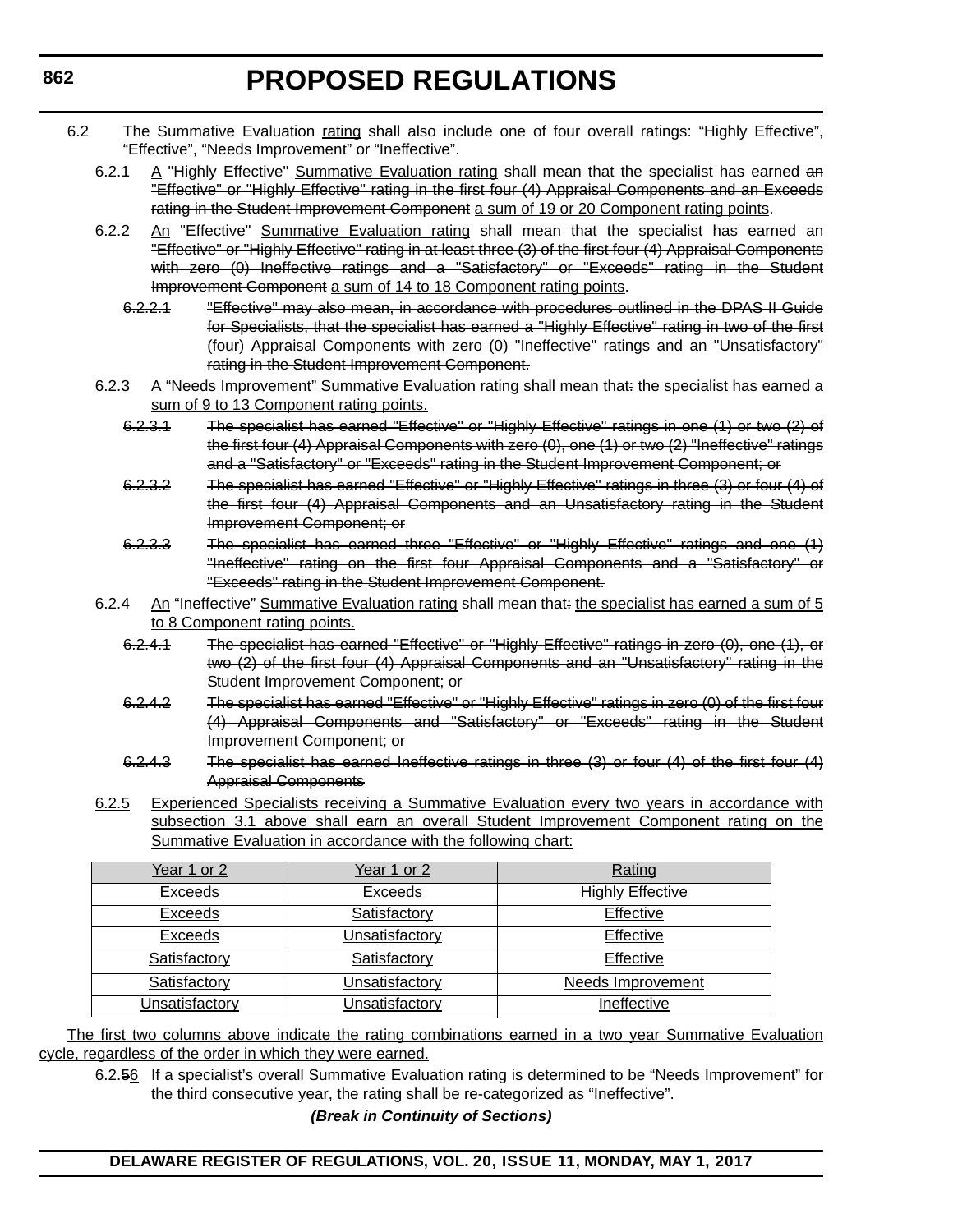### <span id="page-23-0"></span>**8.0 Improvement Plan**

8.1 An Improvement Plan shall be developed for a specialist who receives an overall rating of "Needs Improvement" or "Ineffective" on the Summative Evaluation or a rating of "Needs Improvement" or "Ineffective" on any component in Section 5.0 on the Summative Evaluation regardless of the overall rating.

### *(Break in Continuity Within Section)*

8.5 The Improvement Plan shall be developed cooperatively by the specialist and Evaluator. If the plan cannot be cooperatively developed, the Evaluator shall have the authority and responsibility to determine the plan as specified in subsections 8.1 and 8.2 above.

#### *(Break in Continuity of Sections)*

### **11.0 Evaluation of Process**

The Department of Education shall conduct a biennial evaluation of the specialist appraisal process. The evaluation shall, at a minimum, include a survey of teachers, specialists and Evaluators and interviews with a sampling of teachers, specialists and Evaluators. Data from the evaluation and proposed changes to DPAS II Revised shall be presented to the State Board of Education for review on an annual a biennial basis.

### **\*Please Note: As the rest of the sections were not amended, they are not being published. A copy of the regulation is available at:**

**[107A Specialist Appraisal Process Delaware Performance Appraisal System \(DPAS II\) Revised](http://regulations.delaware.gov/register/may2017/proposed/20 DE Reg 858 05-01-17.htm)** 

### **OFFICE OF [THE SECRETARY](https://pubapps.doe.k12.de.us/EducationalDirectoryPublic/pages/DDOE/Branches.aspx?page=branches&BID=1)**

Statutory Authority: 14 Delaware Code, Section 122(b) (14 **Del.C.** §122(b)) 14 **DE Admin. Code** 108A

### **PUBLIC NOTICE**

### **Education Impact Analysis Pursuant To 14 Del.C. Section 122(d)**

### **[108A Administrator Appraisal Process Delaware Performance Appraisal System \(DPAS II\) Revised](#page-3-0)**

### **A. Type of Regulatory Action Required**

Amendment to Existing Regulation

### **B. Synopsis of Subject Matter of the Regulation**

The Secretary of Education seeks the consent of the State Board of Education to amend 14 **DE Admin. Code** 108A Administrator Appraisal Process Delaware Performance Appraisal System (DPAS II) Revised. This regulation is being amended to align with changes made during the second session of the 148<sup>th</sup> General Assembly by House Bill 399 as amended by House Amendment 1 and Senate Amendments 1 and 2, and by Senate Bill 199, as well as other process changes identified through implementation. These amendments include: 1) providing for equal weighting of the DPAS II components; 2) eliminating a required annual assessment; and 3) adding language related to new provisional license.

Persons wishing to present their views regarding this matter may do so in writing by the close of business on or before June 7, 2017 to Tina Shockley, Education Associate, Department of Education, Regulatory Review, at 401 Federal Street, Suite 2, Dover, Delaware 19901. A copy of this regulation may be viewed online at the Register of Regulation's website, [http://regulations.delaware.gov/services/current\\_issue.shtml,](http://regulations.delaware.gov/services/current_issue.shtml) or obtained at the Department of Education, Finance Office located at the address listed above.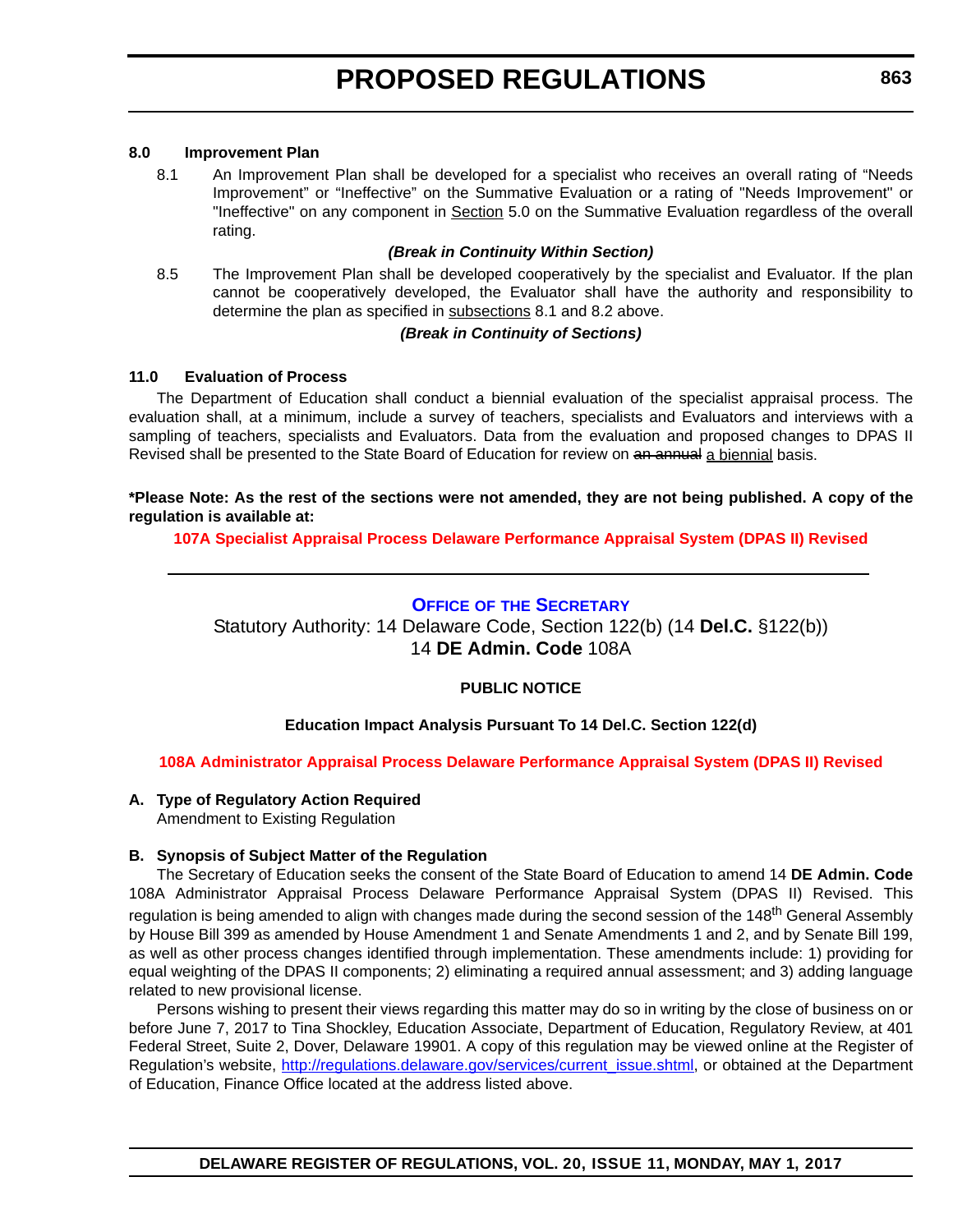### **C. Impact Criteria**

1. Will the amended regulation help improve student achievement as measured against state achievement standards? The amended regulation is intended to continue to help student achievement as measured against state achievement standards through changes to the administrator evaluation process.

2. Will the amended regulation help ensure that all students receive an equitable education? The amended regulation is intended to continue to ensure all students receive an equitable education.

3. Will the amended regulation help to ensure that all students' health and safety are adequately protected? The amendments do not specifically address students' health and safety.

4. Will the amended regulation help to ensure that all students' legal rights are respected? The amended regulation continues to help ensure that all student's legal rights are respected.

5. Will the amended regulation preserve the necessary authority and flexibility of decision making at the local board and school level? The amended regulation does not substantively change the decision making at the local board and school level.

6. Will the amended regulation place unnecessary reporting or administrative requirements or mandates upon decision makers at the local board and school levels? The amended regulation does not place any unnecessary reporting or administrative requirements on decision makers.

7. Will the decision making authority and accountability for addressing the subject to be regulated be placed in the same entity? The decision making authority and accountability for addressing the subject to be regulated does not change because of the amendment.

8. Will the amended regulation be consistent with and not an impediment to the implementation of other state educational policies, in particular to state educational policies addressing achievement in the core academic subjects of mathematics, science, language arts and social studies? The amendment is consistent with and not an impediment to the implementation of other state educational policies.

9. Is there a less burdensome method for addressing the purpose of the regulation? There is not a less burdensome method for addressing the purpose of the regulation.

10. What is the cost to the State and to the local school boards of compliance with the regulation? There is no expected cost to implementing this amended regulation.

### **\*Please Note: The Regulatory Flexibility Analysis and Impact Statement for this regulation, as required by 29 Del.C. Ch. 104, is available at:**

**<http://regulations.delaware.gov/register/may2017/proposed/20 DE Reg 863RFA 05-01-17.pdf>**

### **108A Administrator Appraisal Process Delaware Performance Appraisal System (DPAS II) Revised**

### **1.0 Effective Date**

1.1 This regulation shall be effective for all school districts and charter schools beginning with the 2015-16 2017-2018 school year, unless another administrator appraisal system has been approved by the Department pursuant to Chapter 12 of Title 14 of the Delaware Code.

### *(Break in Continuity Within Section)*

#### **2.0 Definitions**

The following definitions shall apply for purposes of this regulation: In this regulation, the following words and terms shall have the following meaning unless the context clearly indicates otherwise:

### *(Break in Continuity Within Section)*

"**Credentialed Evaluator**" means the individual, usually not always the supervisor of the administrator, who has successfully completed the foundational DPAS II training and credentialing assessment in accordance with Section 10.0. A superintendent or head of charter school shall be evaluated by members of the Board who shall also have successfully completed the DPAS II foundational training and credentialing assessment in accordance with Section 10.0. The Credentialed Evaluator may also be referred to as "Evaluator".

*(Break in Continuity Within Section)*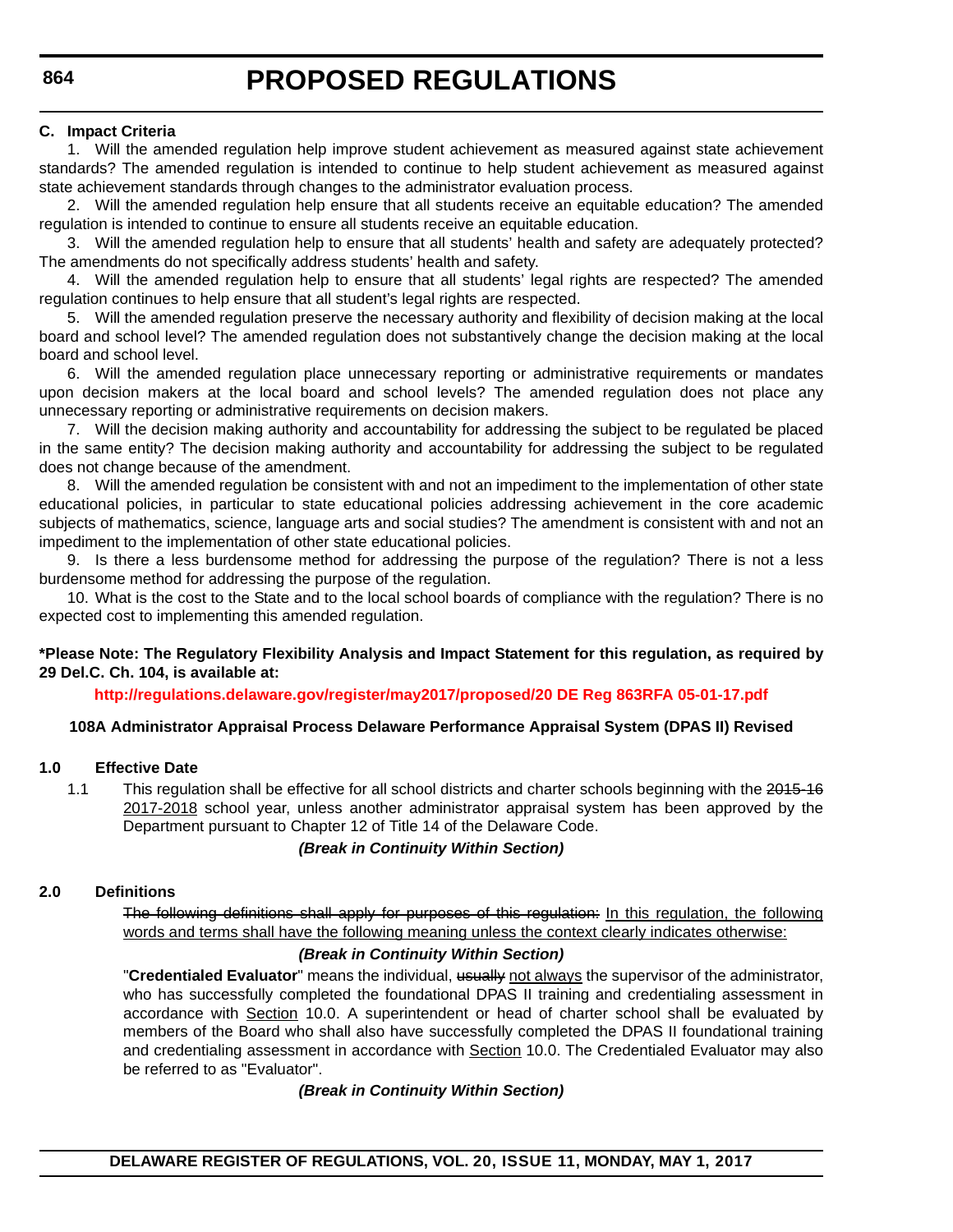"**Improvement Plan**" means the plan that an administrator and evaluator mutually develop in accordance with Section 8.0.

### *(Break in Continuity Within Section)*

"**Student Achievement**" means:

#### *(Break in Continuity Within Section)*

(c) For the 2014-15 school year only, student scores on the Smarter English Language Arts and Smarter Mathematics statewide assessments shall not be incorporated into any administrator's 2014- 15 performance appraisal. This may be extended by the Department for the 2015-2016 school year.

#### *(Break in Continuity Within Section)*

"**Summative Evaluation**" or "**Evaluation**" means the final evaluation at the conclusion of the Annual Appraisal Cycle.

#### *(Break in Continuity of Sections)*

### **4.0 DPAS II Revised Guides for Administrators**

#### *(Break in Continuity Within Section)*

- 4.1.1 The Guides shall contain at a minimum the following:
	- 4.1.1.1 Specific details about each of the five (5) Appraisal Components pursuant to subsection 5.1, including the Appraisal Criteria within each Component that form the basis for ratings.

### *(Break in Continuity of Sections)*

#### **6.0 Summative Evaluation Ratings**

- 6.1 Each of the first four (4) five (5) Appraisal Components shall be assigned a rating of Highly Effective, Effective, Needs Improvement or Ineffective on the Summative Evaluation. The rating for the Student Improvement Component shall be assigned a rating of Exceeds, Satisfactory or Unsatisfactory on the Summative Evaluation. The rating for each of the five (5) Appraisal Components shall reflect the standards as described in the DPAS II Revised Guides for Administrators.
	- 6.1.1 Ratings for each of the first four (4) Appraisal Components shall be informed by Criteria-level ratings, as described in the DPAS II Revised Guides for Administrators. Each Appraisal Criterion shall be assigned a rating of Highly Effective, Effective, Needs Improvement or Ineffective on the Summative Evaluation. Each Component rating shall be equal to an assigned point value. A "Highly Effective" Component rating shall earn four (4) points, an "Effective" Component rating shall earn three (3) points, a "Needs Improvement" Component rating shall earn two (2) points, and an "Ineffective" Component rating shall earn one (1) point. No partial points shall be awarded.
	- 6.1.2 Once all Component ratings are assigned, a Summative Evaluation rating is determined by the sum of all five (5) Components.
- 6.2 The Summative Evaluation shall also include one of four overall ratings: "Highly Effective", "Effective", "Needs Improvement" or "Ineffective".
	- 6.2.1 "**Highly Effective**" means that the administrator has earned an Effective or Highly Effective rating in the first four (4) Appraisal Components and an Exceeds rating in the Student Improvement Component a sum of 19 or 20 Component rating points.
	- 6.2.2 "**Effective**" means that the administrator has earned an Effective or Highly Effective rating in at least three (3) of the first four (4) Appraisal Components with zero (0) Ineffective ratings and a Satisfactory or Exceeds rating in the Student Improvement Component a sum of 14 to 18 Component rating points.
	- 6.2.3 "**Needs Improvement**" means that: the administrator has earned a sum of 9 to 13 Component rating points.
		- 6.2.3.1 The administrator has earned Effective or Highly Effective ratings in one (1) or two (2) of the first four (4) Appraisal Components with zero (0), one (1) or two (2) Ineffective ratings and a Satisfactory or Exceeds rating in the Student Improvement Component; or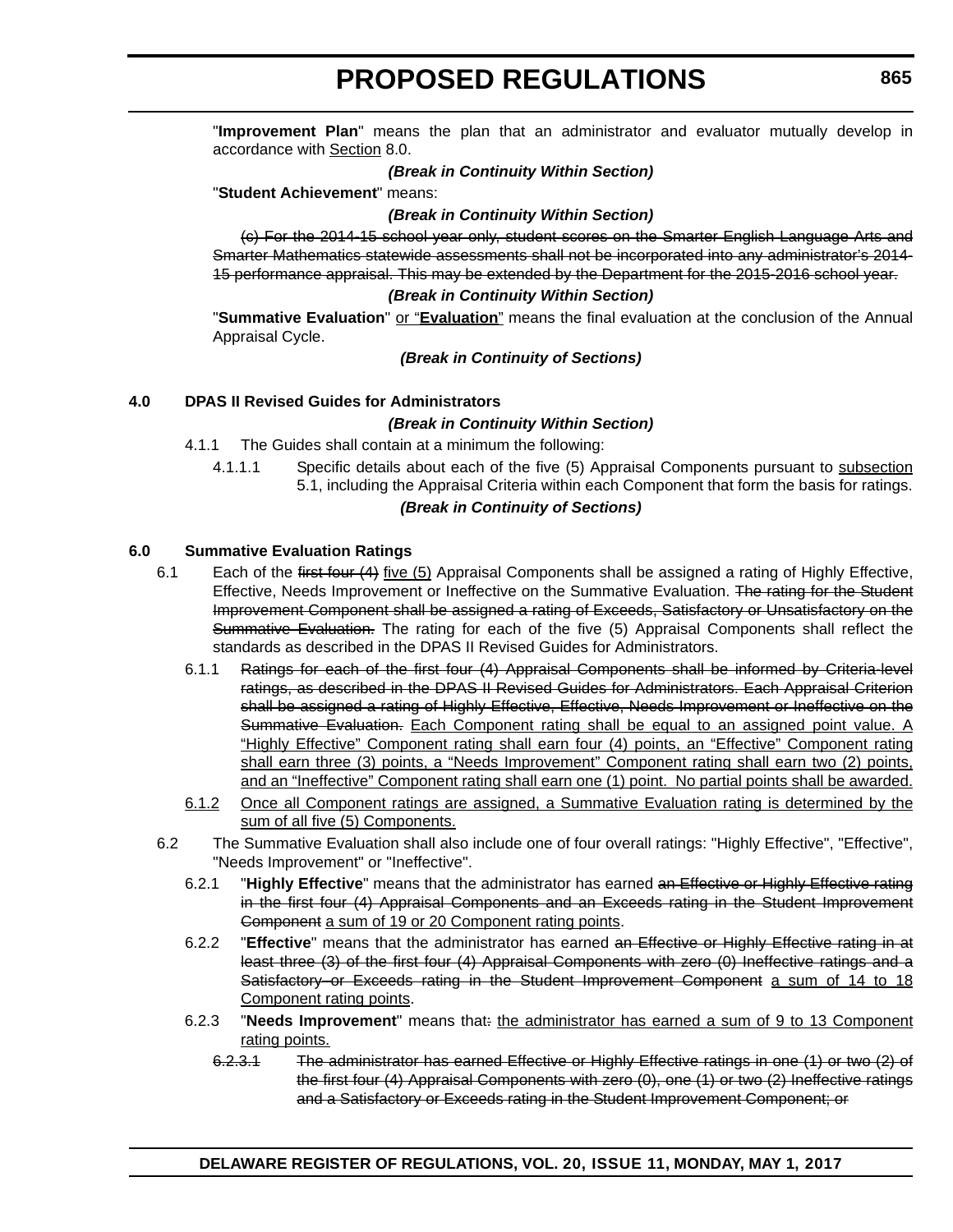- 6.2.3.2 The administrator has earned Effective or Highly Effective ratings in three (3) or four (4) of the first four (4) Appraisal Components and an Unsatisfactory rating in the Student Improvement Component; or 6.2.3.3 The administrator has earned three (3) Effective or Highly Effective and one (1) Ineffective rating on the first four Appraisal Components and a Satisfactory or Exceeds rating in the Student Improvement Component. 6.2.4 **"Ineffective**" means that: the administrator has earned a sum of 5 to 8 Component rating points. 6.2.4.1 The administrator has earned Effective or Highly Effective ratings in zero (0), one (1), or two (2) of the first four (4) Appraisal Components and an Unsatisfactory rating in the Student Improvement Component; or 6.2.4.2 The administrator has earned Effective or Highly Effective ratings in zero (0) of the first four (4) Appraisal Components and Satisfactory or Exceeds rating in the Student Improvement Component; or
	- 6.2.4.3 The administrator has earned Ineffective ratings in three (3) or four (4) of the first four (4) Appraisal Components.

### *(Break in Continuity of Sections)*

### **8.0 Improvement Plan**

8.1 An Improvement Plan shall be developed for an administrator who receives an overall rating of "Needs Improvement" or "Ineffective" on the Summative Evaluation or a rating of Needs Improvement or Ineffective on any Appraisal Component in Section 5.0 on the Summative Evaluation regardless of the overall rating.

### *(Break in Continuity Within Section)*

8.2 The Improvement Plan shall be developed cooperatively by the administrator and his or her Credentialed Evaluator. If the plan cannot be cooperatively developed, the administrator's Evaluator shall have the authority and responsibility to determine the plan as specified in subsection 8.1 above.

### *(Break in Continuity Within Section)*

#### **9.0 Challenge Process**

9.1 An administrator may challenge any rating on the Summative Evaluation, either an Appraisal Component Rating or the Overall Rating, or an administrator may challenge unsatisfactory performance identified by his or her Credentialed Evaluator during the Annual Appraisal Cycle, pursuant to subsection 8.1.1. To initiate a challenge, an administrator shall submit additional information specific to the point of disagreement in writing within fifteen (15) working days of the date of administrator's receipt of the Summative Evaluation. Such written response shall become part of the appraisal record and shall be attached to the Summative Evaluation. All challenges together with the record shall be forwarded to the supervisor of the evaluator, if any.

### *(Break in Continuity Within Section)*

#### **10.0 Evaluator(s) Credentials**

#### *(Break in Continuity Within Section)*

10.2 Evaluator credentials for the utilization of each of the DPAS II Revised Guides are earned upon successful completion of the credentialing assessment for the appropriate Guide. Evaluator credentials are valid for five years from the date of issue. Evaluators may seek to renew their credentials within 24 months prior to the expiration date. Credentialing assessment(s) for all Guides shall be established and implemented no later than August 1, 2017 2018.

#### *(Break in Continuity of Sections)*

#### **13.0 Evaluation of Process**

The Department of Education shall conduct an annual a biennial evaluation of the administrator appraisal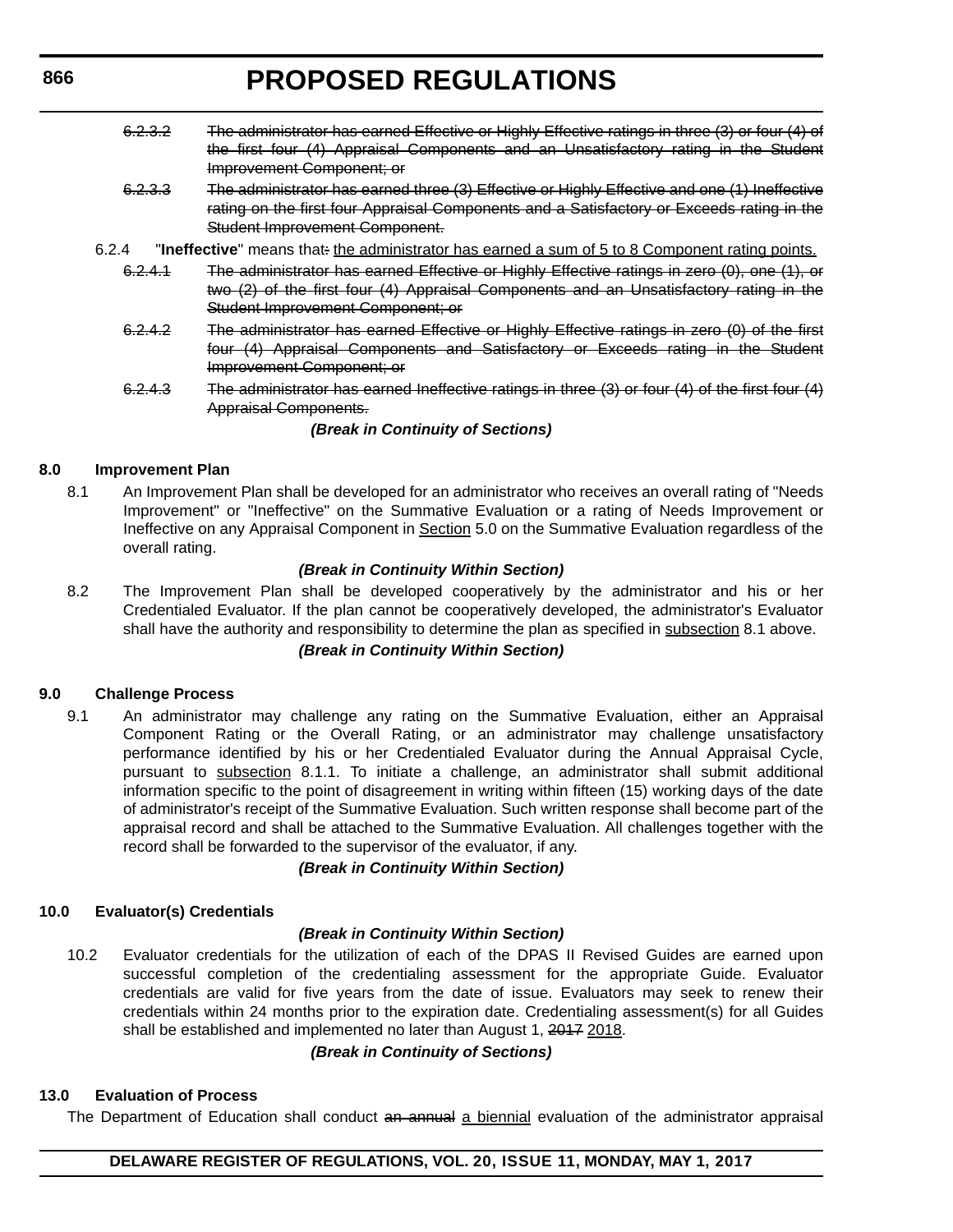<span id="page-27-0"></span>process. The evaluation shall, at a minimum, include a survey of administrators and interviews with a sampling of administrators. Data from the evaluation and proposed changes to DPAS II Revised shall be presented to the State Board of Education for review on an annual a biennial basis.

### **\*Please Note: As the rest of the sections were not amended, they are not being published. A copy of the regulation is available at:**

**[108A Administrator Appraisal Process Delaware Performance Appraisal System \(DPAS II\) Revised](http://regulations.delaware.gov/register/may2017/proposed/20 DE Reg 863 05-01-17.htm)** 

### **OFFICE OF [THE SECRETARY](https://pubapps.doe.k12.de.us/EducationalDirectoryPublic/pages/DDOE/Branches.aspx?page=branches&BID=1)**

Statutory Authority: 14 Delaware Code, Section 122(b) (14 **Del.C.** §122(b))

### **PUBLIC NOTICE**

**Education Impact Analysis Pursuant To 14 Del.C. Section 122(d)**

**[613 Uniform Procedures for Processing Attorney General's Reports](#page-3-0)**

### **A. Type of Regulatory Action Required** New Regulation

### **B. Synopsis of Subject Matter of the Regulation**

The Secretary of Education intends to create 14 **DE Admin. Code** 613 Uniform Procedures for Processing Attorney General's Reports. This regulation is being created pursuant to 14 **Del.C.** §122(b)(26) to provide district and charter schools with uniform procedures for processing Attorney General's Reports.

Persons wishing to present their views regarding this matter may do so in writing by the close of business on or before June 7, 2017 to Tina Shockley, Education Associate, Department of Education, Regulatory Review, at 401 Federal Street, Suite 2, Dover, Delaware 19901. A copy of this regulation may be viewed online at the Register of Regulation's website, [http://regulations.delaware.gov/services/current\\_issue.shtml,](http://regulations.delaware.gov/services/current_issue.shtml) or obtained at the Department of Education, Finance Office located at the address listed above.

#### **C. Impact Criteria**

1. Will the amended regulation help improve student achievement as measured against state achievement standards? The new regulation does not specifically address student achievement as measured against state achievement standards.

2. Will the amended regulation help ensure that all students receive an equitable education? The new regulation is intended to help ensure all students receive an equitable education in a safe environment.

3. Will the amended regulation help to ensure that all students' health and safety are adequately protected? The new regulation does help to ensure that all students' health and safety are adequately protected.

4. Will the amended regulation help to ensure that all students' legal rights are respected? The new regulation helps to ensure that all student's legal rights are respected.

5. Will the amended regulation preserve the necessary authority and flexibility of decision making at the local board and school level? The new regulation does not change the decision making at the local board and school level.

6. Will the amended regulation place unnecessary reporting or administrative requirements or mandates upon decision makers at the local board and school levels? The new regulation does not place any unnecessary reporting or administrative requirements on decision makers.

7. Will the decision making authority and accountability for addressing the subject to be regulated be placed in the same entity? The decision making authority and accountability for addressing the subject to be regulated does not change because of the regulation.

8. Will the amended regulation be consistent with and not an impediment to the implementation of other state educational policies, in particular to state educational policies addressing achievement in the core academic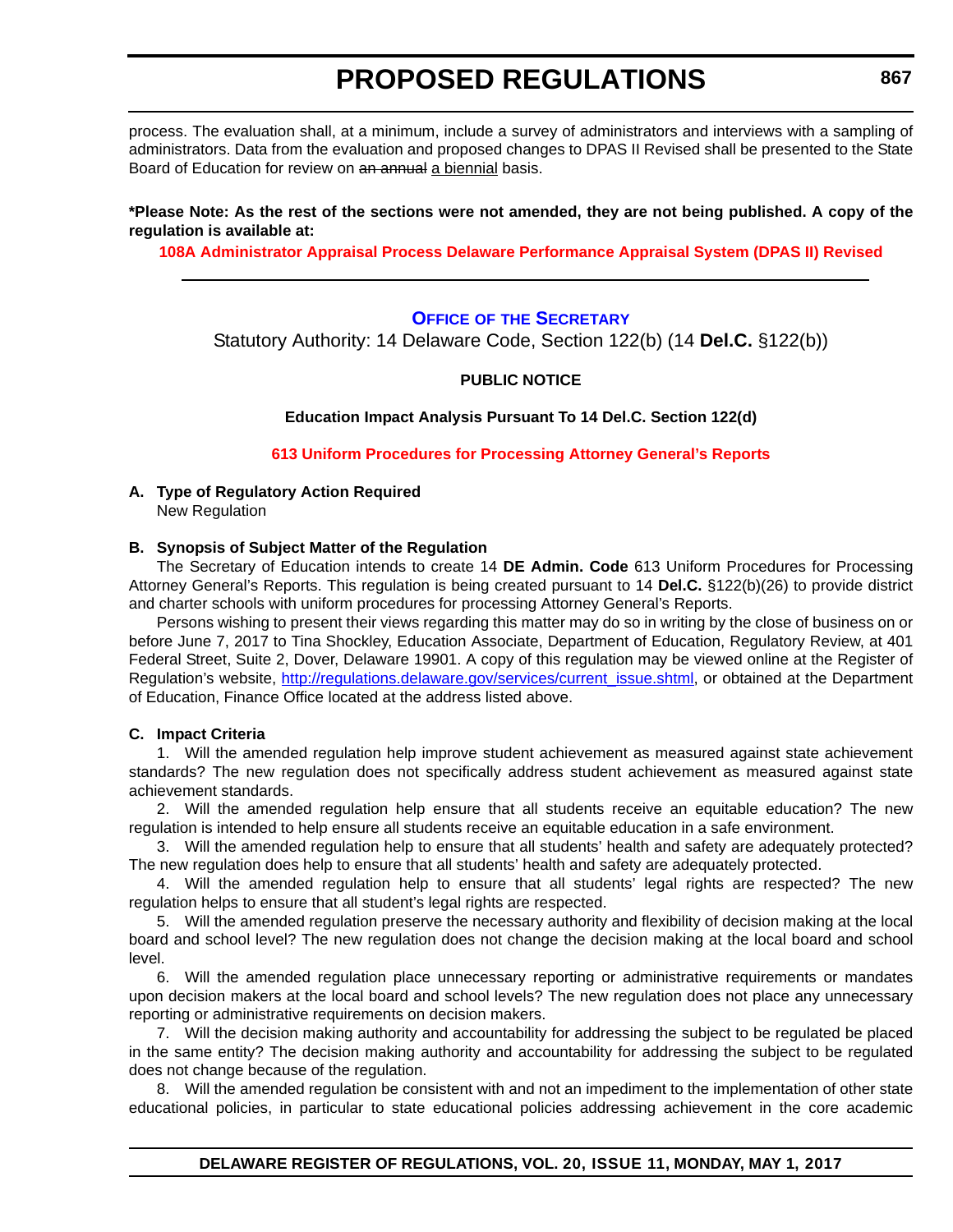subjects of mathematics, science, language arts and social studies? The regulation is consistent with and not an impediment to the implementation of other state educational policies.

9. Is there a less burdensome method for addressing the purpose of the regulation? There is not a less burdensome method for addressing the purpose of the regulation.

10. What is the cost to the State and to the local school boards of compliance with the regulation? There is no expected cost to implementing this new regulation.

### **\*Please Note: The Regulatory Flexibility Analysis and Impact Statement for this regulation, as required by 29 Del.C. Ch. 104, is available at:**

**<http://regulations.delaware.gov/register/may2017/proposed/20 DE Reg 867RFA 05-01-17.pdf>**

### **613 Uniform Procedures for Processing Attorney General's Reports**

### **1.0 Purpose**

Pursuant to 14 **Del.C.** §122(b)(26), this regulation, which applies to all public school districts and charter schools, provides uniform procedures for processing Attorney General's Reports.

### **2.0 Terms and Definitions**

In this regulation, the following terms and words shall have the following meaning unless the context clearly indicates otherwise:

"**Administration**" means administrative staff from a district, school, or charter school.

"**Alternative Placement**" means the removal of a student from his/her school on a temporary basis for a period of time as determined by the Alternative Placement Team and Assignment to an Alternative Program.

"**Alternative Program**" means a school discipline improvement program that provides Appropriate Educational Services that has been created for students whose behavior(s) is within the defined conduct under 14 **DE Admin. Code** 614. This includes any programs managed by a school district/ charter or the Consortium Discipline Alternative Program.

"**Appropriate Educational Services**" means instruction and assessment provided by the district/ charter and includes access to instructional materials, graded homework and communication with educators so as to enable the student to continue to participate in the general education curriculum, although in another setting, and to progress toward meeting a level of proficiency in that curriculum.

"**Assignment to an Alternative Program**" means student Assignment to an Alternative Program, including Consortium Discipline Alternative Program and any Alternative Program maintained by a district/charter school, until the student has fulfilled the requirements to return to the Regular School Program.

"**Attorney General's Report (Electronic Notice of Charges)**" or "**Report**" means the Department of Justice's report of: 1) an enrolled student's alleged criminal conduct, regardless of jurisdiction, which shows disregard for the health, safety and welfare of others, including, but not limited to acts of violence, weapons offenses, and drug offenses; 2) wanted persons enrolled in a school and; 3) missing persons enrolled in a school.

"**Board of Education**" means the Board of Education of a reorganized school district or the Board of Directors of a charter school.

"**Consortium Discipline Alternative Program**" means a school discipline improvement program which serves an organized consortium of school districts and/or charter schools as provided for in 14 **Del.C.** Ch. 16.

"**Criminal History Record Information**" or "**CHRI**" means a subset of CJI, set forth in 11 **Del.C.** §8602(2), that includes identifiable descriptions and notations of arrests, detentions, indictments, information or other formal criminal charges, and any disposition arising therefrom, sentencing, correctional supervision and release.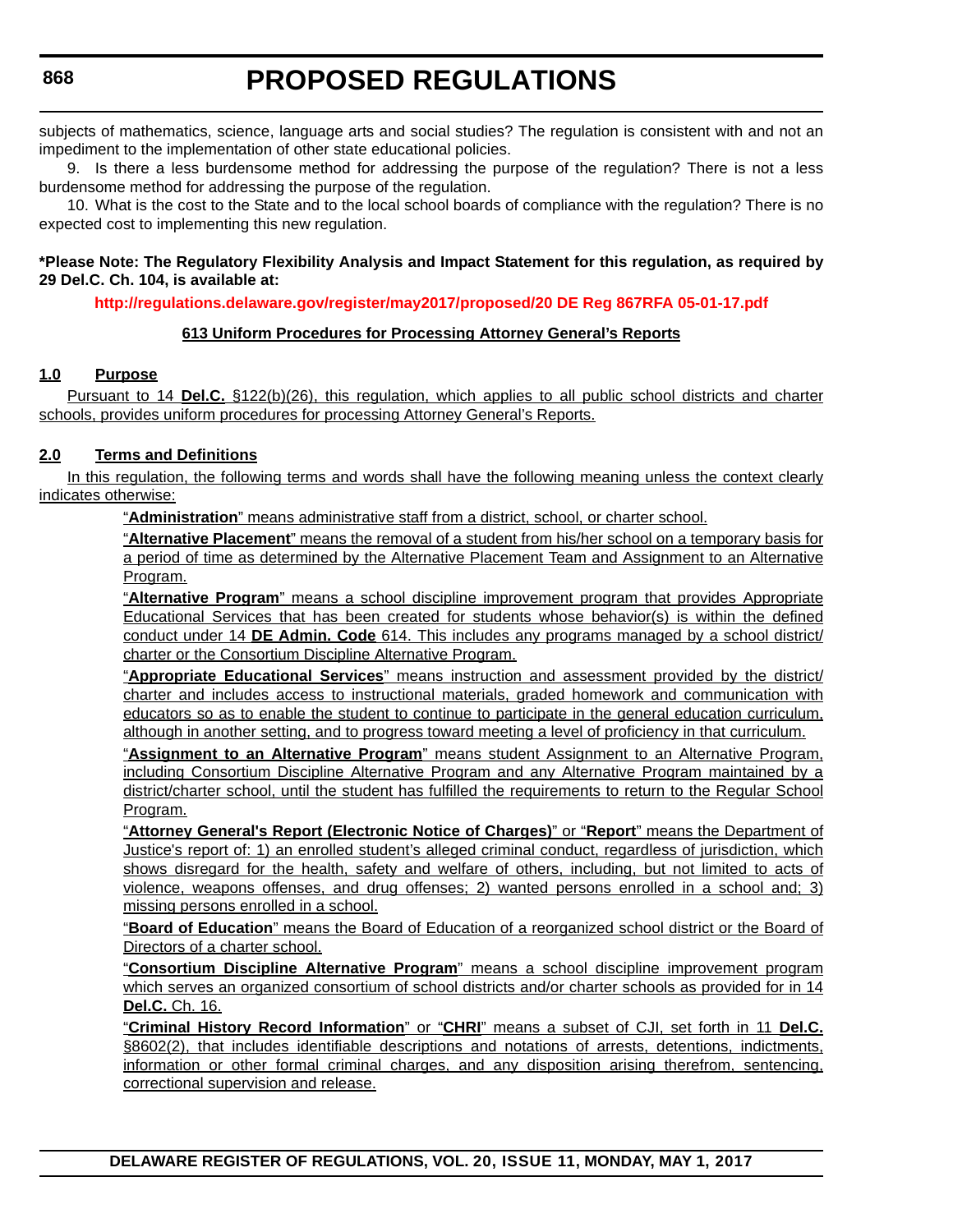"**Criminal Justice Information**" or "**CJI**" means all Criminal Justice Information System data. The term includes: criminal history record information; biographic data; biometric data; identity history; person, organization, property, or Division of Motor Vehicles data; case or incident history; and other data necessary for authorized agencies to make hiring decisions, perform their mission, and enforce the laws of this State.

"**Criminal Justice Information System**" or "**CJIS**" means the computer hardware, software, and communication network which is managed, operated, and maintained by the DELJIS for the collection, warehousing, and timely dissemination of CJI to authorized agencies.

"**Delaware Criminal Justice Information System**" or "**DELJIS**" means the administrative body created within 11 **Del.C.** Ch. 86 that manages, operates, and maintains CJIS in the State of Delaware.

"**Disciplinary Action**" means the student identified for Short or Long-Term Suspension, Expulsion, or Alternative Placement who may be excluded from all school activities, including but not limited to, extracurricular sports/programs, field trips, and ceremonies; is not allowed on School Property unless placed in an Alternative Placement on School Property; and, if applicable, will have his driver's license suspended in accordance with 14 **Del.C.** §4130(e).

"**District**" means traditional reorganized school districts, vocational-technical school districts and charter schools.

"**Expulsion**" means Disciplinary Action approved by the Board of Education resulting in a student being removed from the Regular School Program for a duration not to exceed the total number of student days in a school year. A student expelled without Appropriate Educational Services shall be unenrolled from the district/charter during the term of the expulsion. Regardless of whether without or with services, including Alternative Placement, the expelled student is not eligible to enroll in any other Delaware public school during the period of the Expulsion and until any reasonable terms of the Expulsion are fulfilled.

"**Grievance**" means a formal complaint, filed per specific district/charter procedures, to school Administration regarding a student's rights or liberty interests having been denied or impaired. At a minimum, the procedures shall be similar to the Grievance Guidelines applicable to this regulation, as posted on the Department of Education website.

"**Parent**" means a biological or adoptive parent of a child; a guardian generally authorized to act as the child's parent, or authorized to make educational decisions for the child (but not the State if the child is a ward of the State); an individual acting in the place of a biological or adoptive parent (including a grandparent, stepparent, or other relative) with whom the child lives and for whom a Relative Caregiver's School Authorization executed in compliance with 14 **Del.C.** §202(f)(1) is on file; an individual or entity who is otherwise legally responsible for the child's welfare; a surrogate parent who has been appointed in accordance with 14 **DE Admin. Code** 926.19; or a student who has reached the age of majority as defined in 1 **Del.C.** §701.

"**Principal**" means the building principal, or the equivalent of the building principal, of any district or charter school, or the principal's designee.

"**Regular School Program**" means student enrollment in a public school, not including specially assigned non-special education or student behavioral intervention programs within or outside the enrolled school, in which the student's classroom or course placement is based primarily on age, grade level and cognitive abilities as assigned by the school Administration or an IEP team and the student's participation in daily course instruction and activities within the assigned classroom or course.

"**School Discipline Committee**" means a school-level committee consisting of appropriate school personnel, similar to those identified in 14 **Del.C.** Ch. 16, which meets to decide on student Disciplinary Action recommendations made by the Principal.

"**School Environment**" means within or on School Property, and at school sponsored or supervised activities, including, for example, on school grounds, on school buses, at functions held on school grounds, at school sponsored extracurricular activities held on and off school grounds, on field trips and at functions held at the school in the evening.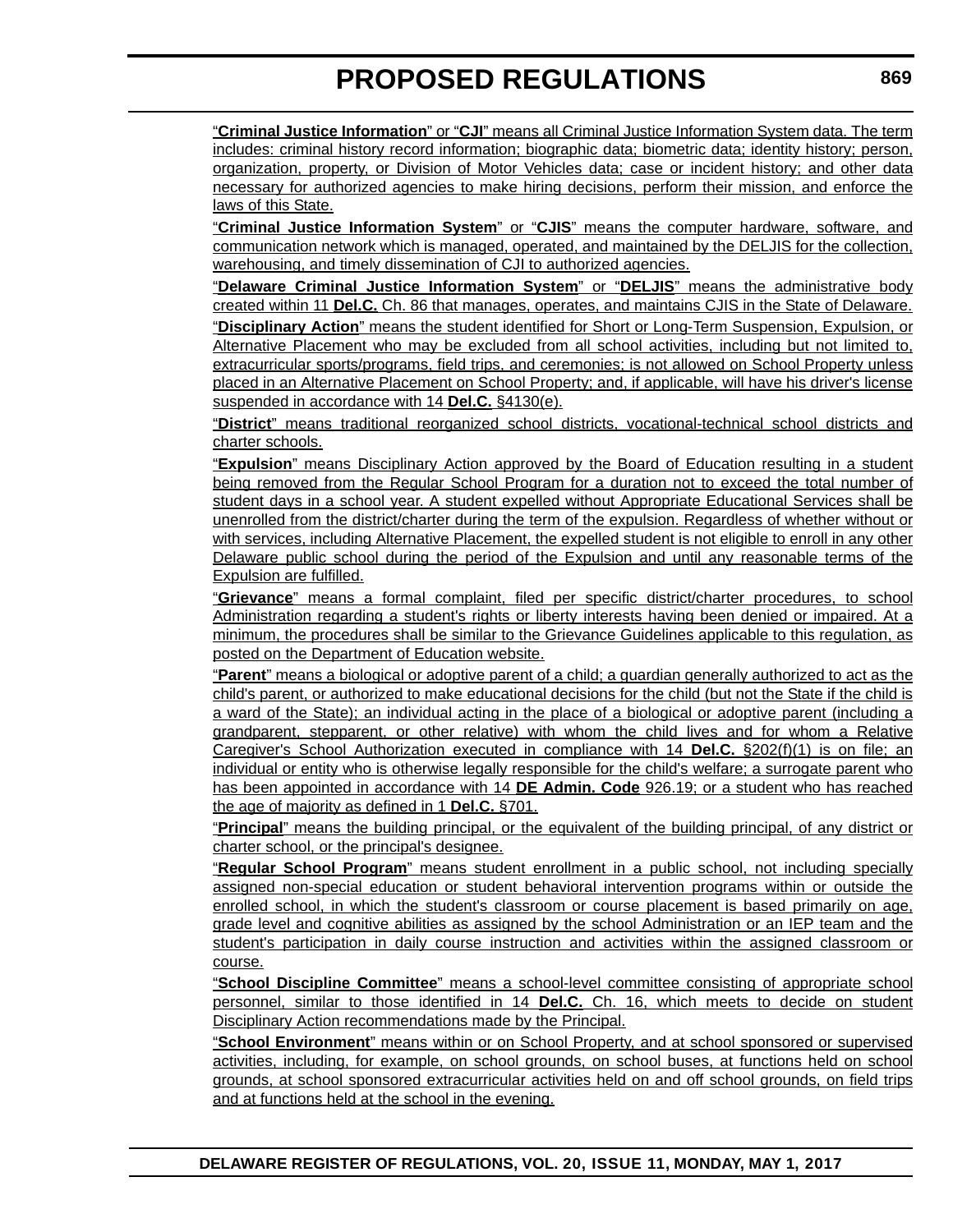"**School Property**" means any building, structure, athletic field, sports stadium or real property that is owned, operated, leased or rented by any public school district or charter school including, but not limited to, any kindergarten, elementary, secondary, or vocational-technical school or charter school, or any motor vehicle owned, operated, leased, rented or subcontracted by any public school or charter school.

"**Student Code of Conduct**" means the district/charter school approved document which specifies the rights and responsibilities of students, defines conduct that disrupts/threatens a positive/safe School Environment, standardizes procedures for consequences and Disciplinary Action, and defines due process and Grievance procedures.

"**Superintendent**" means the chief school officer of any public school district or charter school, or the equivalent of a superintendent.

"**Suspension, Long-term (Long-term Suspension)**" means Disciplinary Action approved by the Superintendent upon recommendation of the Principal or District Alternative Placement Team resulting in the student being removed from the Regular School Program for eleven (11) consecutive school days or more and not to exceed the total number of school days in a school year. Student chooses to waive his right to a formalized due process hearing as outlined in Section 10.0 of 14 **DE Admin. Code** 616, maintains enrollment in the district/charter, and is provided Appropriate Educational Services during the term of the suspension, but is excluded from all school activities including, but not limited to, extracurricular sports/programs, field trips, and ceremonies. Student is not allowed on School Property when suspension is out-of-school. A Long-term Suspension requires initial due process procedures as outlined in Section 4.0 of 14 **DE Admin. Code** 616 and the student choosing to waive his right to a formalized due process hearing as outlined in Section 10.0 of 14 **DE Admin. Code** 616.

"**Suspension, Short-term (Short-term Suspension)**" means Disciplinary Action approved by the Principal or School Discipline Committee resulting in the student being removed from his Regular School Program for at least one (1) school day and not more than ten (10) consecutive school days. Student maintains enrollment in district/charter, but is excluded from all school activities including, but not limited to extracurricular sports/programs, field trips, and ceremonies. Student is not allowed on School Property when Short-term Suspension is out-of-school. A Short-term Suspension requires initial due process procedures as outlined in subsection 5.1 of 14 **DE Admin. Code** 616.

### **3.0 Uniform Processing Procedures**

- 3.1 When a District receives an Attorney General's Report, the following uniform procedures shall be followed:
	- 3.1.1 Only the Superintendent or designated District-level administrative professional employee (hereinafter "designee") shall handle the processing of the Attorney General's Report. The designee shall be an employee at the District/administrative office level and shall not be a secretary or administrative assistant.
	- 3.1.2 The Superintendent or designee shall review the Attorney General's Report, as soon as practicable thereafter and no later than three (3) school days, to determine if the listed charges warrant accessing the Criminal Justice Information System to obtain additional information. In the event of the absence of the Superintendent or designee, procedures shall be identified for the review of the Attorney General's Report within the allotted time frame.
		- 3.1.2.1 If the Superintendent or designee determines that access to the Criminal Justice Information System is needed, that access will occur as soon as practicable thereafter and no later than three (3) school days of the determination.
		- 3.1.2.2 On the basis of that review, the Superintendent or designee shall make a determination as to whether the student's alleged action(s) is a threat to the health, safety and welfare of others, in particular, staff and students within the School Environment and action needs to be taken.
	- 3.1.3 The District may provide the Attorney's General Report and Criminal Justice Information to the school Principal if the District decides to take action. The school Principal shall use this information only for action planning purposes.

**DELAWARE REGISTER OF REGULATIONS, VOL. 20, ISSUE 11, MONDAY, MAY 1, 2017**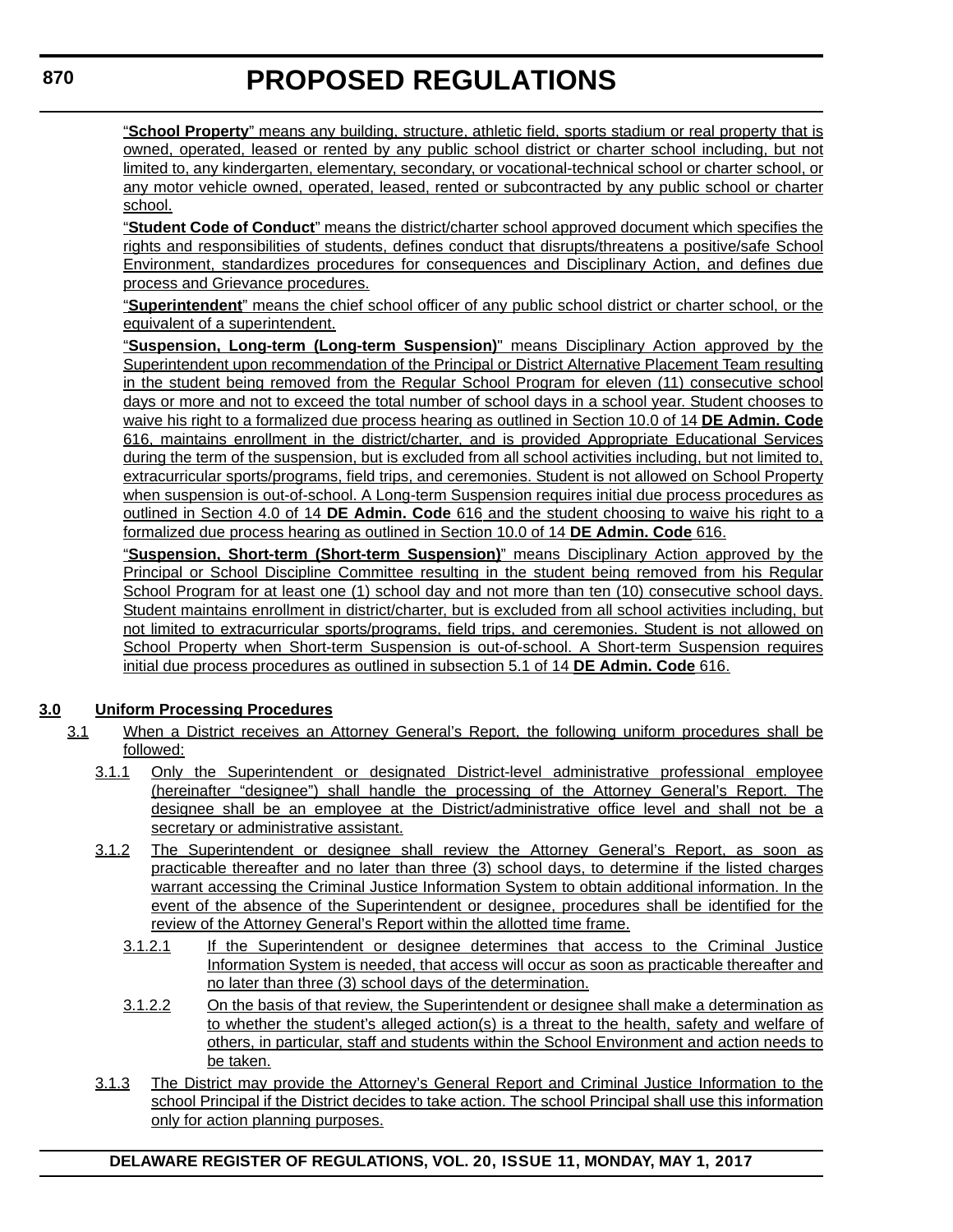- 3.1.4 A hard copy of a student's Report or Criminal Justice Information shall not be maintained in any manner except for use as evidence in a student discipline hearing and manifestation determination meeting. Upon conclusion of the student disciplinary hearing and any appeal(s), the hard copy of the Report and Criminal Justice Information shall be destroyed. Notwithstanding the foregoing, the hard copy of the Report and Criminal Justice Information used at the manifestation determination meeting shall be maintained as part of the record of that meeting during the time for filing any dispute resolution proceedings under the Individuals with Disabilities Education Act (IDEA).
	- 3.1.4.1 Any personally identifiable information relating to a victim listed in a Report or the Criminal Justice Information used for a disciplinary hearing or manifestation determination shall be redacted. For the purposes of this regulation, personally identifiable information includes name, date of birth, age, sex, race, home address, school, workplace, driver license number, and vehicle registration number. If the victim and alleged offender attend the same school, that information may be shared with the Principal of the school for safety planning purposes.

### **4.0 District Action in Response to Attorney General's Report**

- 4.1 The decision to act upon the information provided in the Attorney General's Report and Criminal Justice Information shall be the sole discretion of the District in accordance with the District's policies and procedures including the Student Code of Conduct. Such action may include, but is not limited to, student and/or Parent conference, counseling, safety planning and Disciplinary Action.
	- 4.1.1 If the victim listed in the Criminal Justice Information attends the same school as the Report's alleged offender, the victim and victim's Parent shall be notified regarding any safety planning actions decided upon by the District. The District shall make reasonable efforts to include the victim and victim's Parent in the safety planning process.
	- 4.1.2 If a District policy allows for Disciplinary Action to be taken in response to a student Attorney General's Report, the District Student Code of Conduct shall include a statement that clearly gives notice that all off-campus, non-school activity conduct which shows disregard for the health, safety and welfare of others, including, but not limited to acts of violence, weapons offenses, and drug offenses, may subject a student to Disciplinary Action as indicated in the District's Student Code of Conduct.
		- 4.1.2.1 Any Disciplinary Action taken by the District in response to an Attorney General's Report that results in a Short-Term or Long-Term Suspension, Alternative Placement, or Expulsion of a student shall be in accordance with the requirements of 14 **DE Admin. Code** 614 and 616.

### **5.0 Students with Disabilities**

- 5.1 Nothing in this regulation shall alter a District's school's duties under the Individual with Disabilities Act (IDEA) or 14 **DE Admin. Code** 922 through 929. Nothing in this regulation shall prevent a district/ charter school from providing supportive instruction to children with disabilities in a manner consistent with the Individuals with Disabilities Education Act (IDEA) and Delaware Department of Education regulations.
- 5.2 Nothing in this regulation shall alter a District's duties under Section 504 of the Rehabilitation Act of 1973 or the Americans with Disabilities Act to students who are qualified individuals with disabilities. Nothing in this regulation shall prevent a district/charter school from providing supportive instruction to such students.

### **6.0 Implementation**

If any portion of this regulation is in conflict with any Memorandum of Understanding or Agreement in existence, the Memorandum of Understanding or Agreement shall control.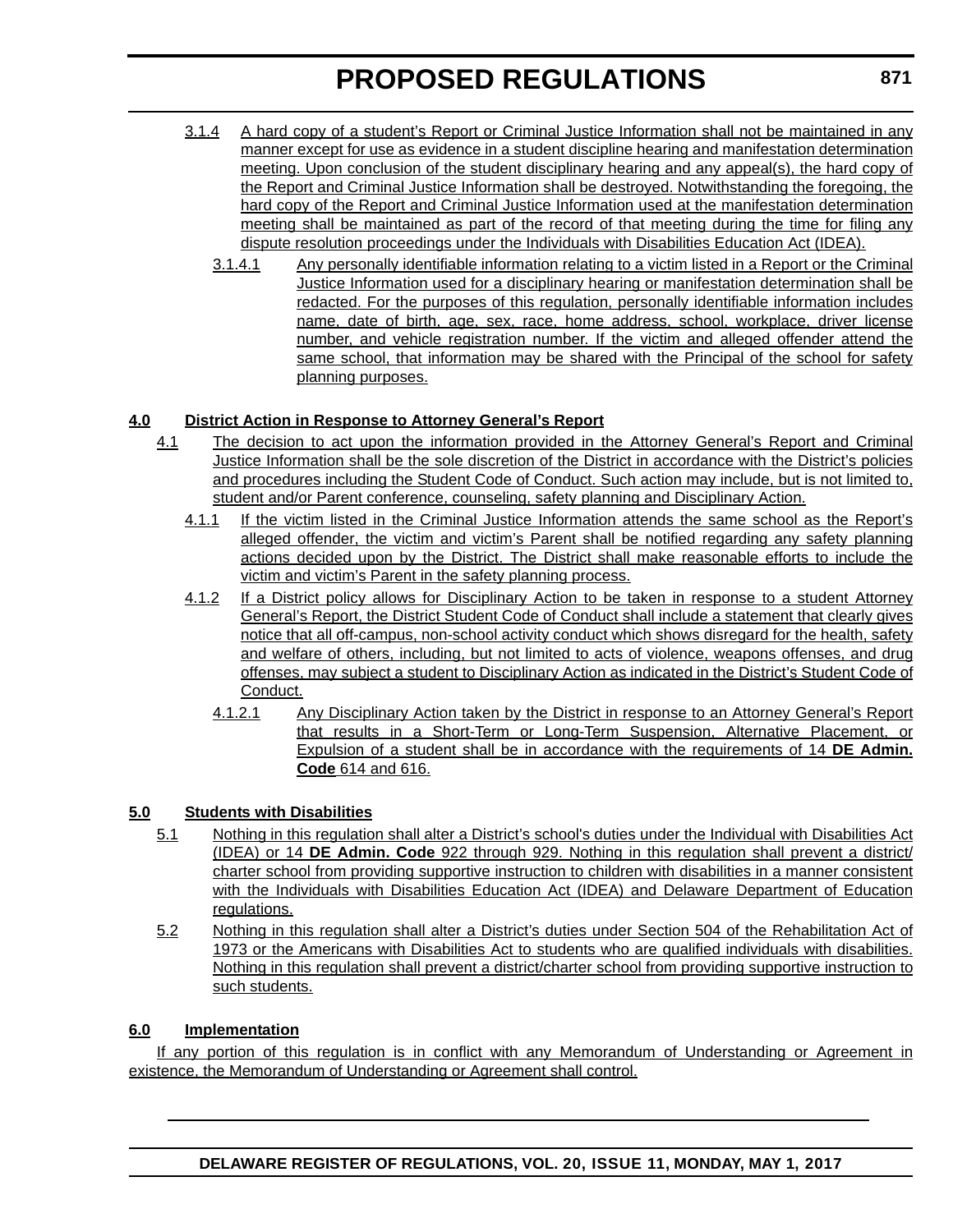### **[PROFESSIONAL STANDARDS BOARD](https://pubapps.doe.k12.de.us/EducationalDirectoryPublic/pages/DDOE/WorkGroupStaff.aspx?page=branches&WGID=75&BID=1)**

Statutory Authority: 14 Delaware Code, Section 1205(b) (14 **Del.C.** §1205(b)) 14 **DE Admin. Code** 1507

### **PUBLIC NOTICE**

**Educational Impact Analysis Pursuant to 14 Del.C. Section 122(d)**

**[1507 Alternative Routes to Teacher Licensure and Certification Program](#page-3-0)**

#### **A. TYPE OF REGULATORY ACTION REQUESTED**

Amendment to Existing Regulation

#### **B. SYNOPSIS OF SUBJECT MATTER OF REGULATION**

The Professional Standards Board, acting in consultation and cooperation with the Department of Education, seeks the approval of the State Board of Education to amend 14 **DE Admin. Code** 1507 Alternative Routes to Teacher Licensure and Certification Program. This regulation concerns the requirements for the alternative routes to teacher licensure and certification program pursuant to 14 **Del.C.** §§1260 - 1264. It is necessary to amend this regulation to replace the terms "PRAXIS II" with "*Praxis* Subject Assessments" and "candidate" with "teacher" throughout the regulation; amend the definition of "Examination of General Knowledge" to be consistent with the proposed changes to 14 **DE Admin. Code** 1510 Issuance of Initial License; add a definition of "Critical Curricular Area" to section 2.0; amend section 3.0 to be consistent with the requirements of 14 **Del.C.** §§1210 & 1210A and 14 **DE Admin. Code** 1506 Emergency Certificate; amend section 4.0 to be consistent with the requirements of 14 **Del.C.** §1261; strike section 6.0 due to the proposed addition of subsection 4.4; clarify sections 7.0 and 8.0, which concern recommending approval or disapproval of a teacher for licensure and certification; amend section 9.0 to be consistent with the requirements of 14 **Del.C.** §1263; and replace "Standards Board and the State Board" with "Secretary" in section 10.0 to be consistent with 14 **Del.C.** §1261(d).

Persons wishing to present their views regarding this matter may do so in writing by the close of business on or before May 31, 2017 to Mr. Chris Kenton, Executive Director, Delaware Professional Standards Board, The Townsend Building, 401 Federal Street, Dover, Delaware 19901. A copy of this regulation may be viewed online at the Register of Regulation's website, [http://regulations.delaware.gov/services/current\\_issue.shtml](http://regulations.delaware.gov/services/current_issue.shtml) or obtained at the Professional Standards Board's Office, located at the address above.

#### **C. IMPACT CRITERIA**

1. Will the amended regulation help improve student achievement as measured against state achievement standards? The amended regulation does not address student achievement as measured against state achievement standards.

2. Will the amended regulation help ensure that all students receive an equitable education? The amended regulation does not address an equitable education.

3. Will the amended regulation help to ensure all students' health and safety are adequately protected? The amended regulation does not address students' health and safety.

4. Will the amended regulation help to ensure that all students' legal rights are respected? The amended regulation does not address students' legal rights.

5. Will the amended regulation preserve the necessary authority and flexibility of decision-makers at the local board and school level? The amended regulation does not change authority and flexibility of decision makers at the local board and school level.

6. Will the amended regulation place unnecessary reporting or administrative requirements or mandates upon decision makers at the local board and school levels? The amended regulation does not place unnecessary reporting or administrative requirements or mandates upon decision makers at the local board and school levels.

7. Will decision making authority and accountability for addressing the subject to be regulated be placed in the same entity? The amended regulation does not change the decision making authority and accountability for addressing the subject to be regulated.

8. Will the amended regulation be consistent with and not an impediment to the implementation of other state

<span id="page-32-0"></span>**872**

#### **DELAWARE REGISTER OF REGULATIONS, VOL. 20, ISSUE 11, MONDAY, MAY 1, 2017**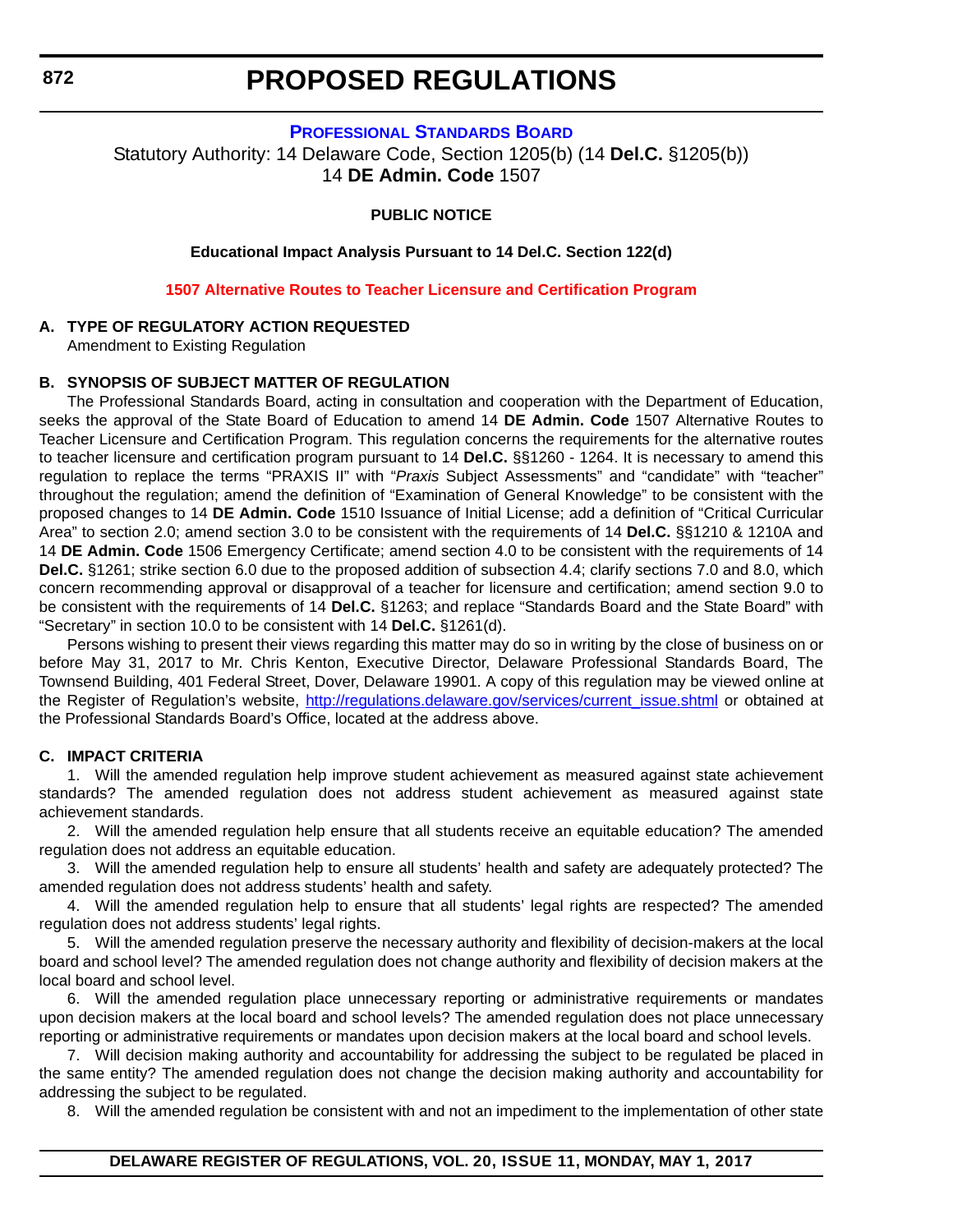educational policies, in particular to state educational policies addressing achievement in the core academic subjects of mathematics, science, language arts, and social studies? The amended regulation is consistent with, and not an impediment to, the implementation of other state educational policies.

9. Is there a less burdensome method for addressing the purpose of the amended regulation? There is not a less burdensome method for addressing the purpose of this amended regulation.

10. What is the cost to the state and to the local school boards of compliance with the adopted regulation? There is no expected cost to implementing the regulation.

### **\*Please Note: The Regulatory Flexibility Analysis and Impact Statement for this regulation, as required by 29 Del.C. Ch. 104, is available at:**

**<http://regulations.delaware.gov/register/may2017/proposed/20 DE Reg 872RFA 05-01-17.pdf>**

### **1507 Alternative Routes to Teacher Licensure and Certification Program**

### **1.0 Content**

This regulation shall apply to the Alternative Routes for Teacher Licensure and Certification Program, pursuant to 14 **Del.C.** §§1260 through 1264.

### **2.0 Definitions**

The following words and terms, when used in this regulation, shall have the following meaning unless the context clearly indicates otherwise:

"**Coherent Major**" means a major in an area appropriate to the instructional field.

"**Critical Curricular Area**" means an area identified based on supply and demand information obtained from local school districts and from state and national sources and approved by the State Board pursuant to 14 **DE Admin. Code** 240. A Critical Curricular Area is also known as a critical need area.

"**Department**" means the Delaware Department of Education.

"**Educator**" means a person licensed and certified by the State under Chapter 12 of 14 **Del.C.** Ch. 12 to engage in the practice of instruction, administration or other related professional support services in Delaware public schools, including charter schools, pursuant to rules and regulations promulgated by the Standards Board and approved by the State Board. For purposes of 14 **Del.C.** Chapter Ch.12, the, term 'educator' does not include substitute teachers.

"**Emergency Certificate**" means a temporary credential issued pursuant to 14 **DE Admin. Code** 1506 Emergency Certificate.

**"Examination of Content Knowledge"** means a standardized State test of subject matter knowledge which measures knowledge in a specific content area, such as PRAXIS™ II *Praxis* Subject Assessments.

**"Examination of General Knowledge"** means a standardized test which measures, or a combination of standardized tests which measure, general knowledge and essential skills in reading, writing, and mathematics, or quantitative and verbal skills, including reading and writing, such as PRAXIS™ I, which for the purposes of this regulation, means the State Basic Skills Test adopted pursuant to 14 **Del.C.** Ch. 12 and as provided in Section 19.0 of 14 **DE Admin. Code** 1510. For the purpose of this regulation, "Examination of General Knowledge" means the State Basic Skills Test.

**"Initial License"** means the first license issued to an educator that allows an educator to work in a position requiring a license in a Delaware public school a credential which authorizes the holder to engage in the practice for which the license is issued.

**"Major or Its Equivalent"** means no fewer than thirty (30) credit hours in a content area.

**"Secretary"** means the Secretary of the Delaware Department of Education.

**"Standard Certificate"** means a credential issued to verify that an educator has the prescribed knowledge, skill or education to practice in a particular area, teach a particular subject, or teach a category of students.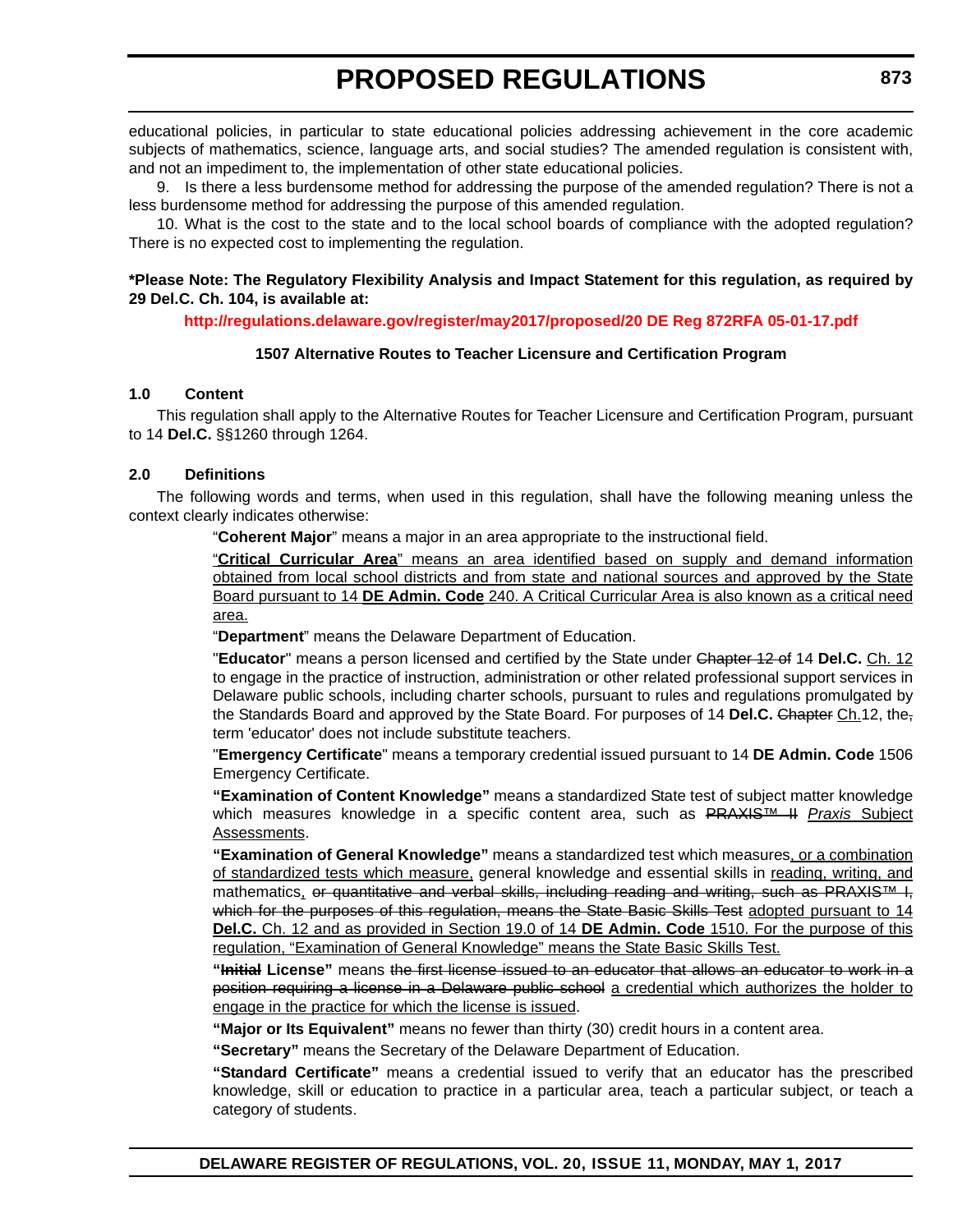**"Standards Board"** means the Professional Standards Board established pursuant to 14 **Del.C.** §1201.

**"State Board"** means the State Board of Education of the State pursuant to 14 **Del.C.** §104.

"**Teacher Residency Program**" means a teacher preparation program meeting the minimum criteria of this regulation and approved pursuant to this regulation and any Department regulation. Such a program is typically sponsored by a regionally accredited college or university in partnership with one or more State Education Agencies and/or an established Organization/Foundation, where the participant is paired with a mentor and veteran teacher in a classroom for their his or her initial school year experience.

"**Teach For America**" means the nationally established program consisting of recent college graduates and professionals of all academic majors and career interests who commit to a minimum of two (2) consecutive years of classroom teaching in either a low-income urban or rural public school.

### **3.0 Alternative Routes to Teacher Licensure and Certification**

- 3.1 Qualified Candidates teachers meeting all conditions of and seeking participation in an Alternative Routes to Teacher Licensure and Certification program shall be issued a Provisional License conditioned upon their acceptance and continued enrollment in the program. Such Provisional License is valid for 1 year unless revoked. If the requirements of the Provisional License are met, an Initial License, of no more than three (3) years duration which is valid for 3 years unless revoked, shall be issued conditioned on continued enrollment and participation in an Alternative Routes for Teacher Licensure and Certification Program and an Emergency Certificate or certificates of no more than three years duration. The Department shall issue an Emergency Certificate or Certificates, valid for one school year, to qualified candidates in accordance with 14 **DE Admin. Code** 1506.
- 3.2 Gandidates Teachers shall meet the following minimum qualifications:
	- 3.2.1 Successfully completed one of the following education requirements:
		- 3.2.1.1 Hold a bachelor's degree from a regionally accredited college or university in a coherent major, or its equivalent as determined by the Department in conjunction with the alternative routes to teacher licensure and certification program, which shall be no less than thirty (30) credit hours in the instructional field they will teach; or
		- 3.2.1.2 Hold a Bachelor's Degree from a regionally accredited college or university in any content area and are enrolled in the Teach For America program and have completed all preservice requirements for such program; or
		- 3.2.1.3 Hold a Bachelor's Degree from a regionally accredited college or university in any content area and are enrolled in an approved teacher residency program and have completed all pre-service requirements for such program; and
- 3.3 Pass an approved examination of general knowledge, such as PRAXIS™ I, or provide an acceptable alternative to the PRAXIS™ I test scores, as set forth in 14 **DE Admin. Code** 1510, within the period of time from the date of hire to the end of the next consecutive fiscal year; and
- 3.4 Obtain acceptance into an a Department-approved alternative routes to licensure and certification program.
	- 3.4.1 Notwithstanding any other provisions to the contrary, candidates teachers enrolled in the Teach For America program shall not be limited to teaching in areas identified as critical curricular areas.
	- 3.4.2 Notwithstanding any other provisions to the contrary, candidates teachers enrolled in an approved teacher residency program shall not be limited to teaching in areas identified as critical curricular areas; and
- 3.5 Demonstrate the prescribed knowledge and skills for a particular content area by completing the following:
	- 3.5.1 Pass an examination of content knowledge, such as PRAXIS™ II *Praxis* Subject Assessments, in the instructional field they desire to teach, if applicable and available, within the period of time from the date of hire to the end of the next consecutive fiscal year.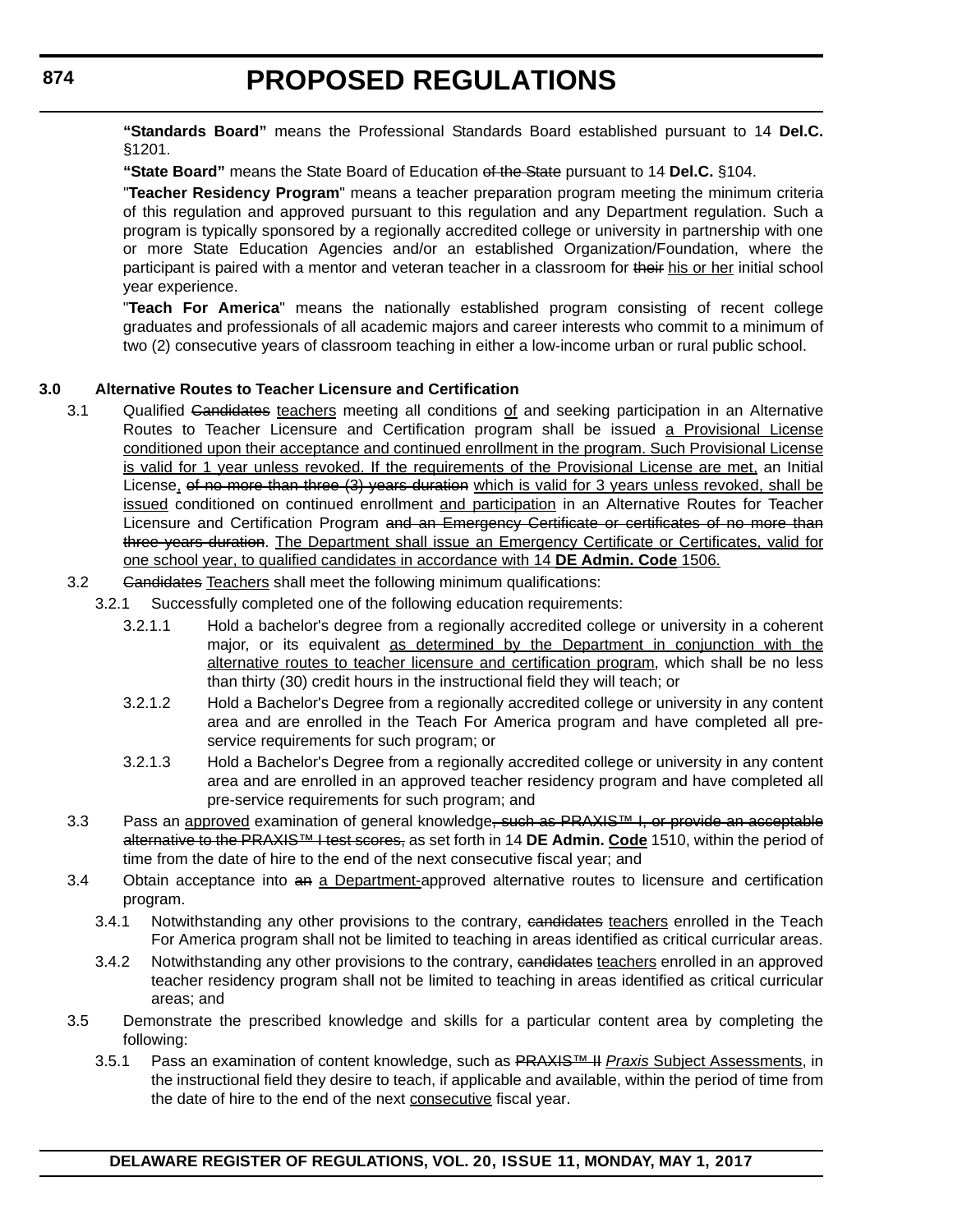- 3.5.2 Notwithstanding any other provisions to the contrary, eandidates teachers enrolled in the Teach For America program shall, where applicable and available, have achieved a passing score on an examination of content knowledge, such as PRAXIS™ II *Praxis* Subject Assessments, for the area in which such candidate teacher will be teaching, prior to taking full responsibility for teaching a classroom; or
- 3.5.3 Notwithstanding any other provisions to the contrary, eandidates teachers enrolled in a teacher residency program shall, where applicable and available, have achieved a passing score on an examination of content knowledge, such as PRAXIS™ II *Praxis* Subject Assessments, for the area in which such candidate teacher will be teaching, prior to taking full responsibility for teaching a classroom; and
- 3.6 Obtain an acceptable health clearance and an acceptable criminal background check clearance; and
- 3.7 Obtain a teaching position by one of the following:
	- 3.7.1 Obtain and accept an offer of employment in a position that requires licensure and certification; or
	- 3.7.2 In the case of a teacher residency program, obtain and accept an offer for a position that if paid would require licensure and certification.

### **4.0 Components of the Program**

- 4.1 An Alternative Routes for Teacher Licensure and Certification Program shall may be approved by the Secretary of Education and meet if the program meets the following minimum criteria:
- 4.2 Incorporate one of the following prerequisite options:
	- 4.2.1 A summer institute seminar or practicum of no less than one hundred and twenty (120) instructional (clock) hours completed by the candidate prior to the beginning of his/her teaching assignment which takes place prior to the time at which the teacher participating in the program takes full responsibility for a classroom. This includes an orientation to the policies, organization and curriculum of the employing school district or charter school, instructional strategies and classroom management, and child or adolescent development.; or
		- 4.2.1.1 Candidates employed too late to participate in the summer institute will complete the practicum experience and seminars on teaching during the first school year and will participate in the summer institute following their first year of teaching; or
	- 4.2.2 A teacher entering a Delaware public school through the Teach For America program shall complete the two hundred (200) hours of pre-service training provided by Teach for America; or
	- 4.2.3 A teacher entering a Delaware public school through a teacher residency program shall complete a minimum of one hundred and twenty (120) hours of pre-service training provided by the approved teacher residency program; and
- 4.3 Require a one year, full time practicum experience which includes a period of intensive on-the-job mentoring and supervision beginning the first day in which the candidate assumes full responsibility for a classroom and continuing for a period of thirty (30) weeks period of intensive on-the-job supervision beginning the first day on which the teacher participating in the program assumes full responsibility for a classroom and continuing for a period of at least 10 weeks.
	- 4.3.1 During the period of intensive on-the-job supervision, the teacher shall participate in the stateapproved mentoring program.
	- 4.3.2 At the end of the period of intensive on-the-job supervision, the teacher shall be observed and formally evaluated by certified evaluators using DPAS II or a state-approved alternative educator evaluation system. The teacher shall receive a formal written progress report from the certified evaluators.
- 4.4 Require an additional period of continued supervision and evaluation for a period of no less than 20 weeks.
	- 4.4.1 During the period of continued supervision, the teacher shall:
		- 4.4.1.1 participate in the state-approved mentoring program; and
		- 4.4.1.2 be provided opportunities to observe the teaching of experienced colleagues; and

### **DELAWARE REGISTER OF REGULATIONS, VOL. 20, ISSUE 11, MONDAY, MAY 1, 2017**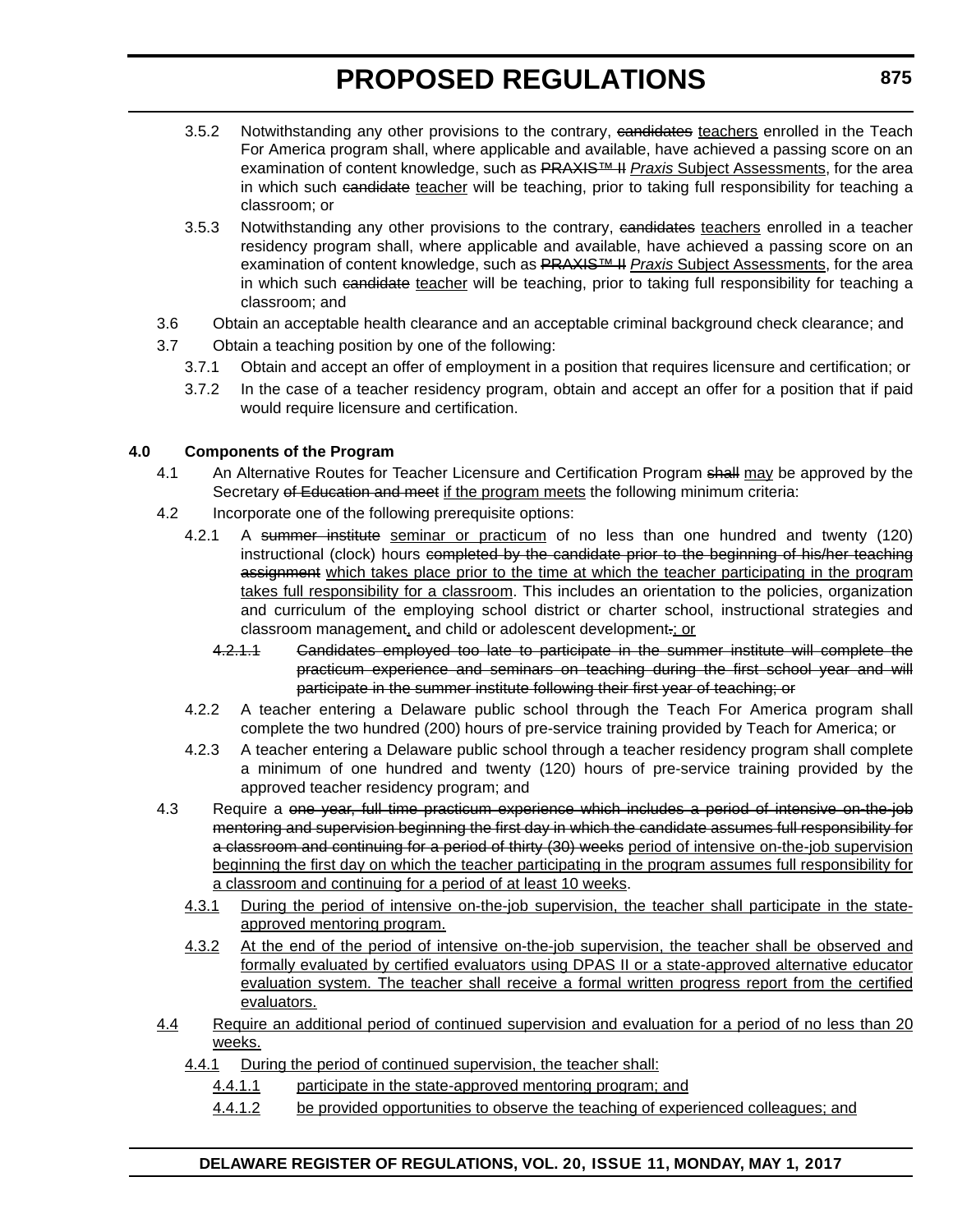4.4.1.3 be observed formally and evaluated by school administration at least twice using DPAS II or a state-approved alternative educator evaluation system.

### 4.4.1.3.1 No more than 2 months shall pass without a formal observation.

- 4.44.5 Require seminars on teaching that provide Alternative Routes to Licensure and Certification teachers with Provide approximately 200 instructional (clock) hours clock hours of formal instruction or equivalent professional development during the first year of their teaching assignment and during an intensive seminar the following summer the time periods specified in subsections 4.2, 4.3, and 4.4 of this regulation. Content shall include curriculum, student development and learning at all levels, and the classroom and the school, as required in 14 **Del.C.** §1261.
- 4.54.6 Receive any required approvals under the Department's regulation 14 **DE Admin. Code** 290 Approval of Educator Preparation Programs.

### **5.0 Mentoring Support**

Mentoring support shall be carried out in accordance with 14 **DE Admin. Code** 1503. No mentor shall participate in any way in decisions which might have a bearing on the licensure, certification or employment of teachers participating in an Alternative Routes for Teacher Licensure and Certification Program.

### **6.0 Supervision and Evaluation**

Teachers enrolled in an Alternative Routes for Teacher Licensure and Certification Program shall be observed and formally evaluated by a certified evaluator using the state approved evaluation system at least once during the first ten (10) weeks in the classroom, and a minimum of two (2) additional times within the next twenty (20) weeks. Evaluations shall be no more than two (2) months apart.

## **7.06.0 Recommendation for Licensure and Certification**

- 6.1 Upon completion of an Alternative Routes for Teacher Licensure and Certification Program, the certified evaluator shall prepare a summative evaluation report for the teacher participating in the Program.
	- 6.1.1 The evaluation report shall include a recommendation as to whether or not a license shall the appropriate license and standard certificate or certificates should be issued.
	- 6.1.2 The evaluation report and license recommendation shall be submitted directly to the Department.
	- 6.1.3 A copy of the evaluation report and license recommendation should shall be issued to the candidate teacher twenty (20) days before submission to the Department.

## **8.07.0 Issuance of License Recommendation of "Approved"**

If the evaluation report recommends approval of the candidate for licensure that the appropriate license and standard certificate or certificates be issued, provided the candidate teacher is otherwise qualified, the Department shall issue an Initial License valid for the balance of the three (3) year term, if the participant teacher has completed the Program in less than three (3) years, or a Continuing License, if the three (3) year term of the Initial License has expired, and shall issue the appropriate Standard Certificate or Certificates.

> Candidates who receive a recommendation of 'disapproved' shall not be issued an Initial License and Standard Certificate by the Department, and may not continue in an Alternative Routes for Licensure and Certification Program.

## **9.08.0 Recommendation of "Disapproved"**

- 8.1 Teachers who receive a recommendation of "disapproved" shall not be issued the appropriate license and standard certificate or certificates and may not continue in an Alternative Routes for Teacher Licensure and Certification Program.
	- 8.1.1 Candidates who receive a recommendation of "disapproved" The teacher may petition the Department for approval of additional opportunities to participate in an Alternative Routes for Teacher Licensure and Certification Program.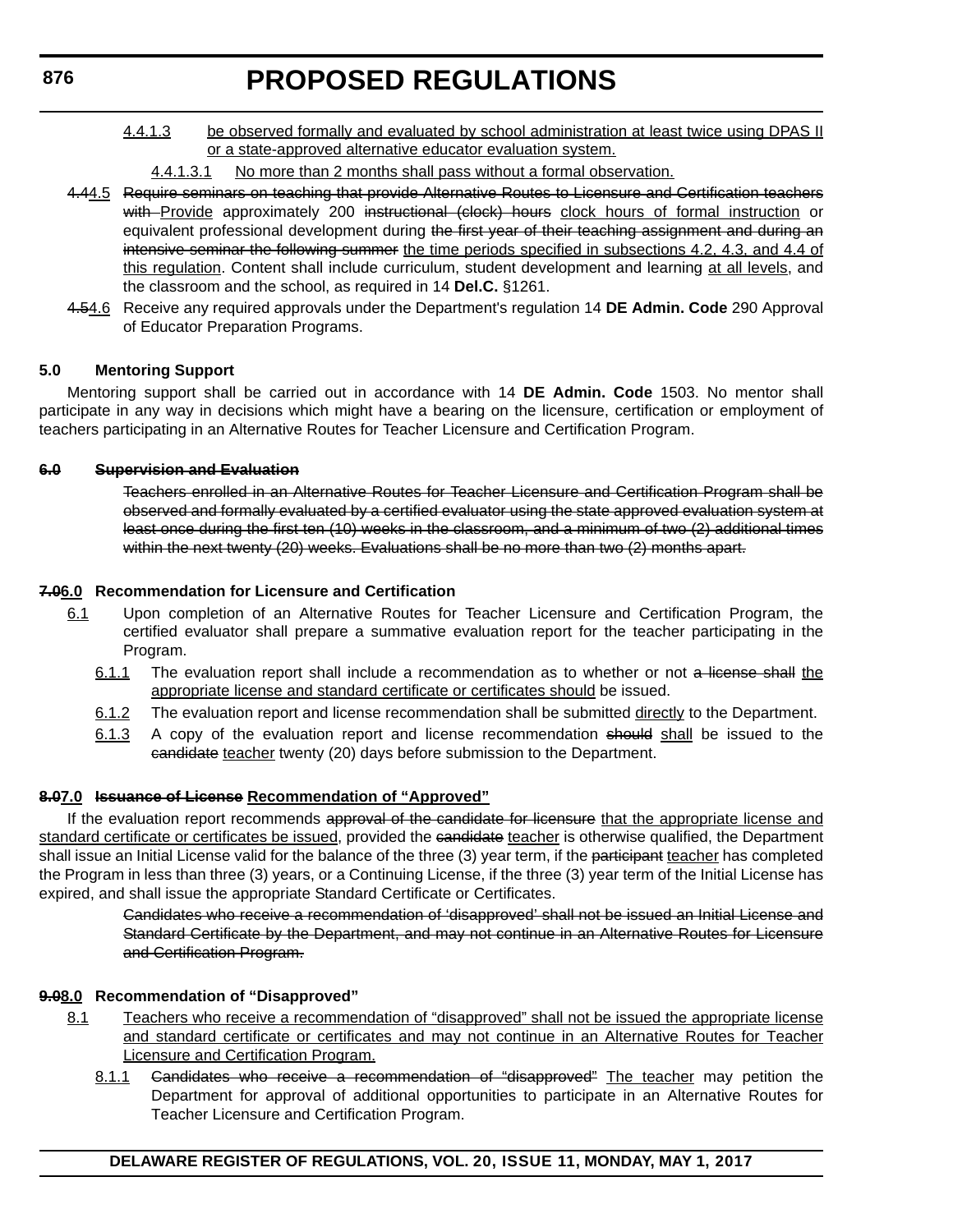8.1.2 Within fifteen (15) days of receipt of the evaluation report and the certification recommendation, a eandidate teacher disagreeing with the recommendation may submit to the evaluator certified evaluators written materials documenting the reasons that the eandidate teacher believes a license should be awarded. The evaluator certified evaluators shall forward all documentation submitted by the candidate teacher, along with the evaluation report and recommendation concerning licensure and certification to the Secretary of Education Department. The Secretary or his or her designee shall review the evaluation report, the licensure and certification recommendation, and any documentation supplied by the eandidate teacher and make a determination with respect to licensure and certification.

### **10.09.0 Right to a Hearing**

A teacher participating in an Alternative Routes for Teacher Licensure and Certification Program who is denied a license and certificate or additional opportunities to participate in the Alternative Routes for Teacher Licensure and Certification Program may appeal the Secretary's or Secretary's designee's decision, and is entitled to a full and fair hearing before the Standards Board. Hearings shall be conducted in accordance with the Standard Board's Hearing Procedures and Rules.

### **11.010.0Program Evaluation**

Those responsible for Alternative Routes to Certification Programs approved by the Standards Board and the State Board Secretary shall develop a program evaluation process. The focus of the program evaluation shall be to demonstrate the degree to which teachers who complete the program are effective in the classroom.

### **12.011.0Approval of Alternative Routes Programs**

The Secretary may approve for implementation Alternative Routes to Teacher Licensure and Certification Programs, provided the programs meet the minimum criteria set forth in this regulation and in any applicable laws.

### **[PROFESSIONAL STANDARDS BOARD](https://pubapps.doe.k12.de.us/EducationalDirectoryPublic/pages/DDOE/WorkGroupStaff.aspx?page=branches&WGID=75&BID=1)**

Statutory Authority: 14 Delaware Code, Section 1205(b) (14 **Del.C.** §1205(b)) 14 **DE Admin. Code** 1510

### **PUBLIC NOTICE**

### **Educational Impact Analysis Pursuant to 14 Del.C. Section 122(d)**

### **[1510 Issuance of Initial License](#page-3-0)**

### **A. TYPE OF REGULATORY ACTION REQUESTED**

Amendment to Existing Regulation

## **B. SYNOPSIS OF SUBJECT MATTER OF REGULATION**

The Professional Standards Board, acting in consultation and cooperation with the Department of Education, seeks the approval of the State Board of Education to amend 14 **DE Admin. Code** 1510 Initial License. This regulation concerns the requirements for licensure of educational personnel pursuant to 14 **Del.C.** Ch. 12 and is being amended due to changes to 14 **Del.C.** Ch. 12. The proposed amendments to the regulation were first published on January 1, 2017. Several comments were received and reviewed. Substantive changes have been proposed, including adding a definition of "Content Area" and "Teaching Experience" and striking "other employing authority" from the definition of "Date of Hire" in Section 2.0; striking "the Department" from subsections 3.2.3, 4.3.3, 8.1, and 8.2 to clarify that content-readiness examinations are specified by the Professional Standards Board and State Board of Education; striking subsection 7.1.4; striking "other employing authority" from subsection 14.1.1; striking "Scholastic Aptitude Test" from Section 19.0 to be consistent with the current terminology employed by the College Board; adding Section 21.0; and clarifying that the Department will recognize an Initial License

### **DELAWARE REGISTER OF REGULATIONS, VOL. 20, ISSUE 11, MONDAY, MAY 1, 2017**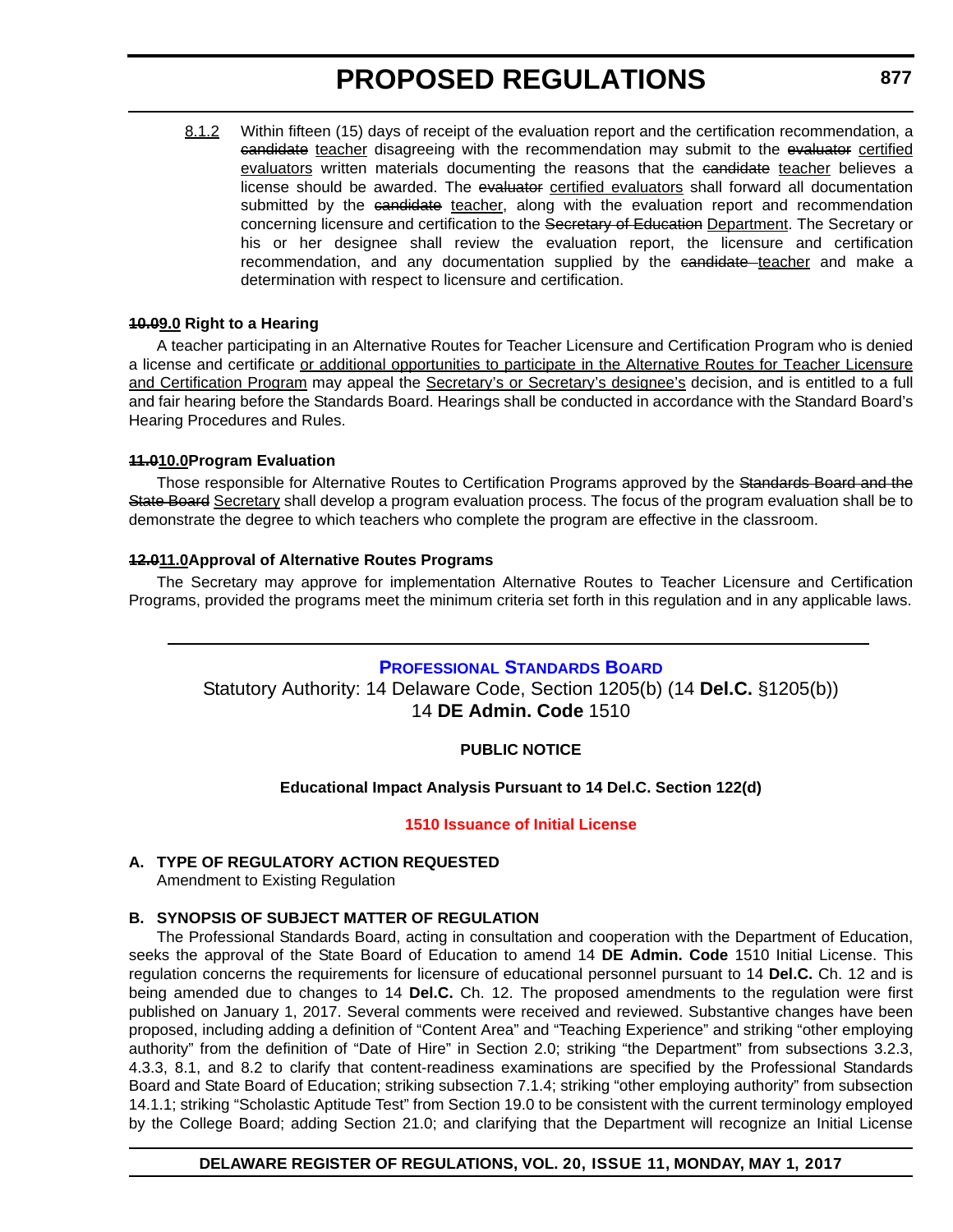issued before the effective date of this regulation in Section 22.0. As a result of these substantive changes, the regulation is being re-published.

Persons wishing to present their views regarding this matter may do so in writing by the close of business on or before May 31, 2017 to Mr. Chris Kenton, Executive Director, Delaware Professional Standards Board, The Townsend Building, 401 Federal Street, Dover, Delaware 19901. A copy of this regulation may be viewed online at the Register of Regulation's website, [http://regulations.delaware.gov/services/current\\_issue.shtml](http://regulations.delaware.gov/services/current_issue.shtml) or obtained at the Professional Standards Board's Office, located at the address above.

### **C. IMPACT CRITERIA**

1. Will the amended regulation help improve student achievement as measured against state achievement standards? The amended regulation will help to improve student achievement by establishing requirements for the issuance of a provisional license and an initial license for educators.

2. Will the amended regulation help ensure that all students receive an equitable education? The amended regulation helps to ensure that all teachers employed to teach students meet high standards.

3. Will the amended regulation help to ensure all student's health and safety are adequately protected? The amended regulation addresses educator licensure, not students' health and safety.

4. Will the amended regulation help to ensure that all students' legal rights are respected? The amended regulation addresses educator licensure, not students' legal rights.

5. Will the amended regulation preserve the necessary authority and flexibility of decision-makers at the local board and school level? The amended regulation does not change authority and flexibility of decision makers at the local board and school level.

6. Will the amended regulation place unnecessary reporting or administrative requirements or mandates upon decision makers at the local board and school levels? The amended regulation does not place unnecessary reporting or administrative requirements or mandates upon decision makers at the local board and school levels.

7. Will decision making authority and accountability for addressing the subject to be regulated be placed in the same entity? The decision making authority and accountability for addressing the subject to be regulated rests with the Professional Standards Board, in cooperation and consultation with the Department of Education, and with the approval of the State Board of Education.

8. Will the amended regulation be consistent with and not an impediment to the implementation of other state educational policies, in particular to state educational policies addressing achievement in the core academic subjects of mathematics, science, language arts, and social studies? The amended regulation is consistent with, and not an impediment to, the implementation of other state educational policies, and in particular to state educational policies addressing achievement in the core academic subjects of mathematics, science, language arts, and social studies.

9. Is there a less burdensome method for addressing the purpose of the amended regulation? There is not a less burdensome method for addressing the purpose of this amended regulation.

10. What is the cost to the state and to the local school boards of compliance with the adopted regulation? There is no expected cost to the state and to the local school boards implementing this amended regulation.

### **\*Please Note:**

**(1) The Regulatory Flexibility Analysis and Impact Statement for this regulation, as required by 29 Del.C. Ch. 104, is available at:**

**<http://regulations.delaware.gov/register/may2017/proposed/20 DE Reg 877RFA 05-01-17.pdf>**

**(2) Due to the size of the proposed regulation, it is not being published here. A copy of the regulation is available at:**

**[1510 Issuance of Initial License](http://regulations.delaware.gov/register/may2017/proposed/20 DE Reg 877 05-01-17.htm)**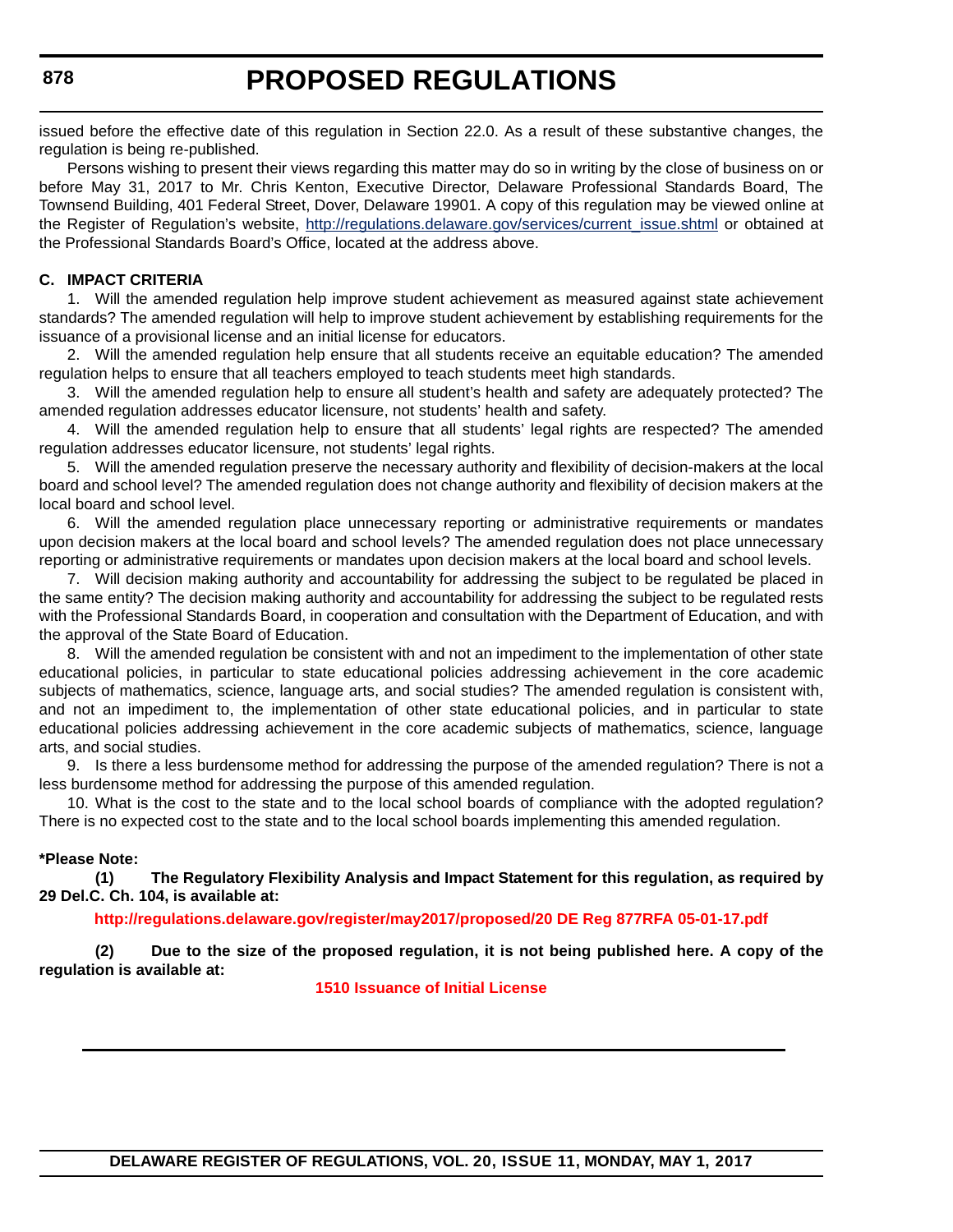## **[DEPARTMENT OF NATURAL RESOURCES AND ENVIRONMENTAL](http://www.dnrec.delaware.gov/Pages/Portal.aspx)  CONTROL**

## **DIVISION [OF WATER](http://www.dnrec.delaware.gov/wr/Pages/Default.aspx) [GROUND WATER DISCHARGES SECTION](http://www.dnrec.delaware.gov/wr/Services/Pages/GroundWaterDischarges.aspx)** Statutory Authority: 7 Delaware Code, Chapter 60 (7 **Del.C.** Ch. 60) 7 **DE Admin. Code** 7102

### **REGISTER NOTICE SAN #2012-21**

### **[7102 Regulations Governing Underground Injection Control](#page-3-0)**

## **1. TITLE OF THE REGULATION:**

State of Delaware Regulations Governing Underground Injection Control**.**

## **2. BRIEF SYNOPSIS OF THE SUBJECT, SUBSTANCE AND ISSUE:**

The purpose of the proposed revisions is to bring the regulations into compliance with current federal requirements, as determined by the United States Environmental Protection Agency (EPA). The EPA issued the *Revisions to the Underground Injection Control (UIC) Regulations for Class V Injection Wells*, effective April 2000 and December 2011. With this, the State of Delaware Regulations Governing Underground Injection Control is to be amended. The revised State regulations will also expand the existing regulations to include additional requirements for multiple water management activities.

## **3. POSSIBLE TERMS OF THE AGENCY ACTION:**

None.

## **4. STATUTORY BASIS OR LEGAL AUTHORITY TO ACT:**

Title 7, Delaware Code, Chapter 60, Environmental Control

### **5. LIST OF OTHER REGULATIONS THAT MAY BE IMPACTED OR AFFECTED BY THE PROPOSAL:** State of Delaware Regulations Governing the Construction and Use of Wells.

## **6. NOTICE OF PUBLIC COMMENT:**

The hearing record on the proposed changes to State of Delaware Regulations Governing Underground Injection Control will be open May 1, 2017. Individuals may submit written comments regarding the proposed changes via e-mail to Lisa.Vest@state.de.us or via the USPS to Lisa Vest, Hearing Officer, DNREC, 89 Kings Highway, Dover, DE 19901 (302) 739-9042. A public hearing on the proposed amendment will be held on May 25, 2017 beginning at 6:00 PM in the DNREC Auditorium, located at the Richardson & Robbins Building, 89 Kings Highway, Dover, DE 19901.

### **7. PREPARED BY:**

Katharyn Potter Phone: (302) 739-9948 Delaware DNREC Fax: (302) 739-7764 89 Kings Highway Dover, DE 19901

Ground Water Discharges Section Email: katharyn.potter@state.de.us

## **\*Please Note:**

**(1) The Regulatory Flexibility Analysis and Impact Statement for this regulation, as required by 29 Del.C. Ch. 104, is available at:**

**<http://regulations.delaware.gov/register/may2017/proposed/20 DE Reg 879RFA 05-01-17.pdf>**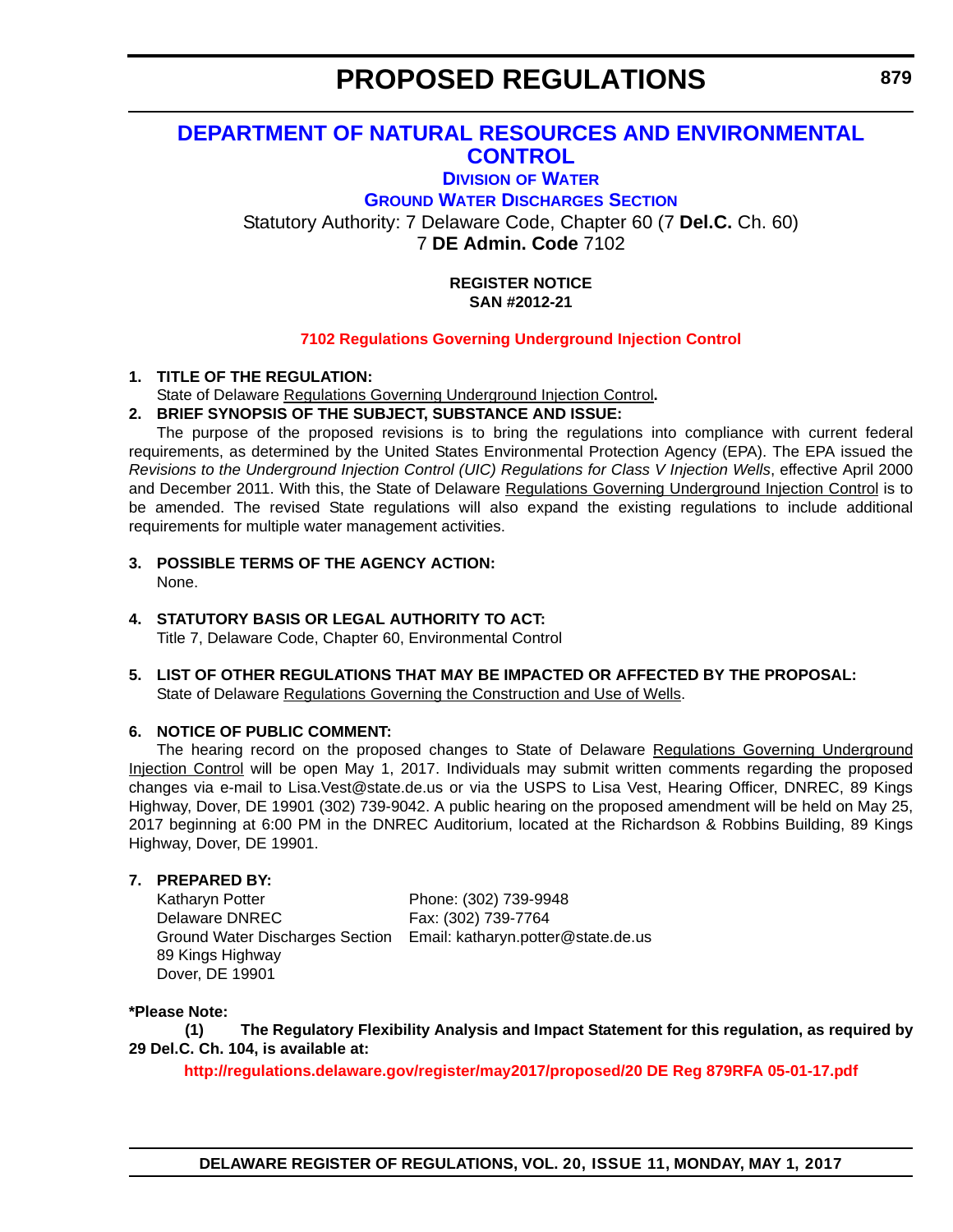## **PROPOSED REGULATIONS**

**(2) Due to the size of the proposed regulation, it is not being published here. A copy of the regulation is available at:**

**[7102 Regulations Governing Underground Injection Control](http://regulations.delaware.gov/register/may2017/proposed/20 DE Reg 879 05-01-17.htm)**

**DIVISION [OF WATERSHED STEWARDSHIP](http://www.dnrec.delaware.gov/swc/Pages/portal.aspx)** Statutory Authority: 7 Delaware Code, Section 6010 (7 **Del.C.** §6010) 7 **DE Admin. Code** 7401

### **REGISTER NOTICE SAN # 2016-15**

### **[7401 Surface Water Quality Standards](#page-3-0)**

### **1. TITLE OF THE REGULATIONS:**

7401 Surface Water Quality Standards

### **2. BRIEF SYNOPSIS OF THE SUBJECT, SUBSTANCE AND ISSUES:**

The DNREC-Watershed Assessment and Management Branch has revised the proposed amendments to Delaware Administrative Code 7401: Surface Water Quality Standards following a thorough review. The proposed amendments to the Water Quality Standards Regulations were published in the January 1, 2017 Delaware *Register of Regulations*. These revisions to the proposed amendments address sections that linked to incorrect sections in the regulation and Department. The revisions also include amendments by DNREC resulting from written comments during the initial public comment period which ended February 23, 2017.

## **3. POSSIBLE TERMS OF THE AGENCY ACTION:**

N/A

- **4. STATUTORY BASIS OR LEGAL AUTHORITY TO ACT:** 7 **Del.C.** §6010
- **5. OTHER REGULATIONS THAT MAY BE AFFECTED BY THE PROPOSAL:** Regulations Governing the Control of Water Pollution

## **6. NOTICE OF PUBLIC COMMENT:**

The hearing record on the proposed changes to 7 **DE Admin. Code** 7401: Surface Water Quality Standards will be re-opened May 1, 2017 for a 45-day public comment period ending June 15, 2017. Individuals may submit written comments regarding the revisions to the proposed amendments via e-mail to Lisa.Vest@state.de.us or via the USPS to Lisa Vest, Hearing Officer, DNREC, 89 Kings Highway, Dover, DE 19901 (302) 739-9042.

## **7. PREPARED BY:**

David Wolanski David.Wolanski@state.de.us (302)-739-9939

Delaware's most recent Water Quality Standards Regulations were promulgated 10/01/2014. Under the Federal Beaches Environmental Assessment and Coastal Health (BEACH) Act, states are required to update their water quality criteria to meet updated federal Environmental Protection Agency guidance for bacterial water quality. Secretary David Small approved Start Action Notice 2016-15 on 12/13/2016 to update Delaware Water Quality Standards Section 4.5.7.1. The proposed updates were published in the Delaware *Register* on January 1, 2017. A public hearing on the proposed updates was held February 23, 2017 in the DNREC Auditorium. Comments submitted by Evelyn MacKnight of US EPA Region 3 regarding the updates suggested several revisions the Department concurred with. Staff also proposed fixing two technical issues in the 10/01/2014 regulation. The proposed regulations and updated proposed regulations are shown in the sections that follow.

Interested parties shall submit comments in writing on the amendments by June 15, 2017. Written statements

### **DELAWARE REGISTER OF REGULATIONS, VOL. 20, ISSUE 11, MONDAY, MAY 1, 2017**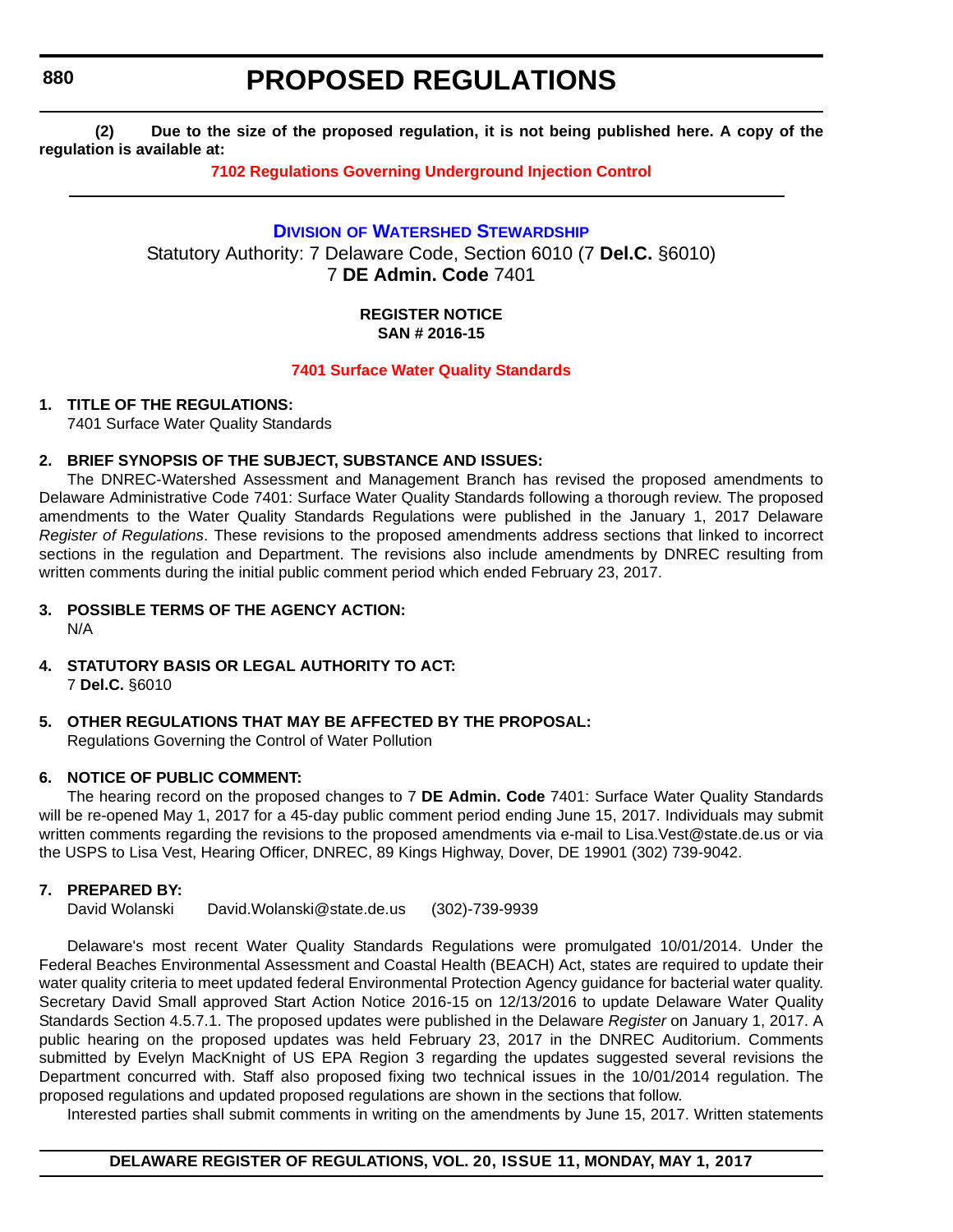and comments should be addressed to Lisa.Vest@state.de.us or by USPS to:

Lisa Vest DNREC - Hearing Officer DNREC, 89 Kings Highway, Dover, DE 19901

### **Original Proposed Language as shown in the January 1, 2017** *Register* **notice:**

4.5.7 Bacterial Water Quality Criteria

4.5.7.1 Primary and Secondary Contact Recreation Waters:

The following criteria shall apply:

| Waterbody Type                                                                        | Single-Sample Value<br>(Enterococcus<br>Colonies/100ml)                                                                                                                   | Geometric Mean<br>(Enterococcus<br>Colonies/100ml)                                                   |  |
|---------------------------------------------------------------------------------------|---------------------------------------------------------------------------------------------------------------------------------------------------------------------------|------------------------------------------------------------------------------------------------------|--|
| <b>Primary Contact</b><br><b>Recreation Fresh Waters</b>                              | 185                                                                                                                                                                       | 100                                                                                                  |  |
| <b>Primary Contact</b><br><b>Recreation Marine Waters</b>                             | 104                                                                                                                                                                       | 35                                                                                                   |  |
| Secondary Contact<br><b>Recreation Fresh Waters</b>                                   | 925                                                                                                                                                                       | 500                                                                                                  |  |
| <b>Secondary Contact</b><br><b>Recreation Marine Waters</b>                           | 520                                                                                                                                                                       | 175                                                                                                  |  |
| Atlantic Ocean Waters<br>from Cape Henlopen to<br>the Delaware/Maryland<br>State Line | The statistical threshold<br>value of weekly samples<br>collected over a 30 day<br>period shall not exceed<br>130 in more than 10<br>percent of the samples<br>collected. | The Geometric Mean<br>of weekly samples<br>collected over a 30<br>day period shall not<br>exceed 35. |  |

The purpose of these criteria is to provide the Department with a basis to assess water quality trends and pollution control needs with regard to primary and secondary contact recreation in waters of the State and to meet Federal Beaches Environmental Assessment and Coastal Health (BEACH) Act Requirements. The criteria apply to enterococcus bacteria determined by the Department to be of non-wildlife origin based on best scientific judgment using available information. Swimming in waters affected by runoff during runoff periods may present an elevated risk of gastrointestinal illness and is not recommended.

### **Updated Proposed Regulations:**

### *(in section 2.0)*

"Public Water Supply" means any waters of the State designated as public water supply in Section 40 3

### *(in section 3j)*

(j) Parts of these waters are APPROVED shellfish harvesting areas. Information on areas where shellfish may be taken should be obtained from the Shellfish & Recreational Waters Branch, Watershed Assessment Section,

### **DELAWARE REGISTER OF REGULATIONS, VOL. 20, ISSUE 11, MONDAY, MAY 1, 2017**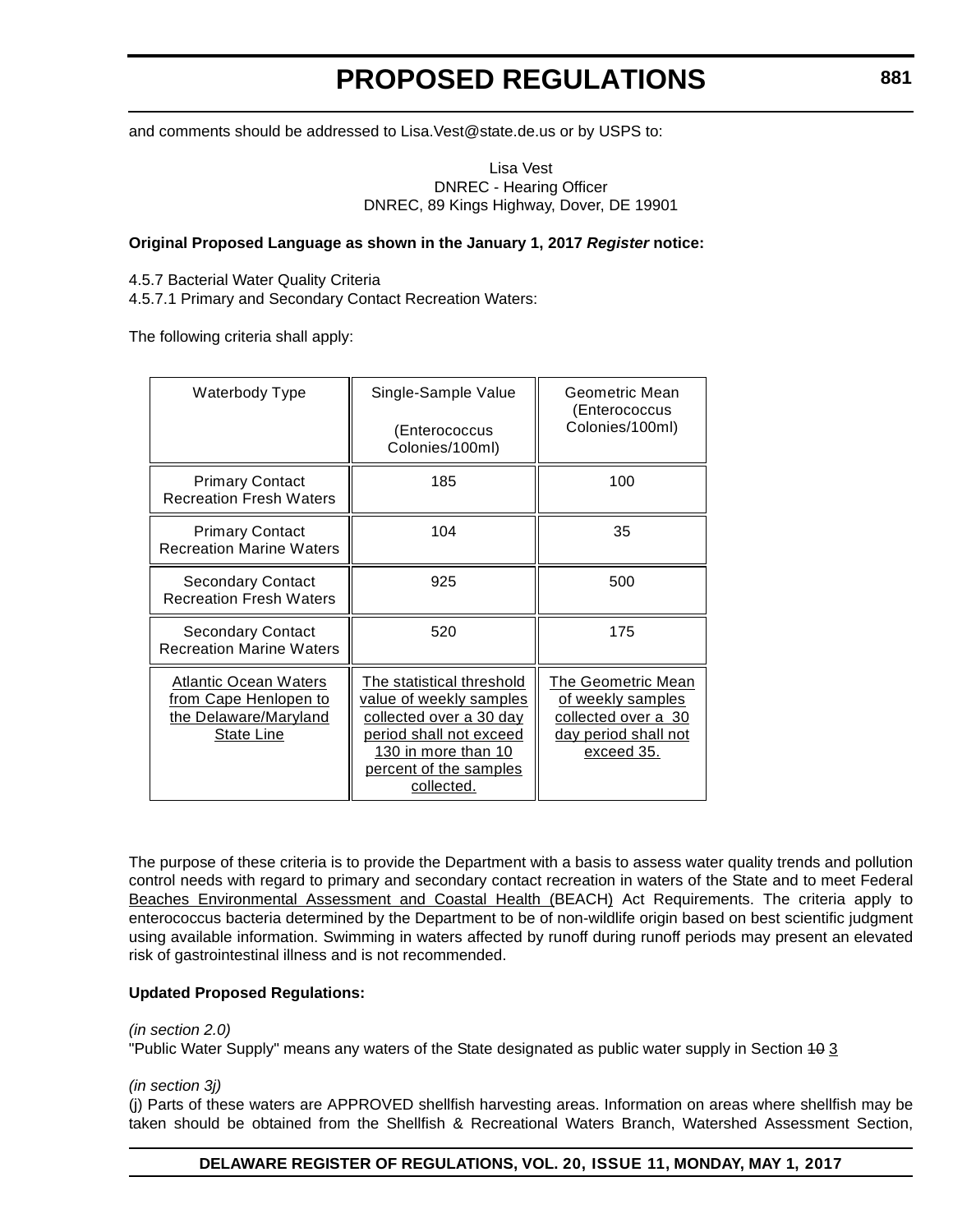# **PROPOSED REGULATIONS**

Division of Water Resources Watershed Stewardship, Department of Natural Resources and Environmental Control.

4.5.7 Bacterial Water Quality Criteria

4.5.7.1 Primary and Secondary Contact Recreation Waters:

The following criteria shall apply:

| Waterbody Type                                                                                    | Single-Sample<br>Value<br>(Enterococcus<br>Colonies/100ml) | Geometric Mean<br>(Enterococcus<br>Colonies/100ml)                                                | <b>Statistical Threshold</b><br>Value                                                                                                                                 |
|---------------------------------------------------------------------------------------------------|------------------------------------------------------------|---------------------------------------------------------------------------------------------------|-----------------------------------------------------------------------------------------------------------------------------------------------------------------------|
| <b>Primary Contact</b><br><b>Recreation Fresh Waters</b>                                          | 185                                                        | 100                                                                                               |                                                                                                                                                                       |
| <b>Primary Contact</b><br><b>Recreation Marine Waters</b>                                         | 104                                                        | 35                                                                                                |                                                                                                                                                                       |
| <b>Secondary Contact</b><br><b>Recreation Fresh Waters</b>                                        | 925                                                        | 500                                                                                               |                                                                                                                                                                       |
| <b>Secondary Contact</b><br><b>Recreation Marine Waters</b>                                       | 520                                                        | 175                                                                                               |                                                                                                                                                                       |
| <b>Marine Coastal Recreation</b><br>Waters from the Delaware<br>Bay to the Maryland State<br>Line |                                                            | <b>The Geometric Mean</b><br>of samples collected<br>over a 30 day period<br>shall not exceed 35. | The statistical<br>threshold value of<br>samples collected<br>over a 30 day period<br>shall not exceed 130<br>in more than 10<br>percent of the<br>samples collected. |

The purpose of these criteria is to provide the Department with a basis to assess water quality trends and pollution control needs with regard to primary and secondary contact recreation in waters of the State and to meet Federal Beaches Environmental Assessment and Coastal Health (BEACH) Act Requirements. The criteria apply to enterococcus bacteria determined by the Department to be of non-wildlife origin based on best scientific judgment using available information. Swimming in waters affected by runoff during runoff periods may present an elevated risk of gastrointestinal illness and is not recommended.

**\*Please Note:** 

**(1) The Regulatory Flexibility Analysis and Impact Statement for this regulation, as required by 29 Del.C. Ch. 104, is available at:**

**<http://regulations.delaware.gov/register/may2017/proposed/20 DE Reg 880RFA 05-01-17.pdf>**

**(2) Due to the size of the proposed regulation, it is not being published here. A copy of the regulation is available at:**

**[7401 Surface Water Quality Standards](http://regulations.delaware.gov/register/may2017/proposed/20 DE Reg 880 05-01-17.htm)**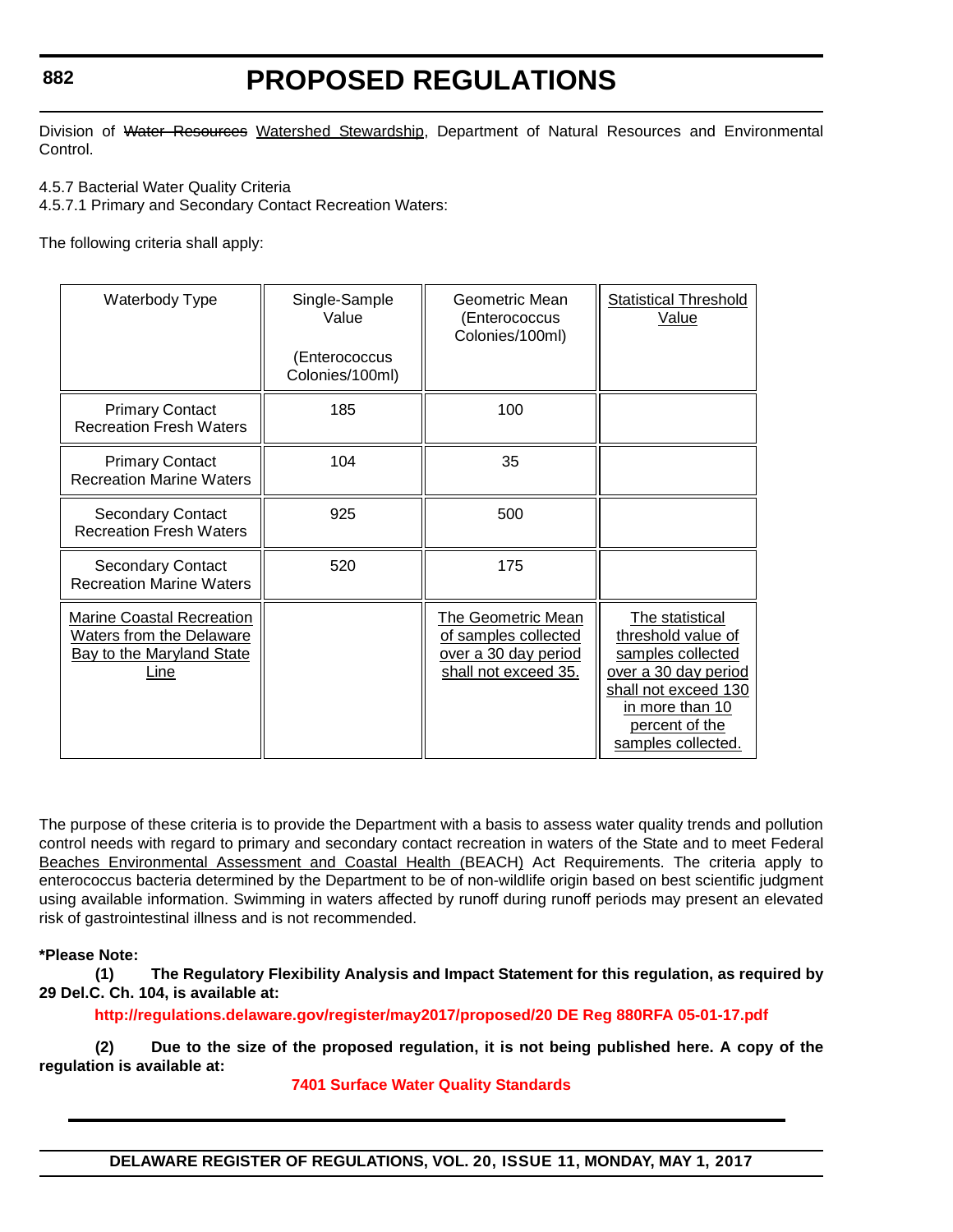## **[DEPARTMENT OF STATE](http://sos.delaware.gov/) DIVISION [OF PROFESSIONAL REGULATION](http://dpr.delaware.gov/) [1799 GENETIC COUNSELOR ADVISORY COUNCIL](http://dpr.delaware.gov/boards/medicalpractice/index.shtml)** Statutory Authority: 24 Delaware Code, Section 1799I(c) (24 **Del.C.** §1799I(c)) 24 **DE Admin. Code** 1799

## **PUBLIC NOTICE**

### **[1799 Genetic Counselor Advisory Council](#page-3-0)**

Pursuant to 24 **Del.C.** §1799I(c), the Genetic Counselor Advisory Council ("the Council") of the Delaware Board of Medical Licensure and Discipline has proposed revisions to its rules and regulations. A new Section 7.0 is added to set forth standards for the use of telehealth in the practice of genetic counseling.

A public hearing will be held on June 2, 2017 at 3:30 p.m. in the second floor conference room B of the Cannon Building, 861 Silver Lake Boulevard, Dover, Delaware, where members of the public can offer comments. Anyone wishing to receive a copy of the proposed rules and regulations may obtain a copy from the Genetic Counselor Advisory Council, 861 Silver Lake Boulevard, Dover, Delaware 19904. Persons wishing to submit written comments may forward these to the Council at the above address. Pursuant to 29 **Del.C.** §10118(a), the final date to receive written comments will be June 19, 2017, which is 17 days following the public hearing. The Council will deliberate on the proposed revisions at its next regularly scheduled meeting.

### **\*Please Note: The Regulatory Flexibility Analysis and Impact Statement for this regulation, as required by 29 Del.C. Ch. 104, is available at:**

**<http://regulations.delaware.gov/register/may2017/proposed/20 DE Reg 883RFA 05-01-17.pdf>**

### **1799 Genetic Counselor Advisory Council** *(Break in Continuity of Sections)*

### **7.0 Telehealth**

- 7.1 For the purpose of this Section, "telehealth" means the practice of genetic counseling by distance communication technology such as but not necessarily limited to telephone, Internet-based communications, and videoconferencing.
- 7.2 In order to practice telehealth one must hold a current, valid license as a genetic counselor issued by the Board.
- 7.3 Licensees shall understand that this Section does not provide licensees with authority to practice telehealth in service to clients domiciled in any jurisdiction other than Delaware, and licensees bear responsibility for complying with laws, rules, and/or policies for the practice of telehealth set forth by other jurisdictional boards.
- 7.4 Licensees practicing telehealth shall comply with this Section and with requirements in state and federal statutes relevant to the practice of genetic counseling.
- 7.5 Licensees shall establish and maintain current competence in the professional practice of telehealth through continuing education, consultation, or other procedures, in conformance with prevailing standards of scientific and professional knowledge. Licensees shall establish and maintain competence in the appropriate use of the information technologies utilized in the practice of telehealth.
- 7.6 Licensees shall recognize that telehealth is not appropriate for all genetic indications and clients, and decisions regarding the appropriate use of telehealth shall be made on a case-by-case basis. Licensees practicing telehealth shall be aware of additional risks incurred when practicing genetic counseling through the use of distance communication technologies and take special care to conduct their professional practice in a manner that protects the welfare of the client and ensures that the client's welfare is paramount. Licensees practicing telehealth shall:
	- 7.6.1 Conduct a risk-benefit analysis: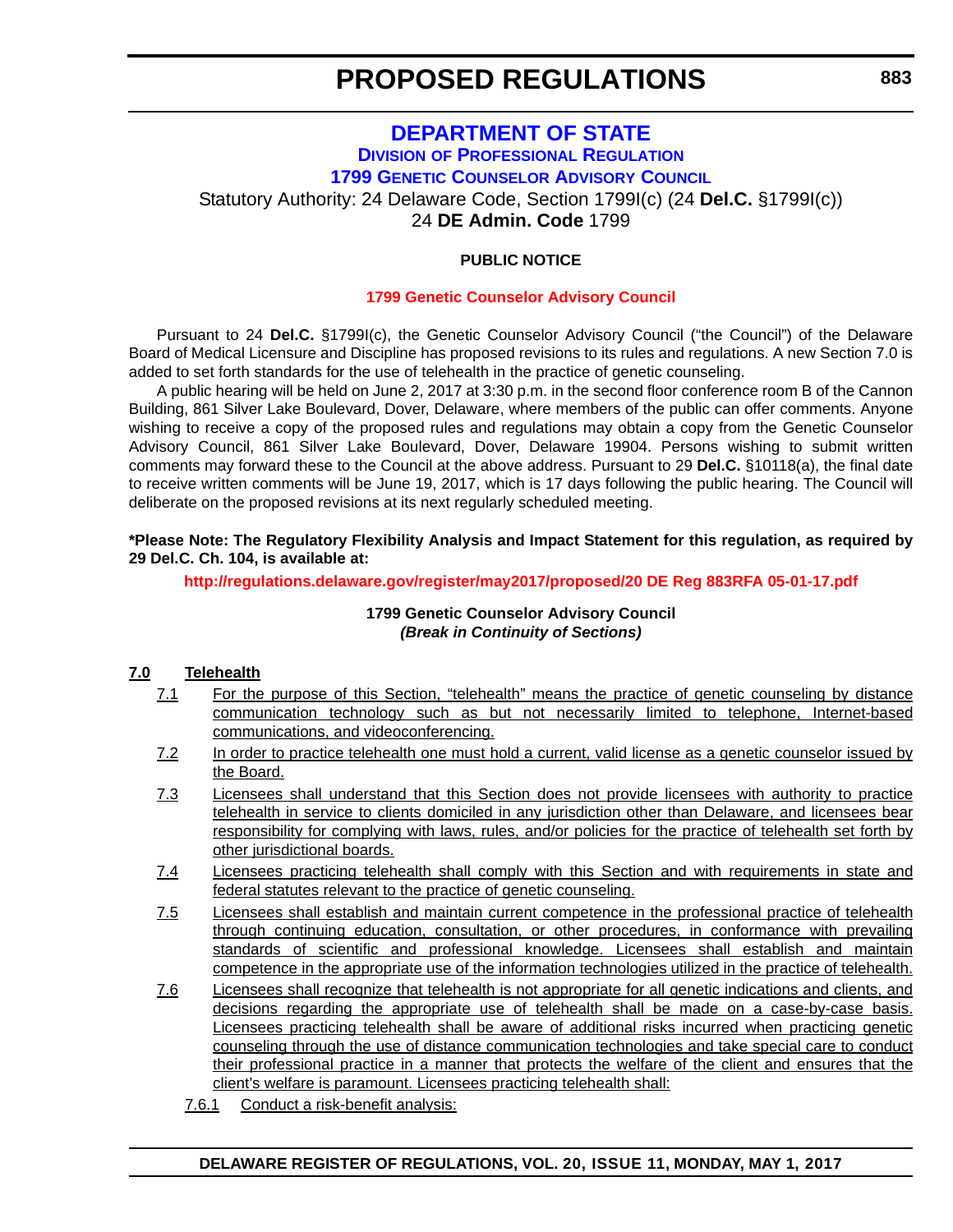- 7.6.1.1 To ensure that the genetic counseling indication is consistent with the use of telehealth to the client's benefit; and
- 7.6.1.2 To determine whether the client has sufficient knowledge and skills in the use of the technology involved in rendering the service or can use a personal aid or assistive device to benefit from the service.
- 7.6.2 Not provide telehealth services to any person or persons when the outcome of the analysis required in subsections 7.6.1.1 and 7.6.1.2 is inconsistent with the delivery of telehealth services, whether related to clinical or technological issues.
- 7.6.3 Upon initial and subsequent contacts with the client, make reasonable efforts to verify the identity of the client.
- 7.6.4 Obtain alternative means of contacting the client.
- 7.6.5 Provide to the client alternative means of contacting the licensee;
- 7.6.6 Whenever feasible, use secure communications with clients and obtain and document consent for the use of non-secure communications.
- 7.6.7 Prior to providing telehealth services, obtain the written informed consent of the client, in language that is likely to be understood and consistent with accepted professional and legal requirements, relative to:
	- 7.6.7.1 The limitations and innovative nature of using distance technology in the provision of genetic counseling;
	- 7.6.7.2 Potential risks to confidentiality of information due to the use of distance technology;
	- 7.6.7.3 Potential risks of sudden and unpredictable disruption of telehealth services and how an alternative means of re-establishing electronic or other connection will be used under such circumstances;
	- 7.6.7.4 When and how the licensee will respond to routine electronic messages;
	- 7.6.7.5 Under what circumstances the licensee and client will use alternative means of communications under emergency circumstances;
	- 7.6.7.6 Who else may have access to communications between the client and the licensee;
	- 7.6.7.7 Specific methods for ensuring that a client's electronic communications are directed only to the licensee or supervisee; and
	- 7.6.7.8 How the licensee stores electronic communications exchanged with the client.
- 7.6.8 Ensure that confidential communications stored electronically cannot be recovered and/or accessed by unauthorized persons when the licensee disposes of electronic equipment and data.
- 7.7 In the context of a face-to-face professional relationship, the following are exempt from this Section:
	- 7.7.1 Electronic communication used specific to appointment scheduling, billing, and/or the establishment of benefits and eligibility for services; and,
	- 7.7.2 Telephone or other electronic communications made for the purpose of ensuring client welfare in accord with reasonable professional judgment.

## **78.0 Crimes Substantially Related to the Practice of Genetic Counseling**

Pursuant to 24 **Del.C.** §1799P(a)(6) the crimes determined by the Board to be substantially related to the practice of medicine are also determined to be substantially related to the practice of genetic counseling and may result in the denial of a license and/or disciplinary action against a licensee.

### **\*Please Note: As the rest of the sections were not amended, they are not being published. A copy of the regulation is available at:**

## **[1799 Genetic Counselor Advisory Council](http://regulations.delaware.gov/register/may2017/proposed/20 DE Reg 883 05-01-17.htm)**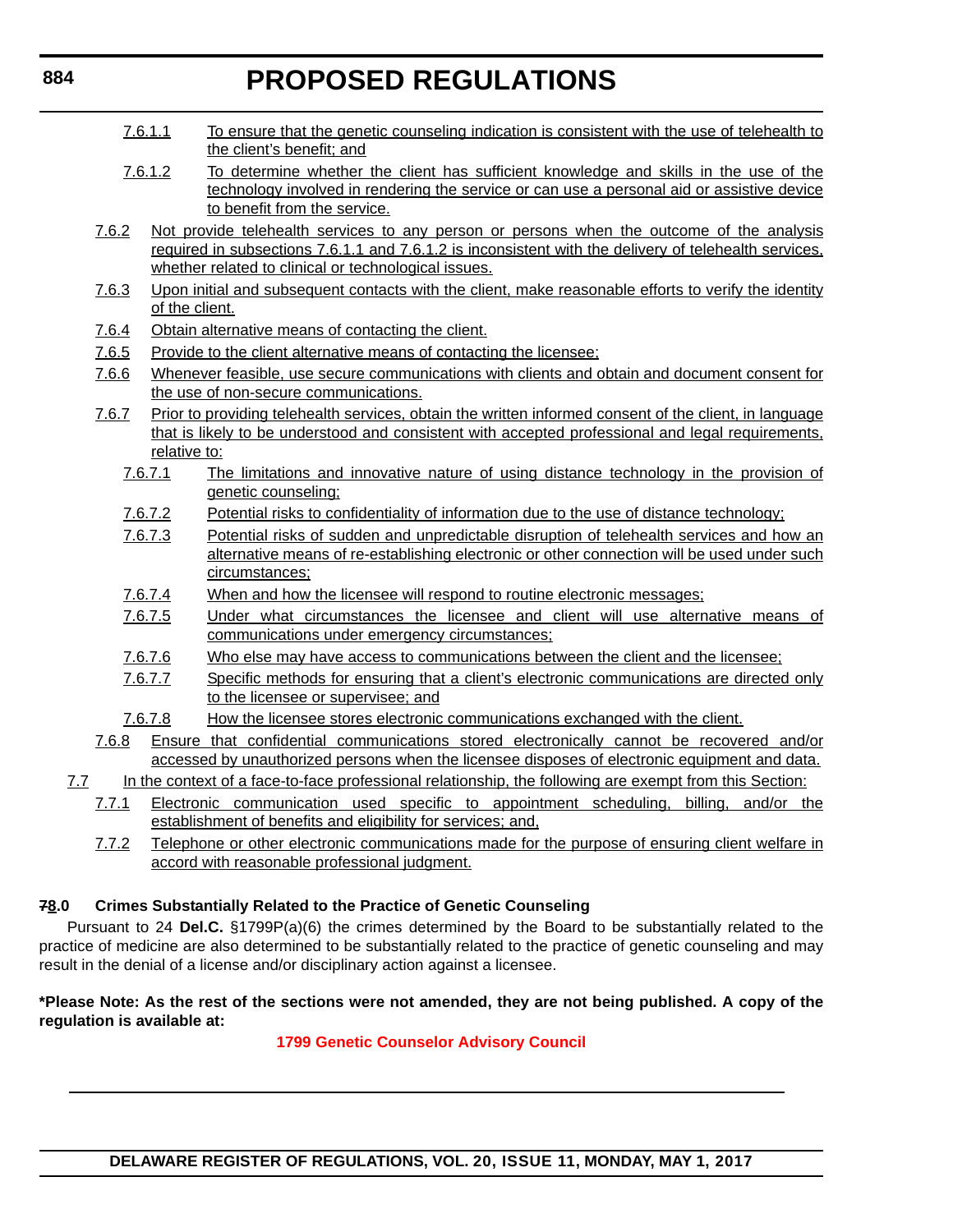## **DIVISION [OF PROFESSIONAL REGULATION](http://dpr.delaware.gov/) 2930 COUNCIL [ON REAL ESTATE APPRAISERS](http://dpr.delaware.gov/boards/realestate/index.shtml)** Statutory Authority: 24 Delaware Code, Section 4006(a)(1) (24 **Del.C.** §4006(a)(1)) 24 **DE Admin. Code** 2930

### **PUBLIC NOTICE**

### **[2930 Council on Real Estate Appraisers](#page-3-0)**

Pursuant to 24 **Del.C.** §4006(a)(1), the Delaware Council on Real Estate Appraisers has proposed revisions to its rules and regulations. The rules pertaining to continuing education, temporary permits and crimes substantially related to the practice of real estate appraising are proposed to be amended. A public hearing will be held on June 20, 2017 at 9:30 a.m. in the second floor conference room A of the Cannon Building, 861 Silver Lake Boulevard, Dover, Delaware, where members of the public can offer comments on the amendments to the rules and regulations. Anyone wishing to receive a copy of the proposed rules and regulations may obtain a copy from the Delaware Council on Real Estate Appraisal, 861 Silver Lake Boulevard, Dover, Delaware 19904. Persons wishing to submit written comments may forward these to the Board, c/o Jennifer Witte, at the above address by July 5, 2017, in accordance with 29 **Del.C.** §10118(a).

#### **\*Please Note:**

**(1) The Regulatory Flexibility Analysis and Impact Statement for this regulation, as required by 29 Del.C. Ch. 104, is available at:**

**<http://regulations.delaware.gov/register/may2017/proposed/20 DE Reg 885RFA 05-01-17.pdf>**

**(2) Due to the size of the proposed regulation, it is not being published here. A copy of the regulation is available at:**

### **[2930 Council on Real Estate Appraisers](http://regulations.delaware.gov/register/may2017/proposed/20 DE Reg 885 05-01-17.htm)**

## **DIVISION [OF PROFESSIONAL REGULATION](http://dpr.delaware.gov/) 3700 BOARD [OF SPEECH/LANGUAGE PATHOLOGISTS, AUDIOLOGISTS](http://dpr.delaware.gov/boards/speechaudio/index.shtml) AND HEARING AID DISPENSERS**

Statutory Authority: 24 Delaware Code, Section 3706(a)(1) (24 **Del.C.** §3706(a)(1)) 24 **DE Admin. Code** 3700

### **PUBLIC NOTICE**

### **[3700 Board of Examiners of Speech/Language Pathologists, Audiologists & Hearing Aid Dispensers](#page-3-0)**

Pursuant to 24 **Del.C.** §3706(a)(1), the Board of Speech/Language Pathologists, Audiologists and Hearing Aid Dispensers ("Board") proposes revisions to its rules and regulations.

On October 1, 2015, proposed revisions to the rules and regulations were published in the Delaware *Register of Regulations,* Vol. 19, Issue 4. Specifically, the Board's proposed amendments struck the current Section 9.2.1.4, which addresses practice by telecommunications, and added a new Section 10.0, pertaining to telepractice. The new Section 10.0 sets forth standards and requirements in order to allow licensees to engage in telepractice while protecting the public.

A public hearing was held on November 17, 2015. The Board deliberated on January 19, 2016, and based on those deliberations, made substantive revisions to the proposed rules and regulations, which were published in the August 1, 2016 *Register of Regulations*, Volume 20, Issue 2. A second public hearing took place on February 21, 2017 at 2:00 p.m., and the Board deliberated on March 21, 2017. Once again, the Board made substantive changes to the proposed rules and regulations. Therefore, the Board strikes the rules and regulations as proposed in the August 1, 2016 *Register of Regulations* and proposes revised rules and regulations attached hereto as

### **DELAWARE REGISTER OF REGULATIONS, VOL. 20, ISSUE 11, MONDAY, MAY 1, 2017**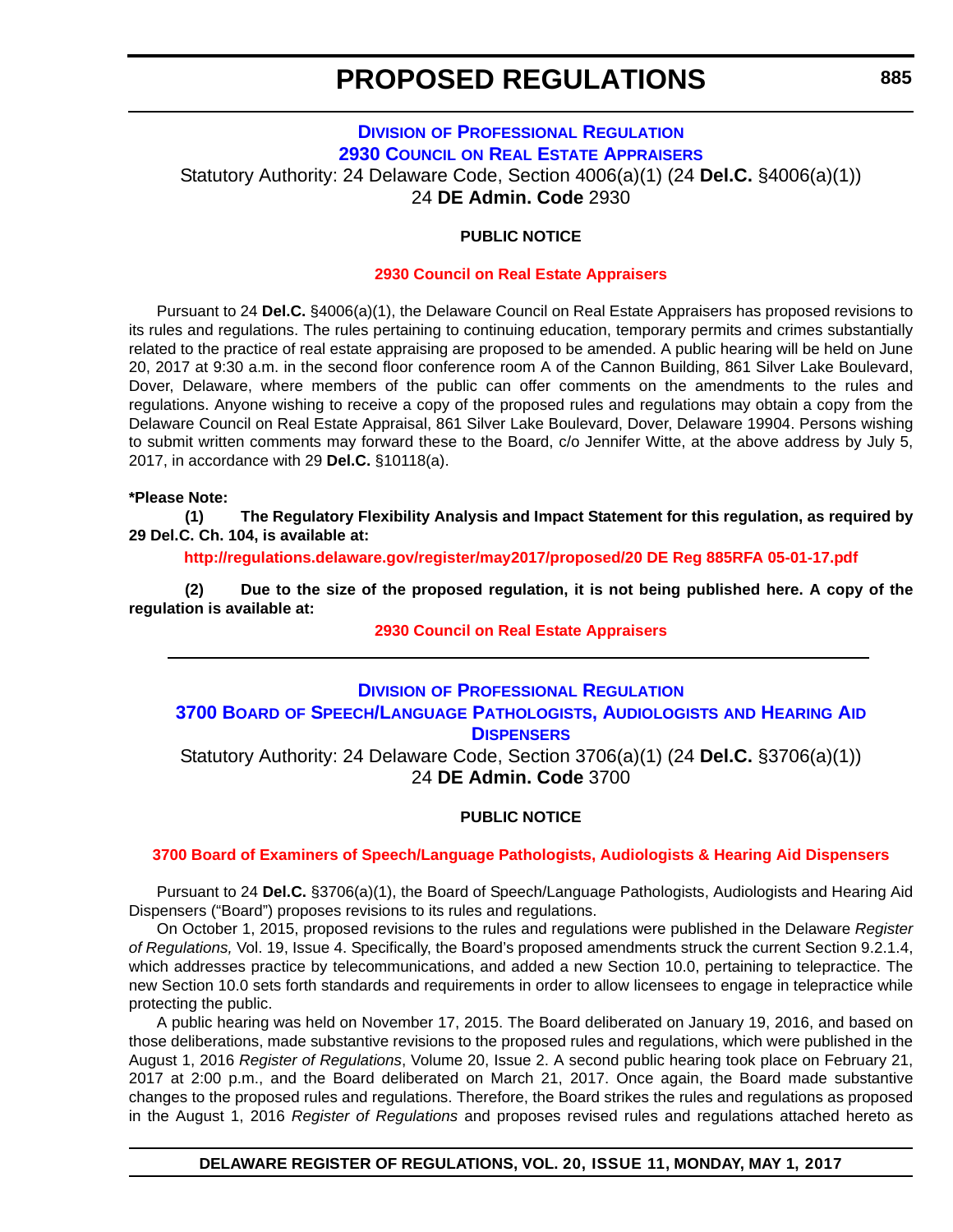#### Exhibit A.

A public hearing has been scheduled for June 20, 2017 at 2:00 p.m. in the second floor conference room B of the Cannon Building, 861 Silver Lake Boulevard, Dover, Delaware, where members of the public can offer comments. Anyone wishing to receive a copy of the proposed rules and regulations may obtain a copy from the Board of Speech/Language Pathologists, Audiologists and Hearing Aid Dispensers, 861 Silver Lake Boulevard, Dover, Delaware 19904. Persons wishing to submit written comments may forward these to the Board at the above address.

In accordance with 29 **Del.C.** §10118(a), the final date to receive written comments will be July 5, 2017, which is 15 days following the public hearing. The Board will deliberate on all of the public comment at its next regularly scheduled meeting, at which time it will determine whether to adopt the rules and regulations as proposed or make additional changes due to the public comment.

### **Nature of the Proceedings**

A public hearing was held before the Board on February 21, 2017 in the Cannon Building, 861 Silver Lake Boulevard, Dover, Delaware where members of the public were invited to offer comments on the proposed amendments to the rules and regulations. Members of the public were also invited to submit written comments. In accordance with 29 **Del.C.** §10118(a), the written public comment period was held open until March 8, 2017, which was 15 days following the public hearing. The Board deliberated on the proposed revisions at its regularly scheduled meeting on March 21, 2017.

### **Summary of the Evidence**

At the February 21, 2017 hearing, the following exhibits were made part of the record:

**Exhibit 1:** *News Journal* Affidavit of Publication.

**Exhibit 2:** *Delaware State News* Affidavit of Publication.

**Exhibit 3:** Written comments from Leia Heckman, President of the Delaware Speech Language Hearing Association, objecting to subsection 10.2.1.2, outlining that the client shall be located within the borders of the State of Delaware during the telepractice treatment session. Ms. Heckman requested a change to the language to reflect the client's legal status as a Delaware resident in order to ensure continuity of care.

**Exhibit 4:** October 5, 2016 letter from Allison Wils of ERISA Industry Committee. Ms. Wils stated that ERIC is a national association that advocates for large employers on health, retirement and compensation public policies. Ms. Wils noted the benefits of telepractice, including flexibility and accessibility. Ms. Wils requested that the Board strike the proposed requirement that initial evaluations be performed face to face and not through telepractice in favor of permitting licensees to exercise their professional judgment. Ms. Wils also asked that the Board strike the requirement that a patient be located within the boundaries of Delaware during treatment.

**Exhibit 5:** November 29, 2016 letter from the Federal Trade Commission. The FTC objected to the provision requiring that initial evaluations be performed face to face. The FTC noted the benefits of telepractice in Delaware in terms of increasing competition and access to speech and hearing services and commented that certain health services are unevenly distributed throughout the state, in particular, audiology services. The FTC stated that telepractice can be used for the diagnostic evaluation of infants who failed a newborn hearing screening test at the birth hospital. This use of telepractice could enhance quality of care and yield benefits for children with hearing loss. The FTC noted that the proposed regulations hold licensees to in-person standards of care and, with the exception of the initial evaluation, entrusts the decision whether to use telepractice to the professional judgment of the licensee. The FTC continued that the proposed restriction on telepractice could discourage the use of telepractice and noted that of the 19 states and District of Columbia with laws, regulations or policies on speech/ language pathology or audiology telepractice, only three require an in-person initial evaluation. Finally, the FTC noted that Delaware's Board of Occupational Therapy Practice declined to include an initial in-person evaluation requirement.

**Exhibit 6:** February 21, 2017 comments to the Board, from Kathryn Tullis, PhD, Delaware Division of Public Health. Dr. Tullis noted the need for infant hearing screening and stated that often families cannot receive the required screening by three months of age due to issues related to access, particularly in Kent and Sussex counties. Dr. Tullis requested that the Board permit audiological testing on infants via telepractice.

**Exhibit 7:** February 21, 2017 comments from Yell Inverso, AudD, PhD, CCC-A, of Nemours/A.I. duPont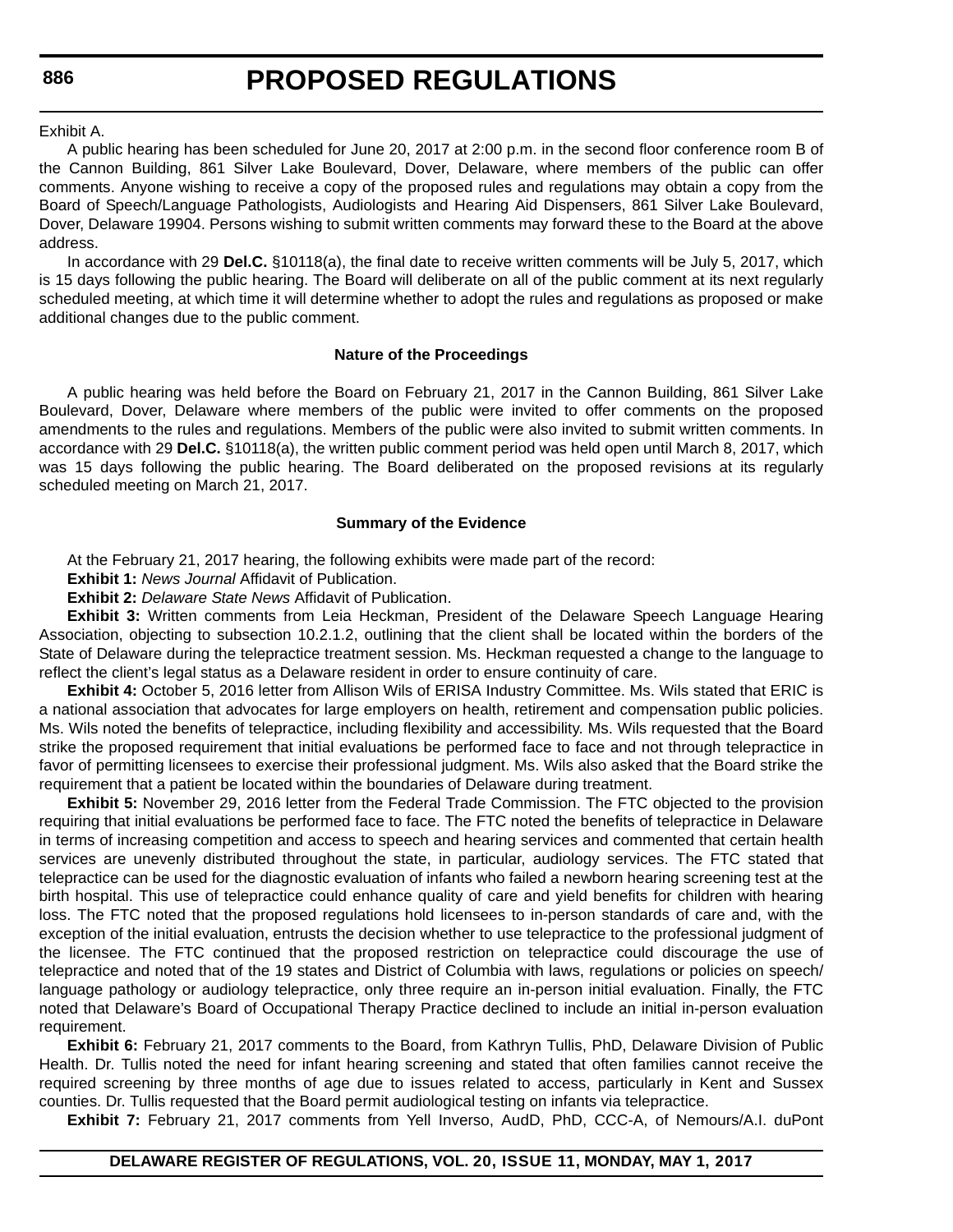Hospital for Children. Dr. Inverso expressed concern with proposed Section 10.2.4.2 stating that initial evaluations must be performed face to face. She continued that because audiologists primarily provide diagnostic services, most evaluations are initial evaluations that may not result in the need to see the patient for further visits. Dr. Inverso stated that initial evaluations are critical, particularly for newborn infants who either did not receive a newborn hearing screening at birth of who failed the newborn screening. Further testing is needed, which is provided at only one location in Kent and Sussex counties. Families are required to travel 2-3 hours to New Castle County for the necessary screening, a trip that may not be feasible given lack of transportation or lost wages with the result of infants lost to follow up. Dr. Inverso further stated that consequences are serious for these infants in terms of potential hearing loss. She concluded that the quality of this screening is comparable to a face to face visit.

**Exhibit 8:** February 21, 2017 comments from J. Heather Northam, MA, CCC-SLP addressing the shortage of speech and language pathologists in Delaware. She stated that providing services by telehealth provides an excellent method for addressing shortages by "extending the geographic reach" of licensed professionals. Ms. Northam objected to inclusion of the requirement that initial evaluations be performed face to face, stating that in some situations telehealth is not appropriate. However, licensed professionals can exercise professional judgment in deciding whether either initial evaluations or subsequent care can be provided by telehealth.

In addition, testimony was presented, as follows:

Jacqueline Truluck, Director of Clinical Education at the new Graduate Program at the University of Delaware, stated that she has been embracing telehealth for her students. She understands the need to follow the Board's licensing law. However, access is important. Telehealth is not a lesser service. She noted that Regulation 10.2.2.1 pertaining to informed consent mentions "risks and limitations." There are benefits to telehealth too. She is training her students to be professionals who can think critically.

Mike Kurliand from Nemours noted that in terms of payment, telehealth is not treated any differently. Clinical care can be provided through telehealth at the same level. Professionals should have the decision making power with respect to the use of telehealth.

### **Findings and Conclusions**

The public was given notice and an opportunity to provide the Board with comments in writing and by testimony at the public hearing on the proposed amendments to the Board's rules and regulations.

Pursuant to 24 **Del.C.** §3706(a)(1), the Board has statutory authority to promulgate rules and regulations.The proposed changes seek to establish standards for the delivery of services by telepractice for the professions regulated by the Board.

During deliberations, the Board considered the testimony of witnesses and the documents marked as exhibits. The Board addressed the concerns presented through this evidence. The Board discussed the objection to proposed Section 10.2.1, which requires that the licensee shall have an active Delaware license, and during telepractice treatment, the client shall be located within the borders of the State of Delaware. Certain individuals offering public comment expressed reservations with respect to continuity of care and limiting access to needed services.

As previously stated in the Public Notice published in the August 1, 2016, *Register of Regulations*, Volume 20, Issue 2, the Board declines to amend Section 10.2.1. Care occurs where the client is physically located. A licensee who is licensed in Delaware only would be engaging in unlicensed practice if permitted to treat a client who has left Delaware and is located in another state. The Board would have no jurisdiction with respect to care provided in another state. Section 10.2.1 serves the interests of public protection by ensuring that clients located in Delaware receive care from practitioners properly licensed by the Board.

The Board also addressed the public comments regarding Section 10.2.4.2, which requires that first time evaluations be done in a face to face setting. The Board weighed the benefits and disadvantages of this requirement. On the benefits side, the practitioner may have enhanced ability to evaluate and make a treatment determination in a face to face setting. There was also discussion to the effect that an access to care problem does not mean that the Board should lessen treatment standards. However, on balance, the Board determined that the decision to use telepractice for an initial evaluation should be left to the professional judgment of the practitioner, as is the case for all further evaluations or treatment sessions. Telepractice will not be appropriate for all service recipients and individuals always have the option of declining to participate in telepractice. However, as highlighted by the members of the public presenting written comment, telepractice can result in making critical care available to underserved areas in Delaware, in particular, care related to infant hearing screening. Further, as noted by the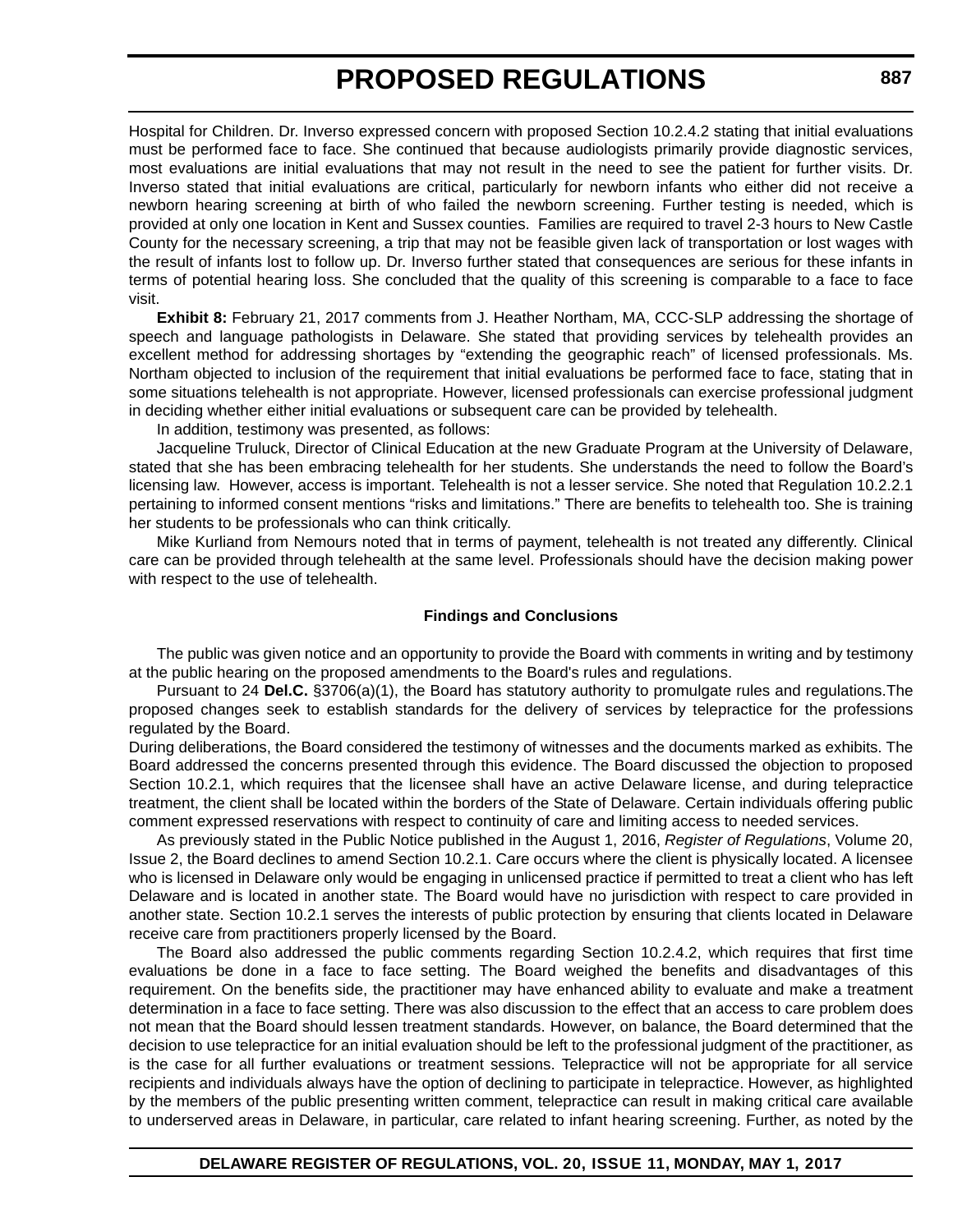# **PROPOSED REGULATIONS**

FTC, provision of services by telepractice has a broader impact in increasing competition and access to services. The Board, in their review of the proposed regulations, as published August 1, 2016, decided to strike "only after an initial face to face evaluation," at the end of subsection 10.2.4.1, and subsection 10.2.4.2 in its entirety.

### **\*Please Note:**

**(1) The Regulatory Flexibility Analysis and Impact Statement for this regulation, as required by 29 Del.C. Ch. 104, is available at:**

**<http://regulations.delaware.gov/register/may2017/proposed/20 DE Reg 885aRFA 05-01-17.pdf>**

**(2) Due to the size of the proposed regulation, it is not being published here. A copy of the regulation is available at:**

**[3700 Board of Examiners of Speech/Language Pathologists, Audiologists & Hearing Aid Dispensers](http://regulations.delaware.gov/register/may2017/proposed/20 DE Reg 885a 05-01-17.htm)**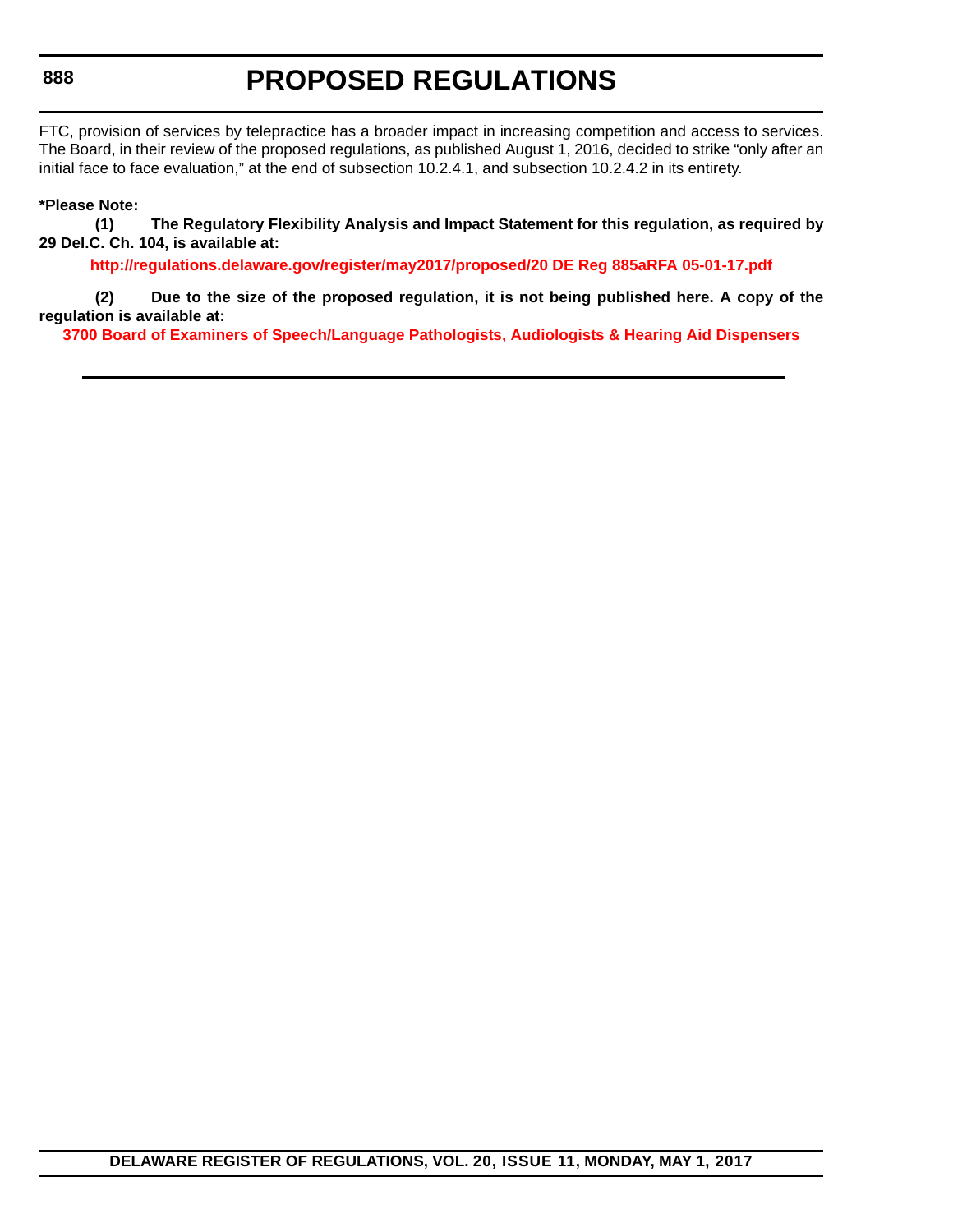## **Symbol Key**

Arial type indicates the text existing prior to the regulation being promulgated. Underlined text indicates new text added at the time of the proposed action. Language which is stricken through indicates text being deleted. **Bracketed Bold language]** indicates text added at the time the final order was issued. **Bracketed bold stricken through]** indicates language deleted at the time the final order was issued.

## **Final Regulations**

The opportunity for public comment shall be held open for a minimum of 30 days after the proposal is published in the *Register of Regulations*. At the conclusion of all hearings and after receipt within the time allowed of all written materials, upon all the testimonial and written evidence and information submitted, together with summaries of the evidence and information by subordinates, the agency shall determine whether a regulation should be adopted, amended or repealed and shall issue its conclusion in an order which shall include: (1) A brief summary of the evidence and information submitted; (2) A brief summary of its findings of fact with respect to the evidence and information, except where a rule of procedure is being adopted or amended; (3) A decision to adopt, amend or repeal a regulation or to take no action and the decision shall be supported by its findings on the evidence and information received; (4) The exact text and citation of such regulation adopted, amended or repealed; (5) The effective date of the order; (6) Any other findings or conclusions required by the law under which the agency has authority to act; and (7) The signature of at least a quorum of the agency members.

The effective date of an order which adopts, amends or repeals a regulation shall be not less than 10 days from the date the order adopting, amending or repealing a regulation has been published in its final form in the *Register of Regulations*, unless such adoption, amendment or repeal qualifies as an emergency under §10119.

## **[DEPARTMENT OF AGRICULTURE](http://dda.delaware.gov/)**

**[THOROUGHBRED RACING COMMISSION](http://dda.delaware.gov/thoroughbred/index.shtml)**

Statutory Authority: 3 Delaware Code, Section 10103(c) (3 **Del.C.** §10103(c))

3 **DE Admin. Code** 1001

### **ORDER**

### **[1001 Thoroughbred Racing](#page-3-0) Rules and Regulations**

The Thoroughbred Racing Commission ("Commission") issues this Order to take effect ten (10) days after the publication of this Order in the Delaware *Register of Regulations*:

1. Pursuant to its statutory authority, the Commission proposed for adoption revisions to the Commission's Regulations to amend rule 14 to add new rules 14.19.1 relating to multiple disqualifications and 14.20 relating to dead heats and rule 15 to add new rule 15.22 relating to the adoption by reference of the ARCI Veterinary Practices Rule, rule 15.23 relating to the adoption by reference of the ARCI Prohibited Practices Rule and rule 15.24 relating to the adoption by reference of the ARCI Out of Competition Testing Rule and to delete the reference to stanozolol in rule 15.17.1.1. Other regulations issued by the Thoroughbred Racing Commission are not affected by this Order.

2. A copy of the proposed regulations was published in the March 1, 2017 edition of the Delaware *Register of Regulations* and have been available for inspection in the office of the Commission at 777 Delaware Park Boulevard, Wilmington, Delaware 19804 during regular office hours.

3. The Commission did not receive any written comments on the proposed regulations during the 30 day period following publication of the proposed regulations on March 1, 2017.

4. THEREFORE, IT IS ORDERED, that the proposed regulations are adopted and shall become effective May 11, 2017, after publication of the final regulation in the Delaware *Register of Regulations*.

**\*Please note that no changes were made to the regulation as originally proposed and published in the March 2017 issue of the** *Register* **at page 681 (20 DE Reg. 681). Therefore, the final regulation is not being**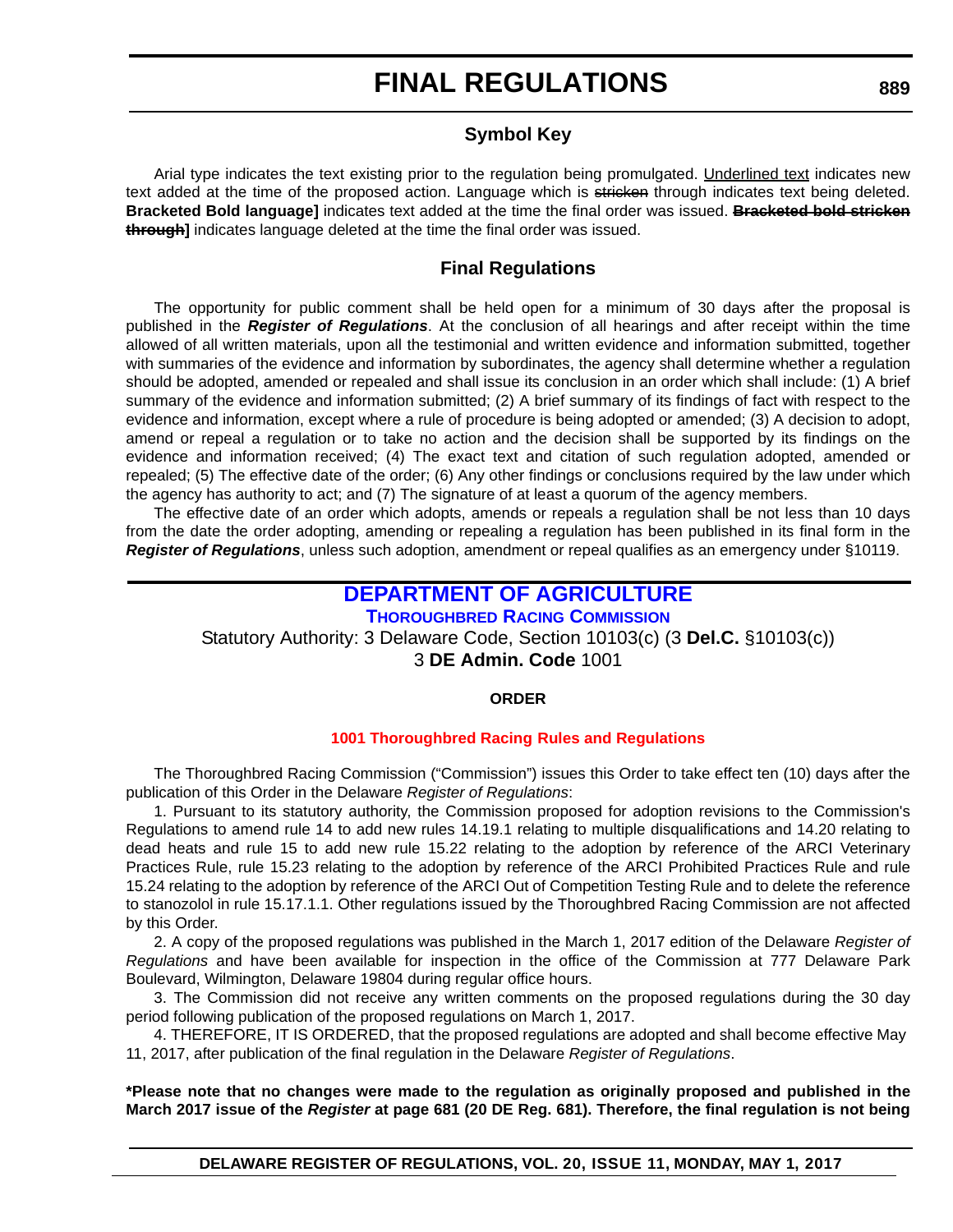## **FINAL REGULATIONS**

## **republished. A copy of the final regulation is available at: [1001 Thoroughbred Racing](http://regulations.delaware.gov/register/may2017/final/20 DE Reg 889 05-01-17.htm) Rules and Regulations**

## **[THOROUGHBRED RACING COMMISSION](http://dda.delaware.gov/thoroughbred/index.shtml)**

Statutory Authority: 29 Delaware Code, Section 4815(b)(4)c. (29 **Del.C.** §4815(b)(4)c.) 3 **DE Admin. Code** 1002

**ORDER**

### **[1002 Delaware Jockeys' Health and Welfare Benefit Board Regulations](#page-3-0)**

The Delaware Jockey's Health and Welfare Benefit Board ("Board") issues this Order to take effect ten (10) days after the publication of this Order in the Delaware *Register of Regulations*:

1. Pursuant to its statutory authority, the Board proposed for adoption revisions to the Board's Regulations to amend existing Rule 2.1.1, Rule 2.1.2.1, Rule 2.1.2.2 and Rule 2.2 and to add new Rule 2.1.1.3 and Rule 2.4. Other regulations issued by the Board are not affected by this Order.

2. A copy of the proposed regulations was published in the March 1, 2017 edition of the Delaware *Register of Regulations* and have been available for inspection in the office of the Board at 777 Delaware Park Boulevard, Wilmington, Delaware 19804 during regular office hours.

3. The Board received written comments on the proposed regulations during the 30 day period following publication of the proposed regulations on March 1, 2017. The Board considered the written comments received during its public meeting on April 13, 2017. The written comments requested the Board to reconsider the proposal to increase the number of years a jockey must ride in order to qualify for retired jockey benefits from seven to ten years. The Board considered the request and decided to adhere to the proposed ten year requirement for retired jockey coverage based on several factors including concerns for the long term solvency of the fund and a jockey's ability to meet the revised requirement by choosing to ride in Delaware rather than in another state.

4. The Board also considered a comment received during its public meeting on April 13, 2017 that existing rules 2.1.1.1 and 2.1.1.2 were rendered meaningless by the change to 100 mounts in rule 2.1.1. The Board determined that this comment was correct and approved the deletion of existing rules 2.1.1.1 and 2.1.1.2 as nonsubstantive changes in existing regulations to alter style or form or to correct technical errors in accordance with 29 **Del.C.** §10113(b)(4).

5. THEREFORE, IT IS ORDERED, that the proposed regulations are adopted and shall become effective May 11, 2017, after publication of the final regulation in the Delaware *Register of Regulations*.

### **1002 Delaware Jockeys' Health and Welfare Benefit Board Regulations**

### **1.0 Introduction**

- 1.1 These regulations are authorized pursuant to 3 **Del.C.** §10171 and 29 **Del.C.** §4815(b)(3)c 4815(b)(4)c. which established a Delaware Jockeys' Health and Welfare Benefit Board (hereinafter "the Board") and Delaware Jockeys' Health and Welfare Benefit Fund (hereinafter "the Fund").
- 1.2 The Delaware Jockeys' Health and Welfare Benefit Board shall consist of 1 member of the Delaware Thoroughbred Racing Commission, 1 member from the licensed agent under Chapter 1010 of **Title 3** or Chapter 4 of **Title 28**, 1 member of the Delaware Horsemen's Association, 1 representative from the organization that represents the majority of the jockeys who are licensed and ride regularly in Delaware, and 2 jockeys who are licensed and ride regularly in Delaware. The Chairman of the Thoroughbred Racing Commission shall serve as an *ex officio* member, and vote on matters in the event of a tie vote on any issue. All members shall be appointed by the Thoroughbred Racing Commission, and shall serve a two year term.
- 1.3 The Board shall elect a Chairperson from among the appointed members of the Board. The Chairperson shall serve a two year term and may serve consecutive terms. The Chairperson shall be the presiding officer at all meetings of the Board.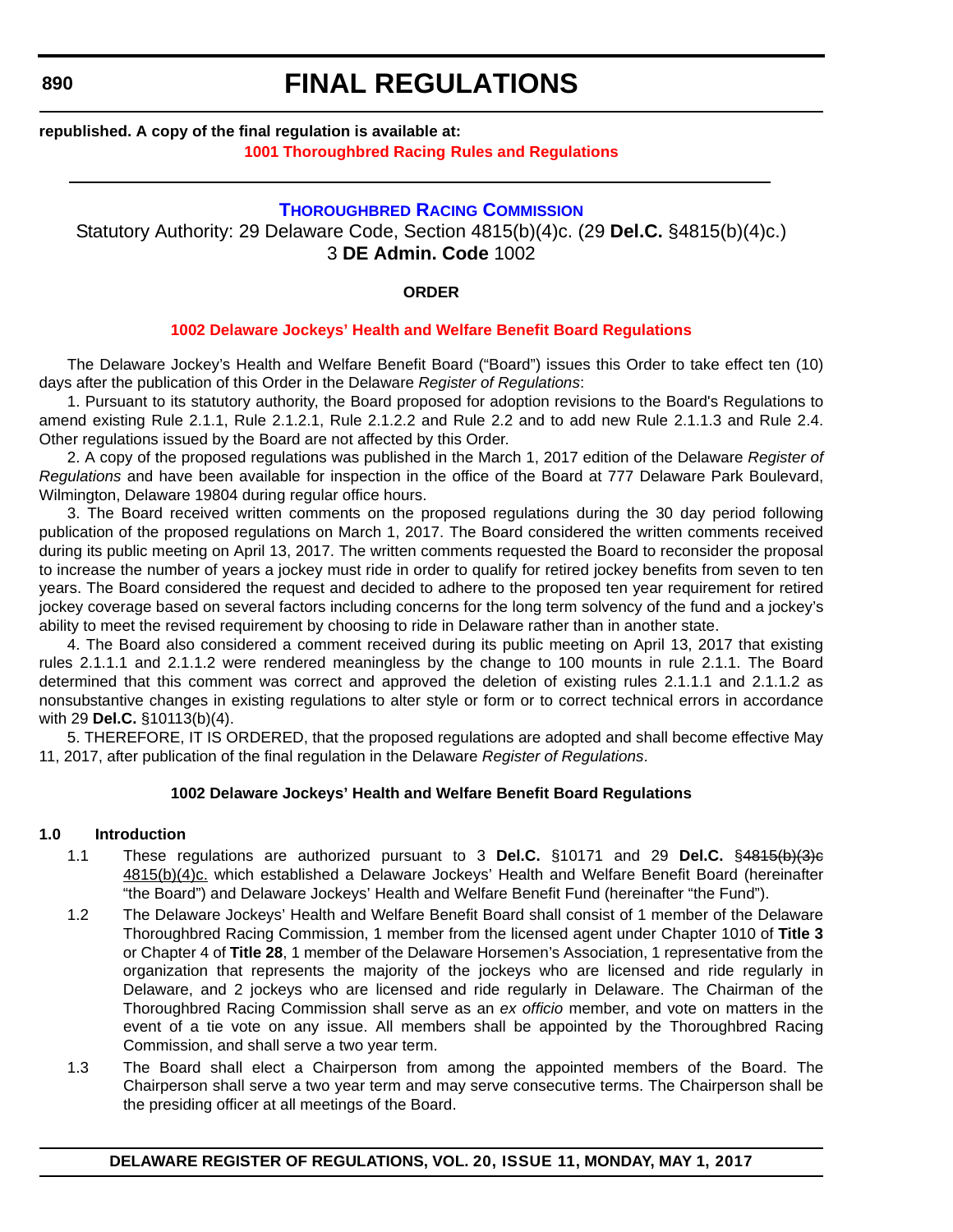- 1.4 The Board shall administer the Fund pursuant to these regulations and other reasonable criteria for benefit eligibility.
- 1.5 A special fund of the State has been established and will be known as the "Delaware Jockeys' Health and Welfare Benefit Fund." The Fund shall consist of the proceeds transferred from the licensed video lottery agent and the purse account pursuant to 29 **Del.C.** §4815(b)(3)e 4815(b)(4)c. The proceeds transferred to the Fund will be maintained in an account established in the Department of Agriculture.
- 1.6 The Fund will be invested by the State Treasurer consistent with the investment policies established by the Cash Management Policy Board. All income earned by the Fund will be reinvested in the Delaware Jockeys' Health and Welfare Benefit Fund.
- 1.7 The Board shall use the Fund to provide for jockeys who regularly ride in Delaware, health benefits for active, disabled and retired jockeys. The Board may also expend usual and customary expenses for administrative purposes from the Fund.
- 1.8 The Thoroughbred Racing Commission's Administrator of Racing will provide administrative support to the Board and keep minutes of all the meetings of the Board and preserve all records of the Board. The Board's Office will be considered as part of the Office of the Thoroughbred Racing Commission.
- 1.9 The Board can propose to amend these regulations by an affirmative vote of the majority of the Board.

### **2.0 Eligibility Criteria for Health Coverage**

- 2.1 The Board will pay from the Fund for health coverage for active jockeys who regularly ride in Delaware, eligible retired jockeys, and disabled Delaware jockeys.
	- 2.1.1 An Active Delaware Jockey, who regularly rides in Delaware, is eligible for health insurance coverage under the fund, if the jockey had  $f$ ifty  $(50)$  one hundred (100) mounts in a Delaware Park season at Delaware Park; and
		- **[2.1.1.1 If the jockey's Delaware Park mounts are less than 100 in a Delaware Park season, then 50% or more of that jockey's total mounts during the regular Delaware Park season must be at Delaware Park.**
		- **2.1.1.2 If the jockey's Delaware Park mounts are 100 or more in a Delaware Park season, the jockey is eligible for health insurance coverage, regardless of the amount of total mounts at other tracks.]**
		- **[2.1.1.3 2.1.1.1]** An Active Delaware Jockey who did not ride the qualifying number of mounts during a Delaware Park season due to circumstances beyond the control of the jockey may petition the Delaware Jockey's Health and Welfare Benefit Board for eligibility. The Delaware Jockey's Health and Welfare Benefit Board shall review the petition, and if in the discretion of the Board the circumstances warrant, may grant eligibility.
	- 2.1.2 A Retired Delaware Jockey is eligible for health insurance coverage under the Fund if:
		- 2.1.2.1 The Jockey was receiving health insurance coverage as a retired jockey provided by the Delaware Thoroughbred Racing Commission's Jockey's Health and Welfare Benefit Board health insurance plan with the Jockey's Guild on January 1, 2006 December 31, 2016; or
		- 2.1.2.2 The Jockey rode a minimum of 100 mounts at Delaware Park during the regular Delaware Park season for at least seven ten years.
		- 2.1.2.3 The Jockey is not licensed as a jockey in any racing jurisdiction.
	- 2.1.3 A disabled Delaware Jockey's spouse and dependents qualify for health benefits if the disabled jockey meets all of the following requirements:
		- 2.1.3.1 The jockey was an active participant in the Delaware Jockeys' Health and Welfare Fund benefit program at the time of the on-track accident that resulted in total and permanent disability; and
		- 2.1.3.2 Be deemed permanently disabled by Social Security and qualify for Medicare as a result of an injury sustained during the regular Delaware Park season on the premises of Delaware Park, and arising in the course of his/her participation as a licensed jockey.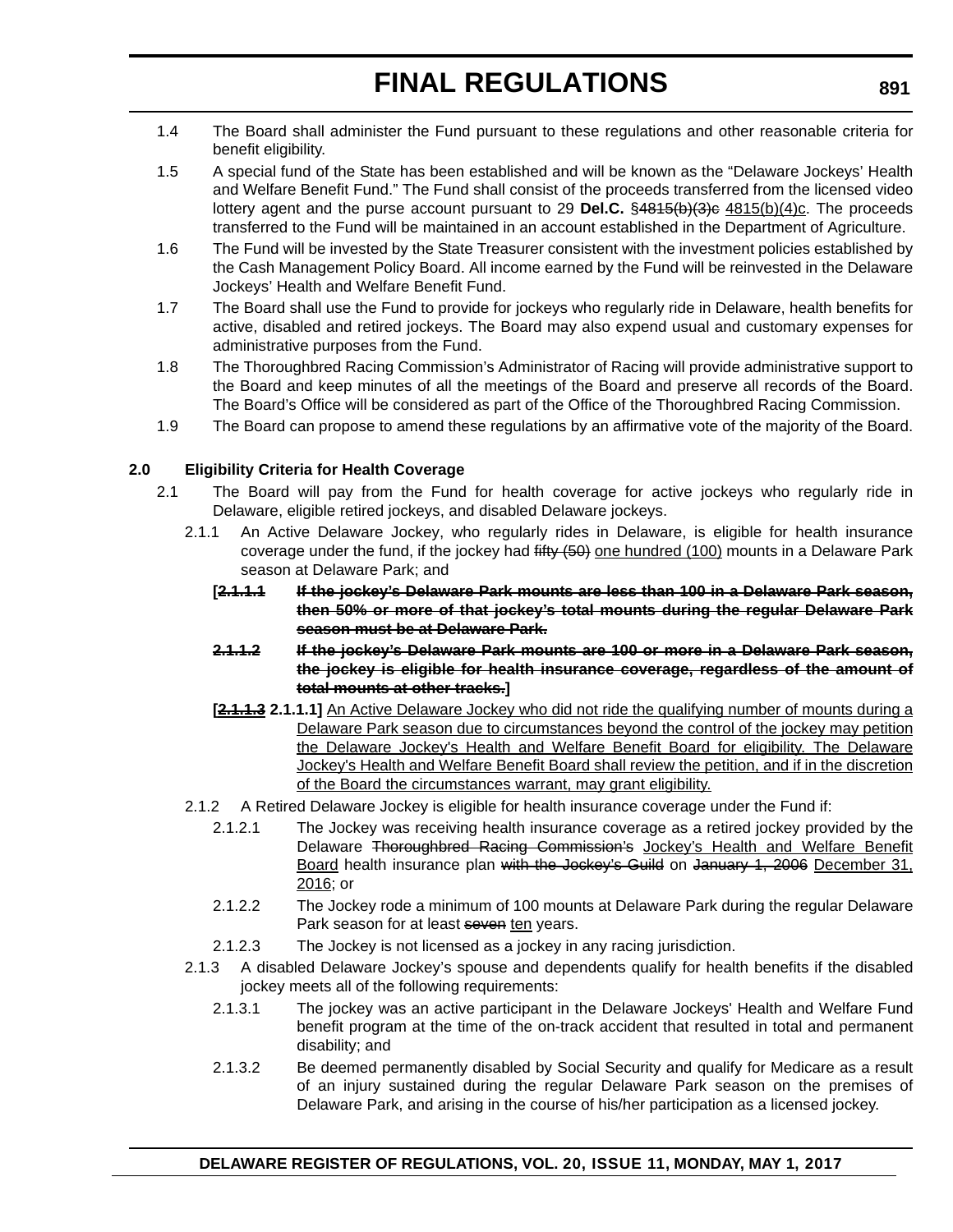- 2.2 An active jockey, a retired jockey and/or the an eligible disabled jockey's family who meets the eligibility requirements of either an active Delaware jockey, a retired Delaware jockey, or a disabled Delaware jockey's family will be entitled to health coverage for one year beginning on the first day of the month after it can be determined calendar year following the year the eligibility requirements has have been met<del>, and continuing until December 31<sup>st</sup> of the next calendar vear</del>.
- 2.3 The Board will pay from the Fund for health coverage for the dependents of active jockeys who regularly ride in Delaware, eligible retired jockeys, and disabled Delaware jockeys.
	- 2.3.1 Eligibility for coverage for dependents will be determined by the company providing the insurance coverage.
- 2.4 The Fund shall provide benefits secondary to Medicare or Medicaid for any member or an enrolled dependent of a member, who is eligible for Medicare or Medicaid health benefits.

## **[DEPARTMENT OF EDUCATION](http://www.doe.k12.de.us/)**

**OFFICE OF [THE SECRETARY](https://pubapps.doe.k12.de.us/EducationalDirectoryPublic/pages/DDOE/Branches.aspx?page=branches&BID=1)**

Statutory Authority: 14 Delaware Code, Section 122(b) (14 **Del.C.** §122(b)) 14 **DE Admin. Code** 932

## **REGULATORY IMPLEMENTING ORDER**

### **[932 Military-Connected Youth](#page-3-0)**

### **I. Summary of the Evidence and Information Submitted**

The Secretary of Education seeks the consent of the State Board of Education to amend 14 **DE Admin. Code** 932 Military-Connected Youth. This regulation is being amended to expand and clarify the meaning of "Recently Retired" to include those individuals identified as disabled veterans and those killed in action. Specifically, this amendment is in response to inquiries received from those completing the form during the first year of implementation.

Notice of the proposed regulation was published in the *News Journal* and the *Delaware State News* on March 1, 2017**,** in the form hereto attached as *Exhibit "A"*. No comments were received. The Department did clarify a technical error in the Delaware Code citation in Section 1.0 of the regulation.

### **II. Findings of Facts**

The Secretary finds that it is appropriate to amend 14 **DE Admin. Code** 932 Military-Connected Youth in order to expand and clarify the meaning of "Recently Retired" to include those individuals identified as disabled veterans and those killed in action. Specifically, this amendment is in response to inquiries received from those completing the form during the first year of implementation.

### **III. Decision to Amend the Regulation**

For the foregoing reasons, the Secretary concludes that it is appropriate to amend 14 **DE Admin. Code** 932 Military-Connected Youth. Therefore, pursuant to 14 **Del.C.** §122, 14 **DE Admin. Code** 932 Military-Connected Youth attached hereto as *Exhibit "B"* is hereby amended. Pursuant to the provision of 14 **Del.C.** §122(e), 14 **DE Admin. Code** 932 Military-Connected Youth hereby amended shall be in effect for a period of five years from the effective date of this order as set forth in Section V. below.

### **IV. Text and Citation**

The text of 14 **DE Admin. Code** 932 Military-Connected Youth amended hereby shall be in the form attached hereto as *Exhibit "B"*, and said regulation shall be cited as 14 **DE Admin. Code** 932 Military-Connected Youth in the *Administrative Code of Regulations* for the Department of Education.

### **V. Effective Date of Order**

The actions hereinabove referred to were taken by the Secretary pursuant to 14 **Del.C.** §122 on April 20, 2017.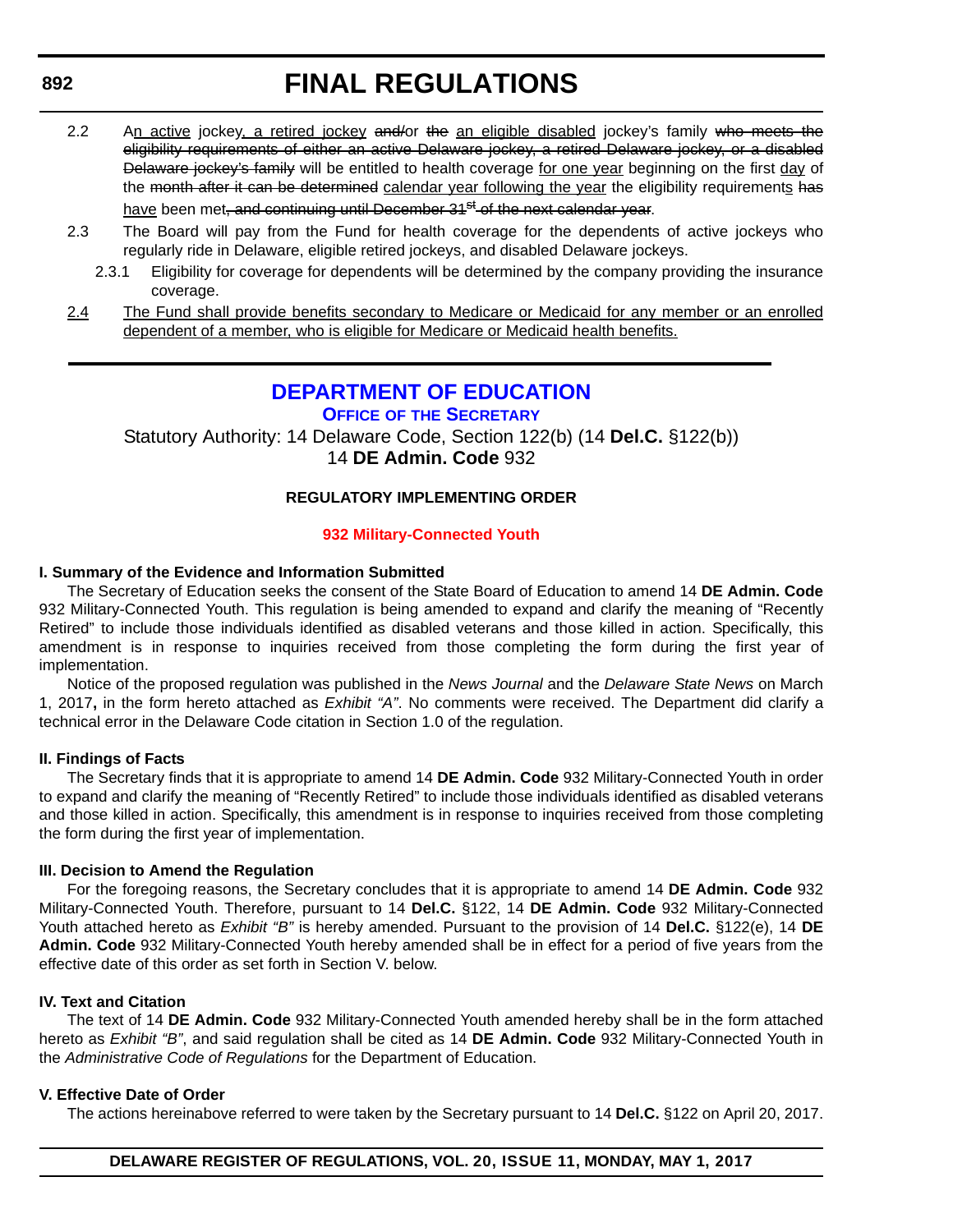The effective date of this Order shall be ten (10) days from the date this Order is published in the Delaware *Register of Regulations.*

**IT IS SO ORDERED** the 20<sup>th</sup> day of April 2017.

### **Department of Education** Susan S. Bunting, Ed.D., Secretary of Education Approved this 20<sup>th</sup> day of April 2017

## **State Board of Education** Teri Quinn Gray, Ph.D., President Barbara B. Rutt (absent) Nina Lou Bunting, Vice President Gregory B. Coverdale, Jr.

G. Patrick Heffernan Terry M. Whittaker, Ed.D.

### **932 Military-Connected Youth**

### **1.0 Purpose**

This regulation outlines the process for districts and charter schools to annually identify enrolled students who are "military-connected youth." This regulation is established pursuant to 14 **Del.C. [Ch. 1,]** §122(b)(28).

### **2.0 Definitions**

"**Military-Connected Youth**" means any student having an immediate family member, including a parent, step-parent, sibling or any other person residing in the same household, who is on active duty, serving in the reserve component, or recently retired from a branch of the United States armed forces. Such branches consist of United States Army, United States Air Force, United States Marine Corps, United States Navy, National Guard, United States Coast Guard, National Oceanic and Atmospheric Administration or the United States Public Health Service.

"**Recently Retired**" for the purposes of this regulation, means having left military service within 18 months prior to September 30 of the current school year; identified as a disabled veteran; or killed in action.

### **3.0 Data Collection and Access**

- 3.1 Each district and charter school shall include a military-connected identifier as part of its annual enrollment process and student information update.
- 3.2 Each district and charter school shall identify which school personnel have access to the militaryconnected identifier.

### **4.0 Use Exemptions**

- 4.1 The identification of a military-connected youth shall not be used for purposes of determining school achievement, growth or performance.
- 4.2 The identification of a military-connected youth is not a public record under Delaware's Freedom of Information Act or any other law, and shall not be made public by any person, except as permitted under the provisions of the Family Educational Rights and Privacy Act of 1974.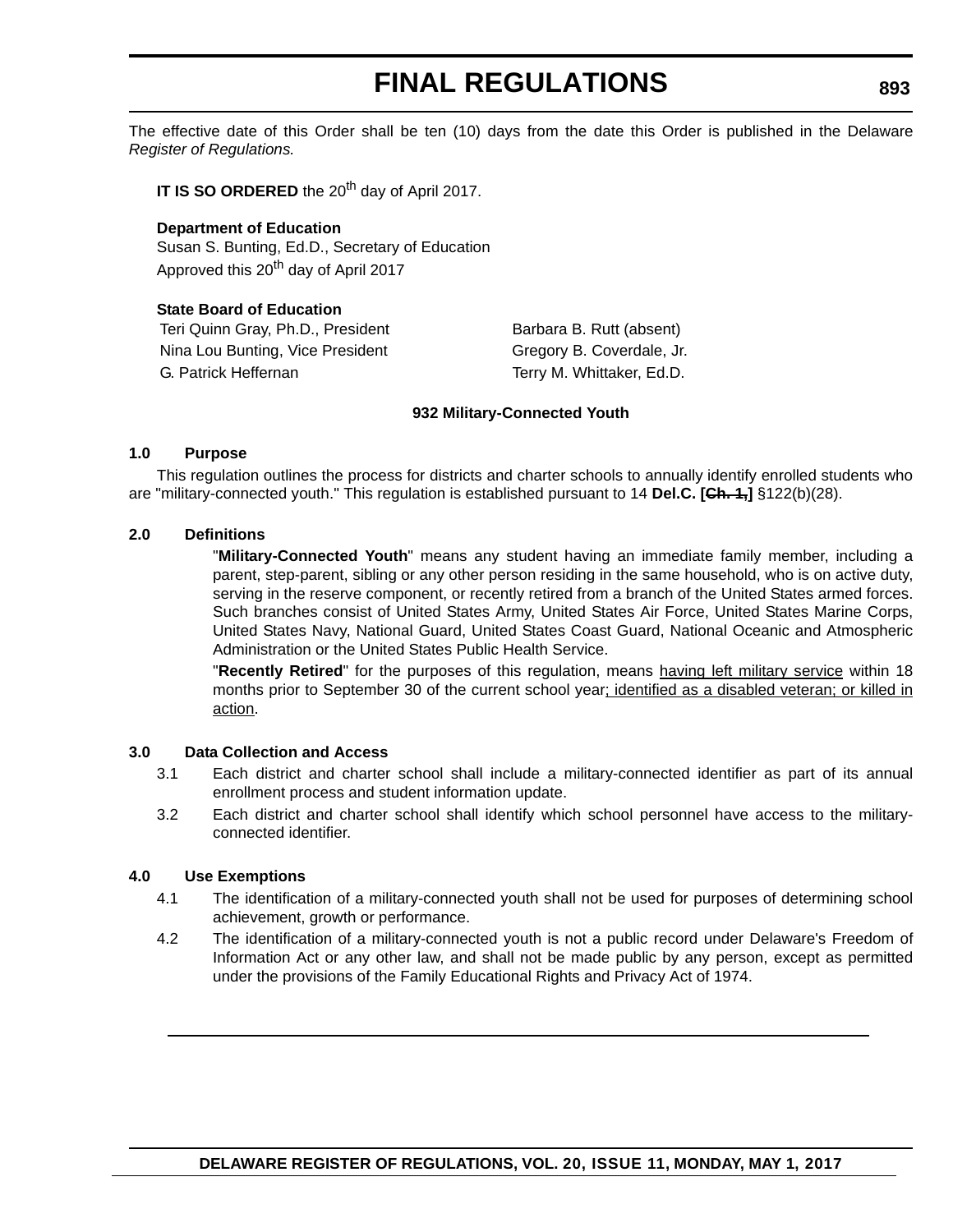### **OFFICE OF [THE SECRETARY](https://pubapps.doe.k12.de.us/EducationalDirectoryPublic/pages/DDOE/Branches.aspx?page=branches&BID=1)**

Statutory Authority: 14 Delaware Code, Section 122(b) (14 **Del.C.** §122(b))

### **REGULATORY IMPLEMENTING ORDER**

#### **[1203 Scholarship Incentive Program \(ScIP\)](#page-3-0)**

#### **I. Summary of the Evidence and Information Submitted**

The Secretary of Education intends to create 14 **DE Admin. Code** 1203 Scholarship Incentive Program (ScIP). This regulation is being created to provide eligibility criteria for the ScIP and to delineate the process for applying for ScIP scholarships, pursuant to 14 **Del.C.** §3411.

Notice of the proposed regulation was published in the *News Journal* and the *Delaware State News* on March 1, 2017, in the form hereto attached as *Exhibit "A"*. Comments were received from the State Council for Persons with Disabilities (SCPD), the Governor's Advisory Council for Exceptional Citizens (GACEC), and Mr. Joseph Farris suggesting that: (1) the definition of full-time student be reconsidered as less than 12 credits may be the maximum that is appropriate for some students given various disabilities. The Department clarified the definition; (2) Section 4.1 should not be numbered as such, per the Delaware Administrative Code Drafting and Style Manual. The Department conferred with the Registrar of Regulation to confirm that the section is numbered correctly as it consists of an introductory portion followed by a list which is allowed per the Manual; (3) the regulation omitted statutory authorization to approve scholarships to be used in institutions outside Delaware that have scholarship reciprocity agreements with the state. The Department notes that currently there are no scholarship reciprocity agreements in place. However, Sections 4.1.2.2 and 4.1.2.3 outline how degree programs outside of Delaware would be considered; (4) clarity be given around information in a table found on the Delaware Higher Education Office's (DHEO) website regarding how the scholarship will be awarded in terms of need and merit. The Department notes the table is no longer being used and will be removed from the website to avoid confusion. Section 5.2 clearly outlines how the DHEO will determine the applicant's financial and academic need. Additionally, Mr. Farris commented that the eligibility requirements for graduate or professional degree programs are not inclusive of in-state colleges or universities similar to the undergraduate eligibility. The Department notes that the language in 4.1.2.3 aligns with 14 **Del.C.** §3413(3)(a-c). Also further clarification was requested for the term "in the best interest of the state" as it relates to the type of degree pursued and eligibility for an award of the ScIP. The Department believes that the term "Critical Need Area" as defined in the regulation addresses this concern.

#### **II. Findings of Facts**

The Secretary finds that it is appropriate to create 14 **DE Admin. Code** 1203 Scholarship Incentive Program (ScIP) in order to provide eligibility criteria for the ScIP and to delineate the process for applying for ScIP scholarships, pursuant to 14 **Del.C.** §3411.

#### **III. Decision to Amend the Regulation**

For the foregoing reasons, the Secretary concludes that it is appropriate to create 14 **DE Admin. Code** 1203 Scholarship Incentive Program (ScIP). Therefore, pursuant to 14 **Del.C.** §122, 14 **DE Admin. Code** 1203 Scholarship Incentive Program (ScIP) attached hereto as *Exhibit "B"* is hereby created. Pursuant to the provision of 14 **Del.C.** §122(e), 14 **DE Admin. Code** 1203 Scholarship Incentive Program (ScIP) hereby amended shall be in effect for a period of five years from the effective date of this order as set forth in Section V. below.

### **IV. Text and Citation**

The text of 14 **DE Admin. Code** 1203 Scholarship Incentive Program (ScIP) created hereby shall be in the form attached hereto as *Exhibit "B"*, and said regulation shall be cited as 14 **DE Admin. Code** 1203 Scholarship Incentive Program (ScIP) in the *Administrative Code of Regulations* for the Department of Education.

#### **V. Effective Date of Order**

The actions hereinabove referred to were taken by the Secretary pursuant to 14 **Del.C.** §122 on April 20, 2017. The effective date of this Order shall be ten (10) days from the date this Order is published in the *Delaware Register of Regulations.*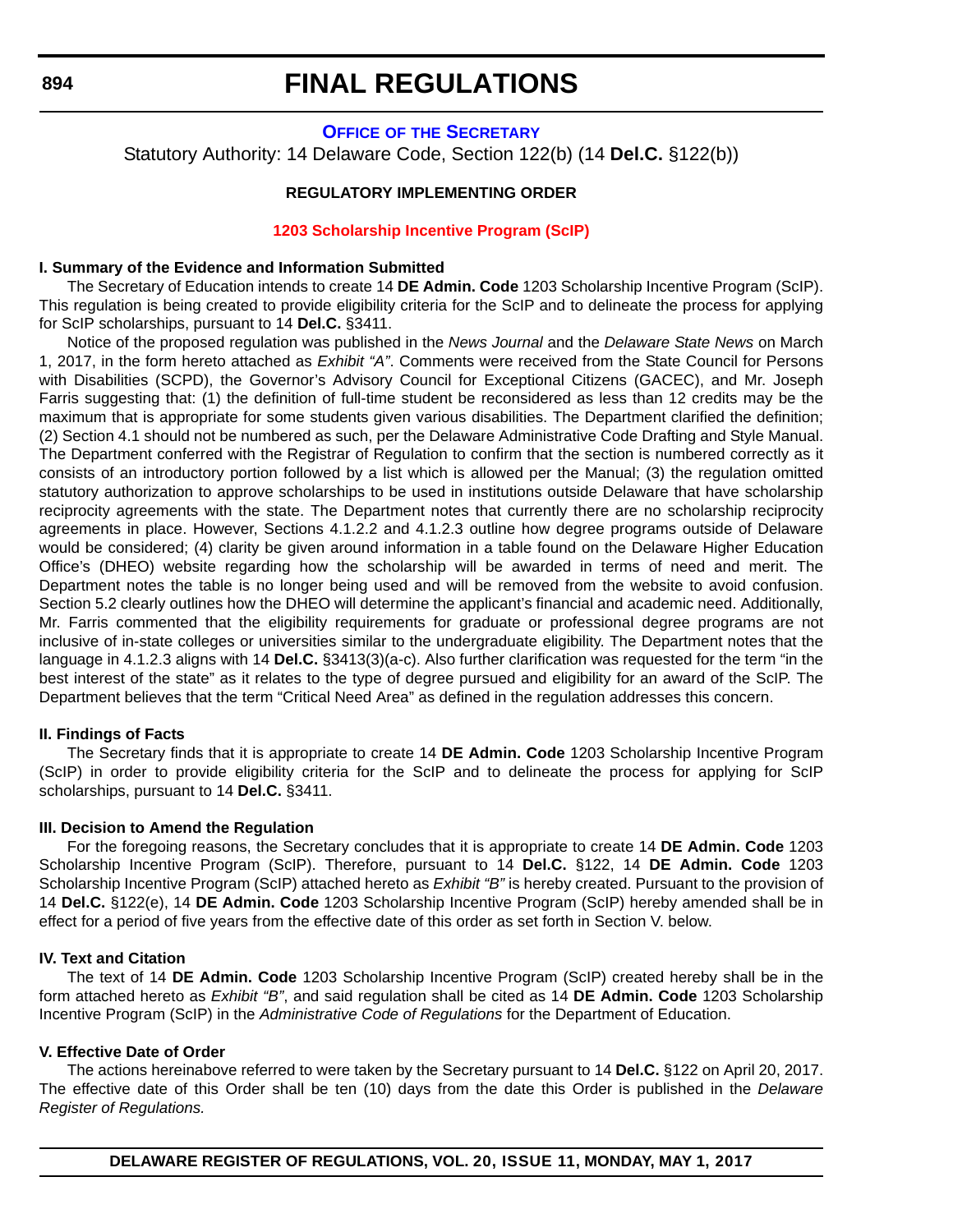**IT IS SO ORDERED** the 20<sup>th</sup> day of April 2017.

### **Department of Education**

Susan S. Bunting, Ed.D., Secretary of Education Approved this 20<sup>th</sup> day of April 2017

### **1203 Scholarship Incentive Program (ScIP)**

### **1.0 Purpose**

The purpose of this regulation is to provide eligibility criteria and to delineate the application process for the Scholarship Incentive Program (ScIP), pursuant to 14 **Del.C.** §3411.

### **2.0 Definitions**

The following words and terms, when used in this regulation, shall have the following meaning unless the context in which they are used clearly indicates otherwise:

> "**Academic Record**" means the applicant's unofficial transcript from high school, college, or graduate school for the most recent academic year.

> "**Critical Need Area**" means classifications where there is a shortage of persons for employment in a particular field. These classifications are posted annually on the Delaware Higher Education Office (DHEO) website and are based on federal and state reporting.

> "**Delaware Higher Education Office (DHEO)**" is the Department of Education's office which administers specific programs related to higher education, including, but not limited to, scholarship and loan programs.

"**Direct Educational Expenses**" means tuition, mandatory fees, room, board, books, and supplies.

"**Expected Family Contribution (EFC)**" means a number that is calculated using the financial information an applicant provides on his or her Free Application for Federal Student Aid (FAFSA) to determine an applicant's eligibility for federal student aid.

"**Free Application for Federal Student Aid (FAFSA)**" means the data supplied in connection with the federal government's application for federal financial aid which DHEO uses to determine an applicant's eligibility for a ScIP scholarship.

"**Full-Time Student**" means **[an undergraduate student enrolled in 12 or more college credit hours or a graduate student enrolled in 9 or more credit hours. a student enrolled in a minimum of college credit hours as required by the student's college or university for full-time status. Generally, for an undergraduate program, this is a minimum of 12 credit hours per term and for a graduate program, a minimum of 9 credit hours.]**

"**Grade Point Average (GPA)**" means the number representing the average value of the accumulated final grades earned in courses over time.

"**Graduate Student**" means a full-time student enrolled in a post-baccalaureate program.

"**Regionally Accredited Institution**" means an institution of higher education accredited by one of the following regional accreditation organizations: Accrediting Commission for Community and Junior Colleges (ACCJC), Higher Learning Commission (HLC), Middle States Commission on Higher Education (MSCHE), New England Association of Schools and Colleges (NEASC-CIHE), Southern Association of Colleges and Schools Commission on Colleges (SACSCOC), or WASC Senior College and University Commission (WSCUC).

"**Resident of the State**" means an applicant who meets the definition of residency as defined in 14 **Del.C.** §3402(f).

"**Semester**" means a half-year term in a school or college, typically lasting 15 to 18 weeks.

"**Student Account Access Site**" means the webpage on the DHEO's website where students can access scholarship opportunities.

"**Undergraduate Student**" means a full-time student at a regionally accredited college or university who has not yet earned a bachelor's or equivalent degree.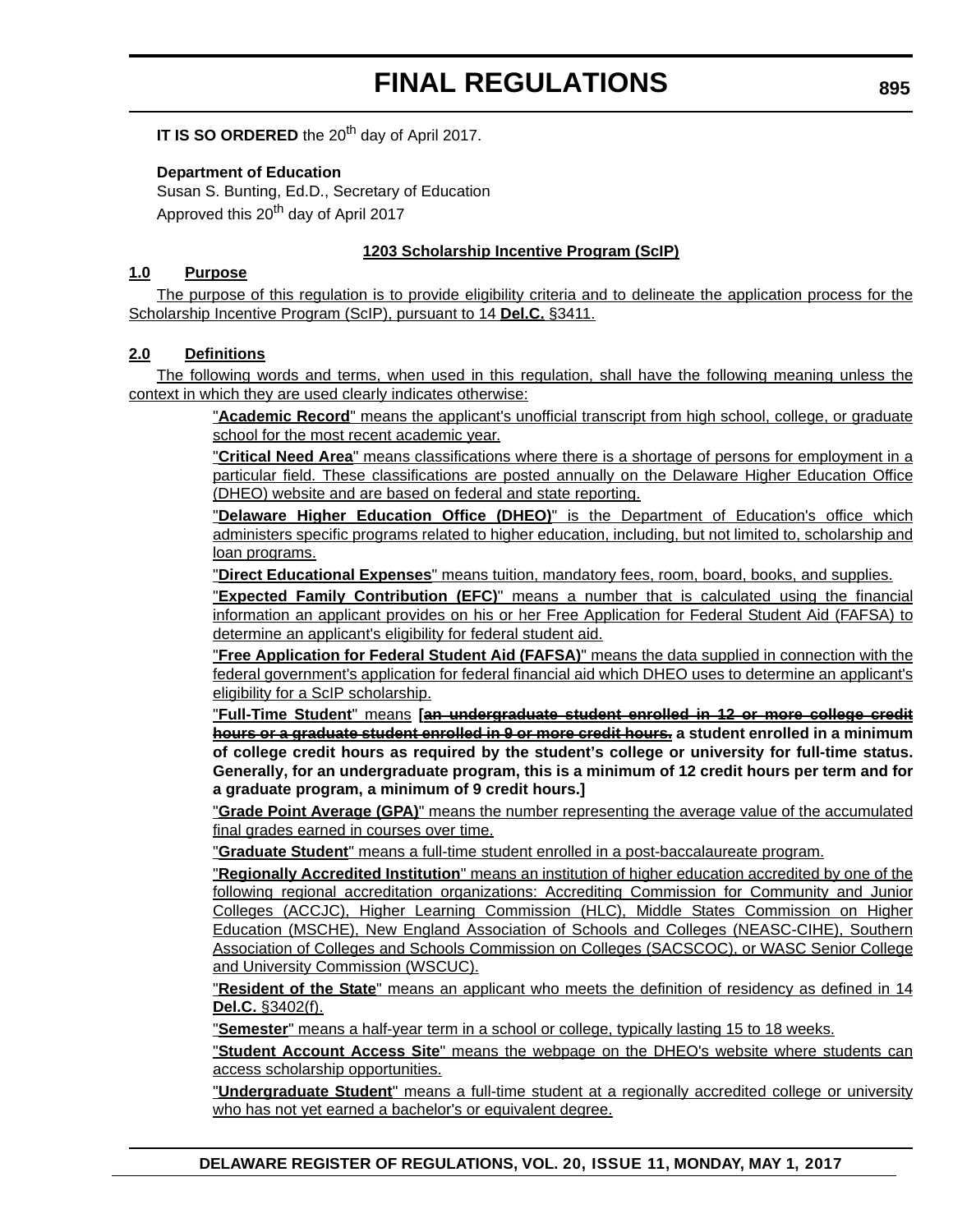## **3.0 Application Acceptance and Submission Period**

- 3.1 The application acceptance and submission period for the ScIP scholarship shall be posted on the DHEO's website by December 1 each calendar year.
	- 3.1.1 Applications shall not be accepted outside of the posted application acceptance period under any circumstances.
	- 3.1.2 Incomplete applications shall not be accepted or processed.
- 3.2 In order for an application to be considered complete, an applicant must:
	- 3.2.1 Complete the FAFSA for the school year in which the scholarship is sought by the state deadline for Delaware that is posted online at FAFSA.ed.gov.
	- 3.2.2 Submit the applicant's Academic Record to DHEO by mail, fax, or email by the last date of the application acceptance period.
		- 3.2.2.1 Notwithstanding subsection 3.2.2 of this regulation, and unless notified otherwise by DHEO, an applicant who is currently enrolled as a senior in a Delaware public or charter school is not required to submit his or her Academic Record to DHEO by mail, fax, or email.
	- 3.2.3 Submit the applicant's major and the name of the regionally accredited college or university in which the applicant will be enrolled for the school year in which the scholarship is sought through the Student Account Access Site by the last date of the application acceptance period.
		- 3.2.3.1 Applicants may update their enrollment information on the Student Account Access Site through the last date of the application acceptance period.
		- 3.2.3.2 A first time applicant must establish an account and provide his or her valid email address and permanent mailing address before being permitted to submit the information required in subsection 3.2.3 of this regulation.

## **4.0 Eligibility**

- 4.1 Applicants must meet the following requirements to be eligible for the ScIP:
	- 4.1.1 Be a Resident of the State; and
	- 4.1.2 Be a Full-Time Student enrolled in:
		- 4.1.2.1 an undergraduate degree program at a regionally accredited college or university in Delaware; or
		- 4.1.2.2 an undergraduate degree program at a regionally accredited college or university outside of Delaware that is not offered by a publicly assisted college or university in Delaware; or
		- 4.1.2.3 a graduate or professional education degree program at a regionally accredited college or university outside of Delaware that is not offered by a publicly assisted college or university in Delaware and in pursuit of a degree that is deemed in the best interest of the State.
			- 4.1.2.3.1 For the purpose of subsection 4.1.2.3 of this regulation, an applicant who is in pursuit of a degree in either a Critical Need Area or for an occupation or industry in which there is a labor shortage as determined by DHEO based on current Delaware Department of Labor projections is in pursuit of a degree that is deemed in the best interest of the State.

## **5.0 Awards**

- 5.1 DHEO determines the number and amount of scholarships to be awarded annually. The number and amount of awards each year will vary and is based on and subject to DHEO receiving funds appropriated for the ScIP.
	- 5.1.1 If DHEO receives funds appropriated for the ScIP, DHEO may allocate up to 80% of the total amount of funds received for awards for eligible Undergraduate Students and up to 20% of the total amount of funds received for awards for eligible Graduate Students provided that DHEO receives applications from both Undergraduate and Graduate Students in a given year.

## **DELAWARE REGISTER OF REGULATIONS, VOL. 20, ISSUE 11, MONDAY, MAY 1, 2017**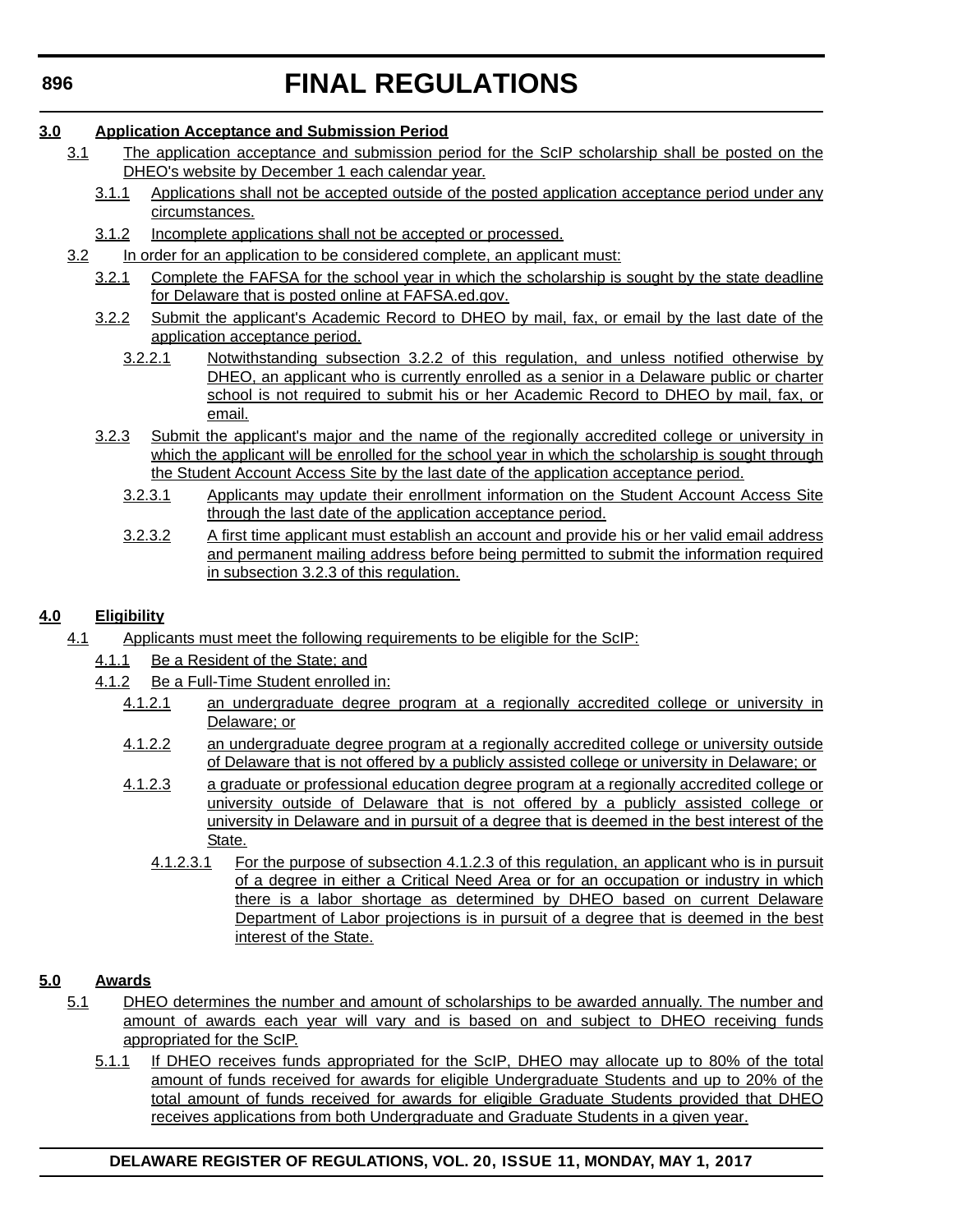- 5.2 DHEO shall award scholarships on the basis of financial need and academic merit.
	- 5.2.1 To determine an applicant's financial need, DHEO will consider:
		- 5.2.1.1 the applicant's EFC;
		- 5.2.1.2 the expense of attending the college or university in which the applicant is enrolled; and
		- 5.2.1.3 the applicant's eligibility for Pell grants and other federal, state, or private grant assistance.
	- 5.2.2 To determine an applicant's academic merit, DHEO will consider the applicant's GPA.
		- 5.2.2.1 For an applicant who is currently enrolled in high school, the applicant must have an unweighted, cumulative GPA of 2.5 or higher.
		- 5.2.2.2 For an applicant who is currently enrolled as an Undergraduate Student or Graduate Student, the applicant must have a cumulative GPA of 2.5 or higher.
		- 5.2.2.3 Notwithstanding subsection 5.2.2 of this regulation, for an applicant who is currently enrolled as a Graduate Student in a degree program in which pass or fail grading is the only option and a GPA is not calculated, the applicant must have passing grades in his or her courses from the previous school year.
- 5.3 An award shall be used for, and not in excess of, Direct Educational Expenses.
- 5.4 An award shall not be renewable. Students must submit a new application each school year.
- 5.5 No student may receive more than 5 annual scholarships for either undergraduate or graduate study.

## **6.0 Award Payment**

- 6.1 DHEO shall contact a recipient's college or university to verify the recipient's academic, financial, and enrollment status each Semester prior to the scholarship funds being disbursed.
- 6.2 All payments shall be disbursed directly to the eligible recipient's college or university only.
- 6.3 If a recipient withdraws from school or otherwise does not qualify for full payment at the end of the add/ drop period for a semester, DHEO will apply the refund policy set forth in 14 **Del.C.** §3402(k).

## **[PROFESSIONAL STANDARDS BOARD](https://pubapps.doe.k12.de.us/EducationalDirectoryPublic/pages/DDOE/WorkGroupStaff.aspx?page=branches&WGID=75&BID=1)**

Statutory Authority: 14 Delaware Code, Section 1205(b) (14 **Del.C.** §1205(b)) 14 **DE Admin. Code** 1512

## **REGULATORY IMPLEMENTING ORDER**

### **[1512 Issuance and Renewal of Advanced License](#page-3-0)**

### **I. Summary of the Evidence and Information Submitted**

The Professional Standards Board, acting in consultation and cooperation with the Department of Education, seeks the approval of the State Board of Education to amend 14 **DE Admin. Code** §1512 Issuance and Renewal of Advanced License. The Professional Standards Board proposed to: change the definition of "Exigent Circumstances" under section 2.0 to be consistent with how the term is defined in other regulations that pertain to educator licenses; strike the definitions of "Maintenance of Proficiency" and "National Board Certified Teacher" because the terms do not appear in other sections of the regulation; change sections 3.0 and 4.0 to be consistent with the requirements of 14 **Del.C.** §1213; amend section 6.0 to clarify the requirements for extensions for exigent circumstances; and amend section 7.0 to clarify leave of absence requirements.

Notice of the proposed regulation was published in the *Register of Regulations* on March 1, 2017 in the form attached hereto as Exhibit "A." Persons who wished to present their views regarding the proposed regulation were invited to do so in writing by March 31, 2017. The Professional Standards Board did not receive any written comments.

On April 6, 2017, the Professional Standards Board considered the changes that were published. The Professional Standards Board discussed enclosing the existing number "10" in parentheses and adding the word "ten" in subsections 3.1 and 5.1. The Professional Standards Board's Chairperson determined the changes were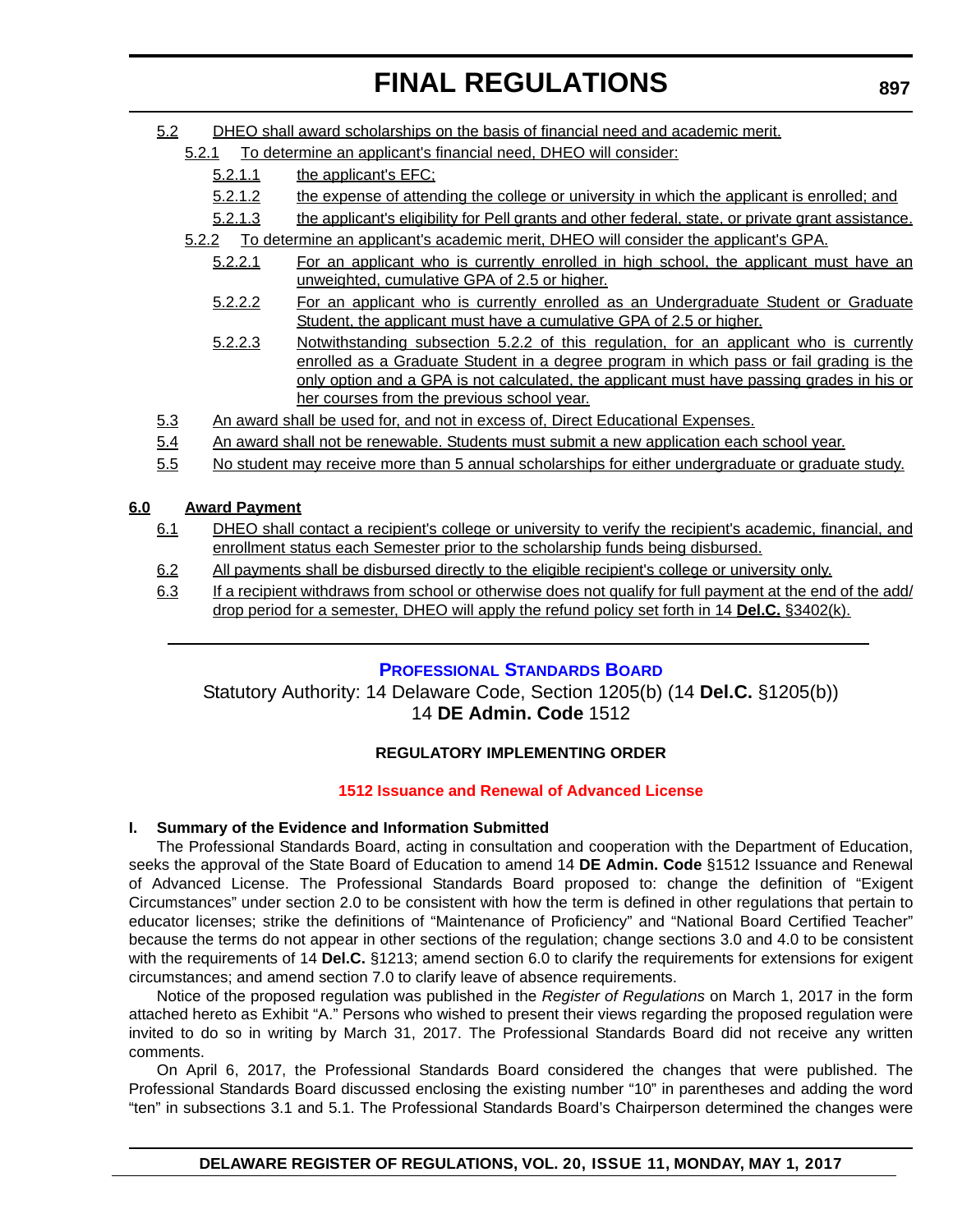# **FINAL REGULATIONS**

non-substantive. The Professional Standards Board voted to propose for adoption by the Department of Education 14 **DE Admin. Code** §1512 Issuance and Renewal of Advanced License with the non-substantive changes reflected in Exhibit "A" subject to the State Board of Education's approval.

### **II. Findings of Fact**

The Professional Standards Board finds that it is appropriate to amend 14 **DE Admin. Code** §1512 Issuance and Renewal of Advanced License to change the definition of "Exigent Circumstances" under section 2.0 to be consistent with how the term is defined in other regulations that pertain to educator licenses; strike the definitions of "Maintenance of Proficiency" and "National Board Certified Teacher" because the terms do not appear in other sections of the regulation; change sections 3.0 and 4.0 to be consistent with the requirements of 14 **Del.C.** §1213; amend section 6.0 to clarify the requirements for extensions for exigent circumstances; and amend section 7.0 to clarify leave of absence requirements.

The Professional Standards Board believes that the proposed regulation serves to improve the quality of instruction for Delaware's children and that the amendments are designed to improve the quality of the Delaware educator workforce and to improve student performance.

### **III. Decision to Amend the Regulation**

For the foregoing reasons, the Professional Standards Board concludes that it is appropriate to amend 14 **DE Admin. Code** §1512 Issuance and Renewal of Advanced License.

Therefore, pursuant to 14 **Del.C.** §§1203 and 1205(b), the regulation attached hereto as Exhibit "A" is hereby approved.

### **IV. Text and Citation**

The text of 14 **DE Admin. Code** §1512 Issuance and Renewal of Advanced License amended shall be in the form attached hereto as Exhibit "A" and said regulation shall be cited as 14 **DE Admin. Code** §1512 Issuance and Renewal of Advanced License in the *Administrative Code*.

### **V. Effective Date of Order**

The actions hereinabove referred to were taken by the Professional Standards Board pursuant to 14 **Del.C.** §§1203 and 1205(b) on April 6, 2017 and by the State Board of Education on April 20, 2017. The effective date of this Order will be ten (10) days from the date the Order is published in its final form in the *Register of Regulations*.

**IT IS SO ORDERED** the 20<sup>th</sup> day of April, 2017.

### **Department of Education**

Susan Bunting, Ed.D., Secretary of Education

### **Approved this 20th day of April, 2017 by the State Board of Education.**

Teri Quinn Gray, Ph.D., President G. Patrick Heffernan Nina Lou Bunting, Vice President Barbara B. Rutt (not present) Gregory B. Coverdale, Jr. Terry M. Whittaker, Ed.D.

### **1512 Issuance and Renewal of Advanced License**

### **1.0 Content**

This regulation shall apply to the issuance and renewal of an Advanced License for educators, pursuant to 14 **Del.C.** §1213 and §1214.

### **2.0 Definitions**

The following words and terms, when used in this regulation, shall have the following meaning unless the context clearly indicates otherwise:

"**Department**" means the Delaware Department of Education.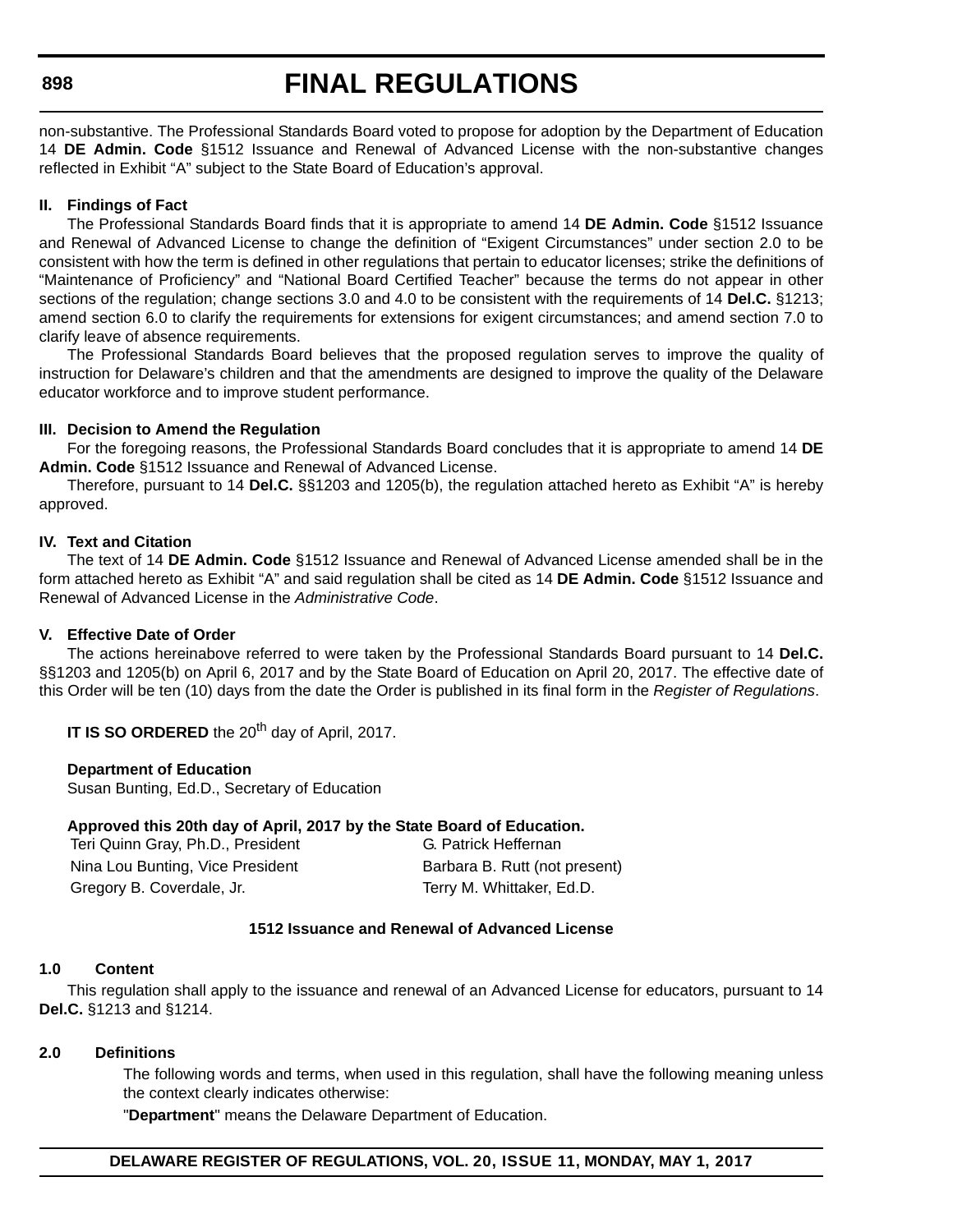"**Educator**" means a person licensed and certified by the State under 14 **Del.C.** Chapter Ch. 12, to engage in the practice of instruction, administration or other related professional support services in Delaware public schools, including charter schools, pursuant to rules and regulations promulgated by the Standards Board and approved by the State Board. For purposes of 14 **Del.C.** Chapter 12, tThe term 'educator' does not include substitute teachers.

"**Exigent Circumstances**" The expiration of an educator's license before the end of the school year shall be considered an exigent circumstance, however the educator's license may only be extended to the end of that current school year means unanticipated circumstances or circumstances beyond the educator's control, including, but not limited to, expiration of a license during the school year, serious illness of the educator or a member of his or her immediate family, activation to active military duty, and other serious emergencies which necessitate the educator's temporarily leaving active service.

"**Immorality**" means conduct which is inconsistent with the rules and principles of morality expected of an educator and may reasonably be found to impair an educator's effectiveness by reason of his or her unfitness or otherwise.

"**Maintenance of Proficiency**" means evidence of valid renewal of National Board for Professional Teaching Standards certification.

"**National Board Certified Teacher**" means an educator who holds National Board for Professional Teaching Standards certification.

"**National Board Certification**" means certification of an educator by the National Board for Professional Teaching Standards.

"**Standards Board**" means the Professional Standards Board established pursuant to 14 **Del.C.** Chapter 12 §1201.

"**State**" means State of Delaware.

### **3.0 Advanced License**

- 3.1 In accordance with 14 **Del.C.** §1213, the Department, upon application and receipt of the list of successful candidates provided annually by the National Board for Professional Teaching Standards, shall issue an Advanced License to any educator who receives National Board for Professional Teaching Standards certification. An Advanced License is valid for up to **[10 ten (10)]** years unless extended pursuant to 14 **Del.C.** §1216 or revoked for cause, as defined in 14 **Del.C.** §1218.
- 3.2 The Department shall issue, upon application, an Advanced License to an educator licensed in another jurisdiction who provides verification of receipt of National Board certification. The term of the Advanced License shall be the same as the balance of the term of the educator's National Board for Professional Teaching Standards certification.
- 3.3 The Department shall not act on an application for licensure if the applicant is under official investigation by any state or local authority with the power to issue educator licenses or certifications, where the alleged conduct involves allegations of immorality, misconduct in office, incompetence, willful neglect of duty, disloyalty or falsification of credentials, until the applicant provides evidence of the investigation's resolution. The Department may issue, upon application, an Advanced License to an educator licensed in another jurisdiction who provides verification of receipt of National Board certification.
- 3.4 The term of the advanced license shall be the same as the balance of the term of the educator's National Board for Professional Teaching Standards certification. The Department shall not act on an application for licensure if the applicant is under official investigation by any state or local authority with the power to issue educator licenses or certifications, where the alleged conduct involves allegations of immorality, misconduct in office, incompetence, willful neglect of duty, disloyalty or falsification of credentials, until the applicant provides evidence of the investigation's resolution.

### **4.0 RESERVED (For Equivalent Program See 14 Del.C. §1213)**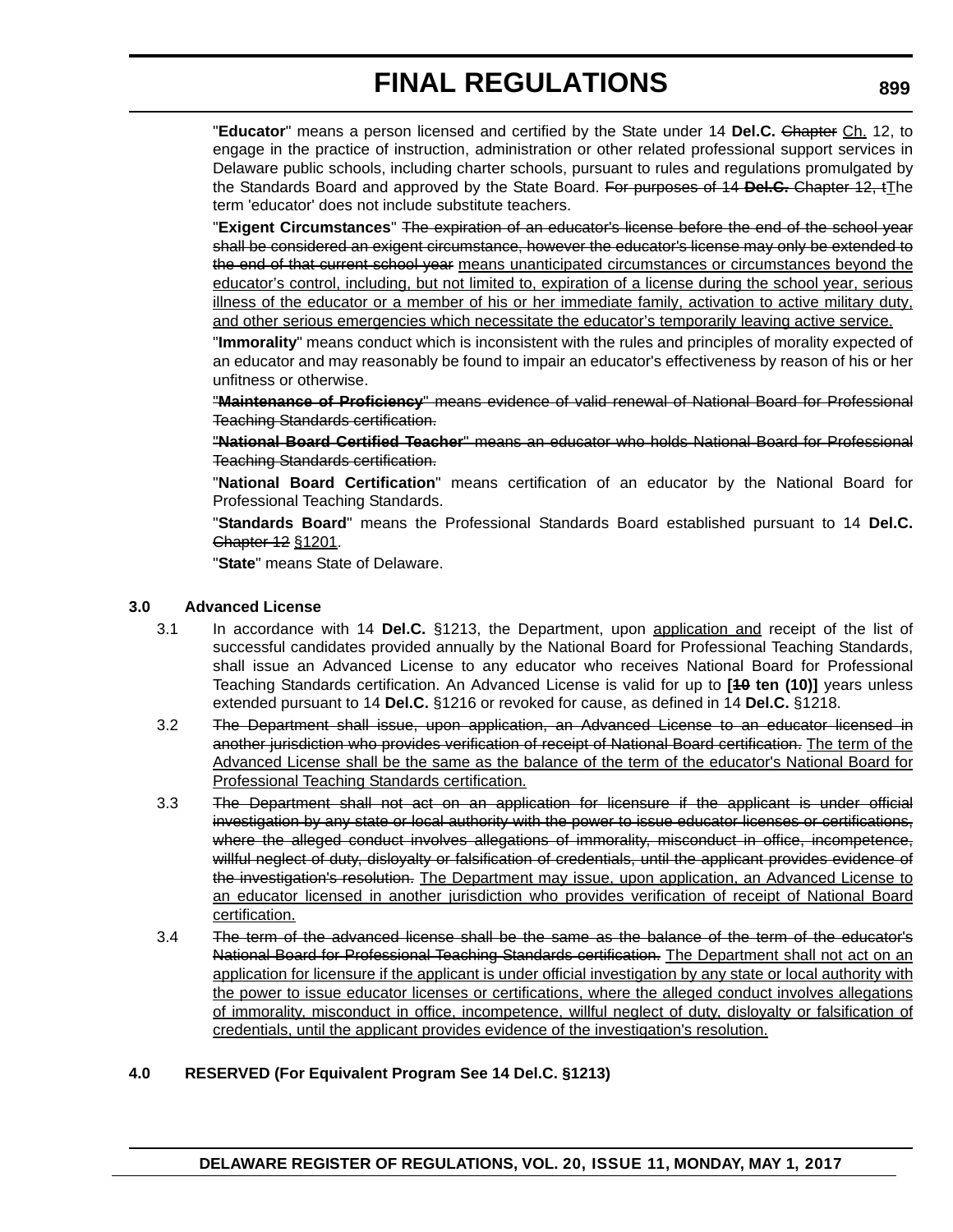# **FINAL REGULATIONS**

### **5.0 Renewal of Advanced License**

- 5.1 In accordance with 14 **Del.C.** §1214, upon application, the Department shall renew an Advanced License, valid for up to an additional **[10 ten (10)]** years, to an educator who has maintained proficiency through the National Board for Professional Teaching Standards. Proficiency for National Board certification shall be deemed to have been maintained if the educator provides evidence of valid renewal of National Board for Professional Teaching Standards certification.
- 5.2 The Department shall renew an Advanced License upon receipt of a list of successful Delaware candidates for renewal provided annually by the National Board for Professional Teaching Standards. The term of the renewed advanced license shall be the same as the balance of the term of the educator's National Board for Professional Teaching Standards certification.
- 5.3 An applicant who elects not to renew with the National Board for Professional Teaching standards or who fails to meet the recertification requirements set forth by the National Board shall be issued a Continuing License. The Department shall renew an Advanced License upon application and receipt of a list of successful Delaware candidates for renewal provided annually by the National Board for Professional Teaching Standards.
- 5.4 The term of the renewed advanced license shall be the same as the balance of the term of the educator's National Board for Professional Teaching Standards certification. An applicant who elects not to renew with the National Board for Professional Teaching standards or who fails to meet the recertification requirements set forth by the National Board shall be issued a Continuing License.

## **6.0 Extension for Exigent Circumstances**

- 6.1 The Department may extend an Advanced License for a period not to exceed one (1) year, upon the license holder's showing of exigent circumstances warranting the necessity of such extension.
	- 6.1.1 A license holder whose Advanced License expires during the school year may have the Advanced License extended until the last day of the fiscal year upon a request from the district superintendent or charter school administrator. This extension shall be considered an exigent circumstance and shall not exceed one (1) year in length.

## **7.0 Leave of Absence**

- 7.1 An At the discretion of the hiring district or charter school, an educator may take a leave of absence of up to three years with no effect upon the validity or expiration of the Advanced License. The date of expiration of the Advanced License will be extended commensurate with the length of the leave of absence.
- 7.2 The Department may require that the educator provide documentation sufficient to establish the leave of absence.
- 7.3 An educator's Advanced License shall not be automatically extended under this section and the burden is on the educator to submit an extension request with sufficient documentation to the Department and to establish the leave of absence.

## **8.0 Criminal Conviction History**

An applicant shall disclose his or her criminal conviction history upon application for an Advanced License, the renewal of an Advanced License, or upon the issuance of a Continuing License pursuant to subsection 5.2 5.4. Failure to disclose a criminal conviction history is grounds for denial or revocation of an advanced license Advanced License or a Continuing License and criminal prosecution as specified in 14 **Del.C.** §1219.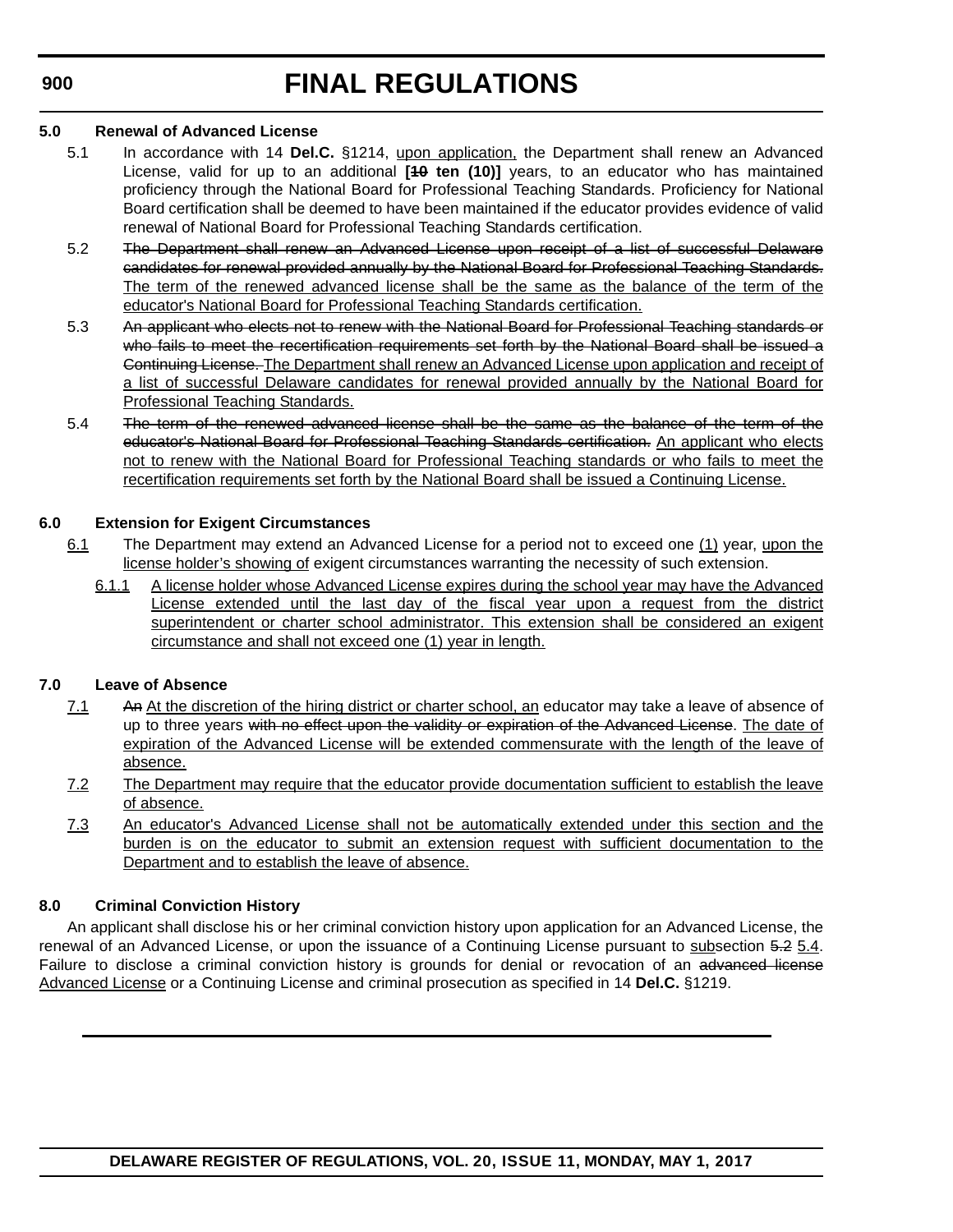## **[DEPARTMENT OF HEALTH AND SOCIAL SERVICES](http://www.dhss.delaware.gov/dhss/index.html) DIVISION [OF LONG TERM CARE RESIDENTS PROTECTION](http://www.dhss.delaware.gov/dhss/dltcrp/)**

Statutory Authority: 31 Delaware Code, Section 512 (31 **Del.C.** §512)

16 **DE Admin. Code** 3220

### **ORDER**

### **[3220 Training and Qualifications for Nursing Assistants and Certified Nursing Assistants](#page-3-0)**

### **NATURE OF THE PROCEEDINGS:**

The Department of Health and Social Services ("Department") / Division of Long Term Care Residents Protection (DLTCRP) initiated proceedings to establish Regulation **3220 Training and Qualifications for Certified Nursing Assistants.**

The Department's proceedings to establish the regulation was initiated pursuant to 29 Delaware Code Section 10114 and its authority as prescribed by 16 Delaware Code Section 1124 and 31 Delaware Code Section 512.

The Department published its notice of proposed regulation changes pursuant to 29 Delaware Code Section 10115 in March 01, 2017 Delaware *Register of Regulations*, requiring written materials and suggestions from the public concerning the proposed regulations to be produced by March 31, 2017, at which time the Department would receive information, factual evidence and public comment to the said proposed regulations.

### **SUMMARY OF FINAL AMENDMENT**

The proposal establishes Regulation 3220 Training and Qualifications for Certified Nursing Assistants. The proposed change will establish the regulation as required by 16 **Del.C.** §3007A.

### **Statutory Authority**

29 *Del.C*. Chap. 79, "Department of Health and Social Services."

16 *Del.C* §3220, "Training and Qualifications for Certified Nursing Assistants."

### **Background**

DLCTRP is revising these regulations pursuant to 16 *Del.C* §3220.

### **Summary of Final Amendment**

The proposal establishes regulation which detail the Department of Health and Social Services' authority to promulgate rules and regulations related to the Training and Qualifications for Certified Nursing Assistants. The comments we received did not result in substantive revisions to the published proposed regulation. Therefore, we are publishing these regulations as final.

### **SUMMARY OF COMMENTS RECEIVED WITH AGENCY RESPONSE AND EXPLANATION OF CHANGES**

The Governor's Advisory Council for Exceptional Citizens ("GACEC"), and the State Council for Persons with Disabilities (SCPD) submitted comments and suggestions. DLTCRP has considered each comment and responds as follows:

**Comment: 1**. In §2.3.10, their appears to be an extraneous comma after the "CNA."

**Response:** The DLTCRP disagrees; the comma is appropriate.

**Comment 2:** In Appendix A, Psychosocial Needs Module. Competencies Section, 6<sup>th</sup> bullet, there is a reference to "self?care".

**Response:** DLTCRP agrees. Revised as recommended.

**Comment 3:** In Appendix A, Physical Needs Module, Competencies Section, 15<sup>th</sup> bullet from the end, there is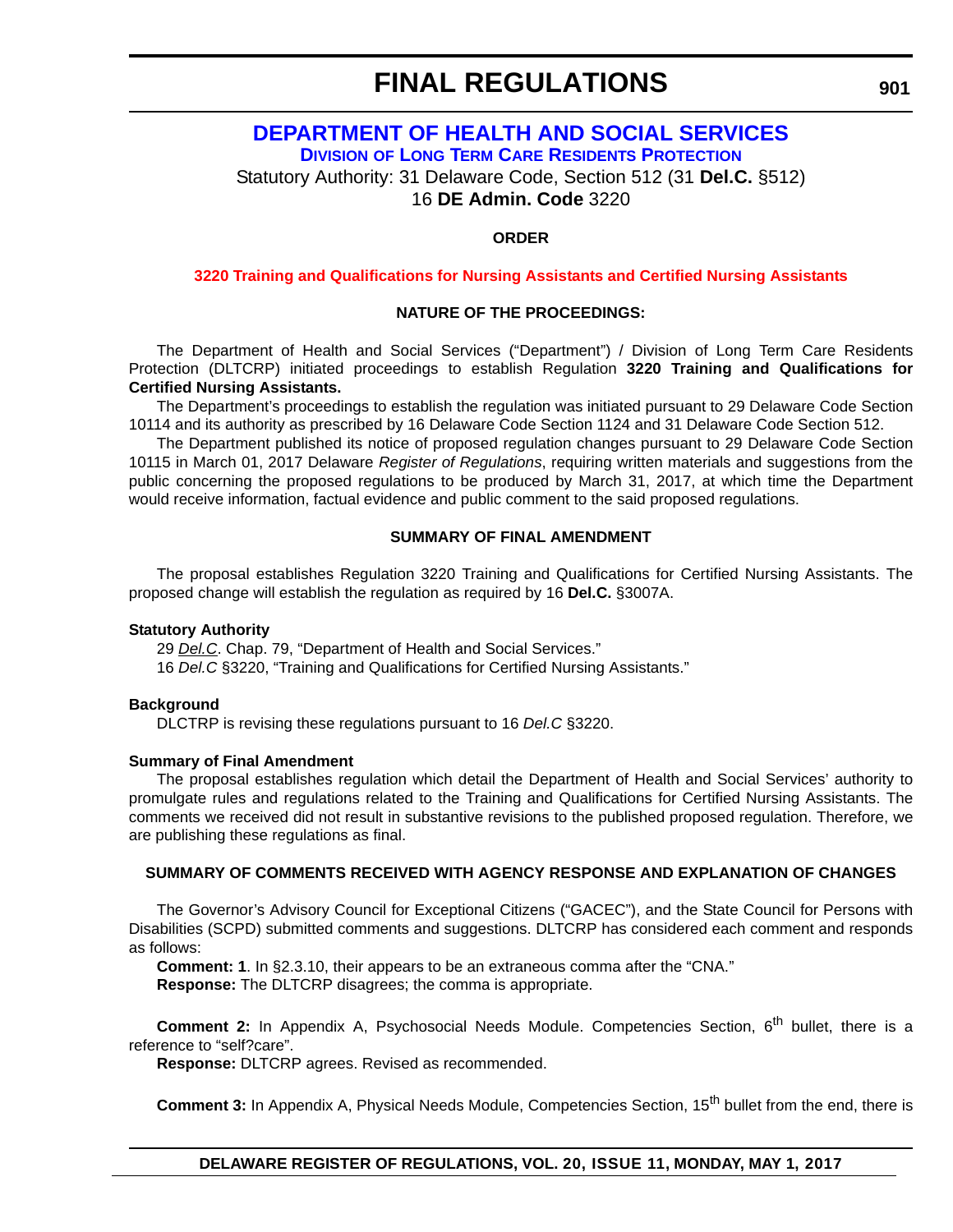a reference to "self?help".

**Response:** Revised as recommended.

**Comment 4:** The qualifications of trainers may benefit from enhancement. An RN with only 2 years of overall experience and 1 year of clinical experience (§3.2.1) and supplemental personnel (e.g. occupational, physical or speech therapist) with only 1 year of experience (§3.6.1) are authorized to serve as CNA training program instructors. These are relatively weak credentials to teach a wide array of skills to CNA trainees. While a nurse with 1 year of clinical experience in an NSF may have been exposed to many types of needs, a nurse with more years of experience would generally have greater exposure to a variety of patients and treatment modalities.

**Response:** The DLTCRP disagrees; the requirements/qualifications are adequate.

**Comment 5**: § 3.10 lists minimum equipment to be available for training. It would benefit from some additions. Appendix A. Psychosocial Skills Module, Competencies Section, includes the following skill: "Recognize and utilize augmentative communication devices and methods of nonverbal communication." Likewise, Appendix A, Physical Needs Module, Competencies Section, includes the following skill: "Demonstrate use of assistive devices." It would therefore make sense to include a typical AAC device in the list of minimum equipment in §3.10.

**Response:** The DLTCRP disagrees; the lists of equipment required include equipment that is regularly used by CNAs. Facilities must take responsibility for teaching CNAs how to use specialized instruments for residents with special needs and it becomes included in the resident-centered care plan.

**Comment 6**: Appendix A, Physical Needs Module, Competencies Section, includes the following recital: "Assist the resident/patient with ambulation aids, including, but not limited to cane, quad-cane, walker, crutches, wheelchair and transfer aids, such as a mechanical lift." These forms of AT are included in §3.10 with the exception of the mechanical lift. DMMA may wish to consider adding a mechanical lift to the list of minimum equipment.

**Response:** The DLTCRP disagrees; mechanical lift is listed at 3.10.19.

**Comment 7:** Appendix A, Physical Needs Module, Competencies Section, includes the following recitals: "Assist the resident /patient with oral hygiene, including prosthetic devices" and "Administer oral hygiene for the unconscious resident/patient." In contrast, §3.10 omits all oral hygiene devices, including water flossers, electric toothbrushes, and ultrasonic denture cleaners.

**Response:** The DLTCRP disagrees; minimum oral hygiene needs are addressed at 3.10.17.

**Comment 8:** Appendix A, Physical Needs Module, Competencies Section, includes the following recital: "Accurately measure and record with a variety of commonly used devices; blood pressure, height and weight, and temperature, pulse, respiration. Section 3.10 would benefit from the addition of a pulse oximeter.

**Response:** The DLTCRP disagrees; pulse oximetry is used by nurses not CNAs, therefore, it is not included in the list of devises.

**Comment 9:** Per Section 2.3.7, CNAs are exempt from fulfilling recertification requirements if on active military duty in a "theater of hostilities." This may be unduly narrow and could be expanded to cover active duty military not in a "theater of hostilities." Furthermore, granting such individuals only 30 days to complete 24 hours of community education post deployment is seemingly too short a timeframe.

**Response:** The DLTCRP disagrees as the timeframe is directly in line with requirements with nurse license renewal when a nurse is on active military duty.

**Comment 10:** Section 3.3.2 requires instructors to have "experience teaching adults in a group classroom/ clinical setting." There are two concerns with this provision. First, experience teaching in a classroom versus a clinical setting should not be treated as interchangeable. Second, the Division may wish to adopt a more precise experience standard than the "open ended" provision in (§3.3.2)

**Response:** The DLTCRP disagrees. This requirement was developed by a group of nurse educators and determined appropriate for teaching CNAs.

**Comment 11:** §4.3.1 could be clarified to note that it only applies to CNAs who have previously worked in a facility. Otherwise, the 80 hour orientation requirement in §4.1.1 would apparently apply.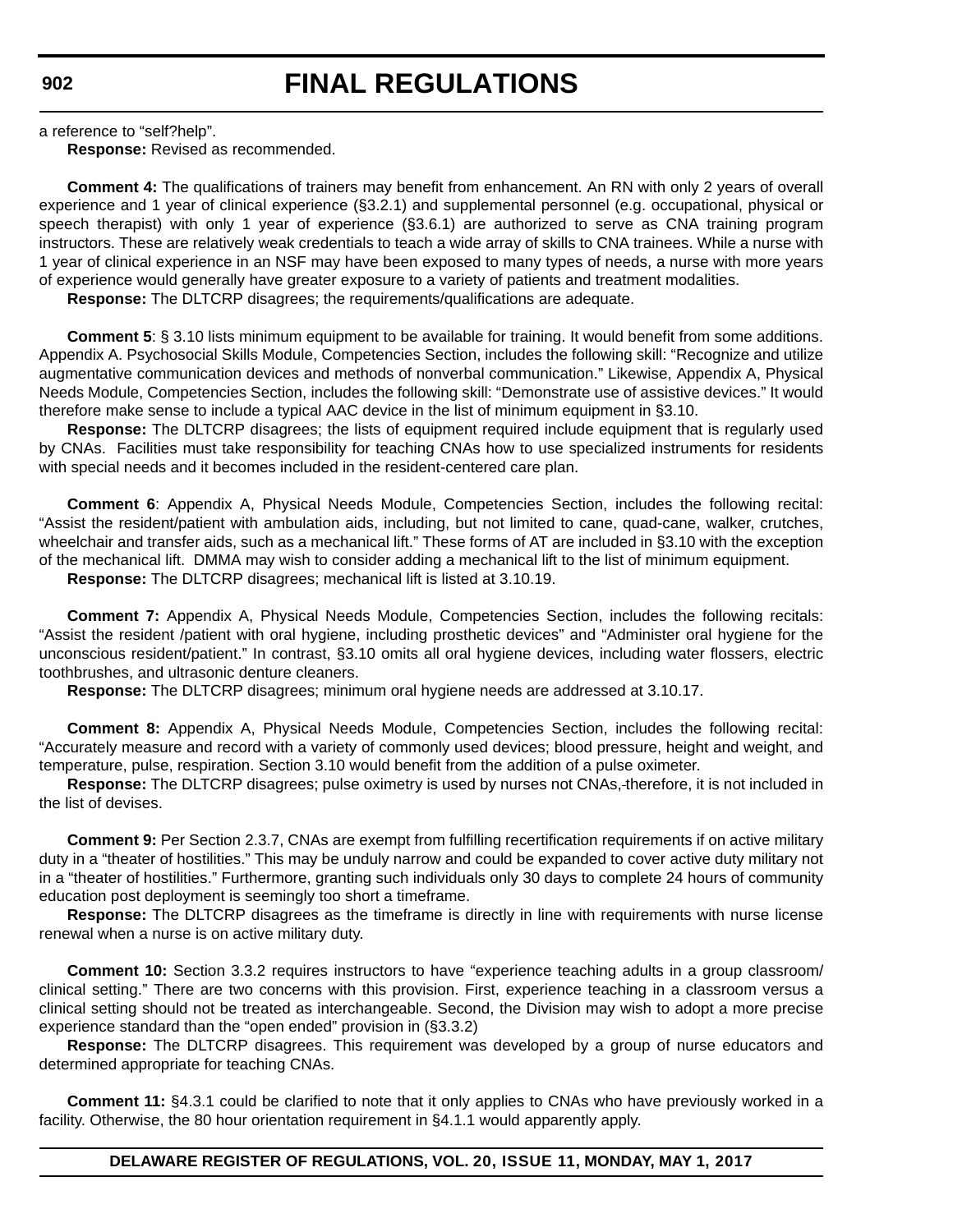**Response:** The DLTCRP disagrees. Temporary agency staff are not facility employees and may never be assigned or choose to work at a facility after only one shift.

**Comment 12:** §5.3.6 could be improved by clarifying an individual's option to be represented by an attorney of the individual's choice.

**Response:** Revised as recommended.

### **Decision and Effective Date**

The Division of Long Term Care Residents Protection finds that the rules and regulations shall be adopted with the changes as final in the form proposed. These changes will become effective ten days following publication of this Final Order in the Delaware *Register of Regulations*.

**IT IS SO ORDERED** this 12<sup>th</sup> day of April 2017 by the Delaware Department of Health and Social Services.

Kara Odom Walker, MD, MPH, MSHS Secretary, DHSS

### **\*Please note: Due to the size of the final regulation, it is not being published here. A copy of the regulation is available at:**

**[3220 Training and Qualifications for Nursing Assistants and Certified Nursing Assistants](http://regulations.delaware.gov/register/may2017/final/20 DE Reg 901 05-01-17.htm)** 

## **DIVISION OF MEDICAID [AND MEDICAL ASSISTANCE](http://www.dhss.delaware.gov/dhss/dmma/)**

Statutory Authority: 31 Delaware Code, Section 512 (31 **Del.C.** §512)

### **ORDER**

### **[Elderly and Disabled Waiver Provider Policy Manual](#page-3-0)**

### **NATURE OF THE PROCEEDINGS:**

Delaware Health and Social Services ("Department") / Division of Medicaid and Medical Assistance initiated proceedings to amend the Elderly and Disabled Waiver Provider Policy Manual regarding Patient Pay Calculations, *specifically, as it relates to Home and Community-Based Services Settings*. The Department's proceedings to amend its regulations were initiated pursuant to 29 Delaware Code Section 10114 and its authority as prescribed by 31 Delaware Code Section 512.

The Department published its notice of proposed regulation changes pursuant to 29 Delaware Code Section 10115 in the February 2017 Delaware *Register of Regulations*, requiring written materials and suggestions from the public concerning the proposed regulations to be produced by March 3, 2017 at which time the Department would receive information, factual evidence and public comment to the said proposed changes to the regulations.

### **SUMMARY OF PROPOSAL**

The purpose of this notice is to advise the public that Delaware Health and Social Services (DHSS)/Division of Medicaid and Medical Assistance (DMMA) is proposing to amend the Elderly and Disabled Waiver Provider Policy Manual, specifically, *as it relates to Home and Community-Based Services Settings.*

### **Statutory Authority**

- 42 CFR §441.530; *Home and Community-Based Settings*
- 42 CFR §441, Subpart G; *Home and Community-Based Services, Waiver Requirements*
- §1915(c) of the Social Security Act; *Home and Community-Based Services*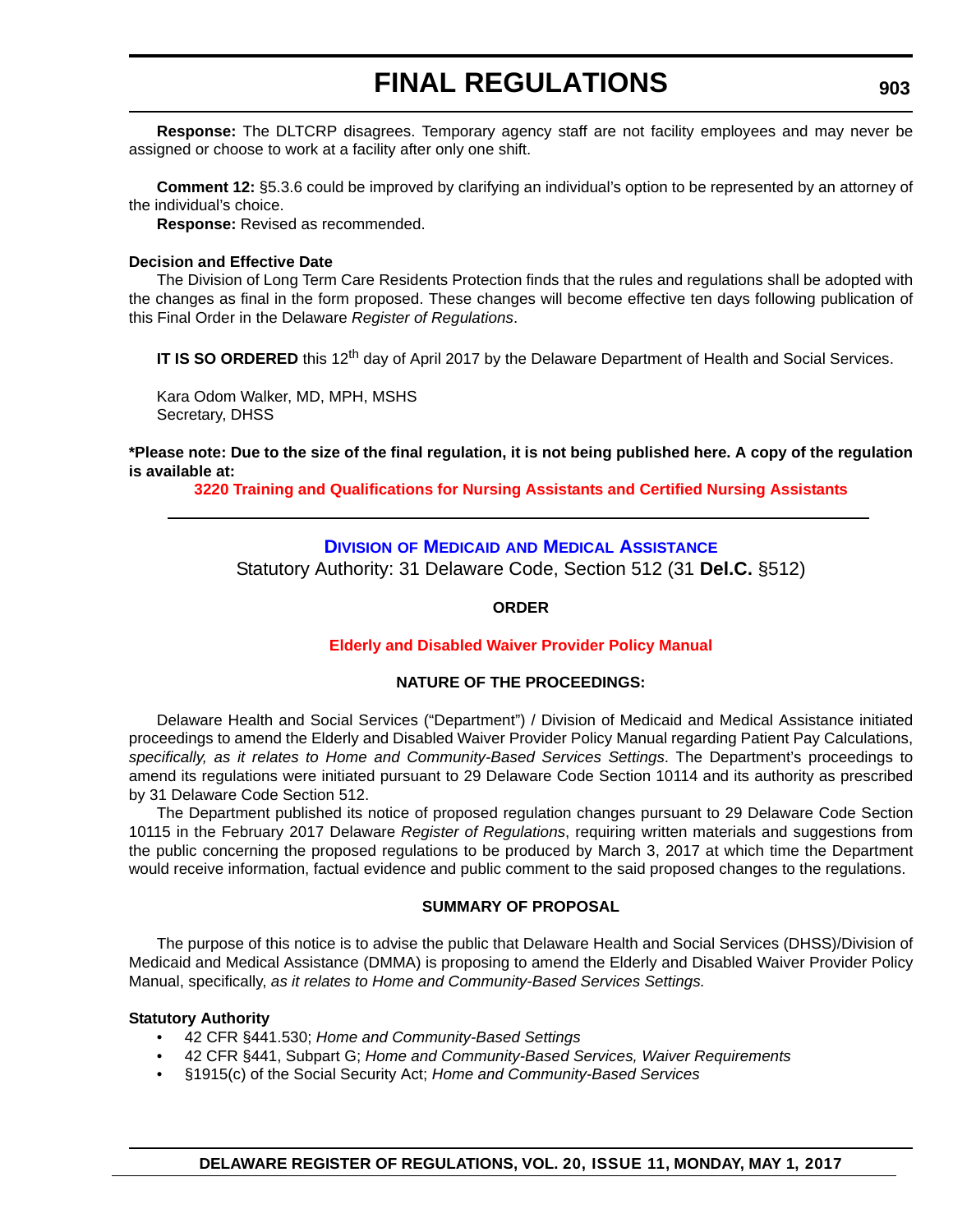## **FINAL REGULATIONS**

#### **Background**

The Centers for Medicare and Medicaid Services (CMS) published regulations in the Federal Register on January 16, 2014, effective March 17, 2014, which changed the definition of Home and Community-Based Services (HCBS) settings. Delaware's 1115 Demonstration refers to the 1915(c) authority for HCBS services; therefore, the state must comply with these regulatory changes. The final rule provides for a five-year transition process that will allow states to implement this rule in a manner that supports continuity of services for Medicaid recipients and minimizes disruptions in service during implementation. Additionally, the HCBS Final Rule defines the qualities that must be present in all HCBS settings. It also provides expanded and more detailed guidance regarding the provision of HCBS, in particular the right for HCBS recipients to have the ability to exercise personal choice in all aspects of their care. In order to ensure compliance with all requirements of the HCBS Final Rule, DMMA has incorporated these requirements into our Long Term Care Community Services (LTCCS) Provider Policy. All states are required to be fully compliant with all of the requirements of the CMS HCBS Final Rule by March 17, 2019.

### **Summary of Proposal**

### *Purpose*

The purpose of this proposed rule is to revise Delaware's Elderly and Disabled Waiver Provider Policy Manual to include all of the mandatory provisions of the Centers for Medicare & Medicaid Services (CMS) Home and Community Based Services (HCBS) Final Rule.

### *Public Notice*

In accordance with the *federal* public notice requirements established at Section 1902(a)(13)(A) of the Social Security Act and 42 CFR 447.205 and the *state* public notice requirements of Title 29, Chapter 101 of the Delaware Code, Delaware Health and Social Services (DHSS)/Division of Medicaid and Medical Assistance (DMMA) gives public notice and provides an open comment period for thirty (30) days to allow all stakeholders an opportunity to provide input on the revision of the Elderly and Disabled Waiver Provider Policy Manual. Comments must be received by 4:30 p.m. on March 3, 2017.

### *Provider Manuals Update*

Also, there may be additional provider manuals that will require small updates as a result of these changes. The applicable Delaware Medical Assistance Program (DMAP) Provider Policy Specific Manuals will be updated. Manual updates, revised pages or additions to the provider manual are issued, as required, for new policy, policy clarification, and/or revisions to the DMAP program. Provider billing guidelines or instructions to incorporate any new requirement may also be issued. A newsletter system is utilized to distribute new or revised manual material and to provide any other pertinent information regarding manual updates. DMAP provider manuals and official notices are available on the Delaware Medical Assistance Provider Portal website**:** [https://](https://medicaid.dhss.delaware.gov/provider) [medicaid.dhss.delaware.gov/provider](https://medicaid.dhss.delaware.gov/provider)

### **Fiscal Impact**

No fiscal impact is projected as this regulation is only updating the language in Delaware's Elderly and Disabled Waiver Provider Policy Manual to reflect current practices.

### **Summary of Comments Received with Agency Response and Explanation of Changes**

The State Council for Persons with Disabilities (SCPD) and the Governor's Advisory Council for Exceptional Citizens (GACEC) offered the following summarized observations:

The primary impetus for the revisions is to promote conformity with the CMS HCBS settings rule. Overall, the initiative mirrors CMS standards and provides helpful, affirmative guidance to MCOs and providers.

First, DMMA provided an early draft of the revised policy to the DLP in December, 2015 which prompted the DLP to share 3 pages of recommendations in January, 2016. The current draft reflects approximately nine (9) amendments based on the recommendations.

*Agency Response*: DMMA is grateful for the suggestions provided by the DLP in January, 2016. We thank the Council for noticing that we adopted many of the suggestions made by the DLP in this final draft of the revised manual.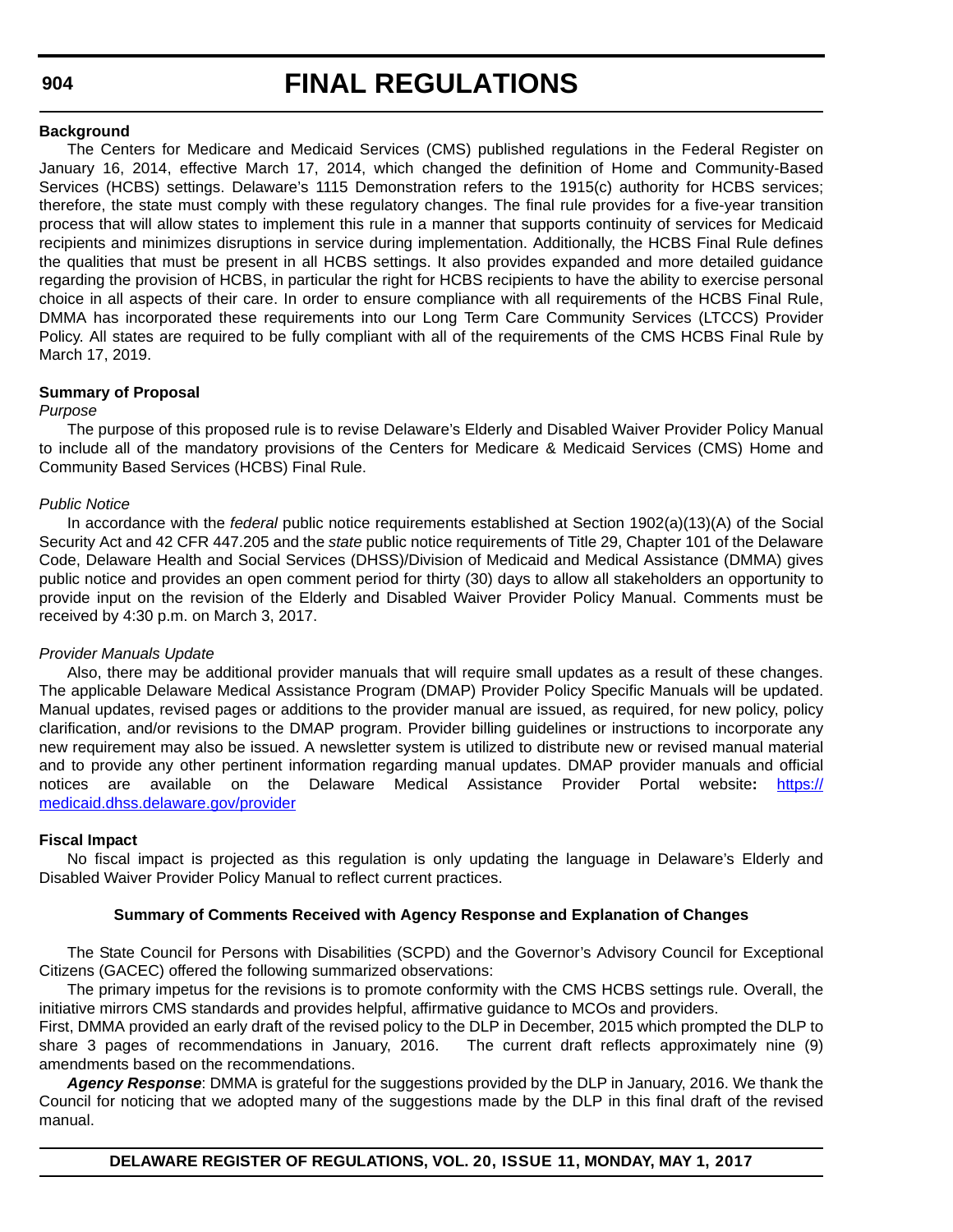Second, the Elderly and Disabled Waiver no longer exists. It was merged into the DSHP+ program in 2012. See, e.g., attached excerpt from DMMA May 18, 2011 overview. See also §1.0, deleting reference to E&D waiver. The title to the Provider Manual should therefore be revised. Consistent with §1.0, the following title could be considered: "Long Term Care Community Services (LTCCS) Provider Policy Manual" or "Long Term Care Community Services/Diamond State Health Plan Plus Provider Policy Manual".

*Agency Response:* DMMA did revise the title of this manual along with its content. The correct title of the revised manual is the Long Term Care Community Services (LTCCS) Provider Policy Manual.

Third, §2.2.1 does not match the formatting in the balance of the section and is merely a non-directive statement. Consider the following substitute:

> 2.2.1. The LTCCS setting must be integrated and support full access of LTCCS recipients to the greater community, including:...

*Agency Response*: DMMA appreciates the Council's suggestion. However, we intentionally used the exact wording from 42 CFR §441.530(a)(1)(i) in order to demonstrate our intent to comply fully with all requirements outlined in the federal regulation to CMS. §2.2 Requirements for LTCCS Provider Settings provides the context for the language contained in §2.2.1.

Fourth, §§2.2.6 and 2.2.7 recite that recipients "should" have the freedom and support to control their own schedules... and be able to have visitors of their choosing at any time. This is not co-terminus with the federal regulation, 42 C.F.R. 441.530, which recites that states "must" make available a list of supports, including the following:

Individuals have the freedom and support to control their own schedules and activities, and have access to food at any time.

Individuals are able to have visitors of their choosing at any time.

For consistency with §§2.2.2-2.2.5, DMMA may wish to use the term "must" rather than "should", i.e., "individuals must have the freedom" and "individuals must be able to have visitors...".

*Agency Response*: DMMA agrees with this important distinction in terminology in §§2.2.6-2.2.7. We will revise the identified sections in accordance with the Council's recommendations as follows:

> 2.2.6 Recipients should must have the freedom and support to control their own schedules and activities, and have access to food at any time.

2.2.7 Recipients should must be able to have visitors of their choosing at any time.

Fifth, §3.1.5 requires providers to provide DHSS with access to participant records. DMMA may wish to consider adding a provision addressing access by DHSS authorized representatives to provider-owned or leased settings (e.g. day habilitation; adult day services) in which covered services are provided. This is a DHSS statutory right for licensed residential LTC facilities. See Title 16 Del.C. §1105(a)(5), 1107 and 1134(d)(11). However, day programs are not covered by the residential LTC statutes so DHSS may wish to include the right in the policy manual.

*Agency Response*: DMMA appreciates the Council's suggestion; however, no changes have been made to the provider manual.

Sixth, DMMA should correct the grammar in §3.3.2.6. The section recites that the person centered planning process is required to include nine (9) listed features. All of the items in the list begin with a verb. Subsection [3.3.2.6 is inconsistent. See Delaware Legislative Drafting Manual, Rule 27, published at http://legis.delaware.gov/](http://legis.delaware.gov/docs/default-source/Publications/legislative-drafting-manual.pdf?sfvrsn=4) docs/default-source/Publications/legislative-drafting-manual.pdf?sfvrsn=4

*Agency Response*: DMMA agrees with the Council's findings. The final regulation will be revised as follows:

3.3.2.6 Precludes providers of HCBS for the recipient, or those who have an interest in or are employed by a provider of HCBS for the recipient, from providing case management or developing the person-centered service plan.

Seventh, in §3.4.2, DMMA should consider replacing "authority" with "authorities" since there may be more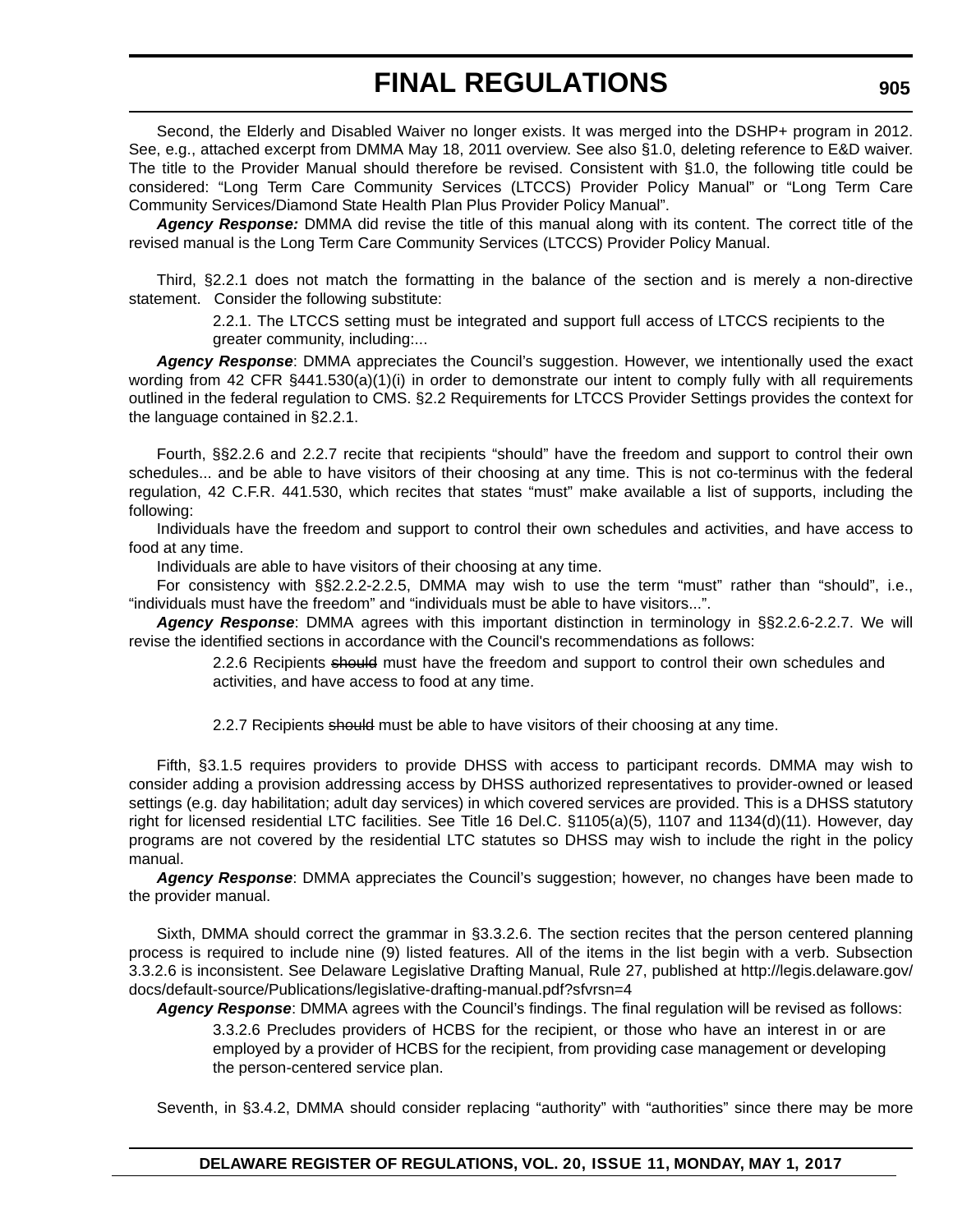than 1 entity to which critical incidents must be reported. For example, the DHSS PM 46 policy, §V.K.2 (Rev. 8/16) contemplates covered entities reporting to both the police and DHSS for conduct amounting to a crime. There is also overlapping jurisdiction between the Ombudsman (§3.4.2.2.2) and DLTCRP (§3.4.2.2.3).

*Agency Response*: DMMA agrees with the Council's suggested revision. The final regulation will be revised as follows:

> 3.4.2 All parties have the responsibility to report critical incidents in accordance with State laws, rules, regulations and agency policy memorandums to the appropriate investigative authorities immediately upon discovery.

Eighth, §§3.4.2.2.3 and 3.4.2.2.4 merit review. I understand that licensing of acute and outpatient health care was switched when the DPH OHFLC was placed under the DLTCRP effective July 1, 2016. See [http://](http://www.dhss.delaware.gov/dhss/dltcrp/) [www.dhss.delaware.gov/dhss/dltcrp/](http://www.dhss.delaware.gov/dhss/dltcrp/)

*Agency Response*: DMMA thanks the Council for this comment. The final regulation will be revised as follows:

3.4.2.2.3 Division of Long Term Care and Residents Protection (DLTCRP) for recipients receiving services in a long term care facility and there is an incident of abuse, neglect, or mistreatment, and/or financial exploitation. DLTCRP is also the designated agency to regulate acute and outpatient health care facilities/agencies and to receive Critical Incidents occurring in these facilities involving abuse, neglect or harassment; hospital, hospice seclusion and restraint deaths. Reports of suspected abuse, neglect, and exploitation of recipients who are children residing in pediatric nursing facilities must also be reported to DLTCRP.

3.4.2.2.4 Office of Health Facilities Licensing and Certification (OHFLC) is the designated agency to regulate acute and outpatient health care facilities/agencies and receives Critical Incidents occurring in these facilities involving abuse, neglect or harassment; hospital, hospice seclusion and restraint deaths.

Ninth, DMMA may wish to add a reference to the requirement of critical incident reporting concerning patients of psychiatric hospitals and residential centers to the Protection & Advocacy agency pursuant to 16 **Del.C.** §5162. See also DHSS PM 46 policy, §V.K.2 (Rev. 8/16).

*Agency Response*: DMMA thanks the Council for this suggestion. We feel that the content of 3.4.2 provides the regulatory framework to cover critical incident reporting for LTCCS providers in accordance with all State laws, rules, regulations, etc.

Tenth, §6.2, entitled "Available Services", omits some services included in the MCO contract, including minor home modifications, home-delivered meals, transition services, and nutritional supplements. Each of these services enhance community-based living as much as the listed personal emergency response system. DMMA should consider adding the omitted services.

*Agency Response*: DMMA appreciates the Council's suggestion; however, no changes have been made to the provider manual.

Eleventh, §6.2.1 and 6.2.2 contain specific references to additional services for individuals with brain injuries in the contexts of adult day services and attendant services:

Members with an acquired brain injury (ABI) or traumatic brain injury (TBI) will receive additional prompting and/or intervention as needed, and as indicated in the person-centered service plan.

*Agency Response:* DMMA thanks the Council for this observation. This language is consistent with requirements on person-centered planning detailed elsewhere in this policy manual and extensively in our MCO contract.

Councils endorse the proposed regulation.

*Agency Response*: DMMA thanks the Council for its endorsement of the proposed regulation.

Thank you again for your review and feedback related to the proposed revisions to the Long Term Care

### **DELAWARE REGISTER OF REGULATIONS, VOL. 20, ISSUE 11, MONDAY, MAY 1, 2017**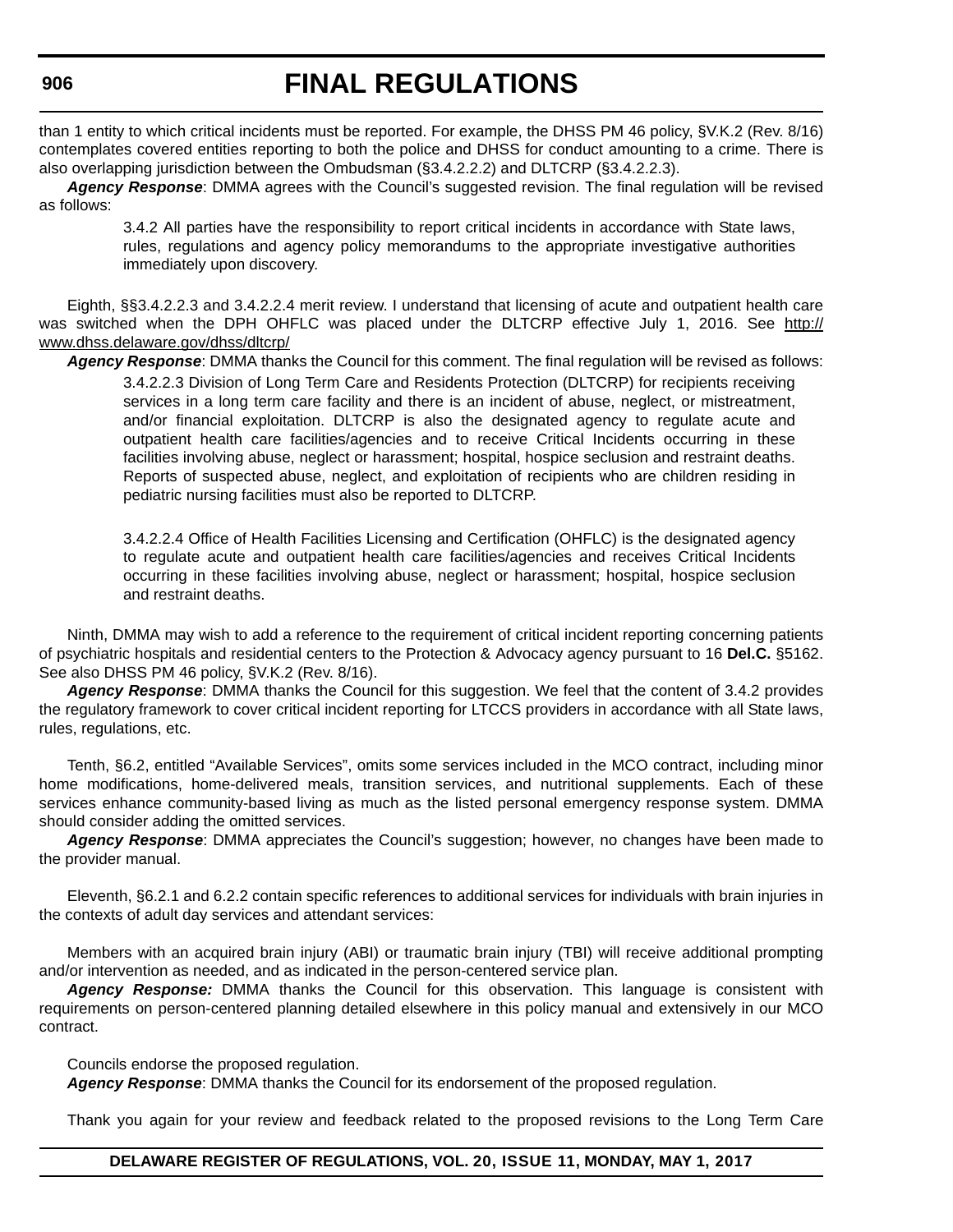Community Services (LTCCS) Provider Policy Manual. DMMA is pleased to provide the opportunity to receive public comments and greatly appreciates the thoughtful input given.

### **FINDINGS OF FACT:**

The Department finds that the proposed changes as set forth in the February 2017 *Register of Regulations* should be adopted.

THEREFORE, IT IS ORDERED, that the proposed regulation to amend the Elderly and Disabled Waiver Provider Policy Manual, specifically, *as it relates to Home and Community-Based Services Settings*, is adopted and shall be final effective May 11, 2017.

Kara Odom Walker, MD, MPH, MSHS Secretary, DHSS

### **DMMA FINAL ORDER APA 17-016 REVISION**

*(Break in Continuity of Sections)*

**2.0 Program/Contractual Responsibilities Qualities of LTCCS Provider Settings**

### *(Break in Continuity Within Section)*

**2.2 Division of Services for Aging & Adults with Physical Disabilities (DSAAPD) Responsibilities Requirements for LTCCS Provider Settings**

### *(Break in Continuity Within Section)*

- 2.2.6 Recipients **[should must]** have the freedom and support to control their own schedules and activities, and have access to food at any time.
- 2.2.7 Recipients **[should must]** be able to have visitors of their choosing at any time.
- **2.3 Responsibilities of Both Parties Requirements Specific to Provider-Owned or Controlled Residential Settings**

### *(Break in Continuity Within Section)*

### **3.0 Program Eligibility Criteria/Contractual Responsibilities**

### *(Break in Continuity Within Section)*

### **3.3 MCO Responsibilities**

- 3.3.1 Contracted MCOs agree to abide by all terms and conditions set forth in their contract with DMMA.
- 3.3.2 In accordance with 42 CFR  $\S$ 441.301(c)(1), the MCO is required to utilize a person-centered planning process for all LTCCS recipients. The LTCCS recipient will lead the person-centered planning process, where possible, with the LTCCS recipient's representative having a participatory role, as needed and as defined by the recipient. The person-centered planning process:

### *(Break in Continuity Within Section)*

3.3.2.6 **[Providers of HCBS for the recipient, or those who have an interest in or are employed by a provider of HCBS for the recipient must not provide case management or develop the person-centered service plan. Precludes providers of HCBS for the recipient, or those who have an interest in or are employed by a provider of HCBS for the recipient, from providing case management or developing the person-centered service plan.]**

### *(Break in Continuity Within Section)*

## **3.4 Responsibilities of All Parties**

- 3.4.1 Formal communication concerning the contract, program activities, treatment methods, and reports, etc. will be made via written correspondence between DMMA, the MCO and the LTCCS provider.
- 3.4.2 All parties have the responsibility to report critical incidents in accordance with State laws, rules, regulations and agency policy memorandums to the appropriate investigative **[authority**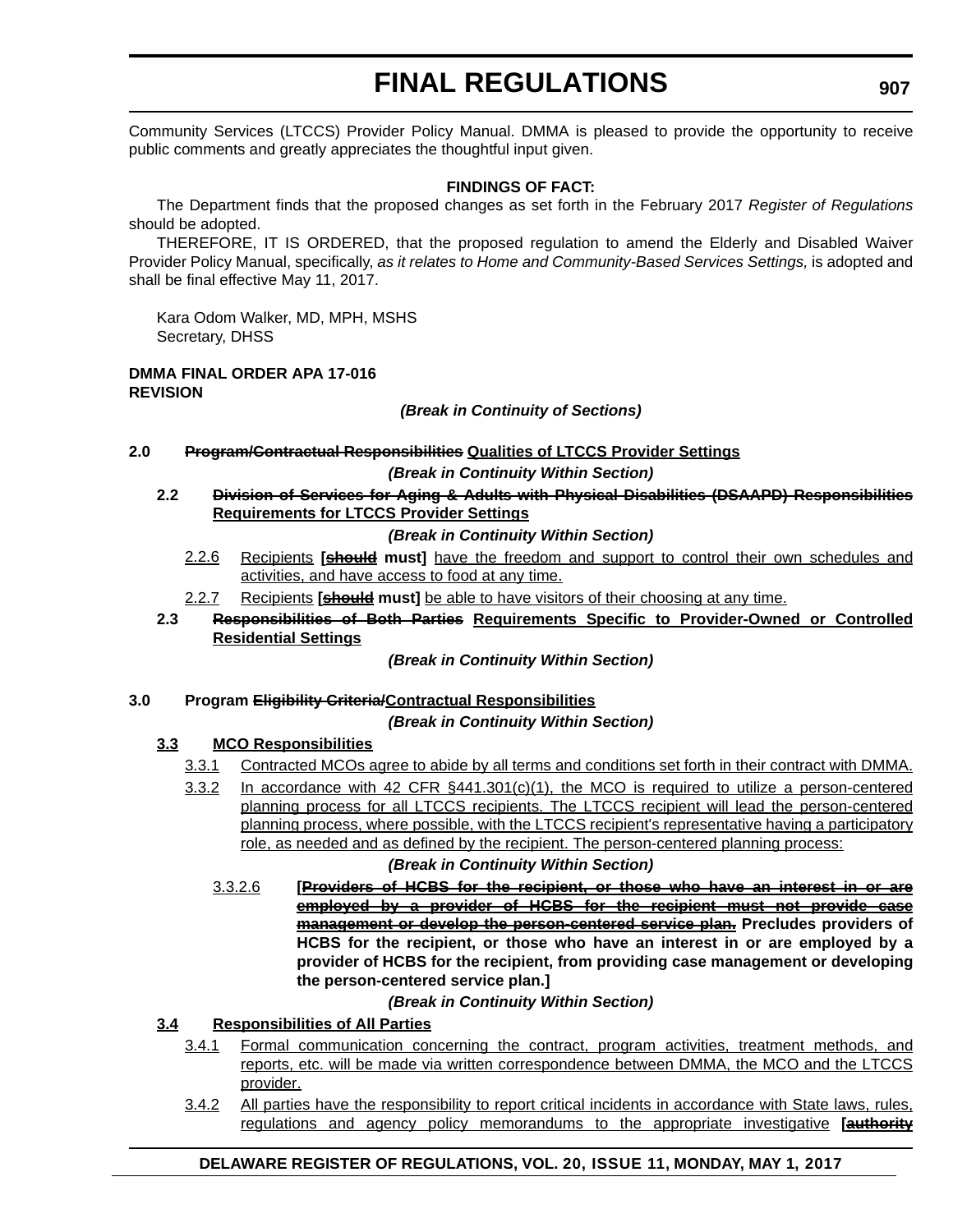authorities] immediately upon discovery. Reporting responsibilities include the requirement to contact 9-1-1 in emergency or potentially life-threatening situations involving HCBS recipients and to report crimes committed against HCBS recipients.

### *(Break in Continuity Within Section)*

3.4.2.2 Critical incidents will be reported to the appropriate agency in accordance with the following:

### *(Break in Continuity Within Section)*

- 3.4.2.2.3 Division of Long Term Care and Residents Protection (DLTCRP) for recipients receiving services in a long term care facility and there is an incident of abuse, neglect, or mistreatment, and/or financial exploitation. **[DLTCRP is also the designated agency to regulate acute and outpatient health care facilities/ agencies and to receive Critical Incidents occurring in these facilities involving abuse, neglect or harassment; hospital, hospice seclusion and restraint deaths.]** Reports of suspected abuse, neglect, and exploitation of recipients who are children residing in pediatric nursing facilities must also be reported to DLTCRP.
- 3.4.2.2.4 **[Office of Health Facilities Licensing and Certification (OHFLC) is the designated agency to regulate acute and outpatient health care facilities/ agencies and receives Critical Incidents occurring in these facilities involving abuse, neglect or harassment; hospital, hospice seclusion and restraint deaths.**
- **3.4.2.2.5]** The Division of Family Services (DFS): is the designated agency to receive, investigate, and respond to Critical Incidents of abuse or neglect of children living in the community.

**\*Please note that no additional changes were made to the regulation as originally proposed and published in the February 2017 issue of the** *Register* **at page 612 (20 DE Reg. 612). Therefore, the final regulation is not being republished here in its entirety. A copy of the final regulation is available at: [Elderly and Disabled Waiver Provider Policy Manual](http://regulations.delaware.gov/register/may2017/final/20 DE Reg 903 05-01-17.htm)** 

## **DIVISION OF MEDICAID [AND MEDICAL ASSISTANCE](http://www.dhss.delaware.gov/dhss/dmma/)**

Statutory Authority: 31 Delaware Code, Section 512 (31 **Del.C.** §512)

### **ORDER**

### **[Medicaid Eligibility- Out-of-State Former Foster Youth](#page-3-0)**

### **NATURE OF THE PROCEEDINGS:**

Delaware Health and Social Services ("Department") / Division of Medicaid and Medical Assistance initiated proceedings to amend the Title XIX Medicaid State Plan and Delaware Social Services Manual (DSSM), specifically, to extend Medicaid Coverage for Out-of-State Former Foster Youth. The Department's proceedings to amend its regulations were initiated pursuant to 29 Delaware Code Section 10114 and its authority as prescribed by 31 Delaware Code Section 512.

The Department published its notice of proposed regulation changes pursuant to 29 Delaware Code Section 10115 in the March 1, 2017 Delaware *Register of Regulations*, requiring written materials and suggestions from the public concerning the proposed regulations to be produced by March 31, 2017 at which time the Department would receive information, factual evidence and public comment to the said proposed changes to the regulations.

### **SUMMARY OF PROPOSAL**

The purpose of this notice is to advise the public that Delaware Health and Social Services (DHSS)/Division of Medicaid and Medical Assistance (DMMA) is proposing to amend the Title XIX Medicaid State Plan and Delaware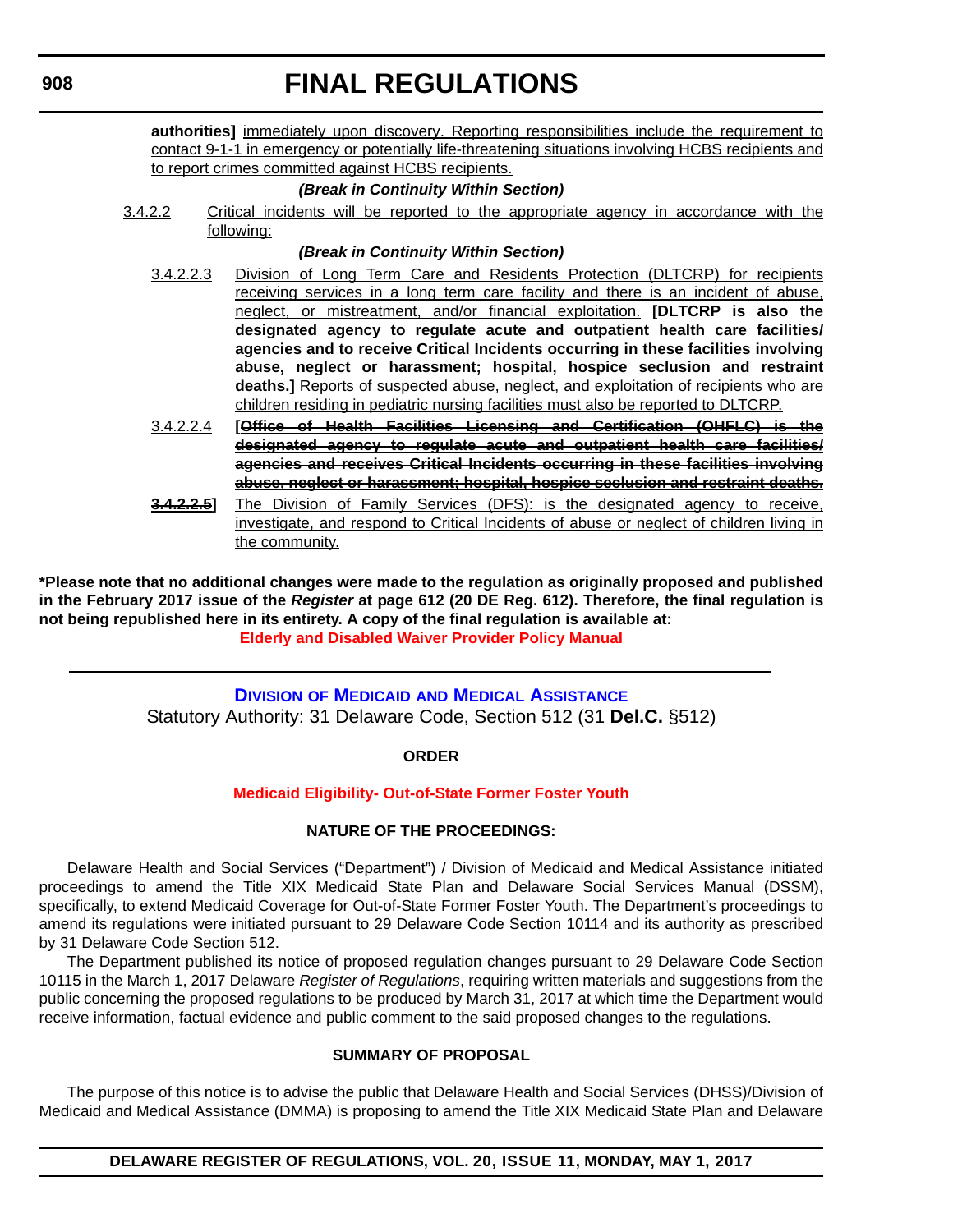Social Services Manual (DSSM), specifically, *to extend Medicaid Coverage for Out-of-State Former Foster Youth.*

### **Statutory Authority**

- Patient Protection and Affordable Care Act (Pub. L. No. 111-148 as amended by the Health Care and Education Reconciliation Act of 2010 (Pub. L. No. 111-152)), together known as the *Affordable Care Act*
- §1902(a)(10)(ii)(XX) of the Social Security Act; O*ptional eligibility group*
- §42 CFR 435.218; *Individuals with MAGI-based income above 133 percent FPL*
- §1115 of the Social Security Act; *Demonstration Projects*

### **Background**

Title IV-E foster care youth have been a mandatory Medicaid eligibility category since the Adoption Assistance and Child Welfare Act of 1980 (Pub. L. 96-272). On March 23, 2010, the Affordable Care Act (ACA) was signed into law, making a number of changes to Medicaid eligibility effective, January 1, 2014. The ACA includes many provisions designed to expand and streamline Medicaid eligibility, such as the option to extend coverage to a new adult group of non-disabled, non-elderly citizens with income under 133 percent of the Federal Poverty Level (FPL). Additionally, to further the overall goal of the ACA to expand health coverage, it included a new provision to allow youth to maintain coverage under their parents' or guardians' health insurance plan until age 26 (to the extent that such plan extends coverage to dependents). Section 2004 of the ACA added a new mandatory Medicaid eligibility group at section 1902(a)(10)(A)(i)(IX) of the Act to provide a parallel opportunity for former foster care youth to obtain Medicaid coverage until age 26 from the state responsible for the individual's foster care.

On January 22, 2013, the Center for Medicaid Services (CMS) issued a notice of proposed rulemaking that proposed to implement the former foster care eligibility group in regulations at 42 CFR 435.150. As part of that provision, CMS proposed to provide states the option to cover youth who were in foster care under the responsibility of another state, and enrolled in Medicaid, upon turning 18 or "aging out" of foster care in the other state. On November 21, 2016, CMS published the final rule clarifying that the Department of Health and Human Services (HHS) had determined that the state option to cover youth who were in foster care under the responsibility of another state was not available under section 1902(a)(10)(A)(i)(IX) of the Act. That section provides that, to be eligible under this group, an individual must have been "in foster care under the responsibility of the state" and to have been "enrolled in the state plan under this title or under a waiver of the plan while in such foster care [.]" Because the provision requires coverage specifically for youth in foster care under the responsibility of "the state"—not "a" or "any" state—CMS does not believe the provision provides states with the option to cover youth who were not under the responsibility of the state while in foster care under the former foster care eligibility group.

However, states can provide coverage to former foster care youth who were in Medicaid and foster care in a different state with income up to 133 percent of the federal poverty level (FPL) under the new adult group identified in the ACA. Additionally, states can use 1115 demonstration authority to provide coverage for former foster care youth who were in foster care under the responsibility of other states and have income higher than 133 percent of the FPL. States that provide coverage under the new adult group have the option of covering former foster care youth with MAGI-based income above 133 percent of the FPL, under the eligibility group described in section 1902(a)(10)(ii)(XX) of the Act and implementing regulations at 42 CFR 435.218 (the "XX" group). States would receive their standard Federal Medical Assistance Percentage (FMAP) for coverage of the "XX" group.

### **Summary of Proposal**

Delaware currently provides coverage to former foster youth that have aged out of Delaware's foster care system. This proposed regulation will allow DMMA to extend coverage to former foster care children who had been enrolled in Medicaid and in foster care under the responsibility of another state at the time they "aged out" of the foster care system.

#### *Purpose*

If implemented as proposed, this regulation will accomplish the following, effective May 21, 2017:

• Make changes to the Medicaid State Plan, Modified Adjusted Gross Income (MAGI)-Based Eligibility Groups, form S33 and S50, to include individuals who were in foster care and enrolled in Medicaid in any state at the time they turned 18 or aged out of the foster care system.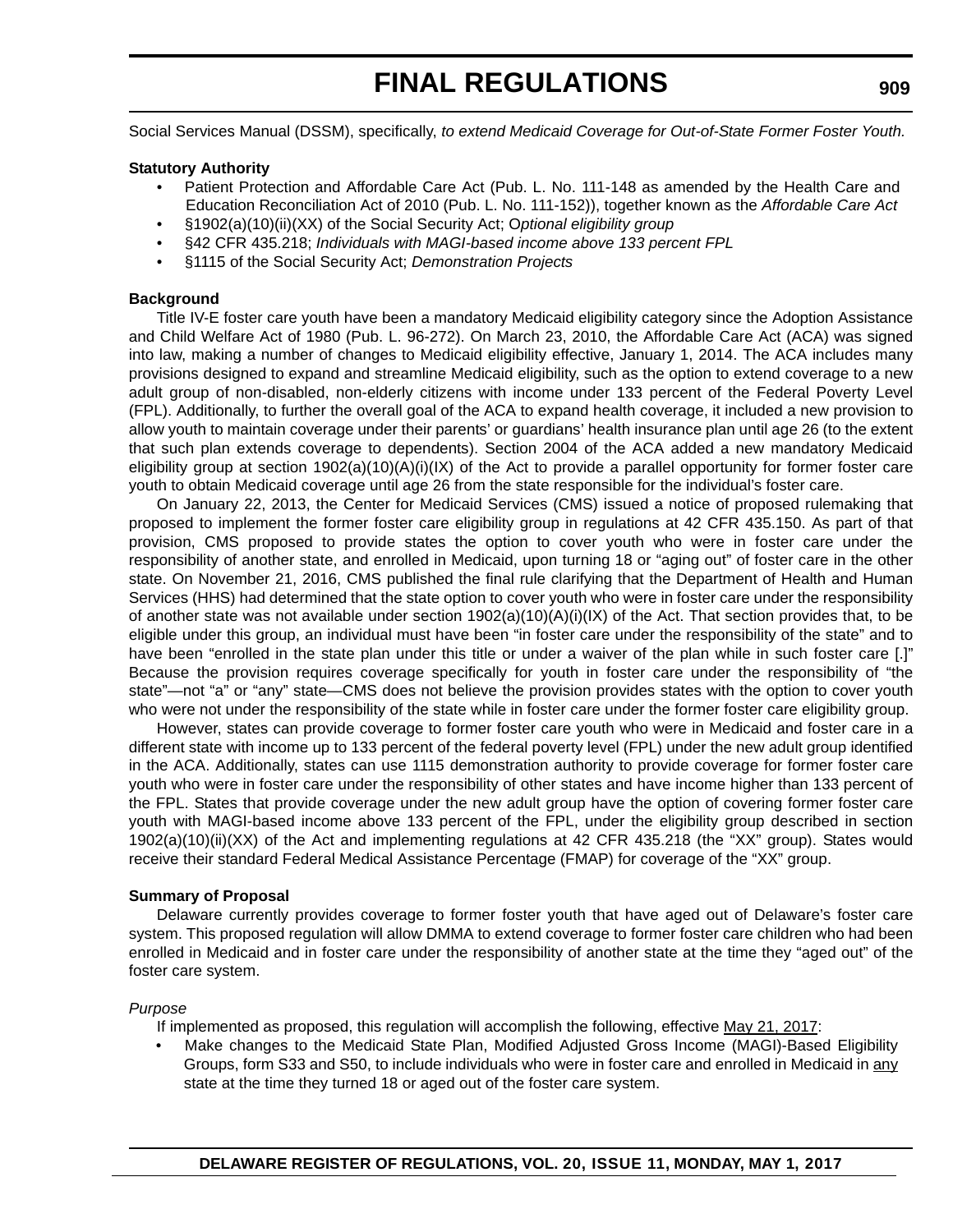## **FINAL REGULATIONS**

• Add a provision to DSSM 15550 – Former Foster Children Group to include individuals who were in foster care and enrolled in Medicaid in any state at the time they turned 18 or aged out of the foster care system.

### *Public Notice*

In accordance with the *federal* public notice requirements established at Section 1902(a)(13)(A) of the Social Security Act and 42 CFR 447.205 and the *state* public notice requirements of Title 29, Chapter 101 of the Delaware Code, Delaware Health and Social Services (DHSS)/Division of Medicaid and Medical Assistance (DMMA) gives public notice and provides an open comment period for thirty (30) days to allow all stakeholders an opportunity to provide input on the proposed regulation. Comments were to have been received by 4:30 p.m. on March 31, 2017.

### *Centers for Medicare and Medicaid Services Review and Approval*

The provisions of this state plan amendment (SPA) relating to coverage and payment methodology for services are subject to approval by the Centers for Medicare and Medicaid Services (CMS). The draft SPA page(s) may undergo further revisions before and after submittal to CMS based upon public comment and/or CMS feedback. The final version may be subject to significant change.

### *Provider Manuals Update*

Also, upon CMS approval, the applicable Delaware Medical Assistance Program (DMAP) Provider Policy Specific Manuals will be updated. Manual updates, revised pages or additions to the provider manual are issued, as required, for new policy, policy clarification, and/or revisions to the DMAP program. Provider billing guidelines or instructions to incorporate any new requirement may also be issued. A newsletter system is utilized to distribute new or revised manual material and to provide any other pertinent information regarding manual updates. DMAP provider manuals and official notices are available on the DMAP website**:** http://www.dmap.state.de.us/home/ index.html

### **Fiscal Impact Statement**

In state fiscal year 2016 there were approximately 150 former foster youth that aged out of Delaware's foster care system that were eligible for Medicaid under the ACA. Extending this rule to former foster youth from other states would most likely result in very few new clients and therefore won't have a significant fiscal impact.

### **Summary of Comments Received with Agency Response and Explanation of Changes**

The State Council for Persons with Disabilities (SCPD) and Governor's Advisory Council for Exceptional Citizens (GACEC) offered the following summarized observations:

A disproportionate number of foster care youth have disabilities and transition to adulthood is often difficult. The availability of Medicaid to this constituency would be a significant support and is similar to the option of youth who remain on their parent's private health insurance through age 26.

The SCPD and the GACEC endorse the regulation.

Agency Response: DMMA appreciates the endorsement.

DMMA is pleased to provide the opportunity to receive public comments and greatly appreciates the thoughtful input given.

### **FINDINGS OF FACT:**

The Department finds that the proposed changes as set forth in the March 2017 *Register of Regulations* should be adopted.

THEREFORE, IT IS ORDERED, that the proposed regulation to amend the Title XIX Medicaid State Plan and Delaware Social Services Manual (DSSM), specifically, to extend Medicaid Coverage for Out-of-State Former Foster Youth, is adopted and shall be final effective May 21, 2017.

Kara Odom Walker, MD, MPH, MSHS Secretary, DHSS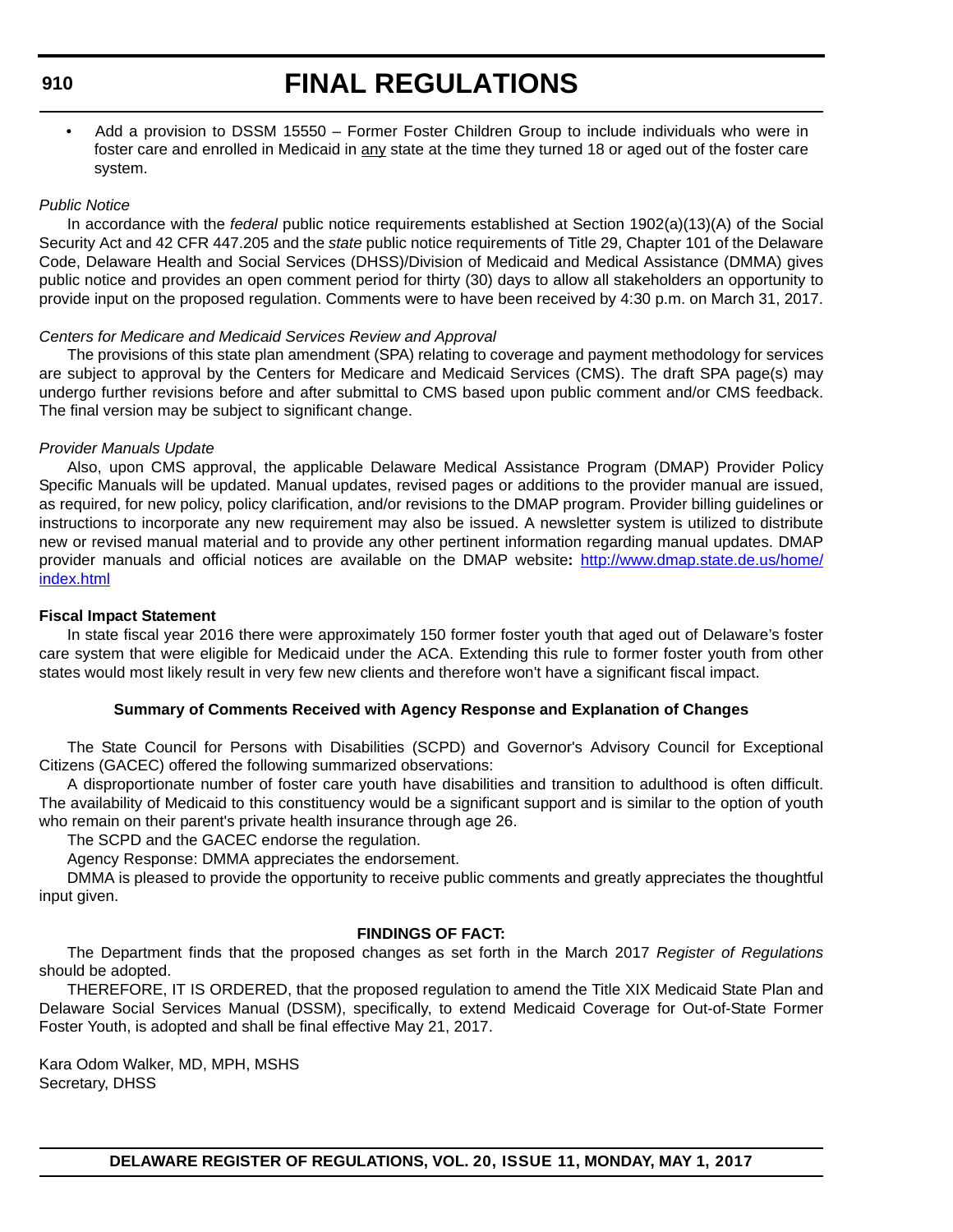#### **DMMA FINAL ORDER #17-017a REVISION**

### **[Eligibility Groups- Mandatory Coverage: Former Foster Care Children](http://regulations.delaware.gov/register/may2017/final/DMMA-17-017a)**

(http://regulations.delaware.gov/register/may2017/final/DMMA-17-017a)

**DMMA FINAL ORDER #17-017b REVISION**

### **[Eligibility Groups- Options for Coverage: Individuals above 133% FPL](http://regulations.delaware.gov/register/may2017/final/DMMA-17-017b)**

(http://regulations.delaware.gov/register/may2017/final/DMMA-17-017b)

### **DMMA FINAL ORDER #17-017c REVISION**

### **15550 Former Foster Children Group**

This section describes the eligibility requirements for the Former Foster Children Group. This group is established through the enactment of the Affordable Care Act of 2010. Coverage under this group is effective January 1, 2014.

### **15550.1 Former Foster Children Group General Eligibility Requirements**

An individual must meet the general eligibility requirements in Section 14000.

### **15550.2 Technical Eligibility**

An individual must:

 $\overrightarrow{a}$  15550.2.1 be age 18 or older and under age 26; and

b) 15550.2.2 have been in foster care under the responsibility of the Delaware Department of Services for Children, Youth, and Their Families (DSCYF) and enrolled in Delaware Medicaid upon attaining age 18 or older (up to age 21); or

15550.2.3 Have been in foster care and on Medicaid in any state at the time they turned 18 or aged out of the foster care system; and

 $\leftrightarrow$  15550.2.4 not be eligible under the following mandatory groups – Parent/Caretaker Relative, Transitional, Prospective, Pregnant Women, Children, and Supplemental Security Income (SSI).

### **15550.3 Financial Eligibility**

There is no income or resource test for this group.

## **[DEPARTMENT OF STATE](http://sos.delaware.gov/) DIVISION [OF PROFESSIONAL REGULATION](http://dpr.delaware.gov/)**

**1400 BOARD [OF ELECTRICAL](http://dpr.delaware.gov/boards/electrician/index.shtml) EXAMINERS**

Statutory Authority: 24 Delaware Code, Section 1406(a)(1) (24 **Del.C.** §1406(a)(1))

24 **DE Admin. Code** 1400

### **ORDER**

### **[1400 Board of Electrical Examiners](#page-4-0)**

On February 1, 2017 the Delaware Board of Electrical Examiners published proposed changes to its regulations in the Delaware *Register of Regulations*, Volume 20, Issue 8. The notice indicated that written comments would be accepted by the Board, a public hearing would be held, and written comments would be accepted for fifteen days thereafter. After due notice in the *Register of Regulations* and two Delaware newspapers,

**DELAWARE REGISTER OF REGULATIONS, VOL. 20, ISSUE 11, MONDAY, MAY 1, 2017**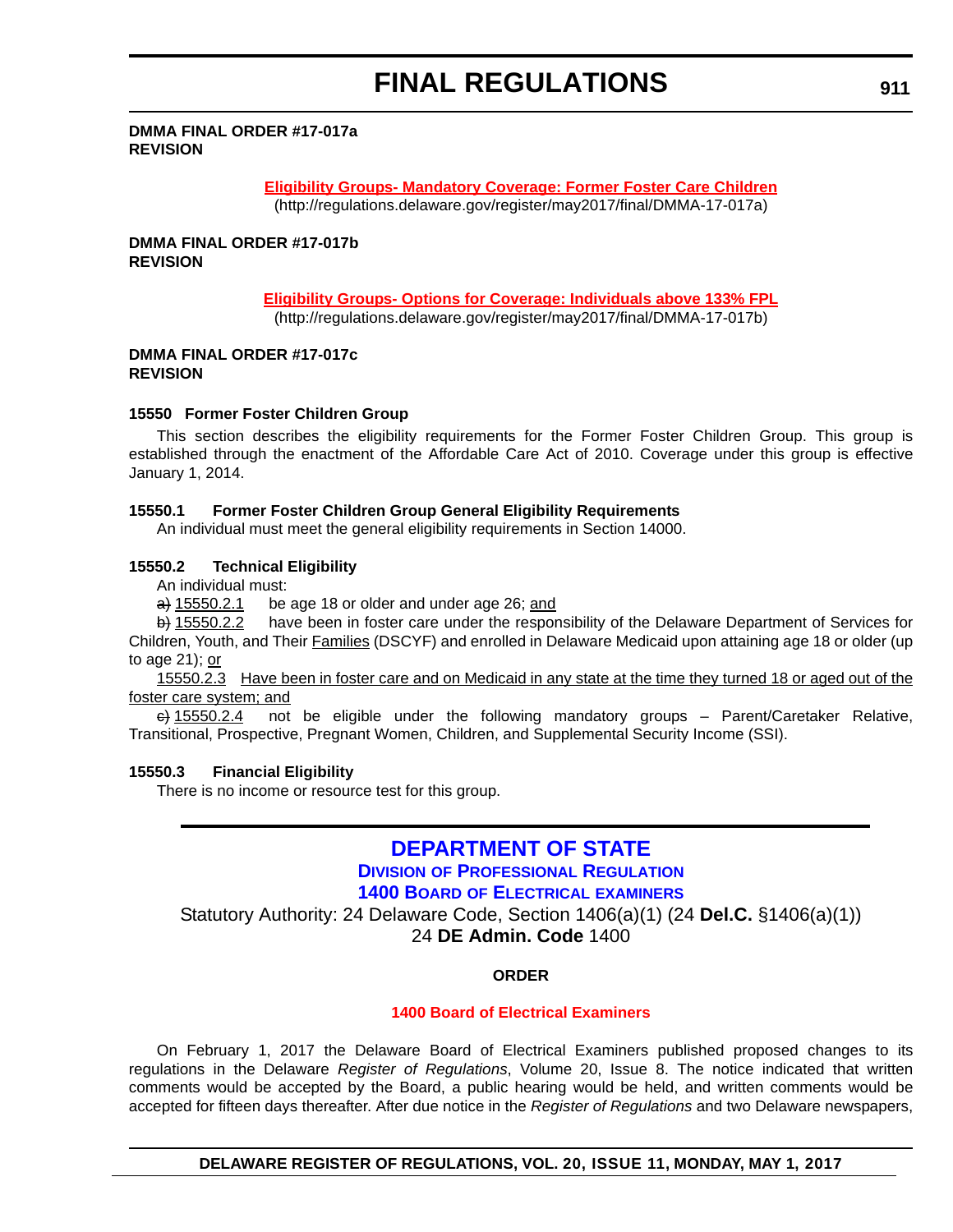#### **912**

## **FINAL REGULATIONS**

a public hearing was held on March 1, 2017 at a regularly scheduled meeting of the Board of Electrical Examiners to receive verbal comments regarding the Board's proposed amendments to its regulations. The rules pertaining to crimes substantially related to the practice of electrical services are proposed to be amended.

### **SUMMARY OF THE EVIDENCE AND INFORMATION SUBMITTED**

At the time of the deliberations, the Board considered the following documents:

**Board Exhibit 1-** Affidavit of publication of the public hearing notice in the *News Journal*; and

**Board Exhibit 2-** Affidavit of publication of the public hearing notice in the *Delaware State News*.

There was no verbal testimony presented at the public hearing on March 1, 2017. No written comments were received by the Board.

## **FINDINGS OF FACT AND CONCLUSIONS**

1. The public was given notice and an opportunity to provide the Board with comments in writing and by testimony at the public hearing on the proposed amendments to the Board's regulations.

2. There were no public comments provided to the Board during the written public comment periods, or at the public hearing.

3. Pursuant to 24 **Del.C.** §1406(a)(1) the Board has the statutory authority to promulgate rules and regulations clarifying specific statutory sections of its statute.

4. Having received no public comments, the Board finds no reason not to amend the regulations as proposed.

### **DECISION AND ORDER CONCERNING THE REGULATIONS**

**NOW THEREFORE,** pursuant to 24 **Del.C.** §1406(a)(1) and for the reasons set forth above, the Board does hereby ORDER that the regulations be, and that they hereby are, adopted and promulgated as set forth in the Delaware *Register of Regulations* on February 1, 2017. The effective date of this Order is ten days from the date of its publication in the Delaware *Register of Regulations*, pursuant to 29 **Del.C.** §10118(g).

The new regulations are attached hereto as Exhibit A.

**SO ORDERED** this 5<sup>th</sup> day of April, 2017.

### **DELAWARE BOARD OF ELECTRICAL EXAMINERS**

| James Howard, Sr.      |
|------------------------|
| Nathan Schreppler      |
| Timothy Johns (absent) |
| <b>Michael Travers</b> |
| David Hollen           |

Robert MacLennan Thomas Hartley Richard Millar (absent) Kevin Urso

**\*Please note that no changes were made to the regulation as originally proposed and published in the February 2017 issue of the** *Register* **at page 621 (20 DE Reg. 621). Therefore, the final regulation is not being republished. A copy of the final regulation is available at:**

**[1400 Board of Electrical Examiners](http://regulations.delaware.gov/register/may2017/final/20 DE Reg 911 05-01-17.htm)**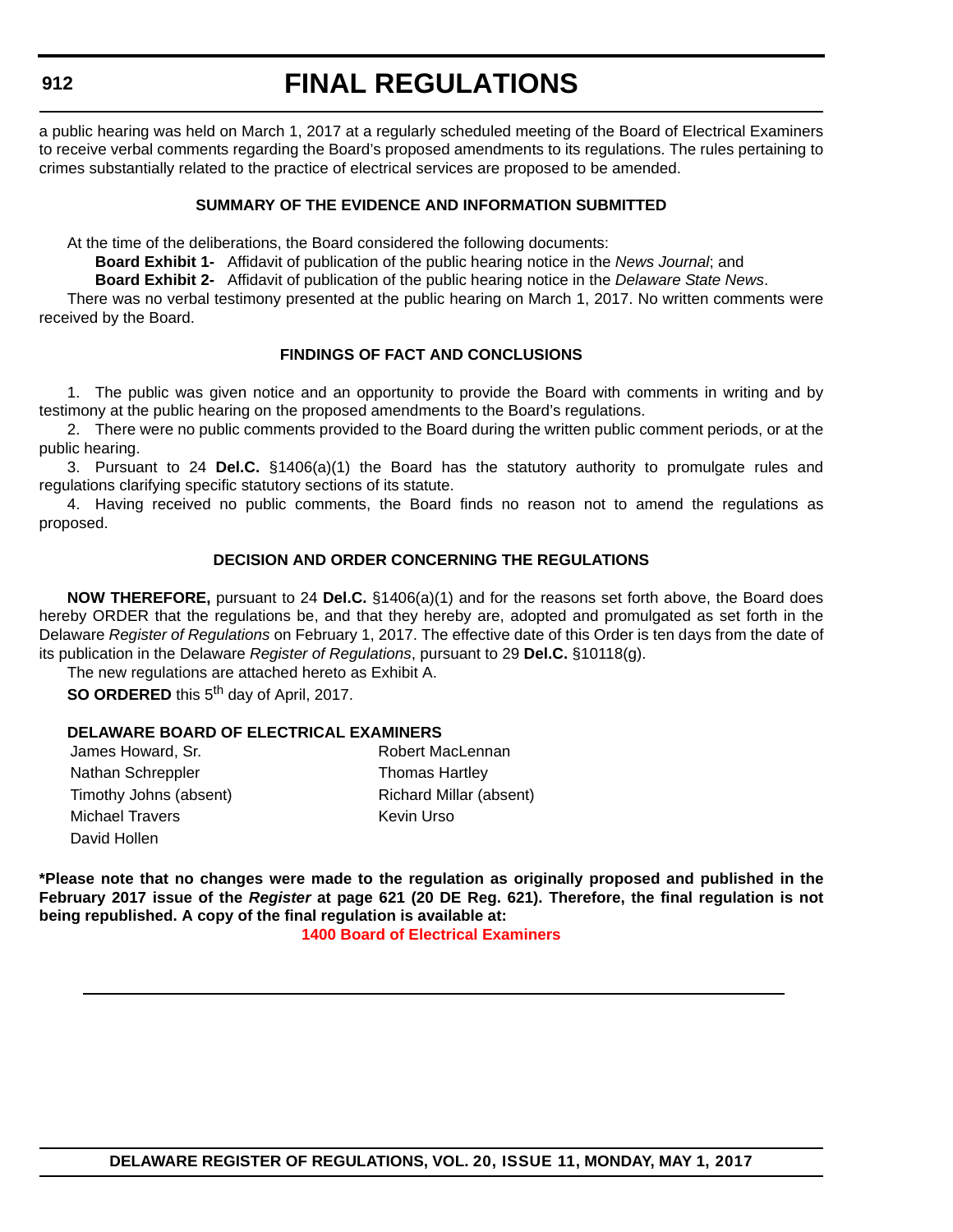## **DIVISION [OF PROFESSIONAL REGULATION](http://dpr.delaware.gov/) EXAMINING BOARD [OF PHYSICAL THERAPISTS](http://dpr.delaware.gov/boards/physicaltherapy/index.shtml) AND ATHLETIC TRAINERS** Statutory Authority: 24 Delaware Code, Section 2604(a)(1) (24 **Del.C.** §2604(a)(1)) 24 **DE Admin. Code** 2600

#### **ORDER**

#### **[2600 Examining Board of Physical Therapists and Athletic Trainers](#page-4-0)**

After due notice in the Delaware *Register of Regulations* and two Delaware newspapers, a public hearing was held on January 24, 2017 at a scheduled meeting of the Delaware Examining Board of Physical Therapists and Athletic Trainers ("Board") to receive comments regarding the Board's proposed revisions to its rules and regulations.

The Board proposed revisions to Section 9.0 to clarify that foreign-educated applicants must demonstrate that their education is substantially equivalent to the current first professional degree in the United States. Section 11.0, pertaining to licensure reactivation and reinstatement, is amended to add requirements for ethics, continuing education and current CPR certification. Individuals seeking reinstatement will also be required to undergo a criminal background check.

Section 15.0, regarding advanced training requirements, has been revised. Currently, in many athletic venues, there is a shortage of on-the-field coverage by athletic trainers. To address this shortage, subsection 15.3 provides for three categories of physical therapists which may provide on-the-field coverage: a physical therapist with Sports Physical Therapy Specialist ("SCS") certification; a physical therapist pursuing SCS certification through a residency program; or a physical therapist pursuing SCS certification through supervised hours. Subsection 15.3 includes supervision and training requirements to ensure that on-the-field coverage is provided by qualified health care professionals. Specifically, physical therapists pursuing SCS certification must receive direct supervision for at least the first 100 hours of on-the-field care and indirect supervision thereafter. Physical therapists pursuing SCS certification through supervised hours, must be directly supervised at all times.

Finally, Section 17.0 has been amended to delete a number of crimes which the Board determined are not substantially related to the practice of physical therapy and athletic training. Certain other substantially related crimes are added pursuant to changes to the criminal code pertaining to crimes against children and changes to the Uniform Controlled Substances Act.

The proposed changes to the rules and regulations were published in the *Register of Regulations*, Volume 20, Issue 7, on January 1, 2017. Notice of the January 24, 2017 hearing was published in the *News Journal* (Exhibit 1) and the *Delaware State News*. Exhibit 2. Pursuant to 29 **Del.C.** §10118(a), the date to receive final written comments was February 8, 2017, 15 days following the public hearing. The Board deliberated on the proposed revisions at its regularly scheduled meeting on March 15, 2017.

#### **Summary of the Evidence and Information Submitted**

The following exhibits were made a part of the record:

Board Exhibit 1: *News Journal* Affidavit of Publication.

Board Exhibit 2: *Delaware State News* Affidavit of Publication.

Board Exhibit 3: Undated letter from Tara Manal from the University of Delaware.

Board Exhibit 4: February 2, 2017 letter from Denise Fandel of the Board of Certification.

Board Exhibit 5: February 8, 2017 letter from Scott Sailor of the National Athletic Trainers Association.

Board Exhibit 6: February 8, 2017 letter from Tara Manal of the University of Delaware.

Board Exhibit 7: March 15, 2017 letter from Angela Shuman of the American Physical Therapy Association.

In addition, at the January 24, 2017 hearing, Dr. Cara Gomez testified in support of the proposed subsection 15.3. Dr. Gomez commented that the 100 hours of supervision was prudent and reasonable. She noted that sideline care is different and involves all different conditions and multiple athletes with the need for rapid decisions. She concluded that she approved of the words and intent.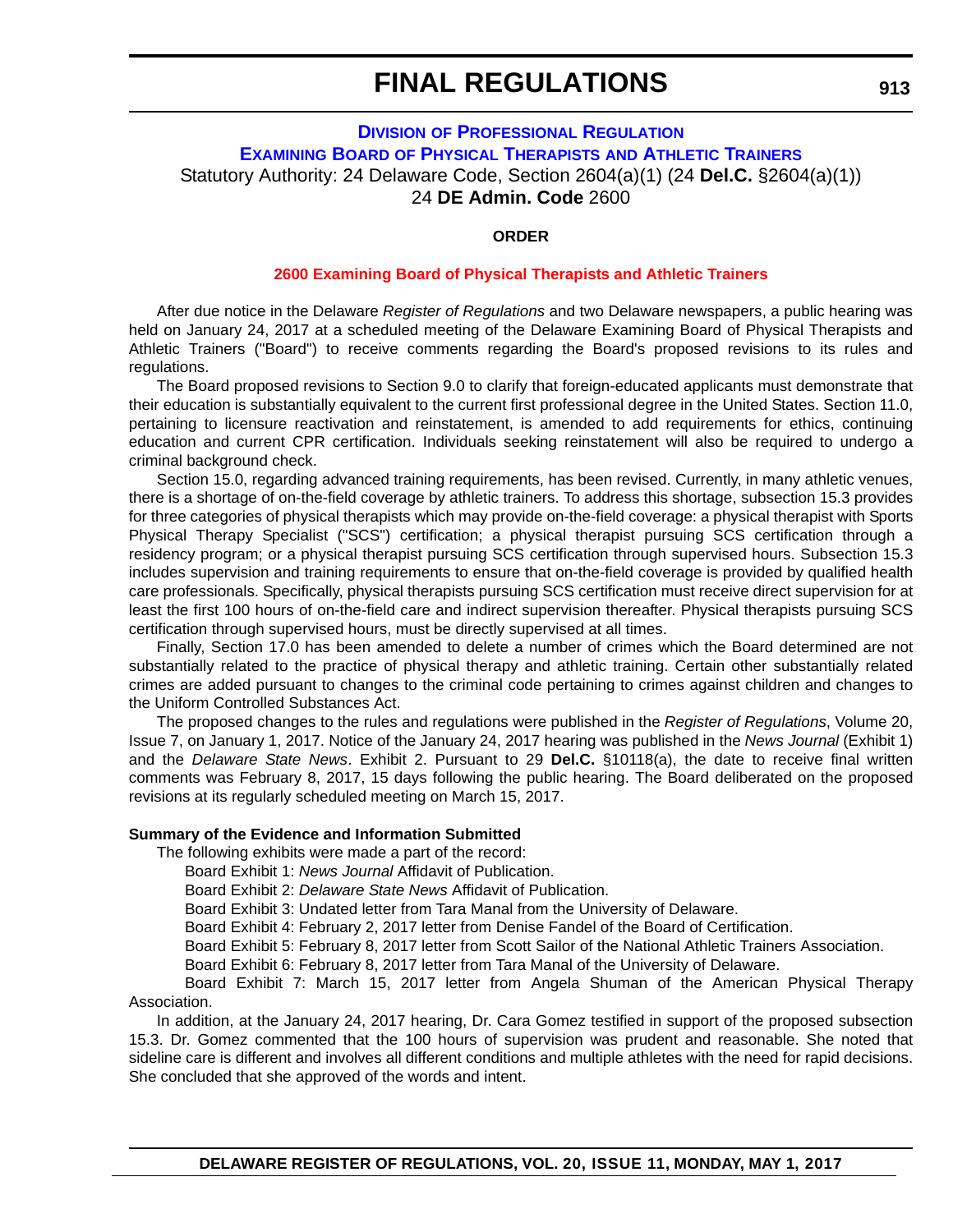#### **Findings of Fact and Conclusions**

Pursuant to 24 **Del.C.** §2604(a)(1), the Board has the statutory authority to promulgate rules and regulations. The public was given notice and an opportunity to provide the Board with comments in writing and by testimony on the proposed amendments to the Board's rules and regulations.

In deliberating on the proposed revisions and the submitted comments, the Board first considered Exhibit 3, a letter from Tara Manal from the University of Delaware, suggesting that the Board expand the list of collision sports in subsection 15.3.1.2. The Board concludes that it did not intend to create a finite list of sports with respect to onthe-field care and inadvertently omitted the phrase "sports such as…" The Board therefore makes a nonsubstantive revision to subsection 15.3.1.2 as reflected in Exhibit A. In addition, Ms. Manal noted that the American Board of Physical Therapy Specialties renders specialization certification, not the American Physical Therapy Association. The Board agrees to correct that non-substantive error in subsection 15.3.1.1, as reflected in Exhibit A.

The Board next considered Exhibit 4, a February 2, 2017 letter from Denise Fandel of the Board of Certification requesting amendment to Sections 7.0, 8.0 and 10.0 of the regulations with respect to the references to her organization. She explained that the regulations reflect an incorrect acronym. The Board agrees to make those non-substantive changes as reflected in Exhibit A.

Ms. Mandel also requested that the Board amend section 15.0 to require that physical therapists pursuing sports physical therapy certification through a residency program be subject to direct supervision at all times as is proposed for physical therapists pursuing certification through supervised hours. The Board declines to adopt this suggested change on the basis that a residency program has a formal curriculum and competency standards which is not the case for physical therapists pursuing certification through supervised hours. There are sufficient protections in place to permit physical therapists pursuing certification through a residency program to practice without direct supervision after 100 hours.

The Board next considered Exhibit 5, a February 28, 2017 letter from Scott Sailor of the National Athletic Trainers' Association. Mr. Sailor expressed the same concerns as those expressed by Ms. Fandel as to supervision of physical therapists pursuing certification through residency. The Board declines to amend the regulations as requested by Mr. Sailor on the basis discussed herein.

The Board next considered Exhibit 6, a February 8, 2017 letter from Tara Manal of the University of Delaware concerning subsection 9.1.1, pertaining to foreign educated physical therapist applicants. Ms. Manal had questions regarding which coursework evaluation tool would be used for review of applications from individuals educated outside of the United States. Ms. Manal posited a scenario where an individual received a physical therapy degree outside of the United States in 1990, was licensed in Texas in 1994 and is now moving to Delaware. As written, subsection 9.1.1 does not indicate whether the individual would need to meet current standards for a physical therapy license in Delaware, or the standards applicable in 1990 or 1994. The Board agrees that subsection 9.1.1 requires further review and discussion and determines that the proposed revisions will not be adopted at this time.

The Board next considered Exhibit 7, a letter from Angela Shuman of the American Physical Therapy Association stating that no other state requires certification or additional training for physical therapists to provide care to injured athletes outside of a clinical setting. The Board disagrees with Ms. Shuman and finds that the proposed regulation changes imposing advanced training will provide needed protections for the public.

The Board, therefore, adopts the amendments to the regulations as proposed, with the exception of the proposed revisions to subsection 9.1.1, which are not accepted, and with the non-substantive changes noted herein as set forth in Exhibit A.

#### **Decision and Effective Date**

The Board finds that the rules and regulations shall be adopted as final in the form set forth in Exhibit A attached hereto. These changes will become effective ten days following publication of this Final Order in the Delaware *Register of Regulations*.

### **Text and Citation**

The exact text of the rules and regulations, as amended, is attached to this order as Exhibit A.

**IT IS SO ORDERED** this 28<sup>th</sup> day of March 2017 by the Delaware Examining Board of Physical Therapists and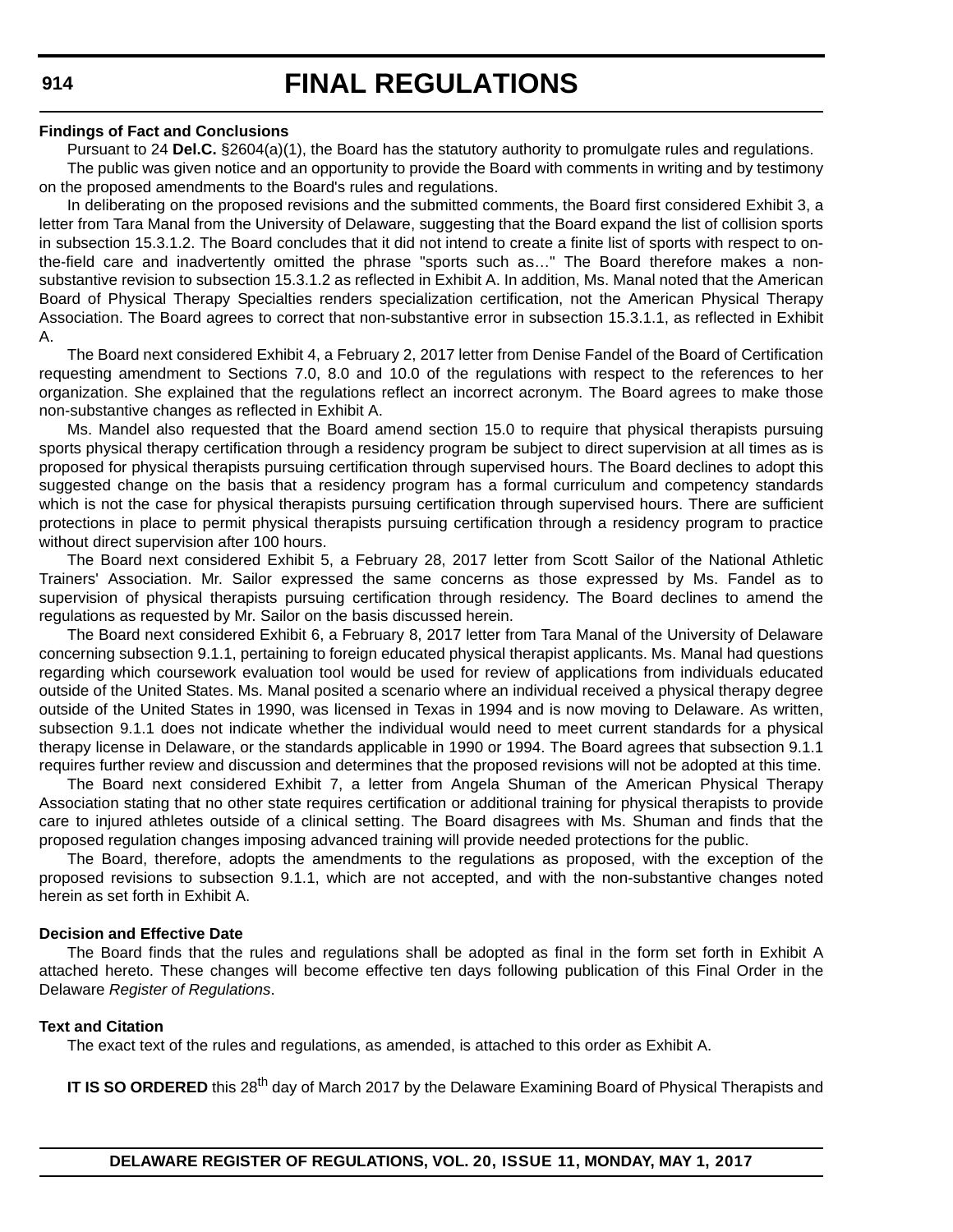Athletic Trainers.

Amy Blansfield, Professional Member

Kimberly Lewis, Professional Member Prameela Kaza, Public Member Andrea Godfrey, Public Member Monique Johns, Public Member

**\*Please note: Due to the size of the final regulation, it is not being published here. A copy of the regulation is available at:**

## **[2600 Examining Board of Physical Therapists and Athletic Trainers](http://regulations.delaware.gov/register/may2017/final/20 DE Reg 913 05-01-17.htm)**

## **DIVISION [OF PROFESSIONAL REGULATION](http://dpr.delaware.gov/) 2700 BOARD OF REGISTRATION [FOR PROFESSIONAL LAND SURVEYORS](http://dpr.delaware.gov/boards/landsurveyors/index.shtml)** Statutory Authority: 24 Delaware Code, Section 2706(a)(1) (24 Del.C. §2706(a)(1)) 24 **DE Admin. Code** 2700

## **ORDER**

## **[2700 Board of Registration for Professional Land Surveyors](#page-4-0)**

On January 1, 2017 the Delaware Board of Professional Land Surveyors published proposed changes to its regulations in the Delaware *Register of Regulations*, Volume 20, Issue 7. The notice indicated that written comments would be accepted by the Board, a public hearing would be held, and written comments would be accepted for fifteen days thereafter. After due notice in the *Register of Regulations* and two Delaware newspapers, a public hearing was held on February 16, 2017 at a regularly scheduled meeting of the Board of Professional Land Surveyors to receive verbal comments regarding the Board's proposed amendments to its regulations.

## **SUMMARY OF THE EVIDENCE AND INFORMATION SUBMITTED**

At the time of the deliberations, the Board considered the following documents:

**Board Exhibit 1**- Affidavit of publication of the public hearing notice in the *News Journal*; and

**Board Exhibit 2**- Affidavit of publication of the public hearing notice in the *Delaware State News*.

There was no verbal testimony presented at the public hearing on February 16, 2017. No written comments were received by the Board.

### **FINDINGS OF FACT AND CONCLUSIONS**

- 1. The public was given notice and an opportunity to provide the Board with comments in writing and by testimony at the public hearing on the proposed amendments to the Board's regulations.
- 2. There were no public comments provided to the Board during the written public comment periods, or at the public hearing.
- 3. Pursuant to 24 **Del.C.** §2706(a)(1) the Board has the statutory authority to promulgate rules and regulations clarifying specific statutory sections of its statute.
- 4. Having received no public comments, the Board finds no reason not to amend the regulations as proposed.

## **DECISION AND ORDER CONCERNING THE REGULATIONS**

**NOW THEREFORE**, pursuant to 24 **Del.C.** §2706(a)(1) and for the reasons set forth above, the Board does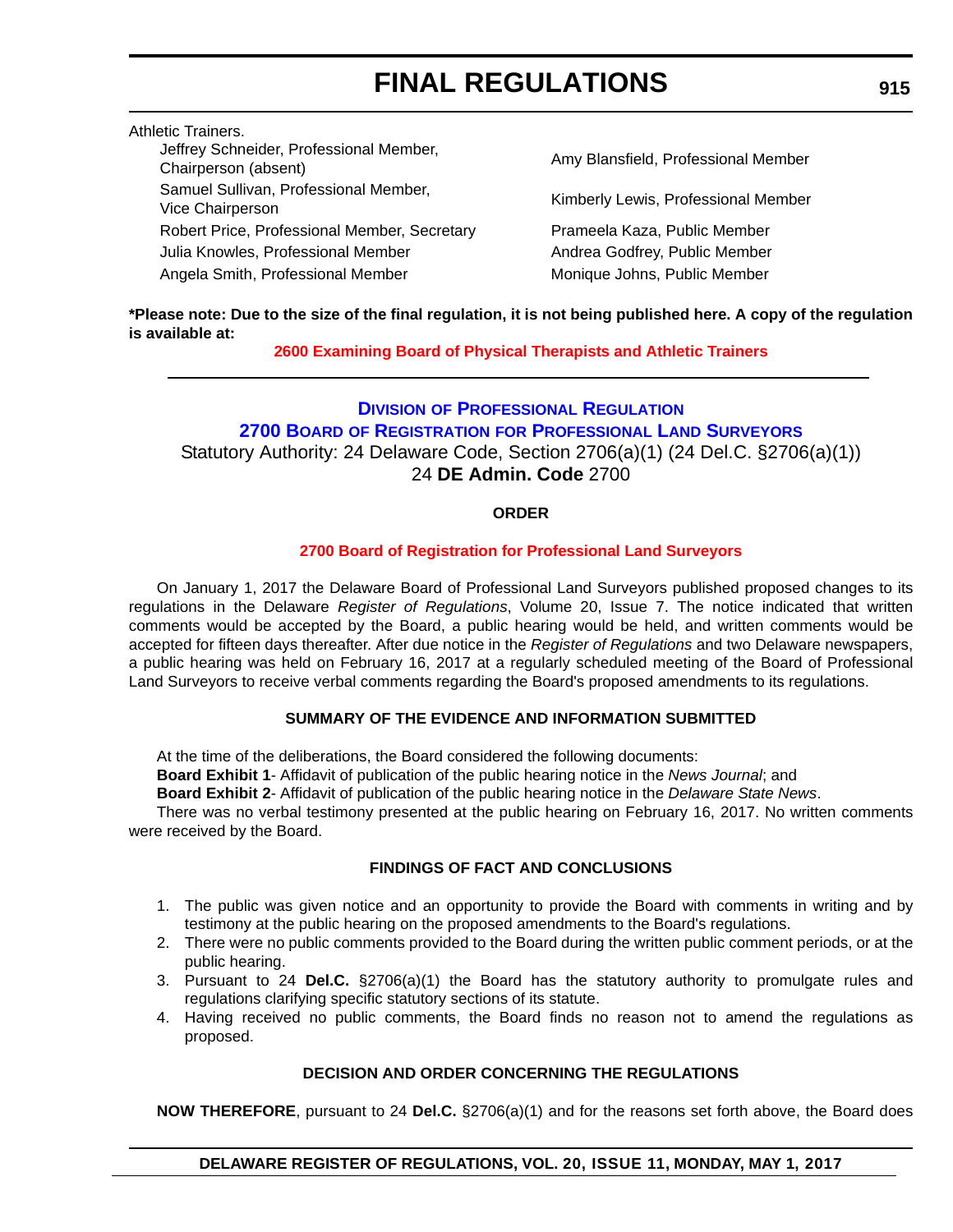#### **916**

## **FINAL REGULATIONS**

hereby ORDER that the regulations be, and that they hereby are, adopted and promulgated as set forth in the Delaware *Register of Regulations* on January 1, 2017. The effective date of this Order is ten days from the date of its publication in the Delaware *Register of Regulations*, pursuant to 29 **Del.C.** §10118(g).

The new regulations are attached hereto as Exhibit A.

**SO ORDERED** this 16<sup>th</sup> day of March, 2017.

## **DELAWARE BOARD OF PROFESSIONAL LAND SURVEYORS**

| James Bielicki, Jr., PLS | Franco R. Bellafante, PLS |
|--------------------------|---------------------------|
| Charles Adams, Jr., PLS  | Lakiyah Chambers (absent) |
| Kelly Katz, PLS          | Carla Cassell-Carter      |

**\*Please note that no changes were made to the regulation as originally proposed and published in the January 2017 issue of the** *Register* **at page 536 (20 DE Reg. 536). Therefore, the final regulation is not being republished. A copy of the final regulation is available at:**

**[2700 Board of Registration for Professional Land Surveyors](http://regulations.delaware.gov/register/may2017/final/20 DE Reg 915 05-01-17.htm)** 

## **DIVISION [OF PROFESSIONAL REGULATION](http://dpr.delaware.gov/) 5100 BOARD [OF COSMETOLOGY](http://dpr.delaware.gov/boards/cosmetology/index.shtml) AND BARBERING** Statutory Authority: 24 Delaware Code, Section 5106(a)(1) (24 **Del.C.** §5106(a)(1)) 24 **DE Admin. Code** 5100

### **ORDER**

## **[5100 Board of Cosmetology and Barbering](#page-4-0)**

After due notice in the Delaware *Register of Regulations* and two Delaware newspapers, a public hearing was held on February 27, 2017 at a scheduled meeting of the Delaware Board of Cosmetology and Barbering ("Board") to receive comments regarding the Board's proposed revisions to its rules and regulations.

The proposed revisions amend the requirements for temporary permits and apprenticeship licenses. Curricula is added for apprenticeships, for both cosmetologists and barbers, for the 3,000-hour program and the 1,500-hour merged program as set forth in 24 **Del.C.** §§5107(a)(3)(c) and (f). Finally, the new Section 18.0 is amended to delete crimes not substantially related to the practice of the professions regulated by the Board thereby removing unnecessary barriers to licensure.

The proposed changes to the rules and regulations were published in the *Register of Regulations*, Volume 20, Issue 8, on February 1, 2017. Notice of the February 27, 2017 hearing was published in the *News Journal* (Exhibit 1) and the *Delaware State News*. Exhibit 2. Pursuant to 29 **Del.C.** §10118(a), the date to receive final written comments was March 14, 2017, 15 days following the public hearing. The Board deliberated on the proposed revisions at its regularly scheduled meeting on March 27, 2017.

### **Summary of the Evidence and Information Submitted**

The following exhibits were made a part of the record:

Board Exhibit 1: *News Journal* Affidavit of Publication.

Board Exhibit 2: *Delaware State News* Affidavit of Publication.

There was no public comment presented in the form of testimony at the February 27, 2017 hearing. Further, no written comment was submitted either before the hearing or during the 15 day period following the hearing.

#### **Findings of Fact and Conclusions**

Pursuant to 24 **Del.C.** §5106(a)(1), the Board has the statutory authority to promulgate rules and regulations.

The public was given notice and an opportunity to provide the Board with comments in writing and by testimony on the proposed amendments to the Board's rules and regulations. There was no verbal testimony or written comment submitted. In these circumstances, the Board finds no reason to amend the rules and regulations as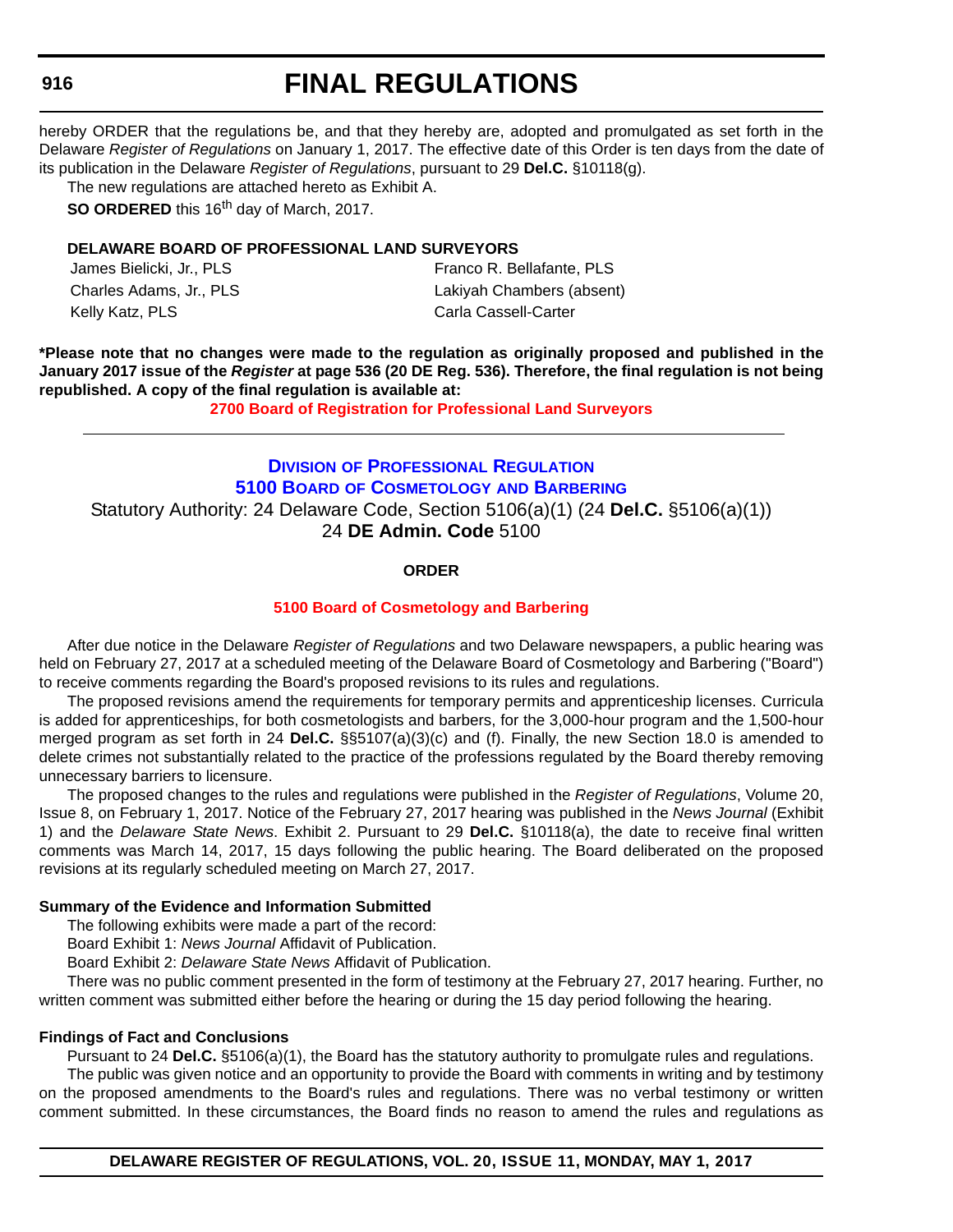#### proposed.

#### **Decision and Effective Date**

The Board finds that the rules and regulations shall be adopted as final in the form proposed. These changes will become effective ten days following publication of this Final Order in the Delaware *Register of Regulations*.

#### **Text and Citation**

The exact text of the rules and regulations, as amended, is attached to this order as Exhibit A.

**IT IS SO ORDERED** this 27<sup>th</sup> day of March 2017 by the Delaware Board of Cosmetology and Barbering.

Derrick Reed, Professional Member, President Tien Le, Professional Member Gina Marsilii, Professional Member, Vice President Domonique Vicks, Professional Member Kathy Sherwin, Public Member, Secretary Linda Wilson, Professional Member (absent) Hillary Reid, Professional Member (absent) Victor Kennedy, Public Member Gregory Myers, Professional Member Sherry Wilkins, Public Member (absent)

**\*Please note that no changes were made to the regulation as originally proposed and published in the February 2017 issue of the** *Register* **at page 624 (20 DE Reg. 624). Therefore, the final regulation is not being republished. A copy of the final regulation is available at:**

**[5100 Board of Cosmetology and Barbering](http://regulations.delaware.gov/register/may2017/final/20 DE Reg 916 05-01-17.htm)**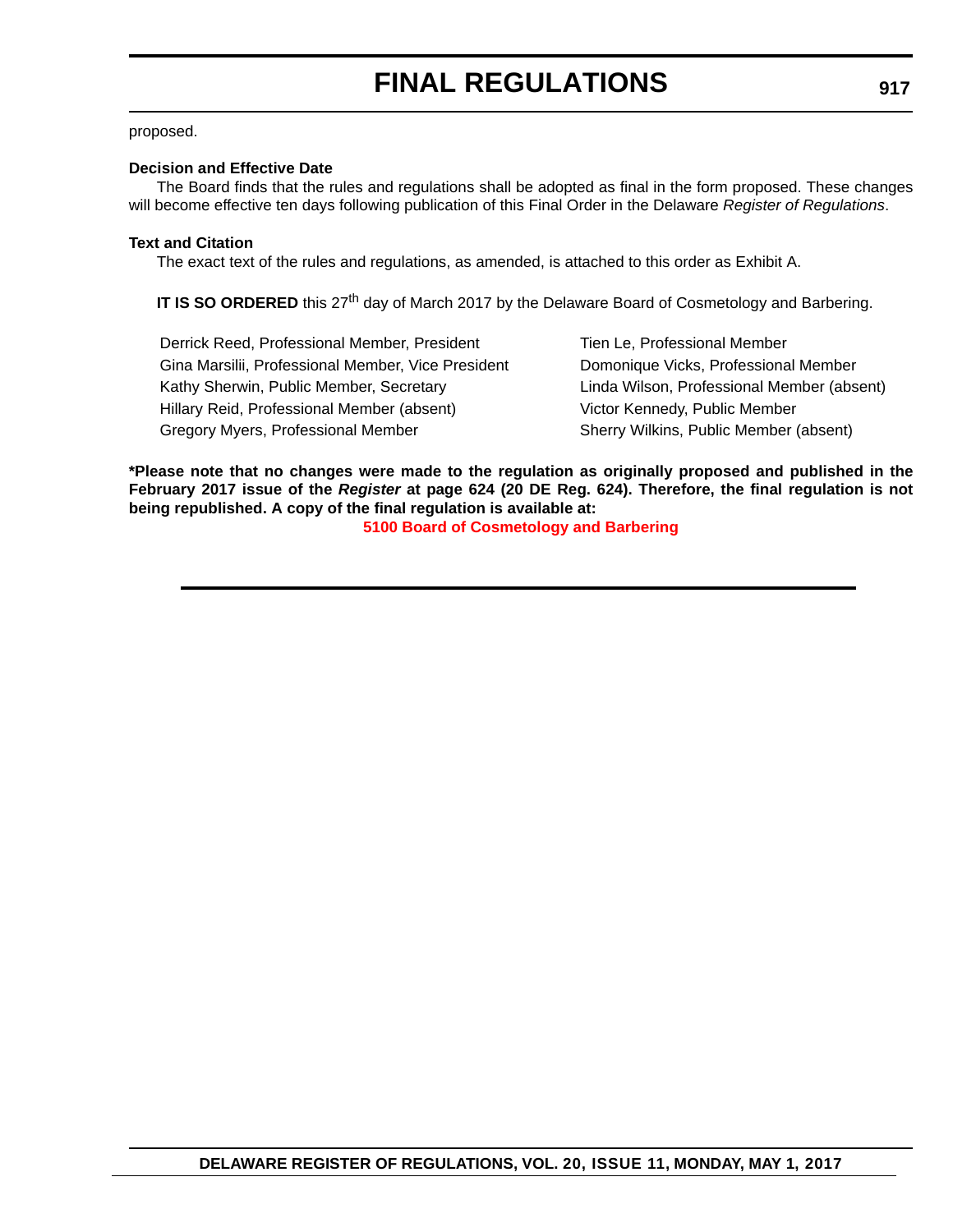**918**

## **GENERAL NOTICES**

## **[DEPARTMENT OF NATURAL RESOURCES AND ENVIRONMENTAL](http://www.dnrec.delaware.gov/Pages/Portal.aspx)  CONTROL**

## **DIVISION OF WASTE [AND HAZARDOUS SUBSTANCES](http://www.dnrec.delaware.gov/dwhs/Pages/default.aspx)**

## **SOLID [AND HAZARDOUS WASTE MANAGEMENT SECTION](http://www.dnrec.delaware.gov/dwhs/SHWMB/Pages/SHWMB.aspx)**

Statutory Authority: 7 Delaware Code, Chapter 63 (7 **Del.C.** Ch. 63)

## **NOTICE**

## **[1370 Regulations Governing the Location of Hazardous Waste Storage, Treatment, and Disposal Facilities](#page-4-0)**

#### **\*Please note that the following regulation was adopted prior to the effective date of the current Administrative Procedures Act. The following is presented for informational purposes only.**

Background: The Regulations Governing the Location of Hazardous Waste Storage, Treatment, and Disposal Facilities were adopted August 1, 1991, by Secretary's Order #91-HW-13, and subsequently amended October 22, 1996, by Secretary's Order #96-A-0022. The regulations were developed with public input through the use of an advisory committee and a series of public workshops, as well as Public Hearings held on September 19, 1989 for the development of the regulation and on June 19, 1996 for the amendment. Legal advertisements were placed to announce the adoption of the regulation and placed again to announce the approval of the amendments. For unknown reasons the regulation and subsequent amendments were never incorporated into the Administrative Code during the period of transition in the latter part of the 1990s to the current APA system. Therefore, this notice serves to announce that the Regulations Governing the Location of Hazardous Waste Storage, Treatment, and Disposal Facilities will be added to Title 7 of the Administrative Code. Currently there are no hazardous waste management facilities in Delaware.

### **1370 Regulations Governing the Location of Hazardous Waste Storage, Treatment, and Disposal Facilities**

August 1, 1991

Amended October 22,1996

## **1.0 Scope and Applicability**

Pursuant to 7 **Del.C.** Ch. 63 Sections 6303(a)(4) and 6305(a)(15), the Department is authorized to develop and promulgate criteria and regulations governing the location of hazardous waste management facilities. This regulation is based on the premise that facilities should be located in areas which minimize the consequences of an unintentional release on public health, safety, welfare, and the environment. The purpose of the location criteria, therefore, is to provide an additional margin of safety beyond the protection already afforded by the design, operational, and monitoring requirements for hazardous waste management facilities contained in the Delaware Regulations Governing Hazardous Waste. The approval of location does not relieve the applicant from compliance with all other applicable federal, state, or local rules and regulations. Except as provided for in Section 6.0 of this regulation, all hazardous waste treatment, storage, or disposal facilities must receive location approval from the Secretary prior to issuance of a hazardous waste permit or written approval for a new unit, or prior to the alteration of an existing unit such that the alterations would require a major modification or a Class 3 modification per Delaware Regulations Governing Hazardous Waste, Sections 122.41 and 122.42.

### **2.0 Definitions**

"**Aquifer**" means a geologic formation, group of formations, or part of a formation capable of yielding a significant amount of ground water to wells or springs.

"**Board**" means the Environmental Appeals Board.

"**Boiler**" means a device which meets the definition of boiler in Section 260.10 of the Delaware Regulations Governing Hazardous Waste.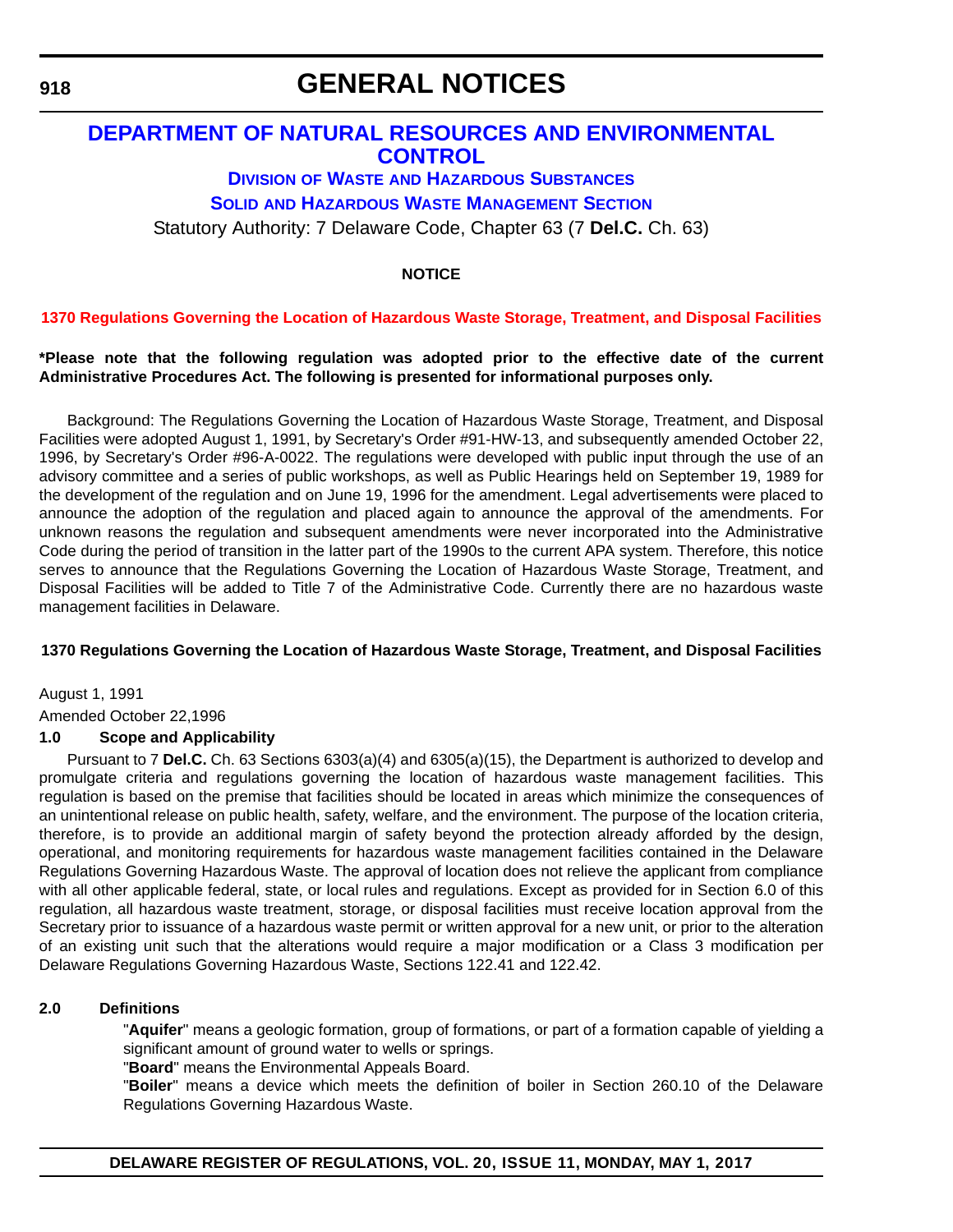"**Carbonate Bedrock Areas**" means those areas in the Piedmont Province where the first bedrock stratum encountered below the land surface is limestone or dolomite.

"**Carbonate Bedrock Drainage Areas**" means the surface of the land in the Piedmont Province draining to the subcrop of limestone or dolomite rock.

"**Cautionary Criteria**" means standards which identify the preferred location of a hazardous waste management facility or unit in relation to onsite and nearby social, environmental, or geographic characteristics.

"**Critical Habitat for Rare and Endangered Species**" means areas in public or private ownership which the Secretary has determined to provide sole or significant support to populations of rare or endangered plant or animal species.

"**Department**" means the Department of Natural Resources and Environmental Control.

"**Disposal**" means the discharge, deposit, injection, dumping, spilling, leaking, or placing of any solid waste or hazardous waste into or on any land or water so that such solid waste or hazardous waste or any constituent thereof may enter the environment or be emitted into the air or discharged into any waters, including groundwaters.

"**Drinking Water Well**" means any well which is used to supply potable water.

"**Emergency Response Facility**" means fire control and emergency medical services.

"**Erosion and Mass Movement**" means the relative degree to which the site will be vulnerable to the forces of erosion, landslide, soil creep, or any other mass movements which might breach or carry wastes away from a facility.

"**Exclusionary Criteria**" means standards which identify environmental, geographic or physical characteristics of lands where hazardous waste management facilities or units are prohibited.

"**Existing Hazardous Waste Management Facility**" means a facility which has satisfied the requirements of 7 **Del.C.** Ch. 6307 and the regulations promulgated pursuant to this section on or before the effective date of this regulation.

"**Facility**" or "**Hazardous Waste Management Facility**" means all contiguous land, and structures, other appurtenances, and improvements on the land used for treating, storing, or disposing of hazardous waste. A facility may consist of several treatment, storage, or disposal operational units (e.g., one or more landfills, surface impoundments, or combinations of them).

"**Flood Hazard Areas**" means those land areas adjacent to open coast, coastal sounds, estuaries, lakes, rivers, and streams which are prone to flooding from storms of a specified annual probability of occurrence. Two such flood hazard areas are used herein:

"**The 100-year Flood Hazard Area**" means the land area inundated by a flood which has a 1% annual probability of occurrence as contained on the flood insurance rate maps published by the Federal Emergency Management Agency.

 "**The 500-year Flood Hazard Area**" means the land area inundated by a flood which has a 0.2% annual probability of occurrence.

"**Freshwater Wetlands**" are those wetlands defined in accordance with the "Federal Manual for Identifying and Delineating Jurisdictional Wetlands" (January 1989, or as amended). They include those non tidal freshwater wetlands and those freshwater tidal wetlands not mapped under Delaware's Wetlands Act of 1973, (Title 7 **Del.C.** Ch. 66).

"**Hazardous Waste**" means a hazardous waste as defined in Section 261.3 of the Delaware Regulations Governing Hazardous Waste.

"**Industrial Furnace**" is defined in accordance with the definition of industrial furnace in Section 260.10 of the Delaware Regulations Governing Hazardous Waste.

"**Immobile Resident Population**" means individuals residing in public or private institutions such as prisons, hospitals, nursing homes, and mental health care facilities and who cannot be easily evacuated in case of an emergency.

"**Inground Tank**" means a device meeting the definition of "tank" whereby a portion of the tank wall is situated to any degree within the ground, thereby preventing visual inspection of that external surface area of the tank that is in the ground.

"**Land Emplacement Facility**" means any facility involving the placement of hazardous waste into or onto the land and which is designed and operated to contain waste in a manner that prevents the migration of pollutants from the site.Such facilities include but are not limited to: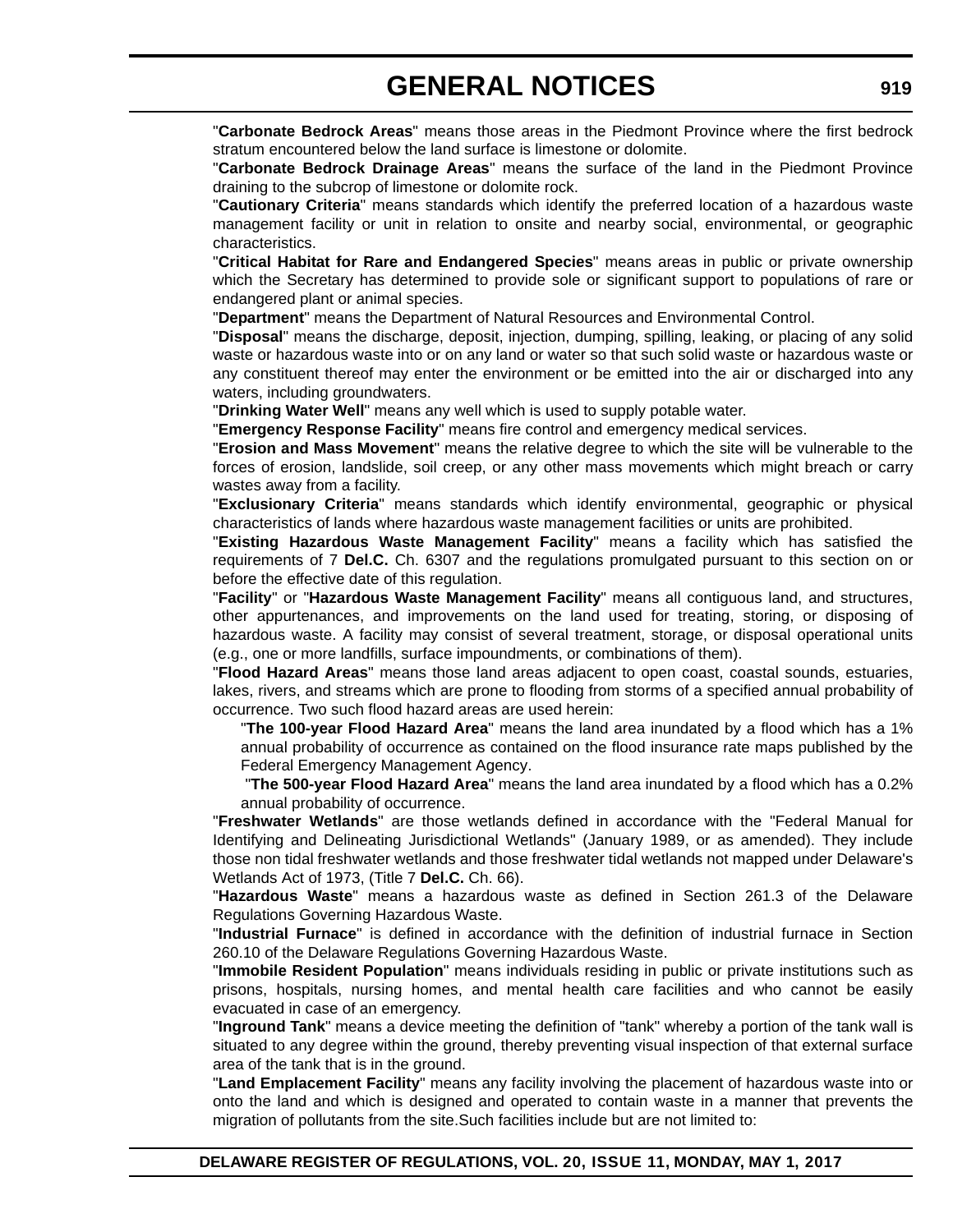•Landfills;

•Land farms/land treatment;

•Land burial following solidification or encapsulation;

•Above ground perpetual storage;

•Waste piles;

•Surface impoundments; and

•Onground, inground, and underground tanks.

"**Onground Tank**" means a device meeting the definition of "tank" and that is situated in such a way that the bottom of the tank is on the same level as the adjacent surrounding surface so that the external tank bottom cannot be visually inspected.

"**Public Water Supply System**" means a water supply system, approved by the Division of Public Health, which provides water to the public for potable or domestic purposes through a piped system directly to the user's free flowing outlet.

"**Public Water Supply Watershed**" means the land area draining to a river, lake, or stream used as a public water supply.

"**Secretary**" means the Secretary of the Department of Natural Resources and Environmental Control or his duly authorized designee.

"**Seismic Risk Zone**" means all lands within five miles of an epicenter of an earthquake of a Modified Mercalli VII or greater intensity.

"**Significant Environmental Lands**" means state parks, state wildlife areas, state forests, national wildlife refuges, or state nature preserves, or privately owned nature preserves dedicated under the Natural Areas Preservation Systems Act (7 **Del.C.** Ch. 73), lands protected under the Conservation and Preservation Easements Act (7 **Del.C.** Ch. 69), and lands on the National Register of Historic Places.

"**Storage**" for the purpose of this regulation means a unit designed to hold hazardous waste where the owner or operator has a permit or written approval or desires to obtain a permit or written approval in accordance with the requirements of Sections 6306(g) and 6307 of 7 **Del.C.** Ch. 63, and the regulations promulgated pursuant to these sections.

"**Subcropping Aquifers and Aquifer Recharge Areas**" means those areas where the major pre quaternary coastal plain aquifers outcrop or subcrop beneath surficial sediments and receive or could receive significant recharge by natural or induced ground water flow. These include areas where sands of the Potomac and Maqothy formations; sands of the Rancocas Group: the Cheswold, Frederica, Manokin and Pocomoke aquifers; and some finer grained aquifers through which substantial leakage may be induced by pumping.

"**Tank**" means a stationary device, designed to contain an accumulation of hazardous waste which is constructed primarily of non earthen materials (e.g., wood, concrete, steel, plastic) which provide structural support.

"**Transmissivity**" means the rate at which water of the prevailing kinematic viscosity is transmitted through a unit width of an aquifer under a unit hydraulic gradient. It equals the hydraulic conductivity multiplied by the aquifer thickness.

"**Treatment**" means any method, technique, or process, including neutralization, designed to change the physical, chemical, or biological character or composition of any hazardous waste so as to neutralize such wastes, or so as to recover energy or material resources from the waste, or so as to render such waste non hazardous, or less hazardous; safer to transport, store, or dispose of; or amenable for recovery, amenable for storage, or reduced in volume.

"**Unconfined Aquifer**" means an aquifer in which there are no confining beds between the zone of saturation and the ground surface.

"**Underground Tank**" means a device meeting the definition of "tank" whose entire surface area is totally below the surface of and covered by the ground.

"**Unit**" means a contiguous area of land on or in which hazardous waste is actually proposed to be placed, stored, or treated, or the largest area in which there is a significant likelihood of mixing hazardous waste constituents in the same area. Examples of units include a surface impoundment, a waste pile, a land treatment area, a landfill cell, an incinerator, a tank and its associated piping and underlying containment system, and a container storage area.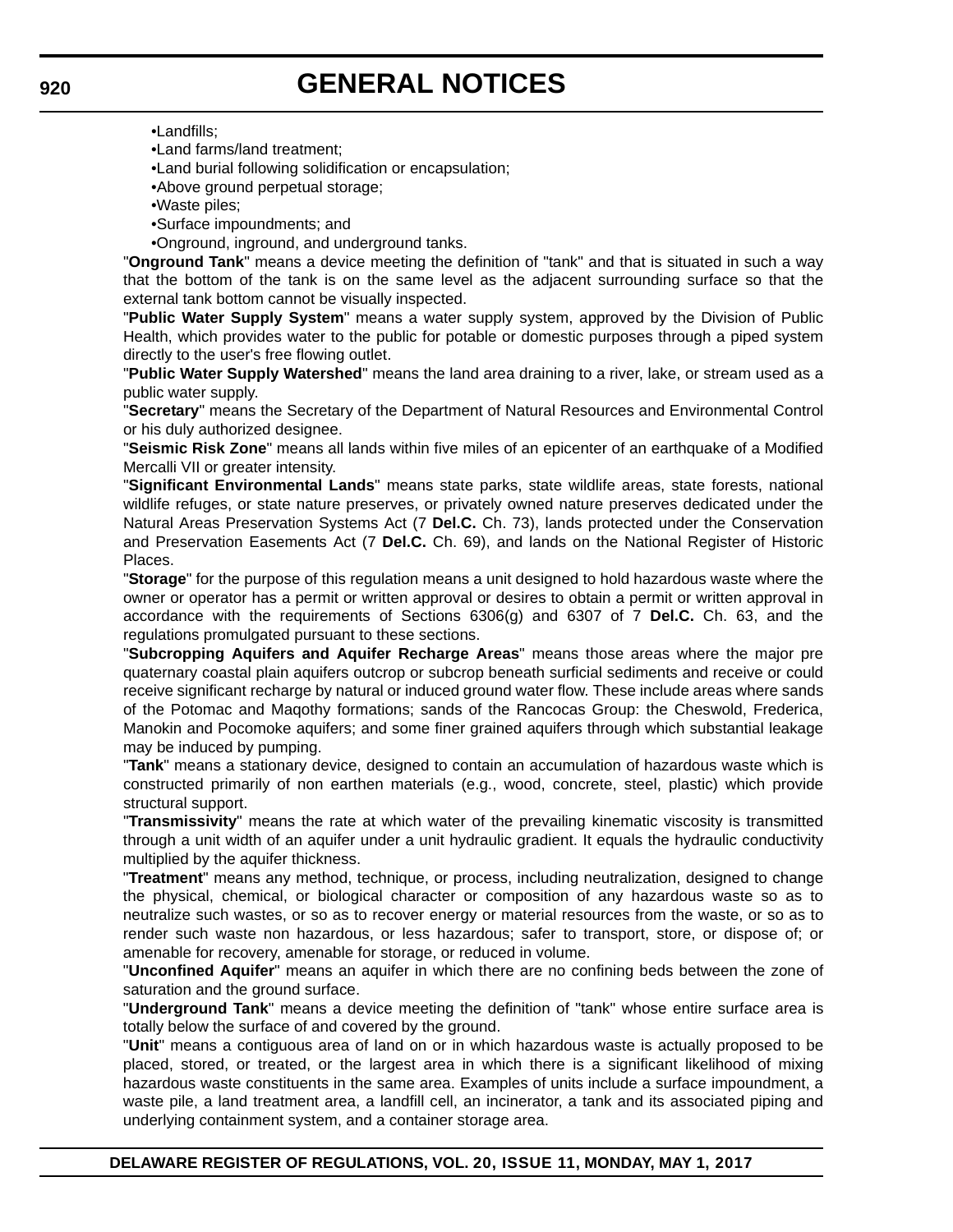"**Wellhead Protection Areas**" means the surface area designated by the Department which surrounds a drinking water well or well field supplying a public water system within which contaminants, if released to the environment, are likely to move toward and reach such well or well field.

"**Wetlands**" means those lands above the mean low water elevation including any bank, marsh, swamp, meadow, flat, or other lowland subject to tidal action in the state along the Delaware Bay and Delaware River, Indian River Bay, Rehoboth Bay, Little and Big Assawoman Bays, the coastal inland waterways, or along any inlet, estuary, or tributary waterway or any portion thereof, including those areas which are now, or in this century have been, connected to tidal waters, whose surface is at or below an elevation of two feet above local mean high water, and upon which may grow or is capable of growing any but not necessarily all of the plants, listed in Del.C. Title 7, Chapter 66.

### **3.0 Location Criteria for Land Emplacement Facilities**

- 3.1 Exclusionary Criteria
	- 3.1.1 Land emplacement units shall be prohibited in the following:
		- 3.1.1.1 The 100-year flood hazard area;
		- 3.1.1.2 Wetlands;
		- 3.1.1.3 Freshwater wetlands;
		- 3.1.1.4 Carbonate bedrock areas;
		- 3.1.1.5 Carbonate bedrock drainage areas;
		- 3.1.1.6 Public water supply watersheds upstream from the points of withdrawal;
		- 3.1.1.7 Subcropping aquifers and aquifer recharge areas;
		- 3.1.1.8 Significant environmental lands;
		- 3.1.1.9 Areas where the transmissivity of the unconfined aquifer is greater than 10,000 ft<sup>2</sup>/day;
		- 3.1.1.10Areas where groundwater under natural conditions could come into contact with the waste;
		- 3.1.1.11Wellhead protection areas;
		- 3.1.1.12Areas within 500 feet of a fault that has experienced movement within the last 35,000 years (capable fault).
	- 3.1.2 The Department shall deny an application for location approval without further review if the Department determines the proposed unit is located in an excluded area.

#### 3.2 Cautionary Criteria

- 3.2.1 The location of land emplacement units below shall be considered acceptable.
	- 3.2.1.1 Seismic Risk. A proposed unit within a seismic risk zone shall be designed in accordance with recognized seismic design standards such as API 650 Appendix E.
	- 3.2.1.2 Erosion and Mass Movement. Units should be located where the natural site characteristics and geomorphic processes will have minimal long term effect on the unit, i.e., avoiding highly dissected uplands or interfluves, deeply incised swales, and headwardly eroding streams.
	- 3.2.1.3 Depth to Consolidated Bedrock. At least ten feet of unconsolidated and unsaturated material should lie between the bottommost part of the unit and bedrock.
	- 3.2.1.4 Proximity to Surface Water. The location of a proposed unit shall provide that monitoring and frequency of sampling detect the presence of contaminents, and initiation of appropriate remedial action before degradation of surface water quality.
	- 3.2.1.5 Groundwater Use. Units should be located at least .25-mile from, and not hydraulically upgradient of, any drinking water wells where no effective hydrogeologic barrier to flow exists.
	- 3.2.1.6 Proximity to Population. Sites should be selected such that proposed land emplacement units are more than 1,500 feet from a residential dwelling.
	- 3.2.1.7 Proximity to Immobile Resident Populations. Units handling toxic, explosive, reactive, or flammable and combustible wastes, and which are regulated by the Extremely Hazardous Substances Risk Management Act (7 **Del.C.** Ch. 77), and Delaware Regulations for the Management of Extremely Hazardous Substances, should be more than one mile from an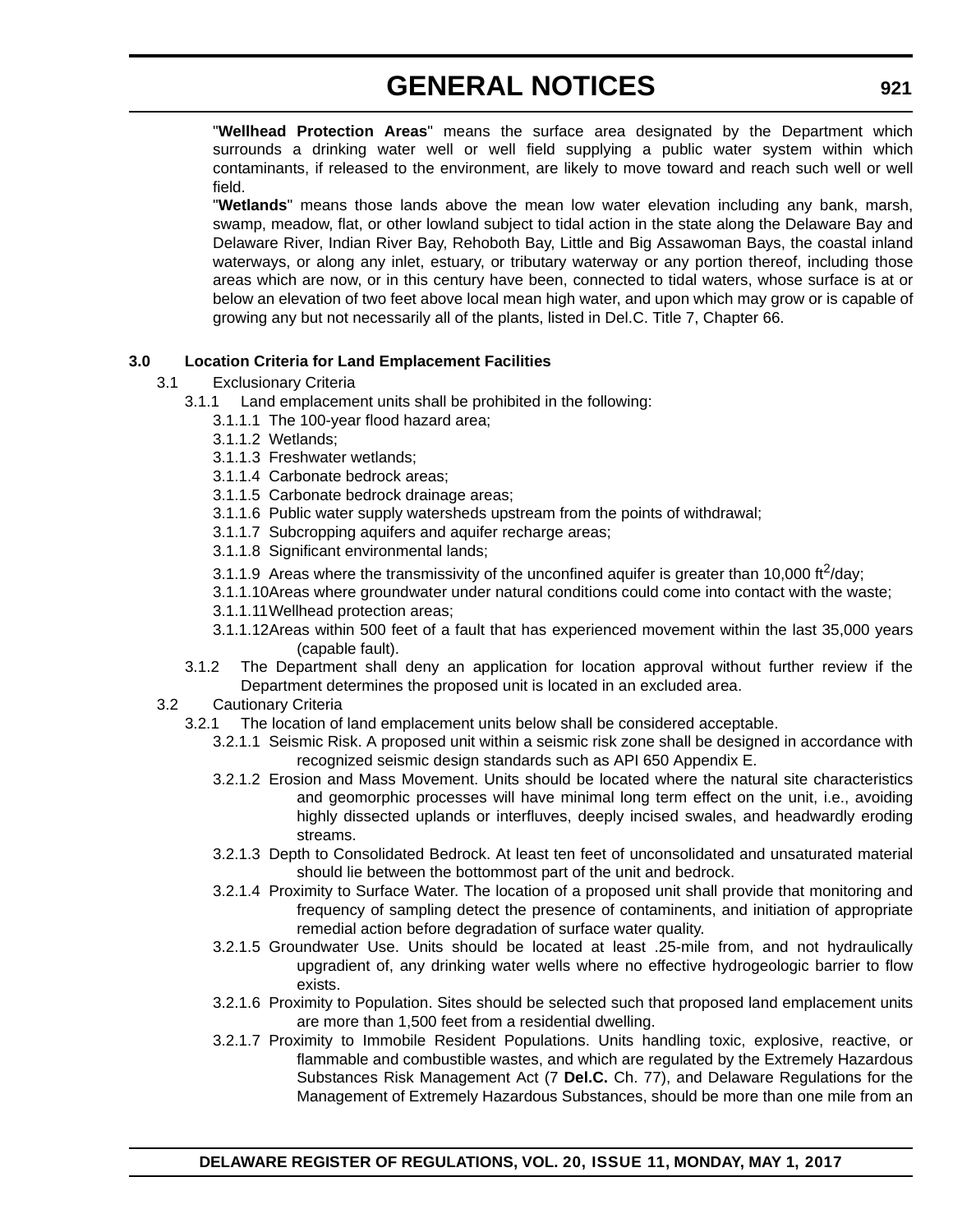immobile resident population. This criterion is not applicable to units handling other types of hazardous waste.

- 3.2.1.8 Proximity to Existing Waste Management Units or Industrial Facilities Handling Hazardous Materials. Proposed units should be located near existing waste management units or industrial facilities handling hazardous materials only if the potential environmental effects can be distinguished from those of existing units, and if the wastes are not incompatible or dangerous if inadvertently combined in the environment.
- 3.2.1.9 Emergency Response Facilities. Sites should be selected where emergency response time is adequate for the types of wastes handled.
- 3.2.1.10Critical Habitat for Rare and Endangered Species. Units should not be located on lands providing habitat for species listed by the Federal government under the Endangered Species Act, unless adequate mitigation is provided.
- 3.2.1.11Proximity to Significant Environmental Lands. Units should be located more than one half mile from such lands.
- 3.2.1.12Proximity to Flood Hazard Area. Sites should be outside of the 500-year floodplain.
- 3.2.2 If a proposed facility site does not satisfy each criterion in subsection 3.2.1, the applicant shall submit additional information and justification allowing the Department to assess what effect failure to satisfy the criterion has upon the acceptability of the facility site.
- 3.2.3 The Department shall provide notice to municipal officials and other interested persons in order to solicit additional information regarding potential effects of a failure to meet any of these criteria at the proposed facility site. The Department shall determine whether the proposed design, construction, and operational aspects of the facility mitigate adverse effects which would otherwise be associated with failure to satisfy the criteria.
- 3.2.4 After evaluating each criterion individually, the Department shall evaluate the facility's overall compliance with these cautionary criteria and shall identify risks that have not been eliminated through mitigative measures. If risks to public health, safety, welfare, and the environment remain, which, in the judgment of the Department, render the proposed site unacceptable for a hazardous waste management facility, the Department may include conditions in the approval which eliminate or reduce the identified risks or may deny site approval altogether.

### **4.0 Location Criteria for Non Land Emplacement Storage, Treatment and Disposal Facilities**

- 4.1 Exclusionary Criteria
	- 4.1.1 Non land emplacement storage, treatment, and disposal units shall be prohibited in the following:
		- 4.1.1.1 The 100 year flood hazard area;
		- 4.1.1.2 Wetlands;
		- 4.1.1.3 Freshwater wetlands;
		- 4.1.1.4 Carbonate bedrock areas;
		- 4.1.1.5 Carbonate bedrock drainage areas;
		- 4.1.1.6 Public water supply watersheds upstream from reservoirs;
		- 4.1.1.7 Significant environmental lands;
		- 4.1.1.8 Areas within 500 feet of a fault that has experienced movement within the last 35,000 years (capable fault);
		- 4.1.1.9 Wellhead protection areas.
	- 4.1.2 The Department shall deny a permit application without further review if the Department determines the proposed unit is located in an excluded area.
- 4.2 Cautionary Criteria
	- 4.2.1 The location of non land emplacement storage, treatment, and disposal units meeting the criteria listed below shall be considered acceptable.
		- 4.2.1.1 Seismic Risk. A proposed unit within a seismic risk zone shall be designed in accordance with recognized seismic design standards such as API 650 Appendix E.
		- 4.2.1.2 Depth to Groundwater. If, under natural conditions, groundwater may encroach upon any subsurface unit, then that groundwater shall be kept below the bottom of the facility by means of properly designed drainage.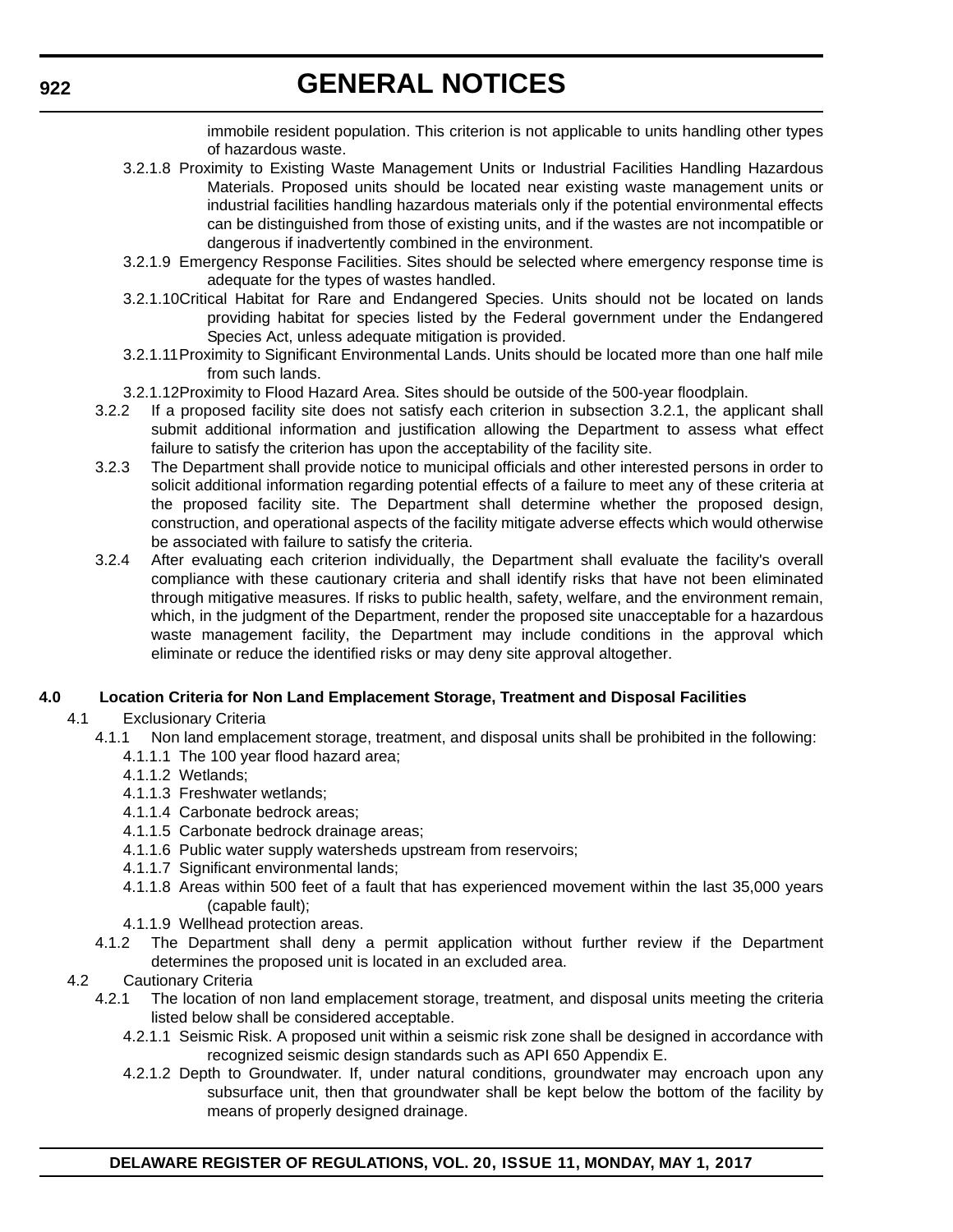- 4.2.1.3 Depth to Consolidated Bedrock. At least ten feet of unconsolidated and unsaturated material should lie between the bottommost part of the unit and bedrock.
- 4.2.1.4 Groundwater Use. Units should be located at least .25 mile from, and not hydraulically upgradient of, any drinking water wells where no effective hydrogeologic barrier to flow exists.
- 4.2.1.5 Proximity to Population. Sites should be selected such that storage and treatment units are more than 1,500 feet from a residential dwelling.
- 4.2.1.6 Proximity to Immobile Resident Populations. Units handling toxic, explosive, reactive, or flammable and combustible substances or which are regulated by the Extremely Hazardous Substances Risk Management Act (7 **Del.C.** Ch. 77) and Delaware Regulations for the Management of Extremely Hazardous Substances should be more than one mile from an immobile resident population. This criterion is not applicable to units handling other types of wastes.
- 4.2.1.7 Proximity to Existing Waste Management Units or Industrial Facilities Handling Hazardous Materials. Proposed units may be located near existing waste management units or industrial facilities handling hazardous materials only if the potential environmental effects can be distinguished from those of existing units, and if the wastes are not incompatible or dangerous if inadvertently combined in the environment.
- 4.2.1.8 Emergency Response Facilities. Sites should be selected where emergency response time is adequate for the types of wastes handled.
- 4.2.1.9 Critical Habitat for Rare and Endangered Species. Units should not be located on lands providing habitat for species listed by the Federal government under the Endangered Species Act, unless adequate mitigation is provided.
- 4.2.1.10Proximity to Significant Environmental Lands. Units should be located more than 1,500 feet from such lands.
- 4.2.1.11Subcropping Aquifers and Aquifer Recharge Areas. Units should not be located in areas where major pre quaternary coastal plain aquifers outcrop or subcrop beneath surficial sediments and receive or could receive significant recharge by natural or induced ground water flow. These include areas where sands of the Potomac and Maqothy formations; sands of the Rancocas Group: the Cheswold, Frederica, Manokin, and Pocomoke aquifers; and some finer grained aquifers through which substantial leakage may be induced by pumping.
- 4.2.2 If a proposed facility site does not satisfy each criterion in subsection 4.2.1, the applicant shall submit additional information and justification for the facility's inability to meet each criterion so as to allow the Department to assess what effect, if any, failure to satisfy the criterion has upon the acceptability of the facility site.
- 4.2.3 The Department shall provide notice to municipal officials and other interested persons in order to solicit additional information regarding potential effects of a failure to meet any of these criteria at the proposed facility site. The Department may undertake additional investigations and after consideration of relevant information, shall determine whether the proposed design, construction, and operation of the facility will successfully mitigate adverse effects which would otherwise be associated with failure to satisfy the criteria.
- 4.2.4 After evaluating each criteria individually, the Department shall evaluate the facility's overall compliance with these cautionary criteria and shall identify risks that have not been eliminated through mitigative measures. If risks to public health, safety, welfare, and the environment remain, which, in the judgment of the Department, render the proposed facility site unacceptable for a hazardous waste management facility, the Department may include conditions in the approval which eliminate or reduce the identified risks or may deny site approval altogether.

## **5.0 Site Suitability Report**

5.1 Land Emplacement Facilities and Non Land Emplacement Treatment, Storage and Disposal Facilities. A detailed geologic, hydrogeologic, and environmental study shall be performed for any site proposed. The submitted study must be signed by the owner/operator of the site and by an independent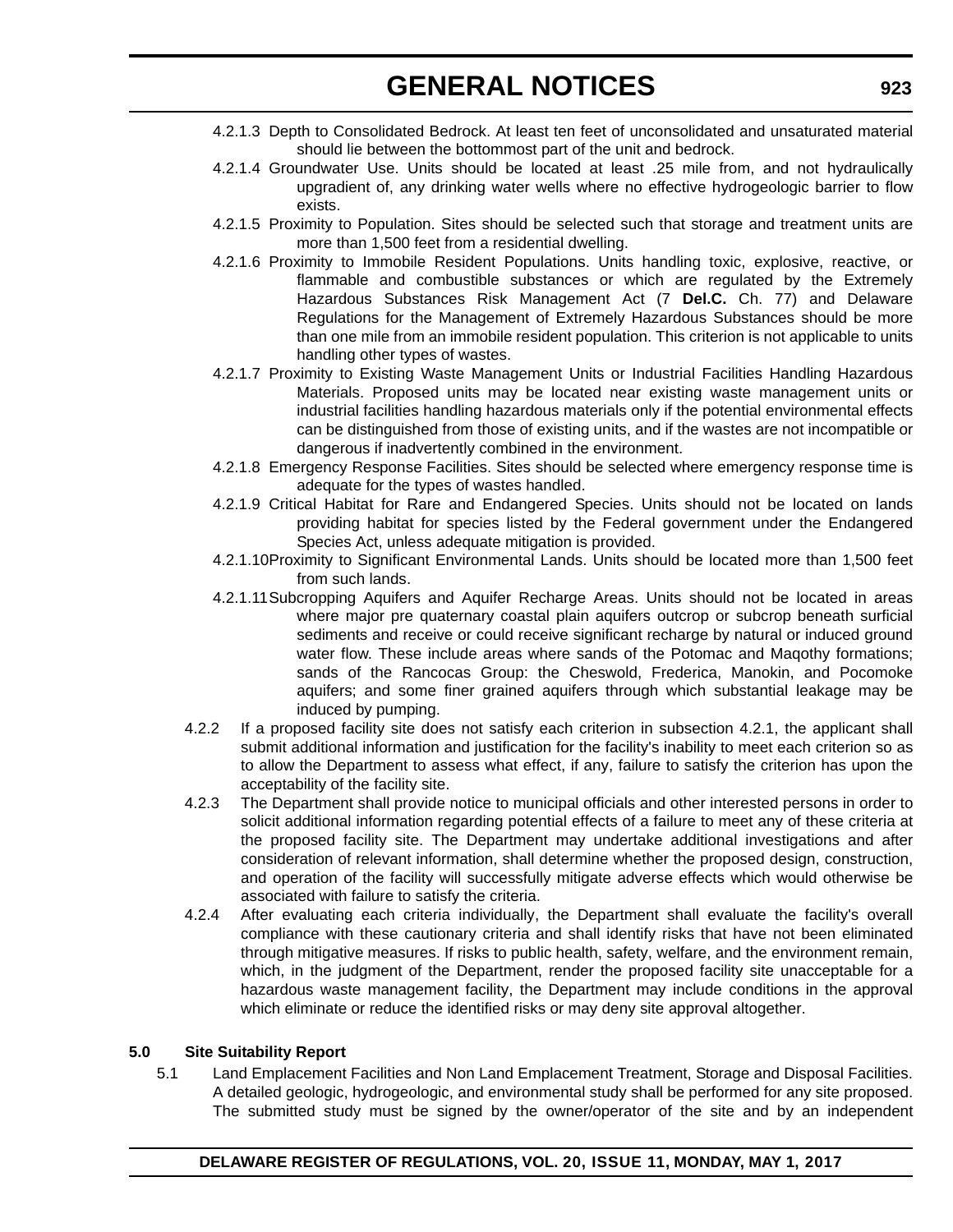registered professional engineer. Documentation supporting the independent registered professional engineer's certification must be furnished to the Secretary upon request. At a minimum, the following information shall be presented in the form of a report describing the site in detail, and evaluating the onsite data obtained:

- 5.1.1 Topography
	- 5.1.1.1 A detailed topographic map of the site, at scale of no greater than 1:2,400, and contour interval of no greater than two feet.
- 5.1.2 Geology
	- 5.1.2.1 A comprehensive subsurface geological investigation including soil and bedrock borings to the bedrock aquifer in the Piedmont, and into the uppermost major confined aquifer in the Coastal Plain.
	- 5.1.2.2 A structural geological map showing the surface geological formation and all faults, fractures, bedding attitudes, fold axes, cleavage, or foliation directions within 1,500 feet of the site boundaries.
	- 5.1.2.3 Geological cross sections showing the subsurface geology beneath the site.
	- 5.1.2.4 Assessment of the stability of the site related to geological processes such as erosion, mass movement, earthquakes and landslides.
	- 5.1.2.5 A map showing the 100- and 500-year floodplains, if any, on the site.
- 5.1.3 Hydrogeology
	- 5.1.3.1 A detailed hydrogeological investigation using a series of wells sufficient to define groundwater flow, both vertical and horizontal, and all groundwater systems hydraulically connected to the site.
	- 5.1.3.2 Identification of all points of discharge for groundwater leaving the site.
	- 5.1.3.3 Calculation of groundwater flow rates and volumes, and vertical groundwater leakage rates and volumes in all flow systems hydraulically connected to the site.
	- 5.1.3.4 An assessment of regional hydrogeology as it relates to potential off site effects of a facility.
	- 5.1.3.5 A water budget using long term meteorological data to determine recharge, discharge, and evapotranspiration rates to obtain maximum, average, and minimum seasonal variations.
	- 5.1.3.6 Assessment of any secondary permeability (joints, fractures, cleavages), weathering, or depositional features which can affect rates and directions of groundwater flow under existing or stressed (pumping, reduced groundwater recharge, groundwater mounding) conditions.
- 5.1.4 Water Quality
	- 5.1.4.1 Assessment of existing groundwater quality in all groundwater flow systems hydraulically connected to the site.
	- 5.1.4.2 Assessment of existing water quality in all surface waters receiving groundwater discharge or runoff from the site.
	- 5.1.4.3 Identification of all groundwater use within 1,500 feet, all uses downgradient and an assessment of potential effects of the site use on existing and future groundwater use.
	- 5.1.4.4 Assessment of all downstream uses in surface waters receiving groundwater discharge or runoff from the site, and the potential effects on those waters.
- 5.1.5 Soil Properties
	- 5.1.5.1 Quantitative assessment of the capabilities of the earth materials to attenuate or renovate any contamination which might emanate from any land farming facility.
	- 5.1.5.2 Assessment of the compatibility of the site soil chemistry with any artificial liner or containment structure.
	- 5.1.5.3 Assessment of soil stability during seismic events if the site is in an area of seismic risk.

### 5.1.6 Cultural

- 5.1.6.1 Assessment of existing and projected population densities and land use activities within a minimum of one mile radius of the site.
- 5.1.6.2 Assessment of the effects of the facility on any cultural or historic resources on or adjacent to the site.
- 5.1.6.3 Assessment of the proximity to airports and other land uses which require a buffer by statute or policy.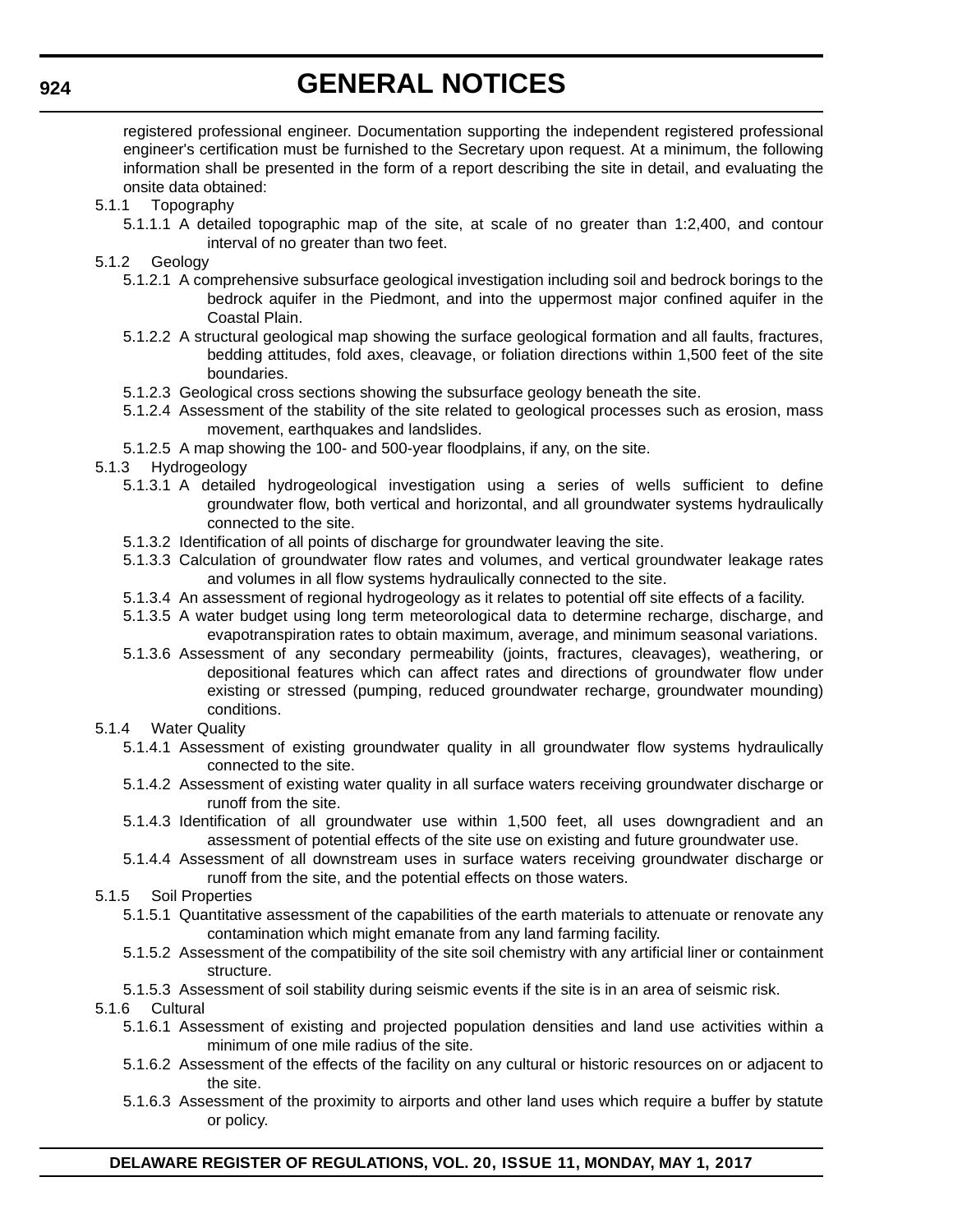- 5.1.6.4 Assessment of effects of the proposed facility on nearby property values.
- 5.1.7 Transportation and Emergency Response Plans
	- 5.1.7.1 Assessment of transportation facilities and access to the site particularly with regard to the traffic volume, road capacity, road hazards, alternate routes, the potential for accidents, and proposed remedies.
	- 5.1.7.2 Description of existing or proposed emergency response needs and capabilities and, if appropriate, emergency evacuation plans.
- 5.1.8 Biological
	- 5.1.8.1 Assessment of the extent and location of any critical wildlife habitat on or adjacent to the site.
	- 5.1.8.2 Assessment of the effects on downstream shellfish beds or any nearby coastal or freshwater wetlands, if any.
	- 5.1.8.3 Assessment of the effects on rare, threatened, or endangered species.
	- 5.1.8.4 Assessment of the effects on significant environmental lands.
- 5.2 Reduction in Scope of Site Suitability Report
	- 5.2.1 An applicant may petition the Department to reduce the scope of the site suitability report outlined in subsection 5.1. This petition must accompany any reduced site suitability submittal, and shall clearly set forth the rationale for any omission of information described under subsection 5.1.
		- 5.2.2 The petition shall be subject to review by the Department and the citizens advisory committee established pursuant to Section 11.0. If agreement on the scope of the site suitability report cannot be reached among the parties, the Department shall make the final determination.
		- 5.2.3 All modifications to the scope of the site suitability report approved by the Department shall be subject to the hearing and appeal procedures set forth in Sections 9.0 and 10.0.
- 5.3 The analysis and assessment contained in the site suitability report must demonstrate that all exclusionary criteria have been met without exception.
- 5.4 The Department recognizes that it is unlikely that any site can meet all of the cautionary criteria. These criteria are to be used as guidelines to the applicant. Cautionary criteria are intended to provide a sense of the preferable conditions for a site. However, site conditions not meeting these criteria will be given special consideration in the review process. In such cases, the applicant must demonstrate that positive site conditions and the proposed facility design and operation will offset the negative implications of the cautionary criteria which are not met. The Department's review shall be based on analyses of all of the pertinent cautionary criteria. The Department may impose design and operational requirements which are necessary to mitigate possible adverse effects on human health, safety, welfare, and the environment which may result from not meeting the cautionary criteria.

### **6.0 Exemptions**

- 6.1 The following units shall be exempt from these regulations.
	- 6.1.1 On site reclamation units where the principle activity at the facility is not the management of wastes.
	- 6.1.2 Industrial boilers and furnaces that burn hazardous waste fuels for energy recovery.
	- 6.1.3 Units authorized in accordance with Sections 122.60 and 122.61 of the Delaware Regulations Governing Hazardous Waste concerning facilities that have permits by rule and/or approval to operate under an emergency administrative order.
	- 6.1.4 Units subject to Class Three (3) Modifications at existing facilities that upgrade pollution control equipment for the purpose of reducing emissions. This exemption only applies to changes found in DRGHW Section 122.42, Appendix I, Item L., entitled "Incinerators, Boilers, and Industrial Furnaces", pertaining to:
		- 6.1.4.1 a substantial change in the design of any component used to reduce  $HCI/CI<sub>2</sub>$ , metals or particulates from the combustion gases, or
		- 6.1.4.2 an upgrade of the pollution control equipment that increases the units capability to meet the regulatory performance standards.
- 6.2 Existing hazardous waste units that do not require a major modification or a Class 3 modification per Delaware Regulations Governing Hazardous Waste Sections 122.41 and 122.42 shall be exempt from these regulations. For modified units requiring location approval, the public participation requirements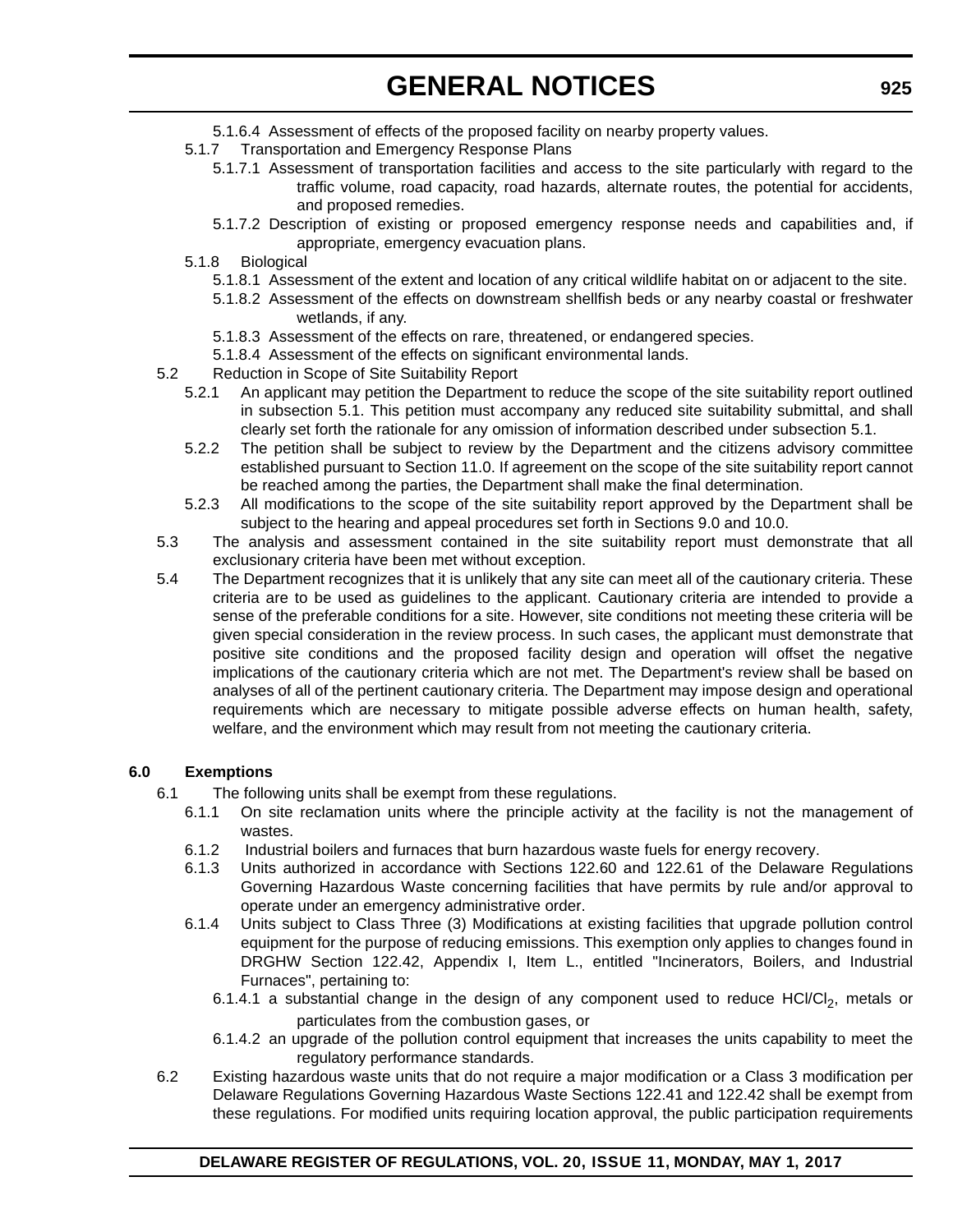of Sections 7.0 and 9.0 may be implemented jointly with the public participation requirements of the DRGHW.

## **7.0 Procedures**

- 7.1 The process is initiated when an applicant submits a notice of intent to seek location approval. The notice shall identify the site for which location approval will be sought and the types of units which the applicant intends to locate. In addition, the applicant shall, if appropriate, notify the Department of the intent to seek a reduction in scope of the site suitability report in accordance with subsection 5.2.
- 7.2 Upon determination that the notice of intent is complete, the Secretary shall, within 30 days, initiate the community participation requirements of Section 11.0 and provide the applicant a project decision schedule. The schedule shall specify target dates by which the Secretary intends to:
	- 7.2.1 Submit a request for nomination for the citizens advisory committee.
	- 7.2.2 Appoint a citizens advisory committee and chairperson.
- 7.3 Upon receipt of the a site suitability report, the Secretary shall, within 30 days of determination that the report is complete, notify the applicant and forward the report to the chairperson of the citizens advisor committee. The notice to the applicant shall also include a project decision schedule. The schedule shall specify target dates by which the Secretary intends to:
	- 7.3.1 Complete review of the site suitability report;
	- 7.3.2 Furnish the local government a non-biding feasibility determination in accordance with subsection 8.3;
	- 7.3.3 Advertise receipt of the application and provide opportunity for public comment in accordance with the requirements of Section 9.0; and
	- 7.3.4 Make a final location determination.

### **8.0 Local Government Land Use Approval**

- 8.1 The Department shall not issue a location approval for any new or expanded hazardous waste management facility until the local governing body having land use planning and zoning authority certifies in writing to the Department that the applicant complies with local land use plans and zoning regulations.
- 8.2 An applicant who requires a change to a land use plan, a change of zoning, a conditional use or special exemption permit, or a zoning variance to legally carry out the proposed activity shall submit the site suitability report to both the Department and the appropriate local authorities simultaneously.
- 8.3 In accordance with Section 7.0, the Department shall prepare a non-binding preliminary feasibility review and submit it to the local land use authorities for their consideration.

### **9.0 Public Notice and Hearings**

- 9.1 The Secretary shall advertise the receipt of the application in a newspaper of general circulation in the county in which the activity is proposed and in a daily newspaper of general circulation throughout the State. The advertisement shall include:
	- 9.1.1 the fact that the site suitability report has been received,
	- 9.1.2 a brief description of the nature of the site suitability report and the Petition for Reduction in Scope if applicable, and
	- 9.1.3 the place at which a copy of the petition or report may be inspected.
- 9.2 The Secretary shall hold a public hearing if he receives a meritorious request for a hearing within a reasonable time as stated in the advertisement. The reasonable time stated shall be 15 days, unless federal law requires a longer time, in which case a longer time shall be stated. A public hearing may also be held if the Secretary deems it to be in the best interest of the State to do so. Notice of a public hearing shall be sent by mail to any person who has requested such notification from the Department. A public hearing request shall be deemed meritorious if it exhibits a familiarity with the petition or report and a reasoned statement of the permit's probable effects.
- 9.3 Hearings held pursuant to this regulation shall be conducted as follows:

## **DELAWARE REGISTER OF REGULATIONS, VOL. 20, ISSUE 11, MONDAY, MAY 1, 2017**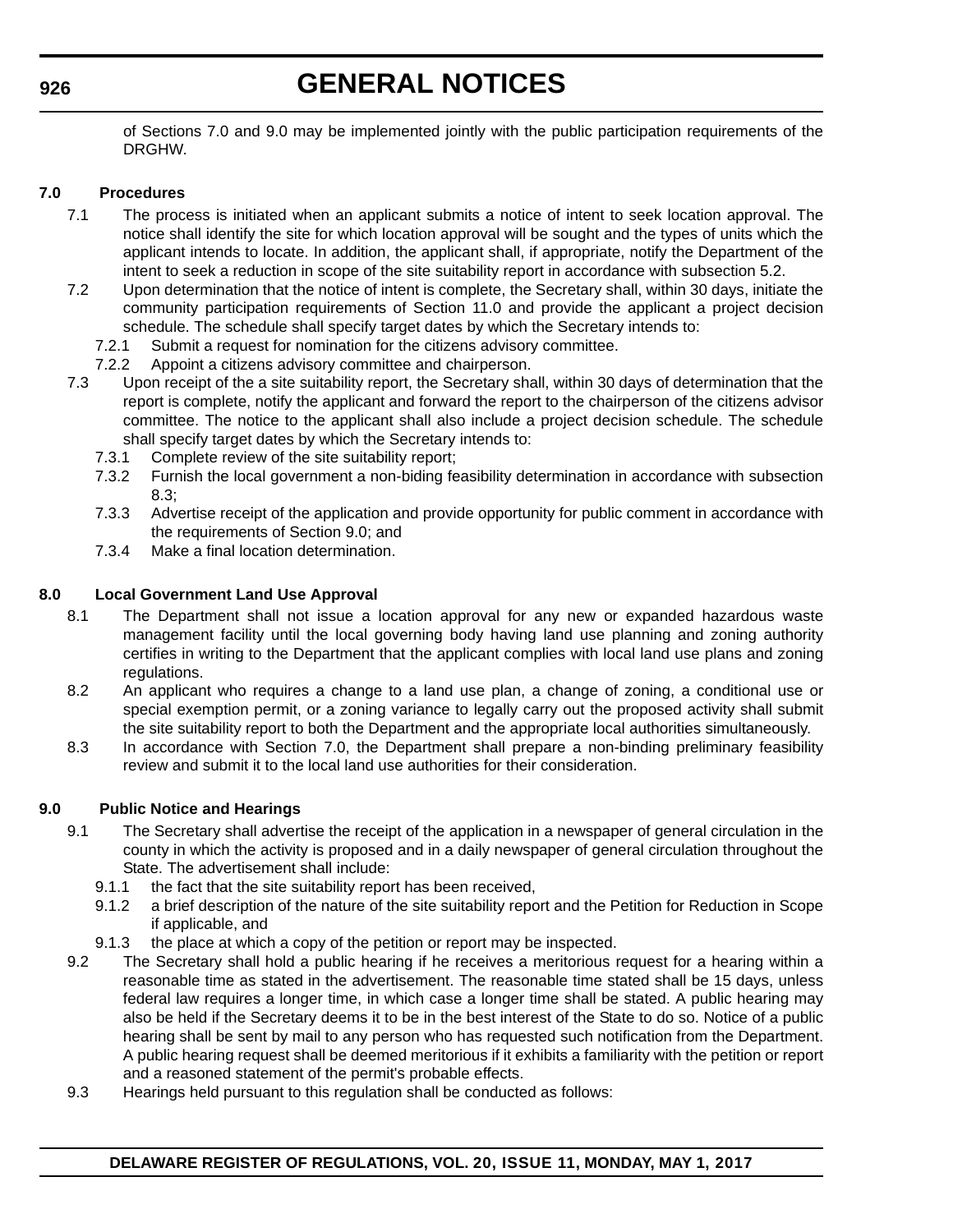- 9.3.1 Not less than 20 days notice shall be published in a newspaper of general circulation in the county in which the activity is to occur, and in a daily newspaper of general circulation throughout the State.
- 9.3.2 Such notification shall include:
	- 9.3.2.1 a brief description of the subject of the hearing;
	- 9.3.2.2 time, date, and place of hearing; and
	- 9.3.2.3 time and place where copies of material may be obtained.
- 9.3.3 The parties may appear personally or by counsel at the hearing and produce any competent evidence on their behalf. The Secretary or the Board or its duly authorized designee may administer oaths, examine witnesses, and issue, in the name of the Department or the Board, notices of hearings or subpoena requiring the testimony of witness and production of books, records, or other documents relevant to any matter involved in such hearing. In case of refusal to obey a notice of hearing or subpoena under this Section, the Superior Court in the county in which the hearing is held shall have jurisdiction upon application of the Secretary or the Chairman of the Board, to issue an order requiring such person to appear and testify or produce evidence as the case may require.
- 9.3.4. A record from which a verbatim transcript can be prepared shall be made of all hearings, and shall, along with the exhibits and other documents introduced by the Secretary or other party, constitute the record. The expense of preparing any transcript shall be borne by the person requesting it. The Secretary or the Board or a duly authorized designee shall make findings of fact based on the record. The Secretary or the Board shall then enter an Order approving or denying the proposed Hazardous Waste Storage, Treatment or Disposal Facility location. The Secretary shall promptly give written notice to the persons affected by such Order.
- 9.3.5 The applicant is required to reimburse the Department for all costs associated with the administration of a public hearing held in accordance with the requirements of subsection 9.3.

### **10.0 Appeals**

Any person whose interest is substantially affected by any action of the Secretary may appeal the action in accordance with the requirements of 7 **Del.C.** Sections 6313(a) and (b).

### **11.0 Community Participation**

- 11.1 Findings and Purpose. The Department finds that local community participation is important in locating proposed hazardous waste management facilities and reviewing the proposed design, construction, operation, and closure of such facilities. The Department shall appoint a citizens advisory committee in accordance with subsection 11.2 for each proposed facility. The purpose of the committee is to provide a forum for citizen comments, questions, and concerns about the site(s) and facility and to promote discussions between the community and the person interested in siting a facility.
- 11.2 The Secretary shall appoint a committee composed of residents living near to, or along transportation routes to, the proposed facility location. Appointments shall include nominees submitted by the local government body(ies) with land use jurisdiction. The Secretary shall appoint the chairperson of the committee.
- 11.3 The committee shall prepare a written report summarizing local citizen concerns and the manner in which the company is addressing these concerns. The report shall be evaluated by the Department and the local government during the consideration of the proposed facility.
- 11.4 When issuing a location approval pursuant to these regulations, or when issuing a storage, treatment, or disposal permit pursuant to the Delaware Regulations Governing Hazardous Waste, the Department may impose additional requirements to protect the public health, safety, welfare, and the environment.

### **12.0 Severability**

Should any section, paragraph or other part of these regulations be declared invalid for any reason, the remainder shall not be affected.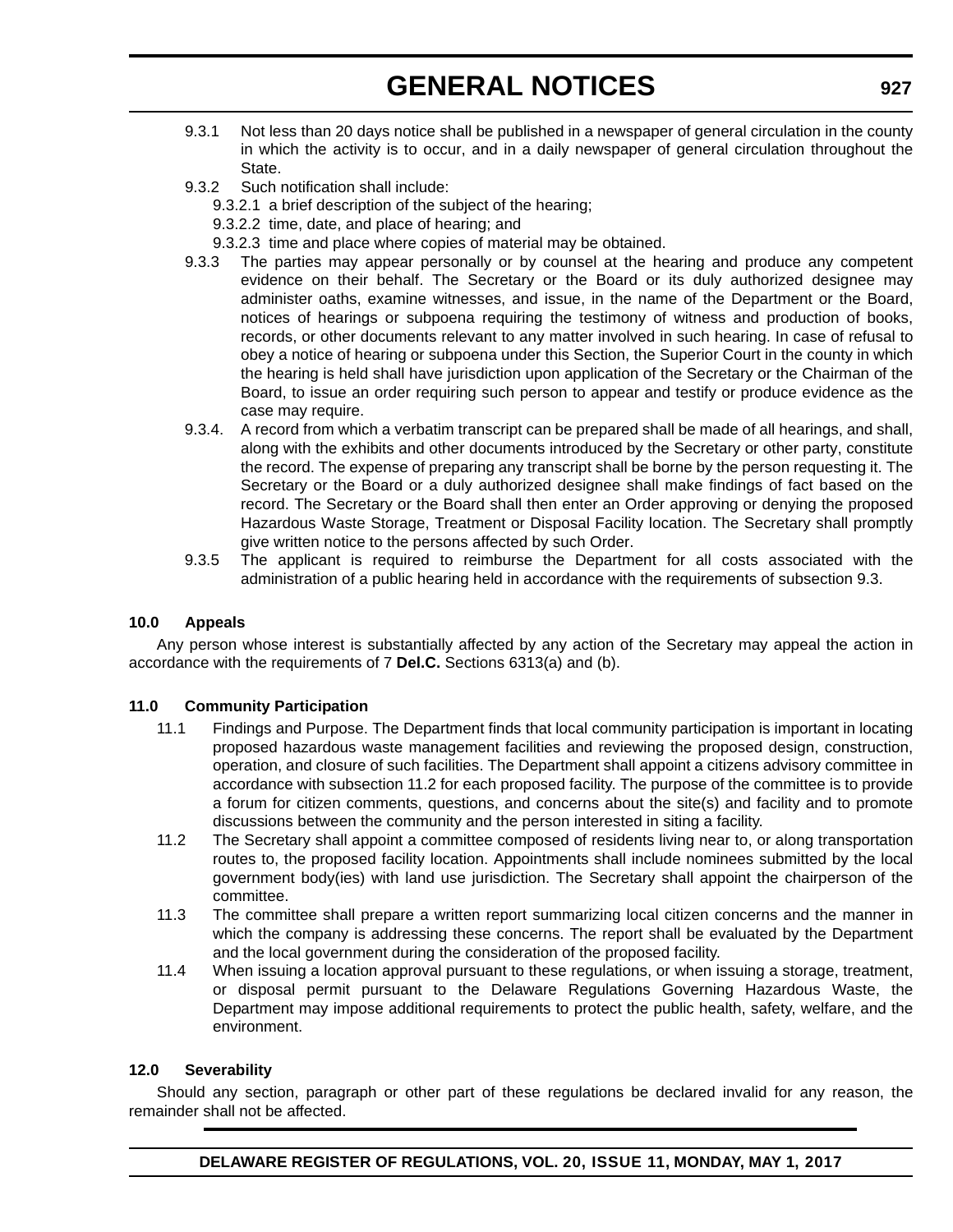## **[DEPARTMENT OF AGRICULTURE](http://dda.delaware.gov/harness/index.shtml) HARNESS RACING COMMISSION DELAWARE STANDARDBRED BREEDERS' FUND [PUBLIC NOTICE](#page-4-0)**

#### **502 Delaware Standardbred Breeders' Fund Regulations**

The State of Delaware, Department of Agriculture's Standardbred Breeders' Fund ("the Fund") hereby gives notice of its intention to adopt an amended regulation pursuant to the General Assembly's delegation of authority to do so found at 29 **Del.C.** §4815(b)(4)b.2. and in compliance with Delaware's Administrative Procedures Act at 29 **Del.C.** §10115. The proposed amended regulation under 13.7 addresses the national horse shortage and is consistent with the DHRC regulation concerning qualifying requirements.

The Fund solicits, and will consider, timely filed written comments from interested individuals and groups concerning these proposed amended regulations. The deadline for the filing of such written comments will be thirty days (30) after these proposed amended regulations are promulgated in the Delaware *Register of Regulations*. Any such submissions should be mailed or hand-delivered to Ms. Judy Davis-Wilson, Administrator, Delaware Standardbred Breeders' Fund Program whose address is State of Delaware, Department of Agriculture, 2320 South duPont Highway, Dover, Delaware 19901 by June 1, 2017.

## **[DEPARTMENT OF EDUCATION](http://www.doe.k12.de.us/) [PUBLIC NOTICE](#page-4-0)**

The State Board of Education will hold its monthly meeting on Thursday, May 18, 2017 at 1:00 p.m. in the Townsend Building, Dover, Delaware.

## **[DEPARTMENT OF NATURAL RESOURCES AND ENVIRONMENTAL](http://www.dnrec.delaware.gov/wr/Pages/Default.aspx)  CONTROL DIVISION OF WATER**

## **GROUND WATER DISCHARGES SECTION [PUBLIC NOTICE](#page-4-0)**

## **7102 Regulations Governing Underground Injection Control**

The purpose of the proposed revisions is to bring the regulations into compliance with current federal requirements, as determined by the United States Environmental Protection Agency (EPA). The EPA issued the *Revisions to the Underground Injection Control (UIC) Regulations for Class V Injection Wells*, effective April 2000 and December 2011. With this, the State of Delaware **Regulations Governing Underground Injection Control** is to be amended. The revised State regulations will also expand the existing regulations to include additional requirements for multiple water management activities.

The hearing record on the proposed changes to State of Delaware **Regulations Governing Underground Injection Control** will be open May 1, 2017. Individuals may submit written comments regarding the proposed changes via e-mail to Lisa.Vest@state.de.us or via the USPS to Lisa Vest, Hearing Officer, DNREC, 89 Kings Highway, Dover, DE 19901 (302) 739-9042. A public hearing on the proposed amendment will be held on May 25, 2017 beginning at 6:00 PM in the DNREC Auditorium, located at the Richardson & Robbins Building, 89 Kings Highway, Dover, DE 19901.

## **DIVISION [OF WATERSHED STEWARDSHIP](http://www.dnrec.delaware.gov/swc/Pages/portal.aspx) [REGISTER NOTICE](#page-4-0) 7401 Surface Water Quality Standards**

The DNREC-Watershed Assessment and Management Branch has revised the proposed amendments to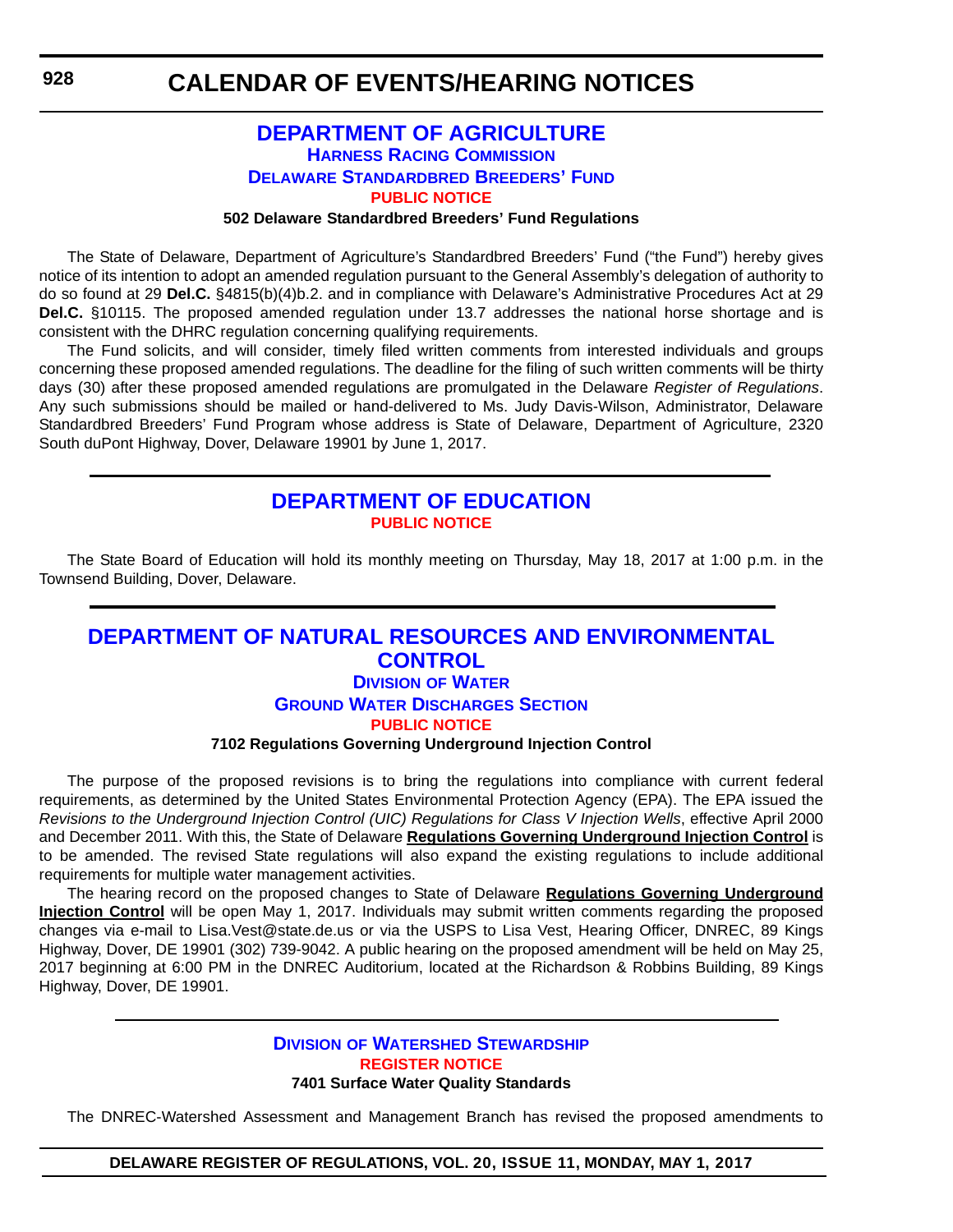## **CALENDAR OF EVENTS/HEARING NOTICES**

Delaware Administrative Code 7401: Surface Water Quality Standards following a thorough review. The proposed amendments to the Water Quality Standards Regulations were published in the January 1, 2017 Delaware *Register of Regulations*. These revisions to the proposed amendments address sections that linked to incorrect sections in the regulation and Department. The revisions also include amendments by DNREC resulting from written comments during the initial public comment period which ended February 23, 2017.

The hearing record on the proposed changes to 7 **DE Admin. Code** 7401: Surface Water Quality Standards will be re-opened May 1, 2017 for a 45-day public comment period ending June 15, 2017. Individuals may submit written comments regarding the revisions to the proposed amendments via e-mail to Lisa.Vest@state.de.us or via the USPS to Lisa Vest, Hearing Officer, DNREC, 89 Kings Highway, Dover, DE 19901 (302) 739-9042.

## **[DEPARTMENT OF STATE](http://dpr.delaware.gov/) DIVISION OF PROFESSIONAL REGULATION 1799 GENETIC COUNSELOR ADVISORY COUNCIL [PUBLIC NOTICE](#page-4-0)**

Pursuant to 24 **Del.C.** § 1799I(c), the Genetic Counselor Advisory Council ("the Council") of the Delaware Board of Medical Licensure and Discipline has proposed revisions to its rules and regulations. A new Section 7.0 is added to set forth standards for the use of telehealth in the practice of genetic counseling.

A public hearing will be held on June 2, 2017 at 3:30 p.m. in the second floor conference room B of the Cannon Building, 861 Silver Lake Boulevard, Dover, Delaware, where members of the public can offer comments. Anyone wishing to receive a copy of the proposed rules and regulations may obtain a copy from the Genetic Counselor Advisory Council, 861 Silver Lake Boulevard, Dover, Delaware 19904. Persons wishing to submit written comments may forward these to the Council at the above address. Pursuant to 29 **Del.C.** §10118(a), the final date to receive written comments will be June 19, 2017, which is 17 days following the public hearing. The Council will deliberate on the proposed revisions at its next regularly scheduled meeting.

## **DIVISION [OF PROFESSIONAL REGULATION](http://dpr.delaware.gov/) 2930 COUNCIL ON REAL ESTATE APPRAISERS [PUBLIC NOTICE](#page-4-0)**

Pursuant to 24 **Del.C.** §4006(a)(1), the Delaware Council on Real Estate Appraisers has proposed revisions to its rules and regulations. The rules pertaining to continuing education, temporary permits and crimes substantially related to the practice of real estate appraising are proposed to be amended. A public hearing will be held on June 20, 2017 at 9:30 a.m. in the second floor conference room A of the Cannon Building, 861 Silver Lake Boulevard, Dover, Delaware, where members of the public can offer comments on the amendments to the rules and regulations. Anyone wishing to receive a copy of the proposed rules and regulations may obtain a copy from the Delaware Council on Real Estate Appraisal, 861 Silver Lake Boulevard, Dover, Delaware 19904. Persons wishing to submit written comments may forward these to the Board, c/o Jennifer Witte, at the above address by July 5, 2017, in accordance with 29 **Del.C.** §10118(a).

## **DIVISION [OF PROFESSIONAL REGULATION](http://dpr.delaware.gov/) 3700 BOARD OF SPEECH/LANGUAGE PATHOLOGISTS, AUDIOLOGISTS AND HEARING AID DISPENSERS [PUBLIC NOTICE](#page-4-0)**

Pursuant to 24 **Del.C.** §3706(a)(1), the Board of Speech/Language Pathologists, Audiologists and Hearing Aid Dispensers ("Board") proposes revisions to its rules and regulations.

On October 1, 2015, proposed revisions to the rules and regulations were published in the Delaware *Register of Regulations,* Vol. 19, Issue 4. Specifically, the Board's proposed amendments struck the current Section 9.2.1.4,